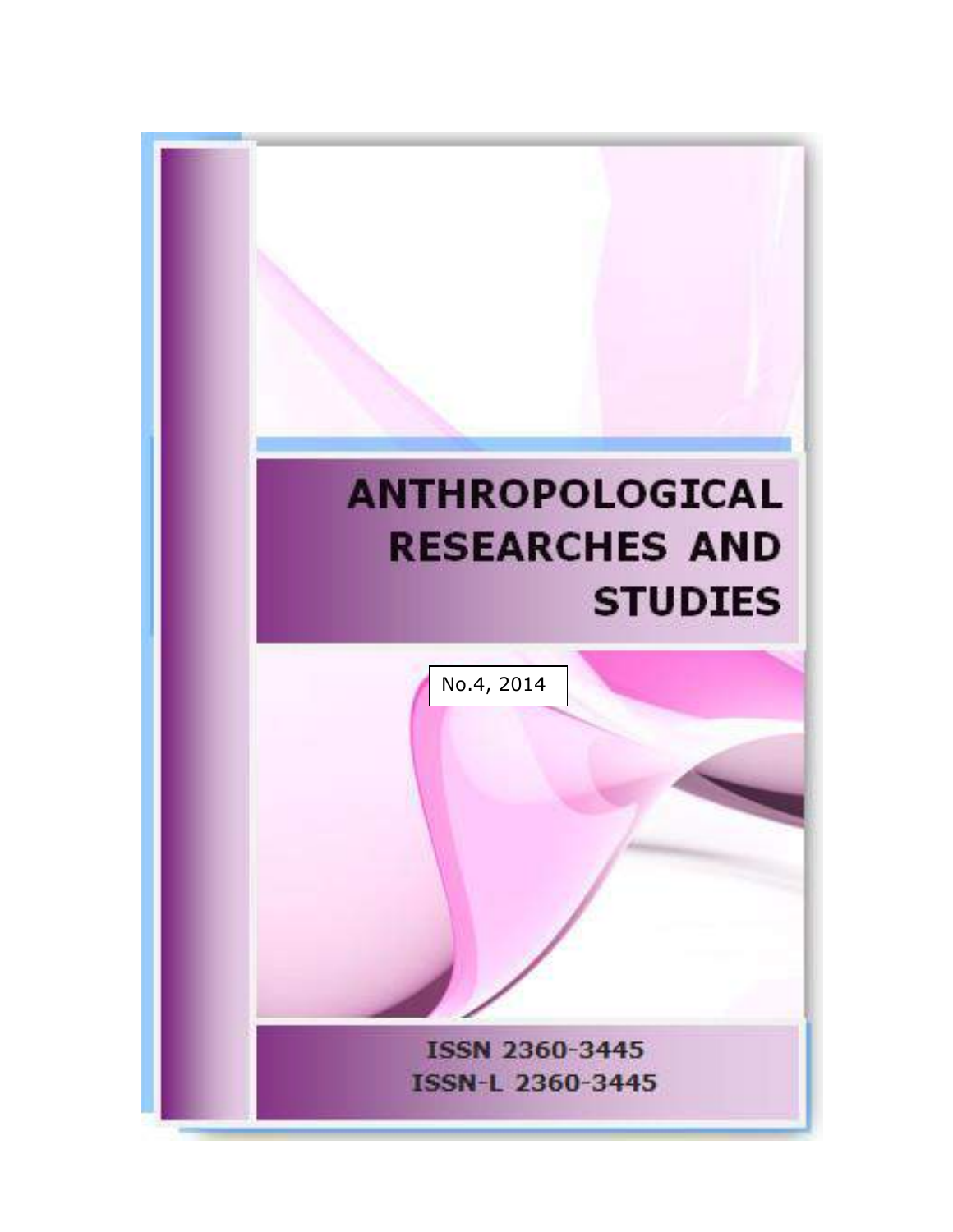#### **Editorial Team:**

 Honorary Editor: Gheorghiță Geană Editor-in-Chief: Cornelia Rada Assistant Editor: Alexandru Ispas

#### **Specialist Editors:**

 Adina Baciu (biomedical anthropology, medicine, psychology) Cornelia Rada (biomedical anthropology, medicine, psychology) Gabriel Stoiciu (cultural anthropology, sociology, philosophy) Corina Bistriceanu Pantelimon (cultural anthropology, sociology, philosophy) Angela Simalcsik (paleoanthropology)

#### **Responsible for final proofreading / Technical Editor:** Alexandra Neagu

#### **Consulting editors and experts:**

Abdellatif Baali, Cadi Ayyad University, Department of Biology, Morroco; e-mail: [abdellatifbaali@hotmail.com](mailto:abdellatifbaali@hotmail.com) Adina Baciu, "Francisc I. Rainer" Anthropological Institute, Bucharest, Romania; e-mail: [adinabbaciu@yahoo.com](mailto:adinabbaciu@yahoo.com)

Adriana Albu, University of Medicine and Pharmacy, Iasi, Romania; e-mail[: adrianaalbu@ymail.com](mailto:adrianaalbu@ymail.com)<br>Alexandra Neagu, "Francisc I. Rainer" Anthropological Institute, Bucharest, Alexandra Neagu, "Francisc I. Rainer" Anthropological Institute, Bucharest, Romania; e-mail: [alexandra\\_elena.neagu@yahoo.com](mailto:alexandra_elena.neagu@yahoo.com)

Consuelo Prado, Department of Biology, Autonomous University of Madrid, Spain; e-mail: [consuelo.prado@uam.es](mailto:consuelo.prado@uam.es) Corina Bistriceanu Pantelimon, "Spiru Haret" University, Romania; e-mail[: corinabistriceanu@yahoo.com](mailto:corinabistriceanu@yahoo.com)

Cornelia Rada, "Francisc I. Rainer" Anthropological Institute, Bucharest, Romania; e-mail: [corneliarada@yahoo.com](mailto:corneliarada@yahoo.com)

Cristina Faludi, Faculty of Sociology and Social Work, "Babeş-Bolyai" University, Cluj-Napoca, Romania; e-mail: [cristina.faludi@yahoo.com](mailto:cristina.faludi@yahoo.com)

Elena Doldor, Queen Mary University of London, School of Business and Management, United Kingdom; e-mail: [e.r.doldor@qmul.ac.uk](mailto:e.r.doldor@qmul.ac.uk)

Emma Surman, Keele Management School, Keele University and Research Institute for Social Sciences, United Kingdom; email: [e.l.surman@keele.ac.uk](mailto:e.l.surman@keele.ac.uk)

Françoise Rovillé-Sausse, Muséum national d'histoire naturelle, Paris, France; e-mail: [sausse@mnhn.fr](mailto:sausse@mnhn.fr)

Gabriel Stoiciu, "Francisc I. Rainer" Anthropological Institute, Bucharest, Romania; e-mail: [gabriel.stoiciu@gmail.com](mailto:gabriel.stoiciu@gmail.com)

Konstantin S. Khroutski, Institute of Medical Education, Novgorod State University after Yaroslav-the-Wise, Novgorod the Great, Russia; e-mail[: hrucki@mail.ru;](mailto:hrucki@mail.ru) [hks@novsu.ac.ru](mailto:hks@novsu.ac.ru)

Laura-Oana Stroică, "Carol Davila" University of Medicine and Pharmacy, Bucharest, Romania; e-mail: [joannadean78@yahoo.com.](mailto:joannadean78@yahoo.com)

Lucian-Ştefan Dumitrescu, Institute of Sociology, Bucharest, Romania; e-mail[: dulust@gmail.com](mailto:dulust@gmail.com)

Luminita Bejenaru, Faculty of Biology, Alexandru Ioan Cuza University of Iași, Romania; e-mail: [lumib@uaic.ro](mailto:lumib@uaic.ro)

Mihaela Kelemen, Keele Management School, Faculty of Humanities and Social Sciences, United Kingdom; e-mail: [m.l.kelemen@keele.ac.uk](mailto:m.l.kelemen@keele.ac.uk)

Mirko Spiroski, Department of Hematology University Medical Center Skopje, Faculty of Medicine, Skopje, Republic of Macedonia; e-mail[: mspiroski@yahoo.com](mailto:mspiroski@yahoo.com)

Monica Tarcea, University of Medicine and Pharmacy Targu-Mureş, Faculty of Medicine, Romania; e-mail: [monaumf2001@yahoo.com;](mailto:monaumf2001@yahoo.com) [monica.tarcea@umftgm.ro](mailto:monica.tarcea@umftgm.ro)

Robert Simalcsik, "Francisc I. Rainer" Anthropological Institute, Bucharest, Romania; e-mail: [robyboy2@yahoo.com](mailto:robyboy2@yahoo.com)

Rodney J Reynolds, University College London's Institute for Global Health (IGH), England; e-mail: [rodney.reynolds@ucl.ac.uk](mailto:rodney.reynolds@ucl.ac.uk)

Rozeta Draghici, National Institute of Gerontology and Geriatrics "Ana Aslan", Romania; e-mail[: rozetadraghici@ropsiho.ro](mailto:rozetadraghici@ropsiho.ro) Svetoslav Handjiev, Bulgarian Association for the Study of Obesity and Related Diseases (BASORD); Bulgarian Society for the Healthy Foods and Nutrition, Bulgaria; e-mail: [svhandjiev@gmail.com](mailto:svhandjiev@gmail.com)

Tatjana Pavlica, Faculty for Sciences Department for Biology and Ecology, Novi Sad, Serbia; e-mail: [tatjana.pavlica@dbe.uns.ac.rs](mailto:tatjana.pavlica@dbe.uns.ac.rs)

Tudor B. Marinescu, "Carol Davila" University of Medicine and Pharmacy, Bucharest, Romania; e-mail: [tudorm77@gmail.com](mailto:tudorm77@gmail.com)

Victoria Russeva, Institute of Experimental Morphology and Anthropology, Bulgarian Academy of Sciences, Sofia, Bulgaria; e-mail: [victoria\\_russeva@yahoo.com](mailto:victoria_russeva@yahoo.com)

Wanda Dressler, Centre National de la Recherche Scientifique, Laboratoire "Dynamique sociale et recompositions des espaces", Paris, France; email: [wanda.socio@gmail.com](mailto:wanda.socio@gmail.com)

Zofia Dworakowska, Institute of Polish Culture, Warsaw University, Poland; e-mail: [dworakowska@gmail.com](mailto:dworakowska@gmail.com)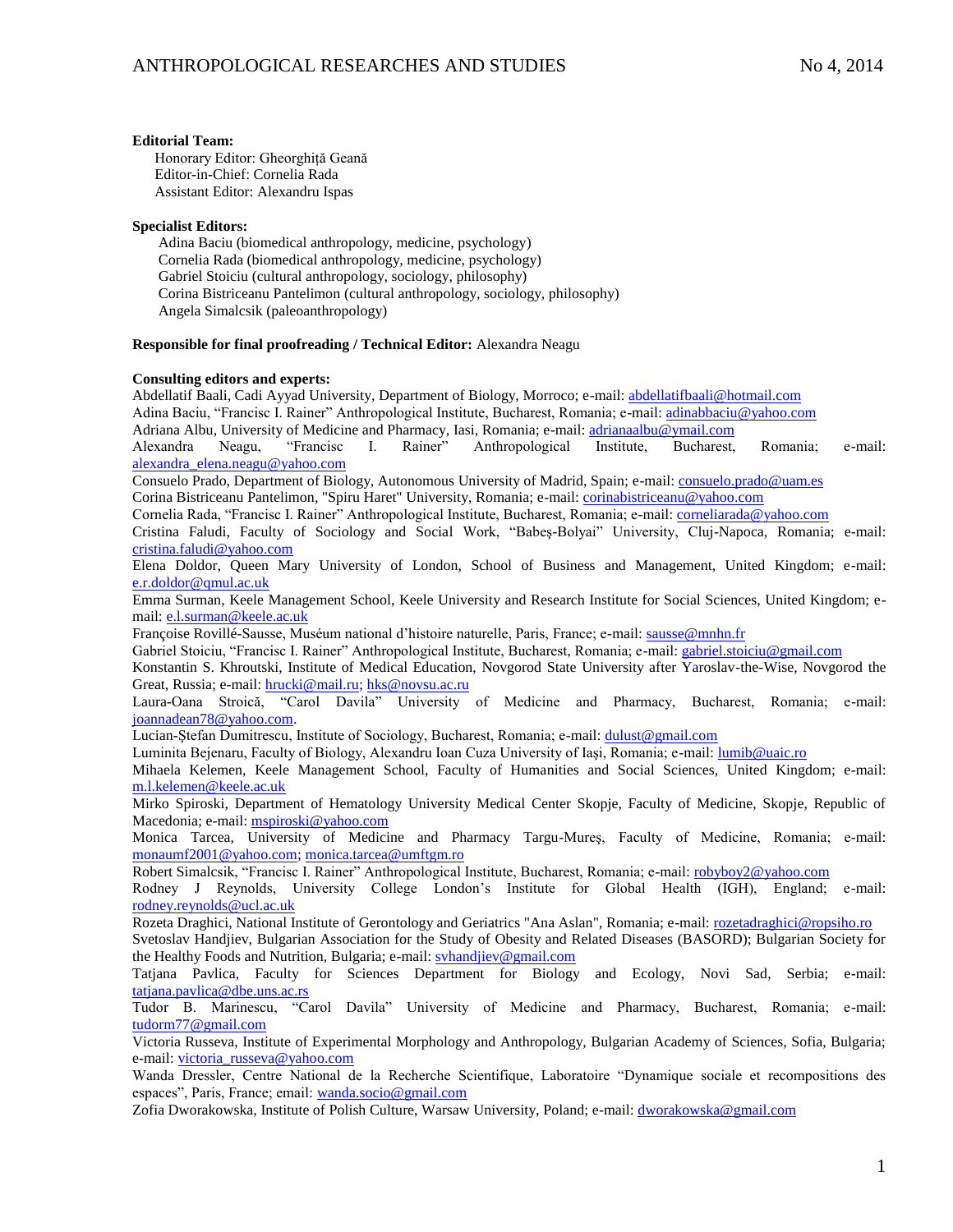# **Table of Contents**

| KRISTINA JONUTYTE, A Lithuanian "Ethnographic Village": Heritage, Private Property,                                                                                                                                                                                              | 3  |
|----------------------------------------------------------------------------------------------------------------------------------------------------------------------------------------------------------------------------------------------------------------------------------|----|
| RADA RAKIĆ, TATJANA PAVLICA, Nutritional Status of 19-Year-Old Adolescents in                                                                                                                                                                                                    | 13 |
| CLARA LAURA POPA, Experiences of trust and distrust in intercultural encounters                                                                                                                                                                                                  | 20 |
| VALENTINA MARINESCU, Studying Hallyu in Central and Eastern Europe: challenges for                                                                                                                                                                                               | 30 |
| VICTOR ZEPCA, ACULINA ZAPOROJAN, ANNA MOCANU, School violence among<br>students in rural areas of the Republic of Moldova / Evaluarea fenomenului de violență și a<br>tentației de suicid în rândul elevilor din localitățile rurale ale Republicii                              | 46 |
| LUMINITA BEJENARU, Teaching and learning anthropology in "Alexandru Ioan Cuza"<br>University of Iași, Romania / Învățământul de Antropologie Biologică la Universitatea                                                                                                          | 53 |
| ELENA-CLAUDIA RUSU, The crisis of contemporary family and lack of meaning / Criza                                                                                                                                                                                                | 60 |
| DANIELA GAVĂT, ADRIANA ALBU, The evaluation of scholar fatigue phenomenon and<br>some factors that cause it – pilot study on a group of students from rural area / Aprecierea<br>fenomenului de oboseală școlară și a unor factori care îl influențează – studiu pilot pe un lot |    |
|                                                                                                                                                                                                                                                                                  | 67 |
| GABRIELA BOANGIU, Social policy for the protection of children in difficulty / Politica                                                                                                                                                                                          | 74 |
| CORINA BISTRICEANU PANTELIMON, Equal opportunities and the deconstruction of the<br>contemporary family / Egalitatea de sanse și destructurarea familiei contemporane                                                                                                            | 82 |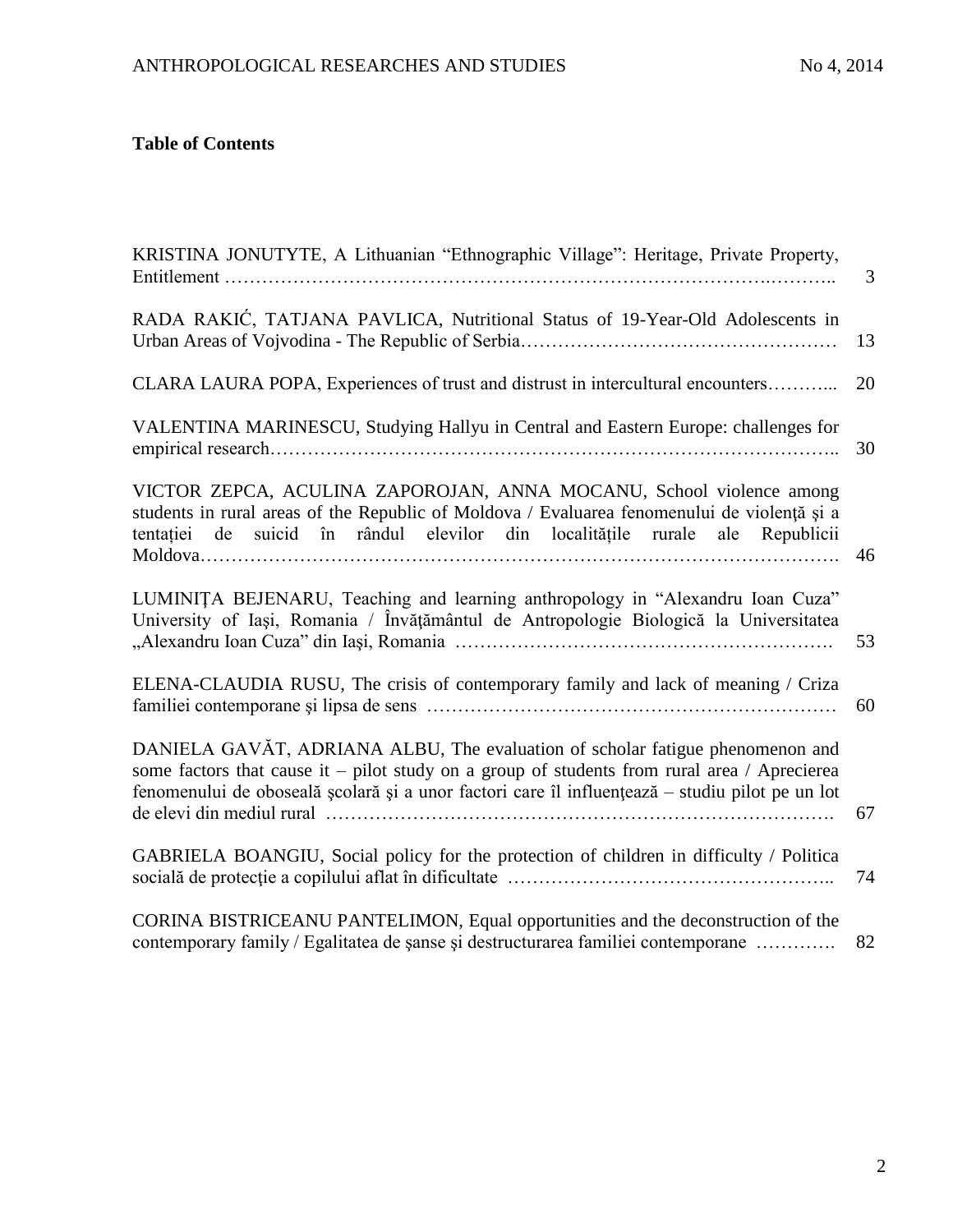# **A Lithuanian "Ethnographic Village": Heritage, Private Property, Entitlement**

Kristina Jonutyte

Max Planck Institute for Social Anthropology

Address correspondence to: Kristina Jonutyte, Max Planck Institute for Social Anthropology, PO Box 11 03 51, 06017 Halle (Saale) Germany. Ph.: +49 (0) 345 2927 0; Fax: +49 (0) 345 2927 502; E-mail: jonutyte@eth.mpg.de

## **Abstract**

In this article, various aspects of engagement with the past and with heritage are explored in the context of Grybija village in southern Lithuania. The village in question is a heritage site within an "ethnographic villages" programme, which was initiated by the Soviet state and continued by Independent Lithuania after 1990. The article thus looks at the ideological aspects of heritage as well as its practical implications to Grybija's inhabitants. Moreover, local ideas about private property, righteous ownership and entitlement are explored in their complexity and in relation to the heritage project. Since much of the preserved heritage in the village is private property, various restrictions and prohibitions are imposed on local residents, which are deemed as neither righteous nor effective by many locals. In the meantime, the discourse of the "ethnographic villages" project exotifies and distances the village and its inhabitants, constructing an "Other" that is both admired and alienated.

**Keywords:** heritage site, private property, Lithuania.

# **The fieldsite**

Grybija is a small village in the far South of Lithuania, Dzūkija region. There are around 50 permanent inhabitants and another dozen or so who stay for the summer, plus weekend visitors.<sup>1</sup> The village is in the territory of Dzūkijos National Park which was established in order to protect the landscape as well as natural and cultural monuments of the region. Grybija hosts an ancient crafts museum established in 2005 by the National Park and run by one of the village inhabitants. The museum hosts a small display of various archaeological artefacts, old tools and handicrafts, as well as a number of old-fashioned hives located in a forest. It is usually visited by one or two groups of visitors a week, mostly Lithuanians, some of whom also explore the village.

History of the village is not confined to books but is very much embedded in the quotidian life by means of reminiscences, narratives, comparisons and other kinds of engagements. The relationship to the past is much as Nadel-Klein described for the inhabitants of a Scottish fishing village: a "well-known, often visited, and longed-for second home" (Nadel-Klein, 2003, p.104). When speaking of the past, people often referred to previously owned livestock: cows, pigs and horses, which signified both prosperity and close community ties, as the herd of the whole village was looked after communally. Due to poor soil, livestock, foraging, beekeeping, and selling forest wood provided the main source of income to locals. Today berries and mushrooms are sold to a merchant from a nearby town who circulates a number of villages daily in a van buying up goods from locals at prices about a third lower than retail prices in towns. He is nicknamed *Gagarinas* after a Russian astronaut and his blue van is anticipated patiently by villagers every afternoon.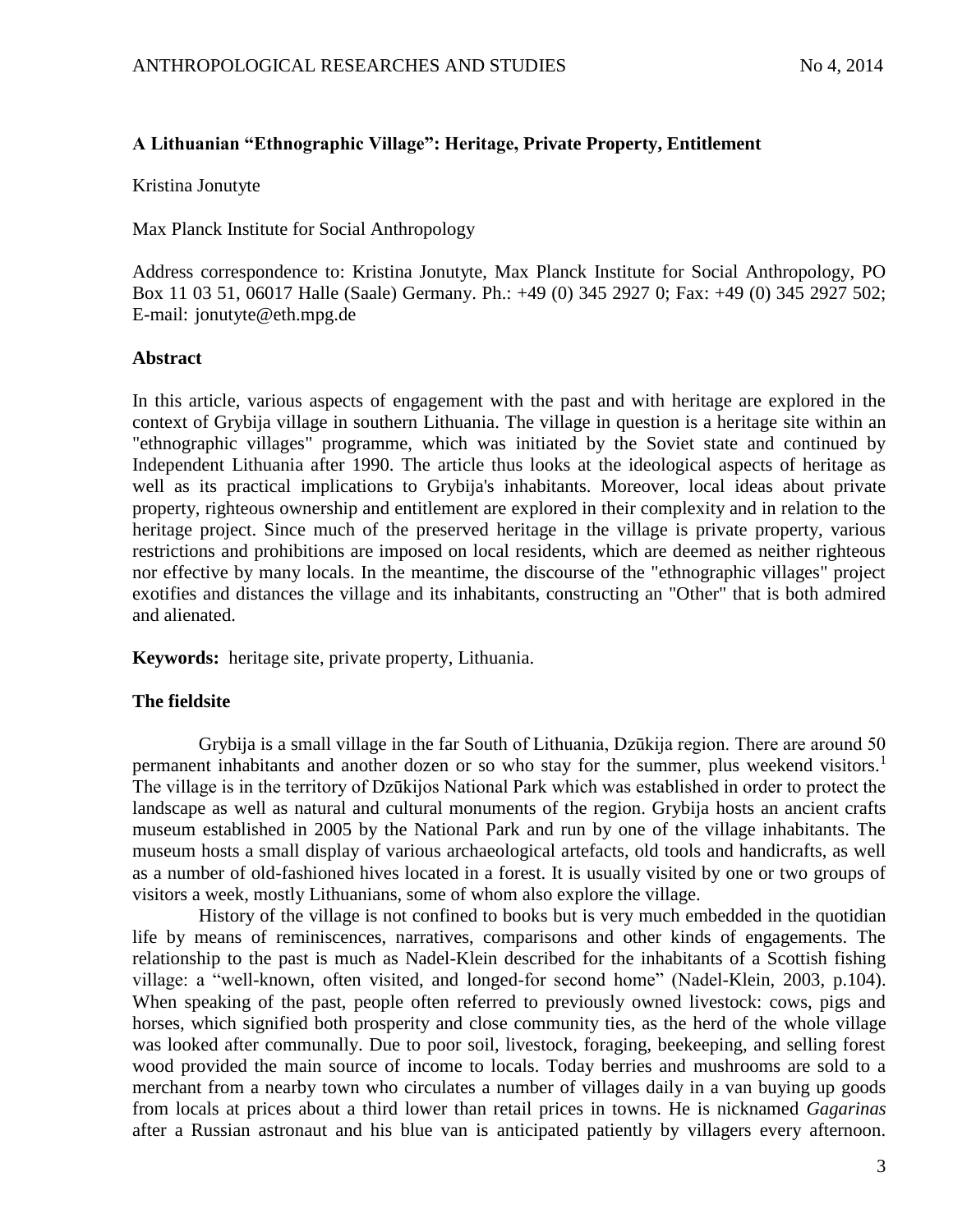While previously foraging was mostly done in large groups, today it is almost always carried out in solitude, and only occasionally with close friends or kin. This change has gradually occurred over the last few decades.

In what follows, questions of heritage, private property and entitlement are discussed in the context of this small heritage village. Discourse and impact of the ongoing heritage project are analysed in historical context, looking at ideological as well as practical implications.

### "Ethnographic Village"

Grybija is considered an "ethnographic village" - a heritage status first awarded by the Soviet state in 1967 and later maintained by Independent Lithuania with irregular project boosts between 2003 and 2011.<sup>2 3</sup> An "ethnographic village" is defined as a rural settlement which has preserved traditional and historical ethno-cultural characteristics of a particular region. It is exceptional in its ethno-architecture (traditional buildings with traditional interior, structure, plan, etc.), archaeological, mythological, natural monuments, values and lived tradition (communal life, farming, trading, crafts, folk art, folklore, wisdom (Etninės Kultūros Globos Taryba 2003)<sup>4</sup>.

In practice, it is a lived-in heritage site that functions very similarly to any other rural settlement in Lithuania. The only apparent distinctions of "ethnographic villages" are a slightly larger number of old wooden houses and a number of restrictions on construction works that the villagers have to face. While the project was aimed at creating "favourable administrative, judicial, informational, social and economic conditions, <...> to preserve ethnic culture heritage and support live ethnic culture phenomena" (ibid), these goals by and large seem to have failed and are unheard of to local residents unhappy with their living conditions. More than that, most residents know very little about the heritage project in their village and are bitter and confused about the constraints that it causes, in particular restrictions and prohibitions on construction and

## **Heritage and ideology**

It is at first sight strange that an imperial power like the Soviet Union should try to preserve the ethnic heritage of its subjugated units. However, ethnic identity was at the core of cultural hegemony and propaganda used by the state. The state discourse promoted what Wilk (1995) called "systems of common difference" – displaying local differences in ways that are surprisingly uniform and predictable. "Ethnographic villages", folk song festivals, regional costumes and decorations – all of these and other forms of displaying ethnic differences were prevalent across the Soviet Union, but these differences essentially implied sameness as they were portrayed in standardised, generalised and essentialised ways. Moreover, these forms of standardised difference squeezed ethnic culture into a Soviet cultural kitsch, where certain traditional, familial, conservative norms and values were reinforced and internalized, appealing to sentimentality and nostalgia (Rausing, 2004, p.138). This rendered ethnic culture objectified and normative, serving the state ideology at that. Every ethnic group was stereotyped and readily comparable to any other group (ibid, p.72). Furthermore, in state propaganda different ethnic groups and nations were envisioned as coming together to build socialism. The idyllic image of comradeship of different peoples also worked to present the empire as a voluntary union to romantic leftist intellectuals in Western countries (Moore, 2001, p.114). It is not in the scope of this paper to analyse the complexities of the role of folklore studies, ethnology and anthropology in the Soviet project; an extensive discussion on the topic can be found in Hirsch (2005).

As Graham et al note, "heritage is about the political and economic structures of the present using the past as a resource" (Graham, 2000, p.6). Thus heritage is used to legitimise the state and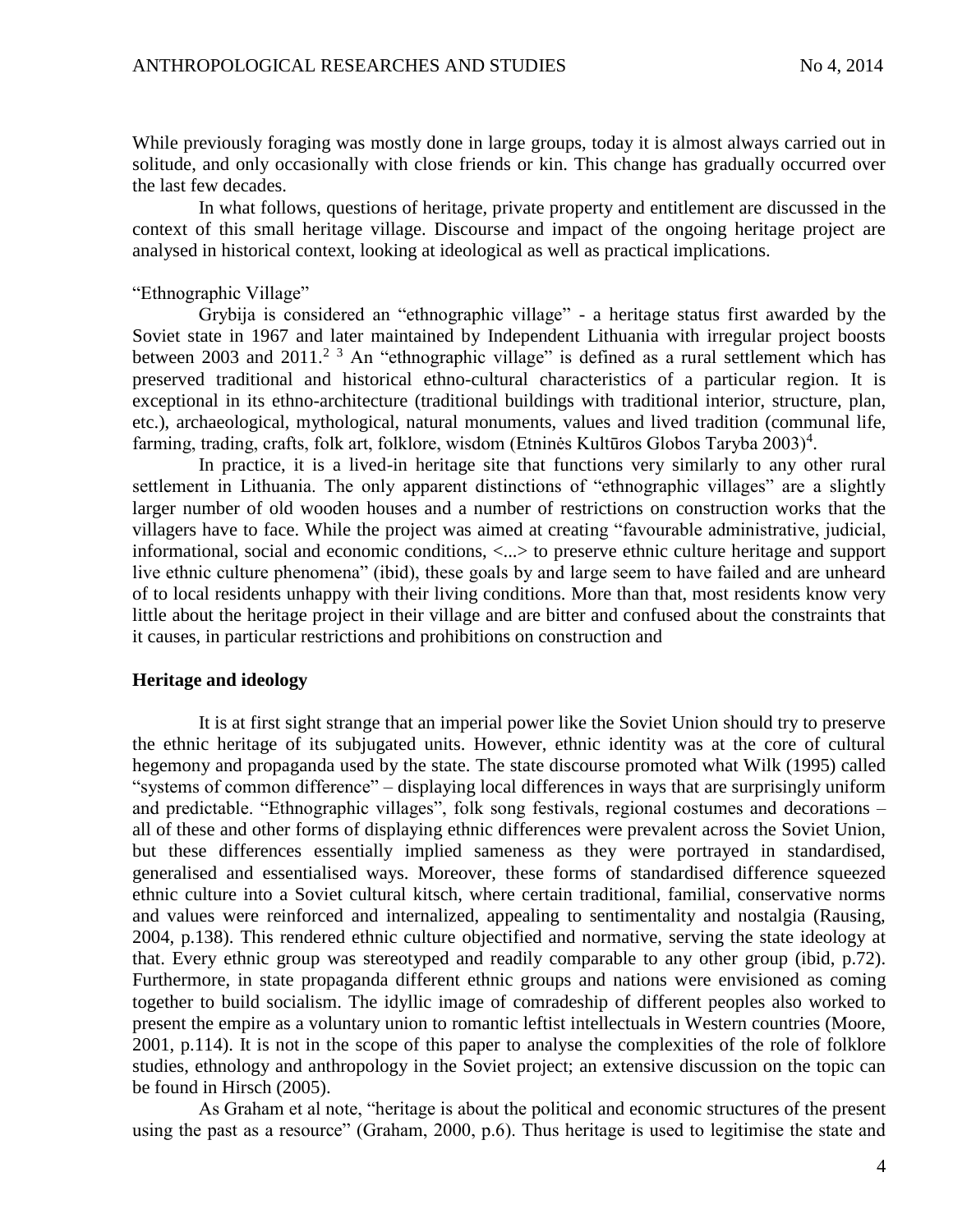its ideology by appealing to sentimental values and interpreting history; it is used to formulate popular opinion and work towards economic and other goals. However, "heritage is a meaning rather than artefact, thus it ensures a field of social conflict and tension, carrying differing and incompatible meanings simultaneously" (ibid, p.8). Put differently, heritage is a field of interpretations and meanings that are always contested and redefined, so various individuals and groups may perceive a certain heritage site in a number of ways regardless of ideological intentions of its managers. In the case of Grybija, the heritage project was initiated in the context of Soviet "common difference" ideology and subsequently continued by Independent Lithuania, both periods infusing the site with distinct meanings and significance and employing it in differing ideological contexts.

In particular, the post-Independence discourse of the "ethnographic villages" documents splits Lithuanian history into three strictly distinguished periods: pre-Soviet (up to 1940), Soviet (1940-1990) and current/post-Soviet (1990-present). The first period is seen as forming the essence of Lithuanian identity; culture and lifestyle of the villages is defined as "traditional", "authentic", "real Lithuanian", "built by hands of *our* ancestors", "people harmoniously co-existing with nature" (Purvinas, 2005). The second period distinguished in many of the documents is that of the Soviet occupation, described as a "time of falseness and fall", "mutilating the old culture" defined by "loss of virtues", (ibid). The third period started after Lithuanian Independence and is portrayed as a time of "healing", "regeneration", "social, economic, cultural and spatial ordering". In this period, "most layers of society are indifferent to traditional ethnic culture, tempted by the reflections of Western life" (ibid).

While it is clear that the Soviet regime had a massive and detrimental effect on the past and present of Lithuania, the concern of this article is not to evaluate the moral claims of the project documents cited but to notice and analyse the situated meanings and uses of heritage and the discourse of heritage documents. The heritage discourse is not stating the value of a certain object matter-of-factly, but it is infusing it with value from a particular point of view. Thus the same heritage site was deemed as valuable by the Soviet regime – for illustrating the "common differences" of the many ethnic groups of the Union coming together – and is now deemed valuable by the post-Soviet Lithuanian government for communicating the notions of authenticity, continuity with the pre-Soviet tradition and Lithuanian identity. A particular formulation of the past and the present is embodied and reproduced in heritage sites while remaining subject to changing sociopolitical climate and interpretations.

## **Private property**

Crucial in the heritage project in question are issues of private property and nationalism, and the question of belonging, which in a sense ties the two. Verdery (1998a) discusses post-Soviet states as "ethnonationalist", where "nation" has a primarily ethnic and not political sense to it, which affects rights to citizenship (e.g., granting it to non-resident ethno-nationals but not residents nonethno-nationals) and property rights (e.g., only citizens are allowed to own property in the country). Entitlement to property may thus be directly related to certain (ethnic) ways of belonging to a nation-state.

Although Lithuania has been independent for over twenty years, the processes of privatisation and re-gaining property are still taking place, due to the practical complexities involved and an inefficient bureaucratic apparatus. Similarly, these processes are very much alive in daily conversations and actualities of village life. Ideas about entitlement rights are forming popular opinions, often in disregard and opposition to the state regulations.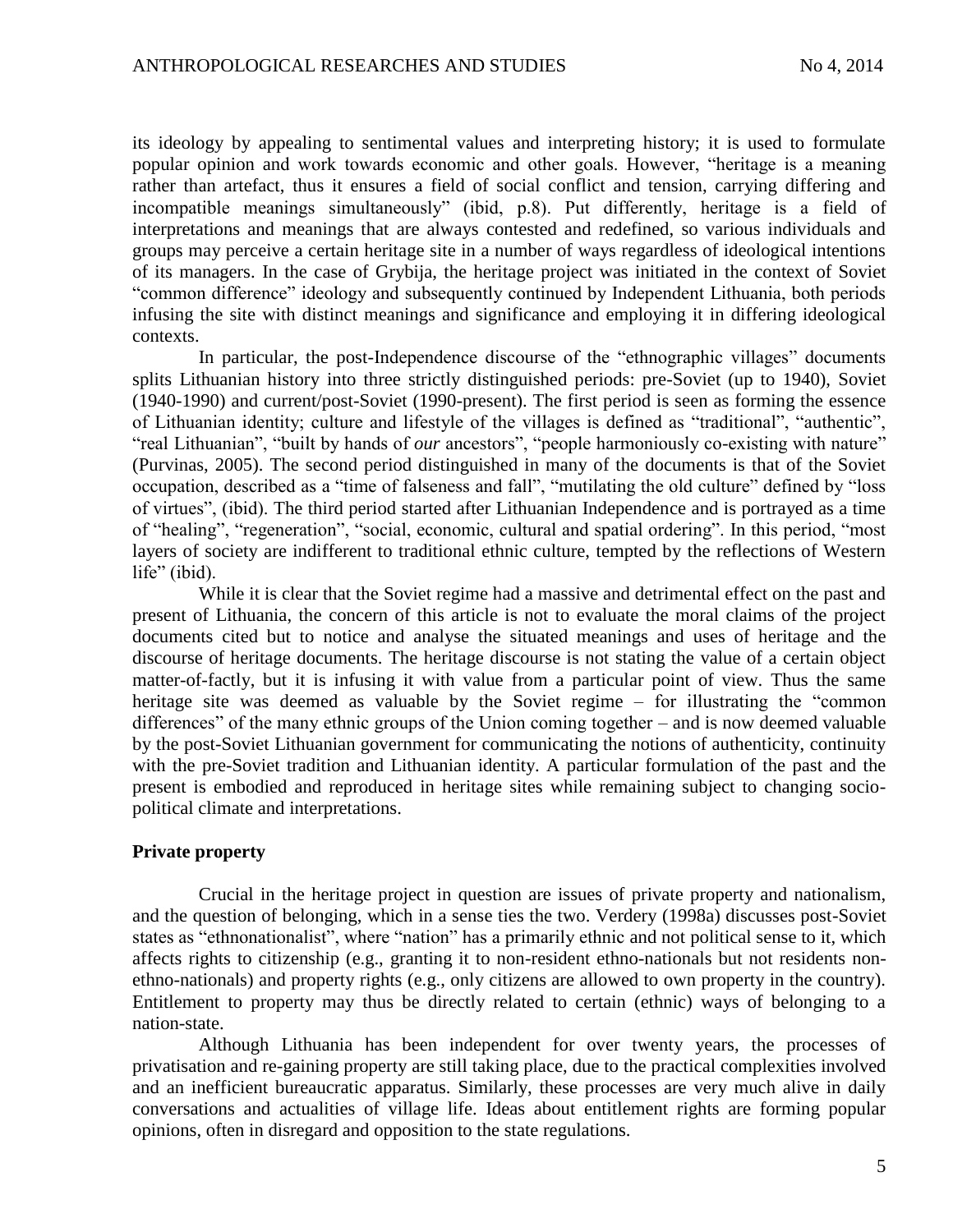Reminiscences of nationalisation as well as more recent and ongoing ones of privatisation were recounted to me repeatedly and often emotionally. Major themes of injustice, immorality, absurdity and unpredictability of the state were apparent. I shall provide here an excerpt from an interview with Justina, an outspoken and well-respected 78-years-old Grybija inhabitant.

*"When they started the kolkhoz [state-owned communal farm]... Our village was the last one, but still. They sent this Russian officer and started the kolkhoz, and took everything away: the cows, the horse, absolutely everything, the grain even, and millstones, everything. They came with officers and [took] what we had, because they needed to sow <...> They sowed rye, sowed potatoes, but they failed. People's horses were taken away and they got run down and died, everything died, and the grain was taken away and nothing came out of it, and we were left with nothing at all. <...> And that's how we lived. <...>* 

*We had this little house, we all lived there. Father died, and left everything to his eldest son, and we didn't need to sign anything, not anything. He died, and he left it to him. And now try to make documents if you can! Is this justice? That's what it's like... When you had it, you had it. And now you have to buy it, because it's state-owned. The kolkhoz took it away from us, we didn't sell it, nothing like that, and now they say they're returning it to us, but what kind of returning is it when we need to buy it? This isn't returning.* 

*And for exiles - they give land to exiles when they come back from Russia, and us who stayed in Lithuania and got all taken away - we don't get anything back! The exiles got*  more than they should, in money and land, double of what they had. Even their *grandparents never had that much. And they took everything away from us. And those who were closer to the top, accountants, secretaries, guards, all of them, they got it better... And our village... We didn't get anything, and don't have anything now. Is this equality? <...>"*

*[When asked about owning forest land] "I don't have any documents. Now that my husband died, the documents were on him, you just try to get it back... On and on and on, it's been 4 years and there's nothing yet... There's this law, that law, we don't know anything, on and on and on. I've heard you need to buy it off now. And how can I buy it off, with my 5 fingers?* 

*We've never been Lithuanians anyway... So this is what life is like, and all..."*

Local consequences of state policies are visible in this excerpt. Ready-made uniform Soviet projects did not work equally well everywhere - a large agricultural kolkhoz made little sense in a mostly pastoralist and foraging land of poor soil in Grybija, which made the state be perceived as a formation of all-power and no-sense; it is thought of and experienced as bringing death, exile and hardships upon people, and taking their property away. Moreover, the present Independent state is seen as irrational, immoral and senseless, wrongly redistributing the land and compensations, and favouring exiles over locals. Interestingly, a distinction between the Soviet and the Independent state in not made by Justina; the important opposition in her narrative is that between the state and the people, rather than between the Soviet and the Independent state. She does not identify with either one, suggesting that Grybija has "never been Lithuanian anyway". What Justina expresses here should not be taken as a sincere resignation of her Lithuanian-ness, but more as a profound disappointment with both the Soviet and the post-Soviet political realities, such as bureaucracy and restitution processes.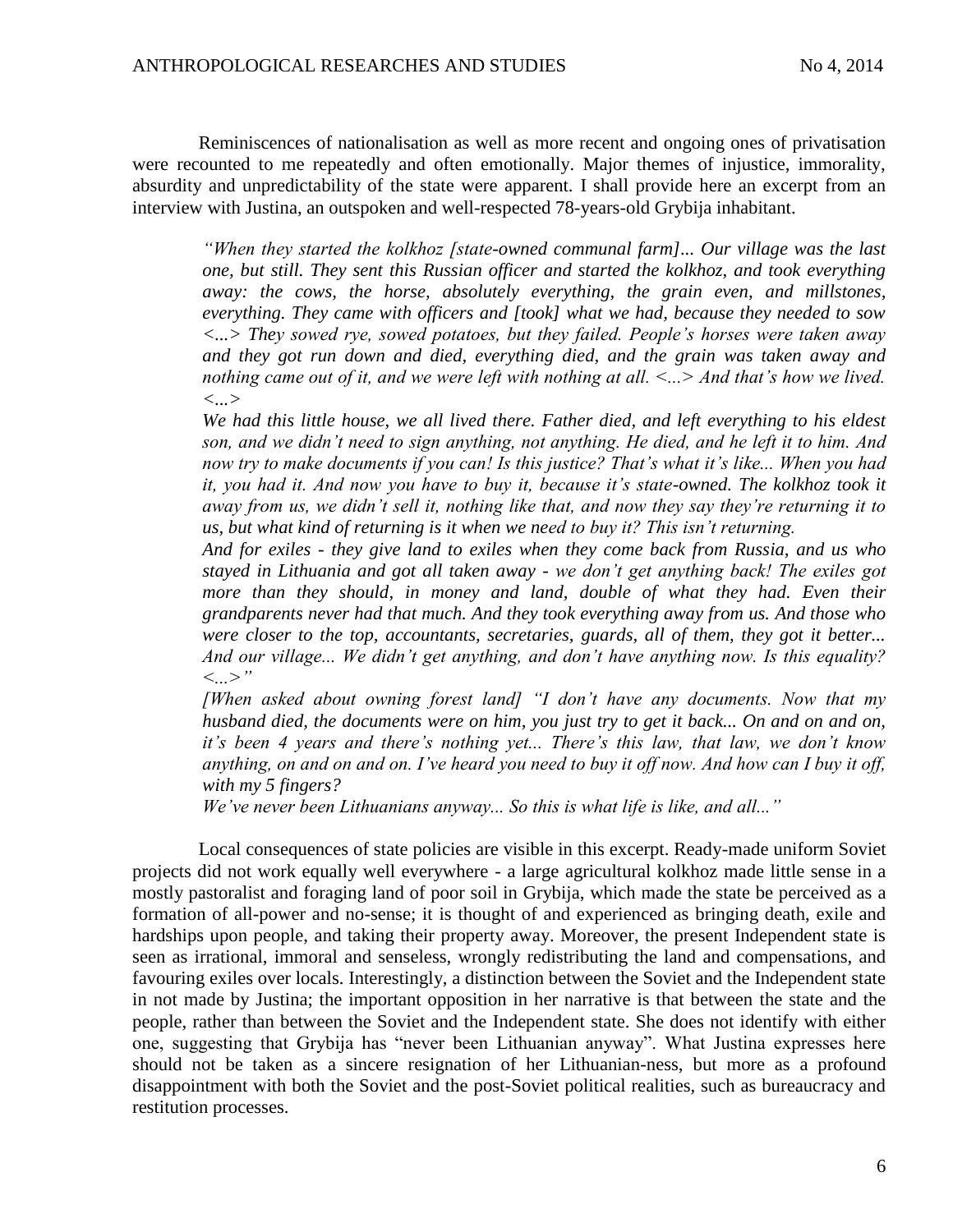While questions of nationality, belonging and righteous ownership are obviously complex and multiple in Grybija, the following discussion will instead focus firstly on questions of entitlement to property and secondly on its relation to heritage.

### **Entitlement**

Verdery calls for an understanding of property which considers not only "markets", "democracy", but also broader moral concepts and processes like entitlement, accountability, responsibility, which form a large part of what is understood and experienced as property relations in practice (1999: 54). Moreover, she suggests that "property is best analysed in terms of the whole system of social, cultural and political relations" rather than parts of it, such as "rights" and "claims" (1998b: 161). Thus, she suggests we should analyse property not as a bundle of rights, but as a bundle of powers (ibid). The state plays a large role in these power relations in the post-socialist context as it is the re-distributor of property. However, local ideas of entitlement do not necessarily correspond to the ones defined by law, therefore resulting in disagreements regarding righteous ownership.

In Verdery's own ethnography of a Transylvanian village (1998b), culturally- and contextspecific factors must be fulfilled in order to righteously own a property, such as contribution to the property by one's kin, ability to use it in ways beneficial to the community, and a specific kind of belonging to the village. This morality of entitlement reflects certain power hierarchies of the village itself, such as relations of in-migrants and inborn residents, different families, occupations, alliance with certain groups. Another example that shows cultural specificity of the concept of private property comes from Anderson's work in Siberia (1998). He argues that entitlement to the land among Evenki people is gained through a lifelong contact with it, as well as through "knowing the land". Anderson expands anthropological understanding of property relations, arguing that they consist of the whole ecological framework of different kinds of human and non-human agency.

What then are the culturally specific ways in which entitlement to property is defined by Justina and others in Grybija village? Firstly, previous ownership by close kin is crucial. Secondly, long term residence in the village is essential. Justina reflects on this point by complaining about the inequalities of redistribution, where exiles were treated preferentially over locals who stayed in the village. Thirdly, a righteous owner is one who contributes to the village community. As put by another informant when talking about a summer-and-weekend-resident from a nearby city, "What's the use of him? He's a fine young man, mingles with locals. But he won't help in daily labour. I was away and I left my animals for three days and I told him that, I was testing him. It didn't occur to him to go check on them. You can't trust these people". Thus to be a righteous resident of the village one has to not only contribute to village life, but also have competence in the daily labours of the villagers and sense the need for help and cooperation which may at times be covert.

Another example of the understanding of entitlement in Grybija is apparent in the use of nicknames. When referring to a person in his/her absence, a nickname would be used to complement the name, mostly due to little variety of first names in the village. Every single individual residing in the village had a nickname. To those having ancestry in Grybija, nicknames stemmed from one's mother or father, spouse's parents, or a more distant ancestor: e.g., *Augučio* Laimutė - Laimutė of Augutis (grandfather). Importantly, people who were not born or married into the village but bought property from locals were all known by the name of previous house-owners: e.g., *Janinos* Dalia (Janina - previous house-owner). In this example, Dalia has spent several months every year in Grybija for the last 20 years, often went on foraging trips with locals, and mingles with them daily when in the village, however, she was not perceived as a fully entitled resident of Grybija. On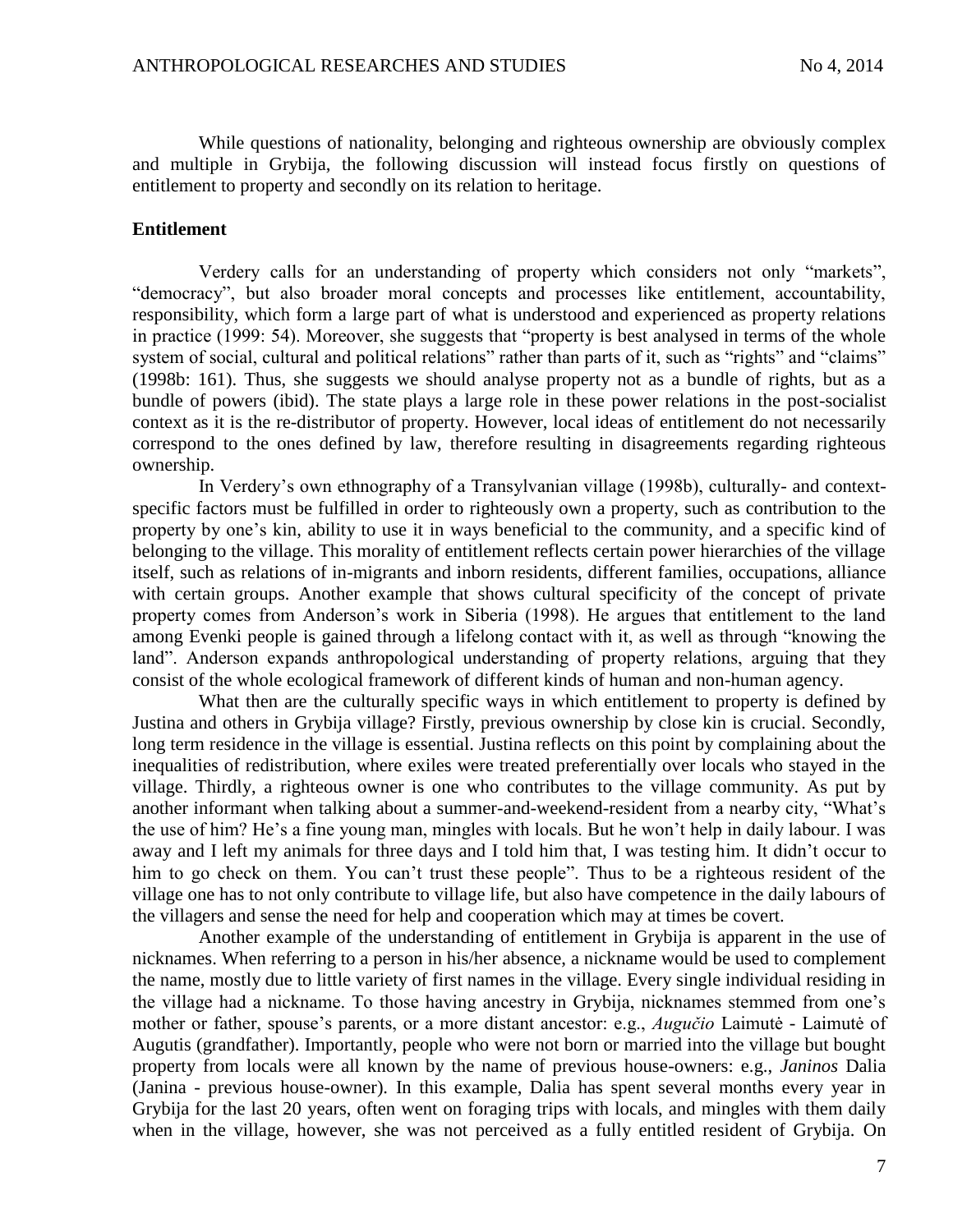several occasions when mentioned to local residents, they would ask "What Dalia?". "My neighbour", I would reply, and after a few moments of thought I would hear "Oh, *Janinos* Dalia, *apspirkus*". *Apspirkus*, used interchangeably with *nuspirkus* (*apspirkęs*/*nuspirkęs* for masculine) is a past participle form of a verb *pirkti* ("to buy"), thus loosely translatable as "she/he who has bought". A reflexive particle -*s*- in the word implies a self-directed action, defining the action of buying as individualistic and giving it a slightly negative shade, distinguishing one from the village community.

*Apspirkęs*/*nuspirkęs* was used nearly every time one of the 8 *apspirkį* people in the village were mentioned regardless of the topic of conversation. The only person that avoided the term was Valdas who moved into the village 17 years ago and lives there all-year around contributing to the community by helping others out, mowing the public areas, and living a village life complete with agriculture, foraging and keeping animals. Although he bought a house and was first referred to in previous house-owner's nickname (*Genios* Valdas), through long-term residence, contribution to the community and living in traditional village ways (as well as coming from a nearby village), Valdas was naturalised into the village, and came to be nicknamed by his (now ex-) wife rather than the previous house-owner. Thus entitlement to property and residency in Grybija village is a negotiated process of belonging and becoming while being defined in terms of relationships with locals, knowing and practicing traditional livelihoods in the village.

### **Heritage and private property**

In the context of an "ethnographic village", what is the relation between private property, entitlement and heritage? This is an important question, as the most actively preserved heritage in the village is in fact houses, privately owned by the locals. However, the state enforces numerous regulations on their maintenance. Every construction work has to be institutionally approved, which is costly in time and money as construction plans have to be prepared by a hired architect, who assesses if the plan is "ethnographically suitable for the area and the village" (Statybų saugomose teritorijose regioninių architektūrinių reglamentų aprašas 2009). On many occasions, I was told that the approval of the official architect was near-impossible to get without bribes, and several villagers loathed the bureaucratic procedures and thus altogether abandoned the idea of renovating their properties. Although the restrictions have been in place since the 1967 act, throughout the Soviet period they were not actively enforced, resulting in the current architectural chaos in the village, where 100+ year old wooden houses stand next to standard Soviet style houses of the 70s, next to Soviet remains, such as a large concrete ex-kolkhoz building. Incidentally, building regulations now apply to all buildings, old and new alike.

Recently, a new kind of building added to the architectural variety of Grybija, and one of the very few that passed the strict "ethnographic" regulations. The house is owned by a well-off middle-aged family from the capital city that bought a piece of land in Grybija three years ago with an intention to build a house and move in permanently. They appreciated the complexities involved in building new houses in an "ethnographic village": "no problem, the restrictions are great. It means the village won't change too much, it won't degenerate, no absurd buildings will be built, no ugly roofs and that. Not anyone can move in here". Their house is nearly finished now, complete with Scandinavian factory-cut wood and plastic windows, as well as running water and plumbing, which is found nowhere else in the village, and not exactly "traditional" as they are supposed to be. Locals often referred to this house when generally asked about the building restrictions: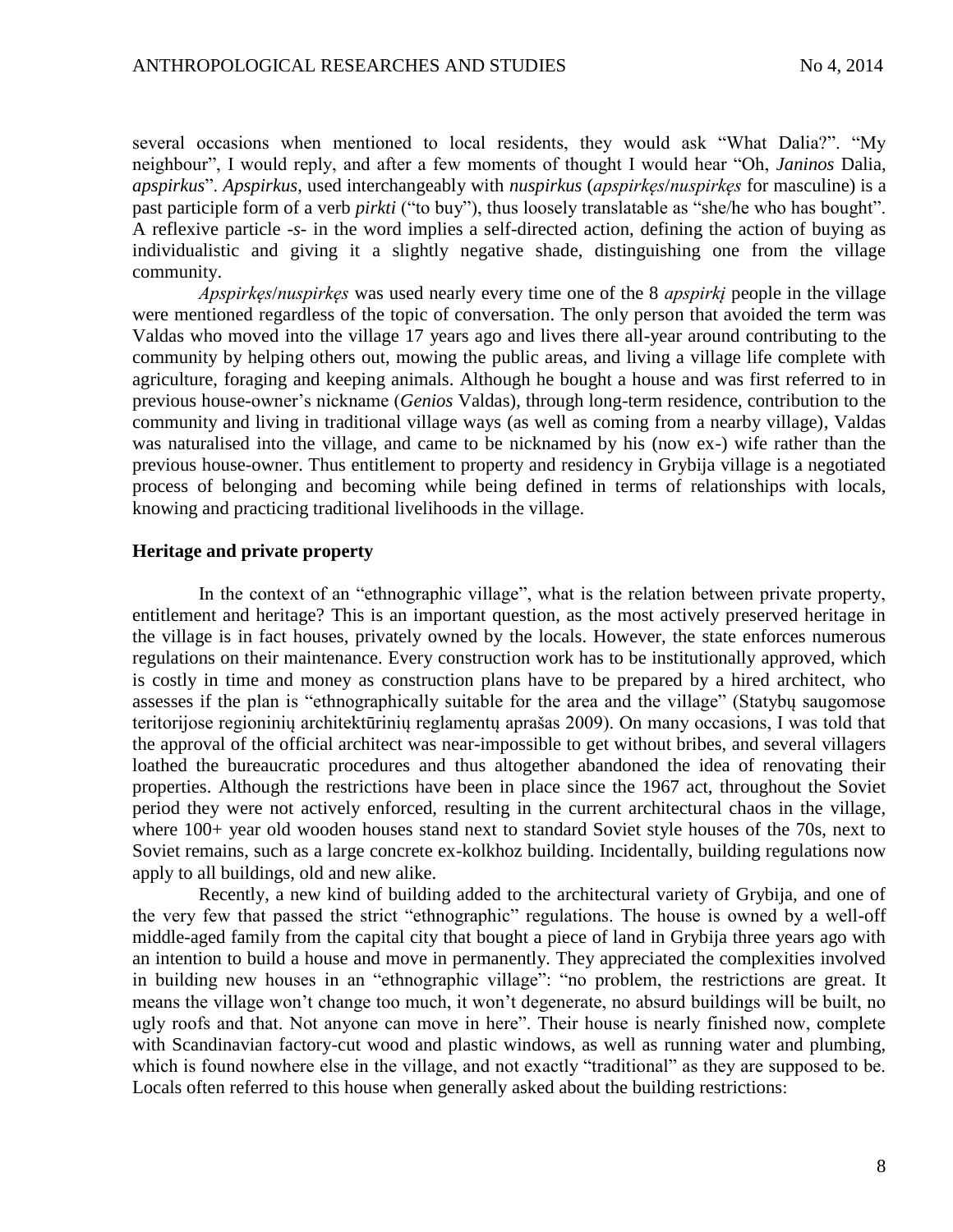*"Restrictions are fine when they apply equally to all. And now look - the new house, if you have money you can do whatever you like. And apspirkį, they buy within regulations, they say they'll keep the village as it is, and then do what they like because they have money. If the government wanted to conserve the village they could, and now [restrictions] are there for some and not others. So what can you do, what?"*

In this excerpt, a village resident Marija expressed distrust in both the state that is corrupt and unfair and *apspirkį* newcomers who seem to be the only ones financially and bureaucratically able to deal with construction regulations. The state is seen as working against people who belong to the place: not only does it re-distribute the land to those not entitled to it; it also turns a blind eye to well-off newcomers while restricting locals' rights.

Turnbridge and Ashworth argue that in any heritage project disinheritance is inevitable, since all heritage is by definition someone's and not someone else's (Turnbridge and Ashworth, 1995, p. 21). In this case, the "ethnographic villages" project allows the state to claim Grybija as its own – national – heritage, consequently causing disinheritance on the side of the villagers and taking away their power to manage it. Villagers do not see the state institutions as entitled to control local property and, since local ideas of heritage differ from institutional ones, sabotage and alternative heritage practices are employed. These include occasional building renovations (such as instalment of plastic windows) without informing officials, selling a house to a museum and a local man's plan to establish a lived-in farm museum.<sup>5</sup> Thus, state control over property that it is not righteously entitled to is condemned in both discourses and practices.

### **Local implications**

By enforcing certain restrictions and regulations on the private property of Grybija's residents, officials favour certain groups over others in that only financially capable people may live comfortably in the heritage site. The oldest houses which form the core of Grybija's "ethnographic" architecture - one of which I lived in during my fieldwork - are mostly in an alarming condition and either unsuitable for living in or inhabited by those financially incapable of institutionally approved renovation works, as they imply hiring architects, buying legal (rather than smuggled or foraged) materials, and so on. Thus being a heritage site in Grybija is often perceived among locals as a burden on the poor - those *apspirkį* who are better off can comply to the regulations and maintain their ways of life, while locals with fewer financial capabilities are forced to live "in the past", unable to manage even their own private property.

The situation is exacerbated since heritage is often the ultimate luxury item consumed by the middle and upper classes (Graham et al, 2000, p.42). Both Skultans (1998 pp.142-149) in Latvia and Rausing (2004, p.51-56) in Estonia argue that peasanthood is seen as a core of national identity in the Baltic countries, it is romanticised and celebrated by urban middle classes and intellectuals alike. Thus peasantry and idealised rural images played a large role in the middle- and upper- classes imagining a national community of each of the Baltic countries, with similar trends apparent in Lithuania.

Urry (1990) uses the term "tourist gaze" to refer to a tourist engagement with a site that perceives the place as cut off from the "real" world and emphasises the exotic aspect of it and of the experience. Combined with the class distinctions mentioned above, the tourist gaze results in exotification and thus distancing of the Grybija villagers, who live daily in "the past" that is gazed upon. The supposedly "ethnographic" properties of the village are valued and admired by tourists, and perceived as pristine and archaic, and essentially Other. Nash similarly argues that "pre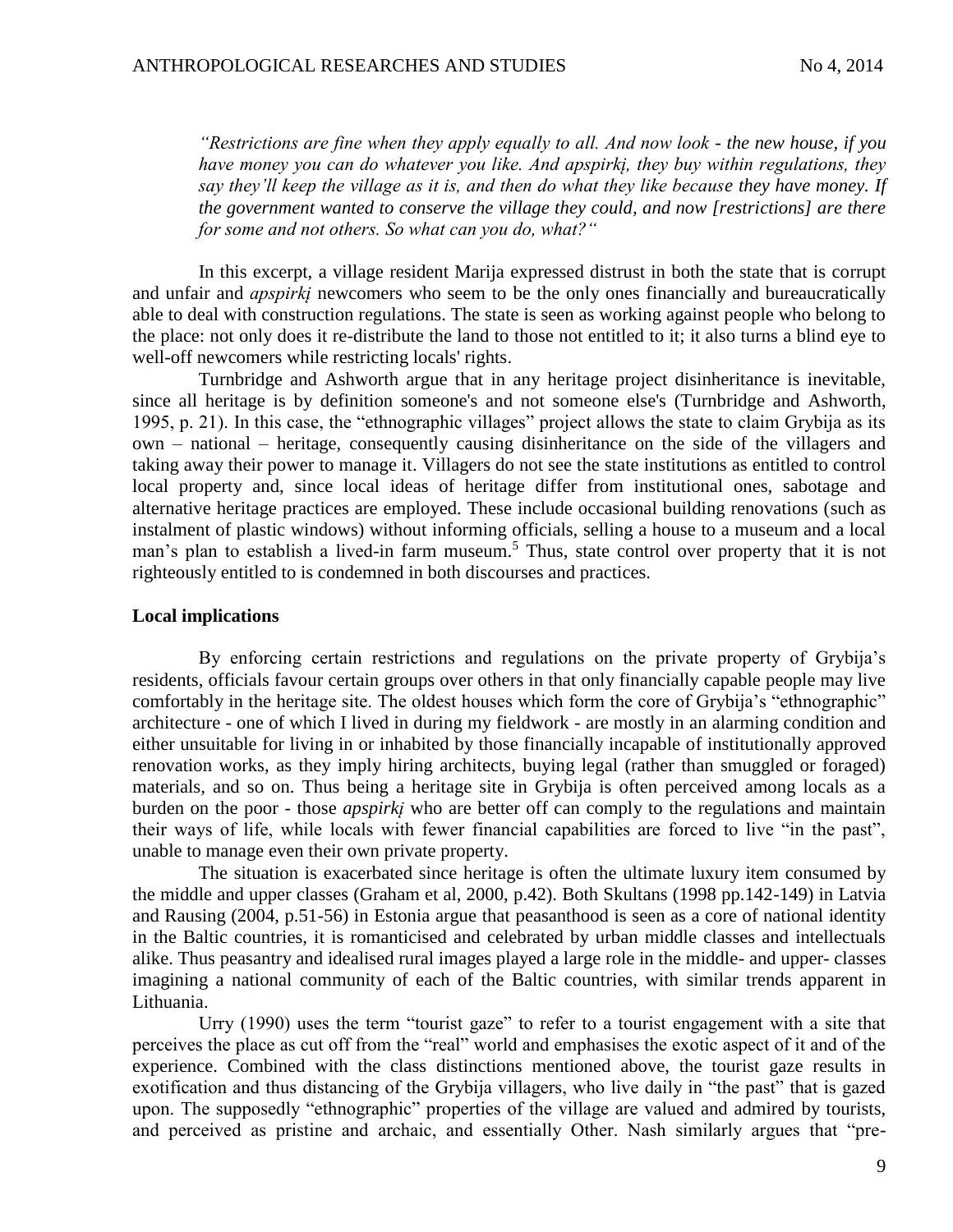modern" non-European cultures were simultaneously desired and degenerated as primitive by Europeans of the Enlightenment period (Nash, 1999, p.22). Oppositions and contradictions are projected on the category of the Other, thus both distancing and admiring it.

The case of Grybija "ethnographic village" is thus complex and ambiguous. The village is exoticised, "othered", denied coevalness (Fabian, 1983) by means of heritage discourses and practices. Moreover, the village is enclosed in a defined space distinguished from the surrounding environment and other villages by means of signs, texts, notice boards and the like. It therefore becomes a variety of a "historical non-place" as defined by Augé, where links between a visitor and the non-place are established through mediation of signs and texts, guiding one's engagement with the non-place and explaining its significance (Augé, 1995, p.94). The village is marked out and spatially separated, thus denying a shared space with the rest of the country, as well as a shared time, forcing them to live "in the past". At the same time, the village is esteemed as an authentic and fragile embodiment of Lithuanian national identity, attacked but unbroken by the Soviet regime.

While Grybija is a *lieux de memoir* (Nora, 1989) - especially for the urban middle classes romantically gazing upon it - and an embodied interpretation of history, it is crucially also a home to dozens of people who face restrictions to their livelihoods for reasons largely unclear to them. As a local elderly lady Laimutė put it, smiling and shrugging shoulders, "There's no antiquity left in Grybija, nothing to be preserved". Adding to the confusion and ambiguity, local ideas of entitlement are vastly at odds with not only the restrictions and regulations of residents' private property, but also with local understandings of entitlement since wealthier newcomers are seen as bypassing both moral and legal regulations. The "ethnographic villages" project is therefore problematic in Grybija, and currently seems more effective and relevant as a source for discourse studies than as a functioning heritage site.

# **Bibliography**

- 1. Anderson, D. G., 1998. Property as a Way of Knowing on Evenki Lands in Arctic Siberia. In C. M. Hann, ed. 1998. *Property Relations: Renewing the Anthropological Tradition*. Cambridge: Cambridge University Press. pp.64-84.
- 2. Augé, M., 1995. *Non-places: Introduction to an Anthropology of Supermodernity*. London: Verso.
- 3. Bučas, J., 2005. *Etnografinių Kaimų Atrankos Kriterijų Vertinimas*. Vilnius: Lietuvos Respublikos Seimas.
- 4. Fabian, J., 1983. *Time and the Other: How Anthropology Makes its Object*. New York: Columbia University Press.
- 5. Graham, B., Ashworth, G. J. and Turnbridge, J. E., 2000. *A Geography of Heritage: Power, Culture and Economy*. London: Arnold.
- 6. Hirsch, F., 2005. *Empire of Nations: Ethnographic Knowledge & the Making of the Soviet Union*. Ithaca: Cornell University Press.
- 7. Moore, D. C., 2001. Is the Post- in Postcolonial the Post- in Post-Soviet? Toward a Global Postcolonial Critique. *PMLA*, 116 (1), pp.111-128.
- 8. Nadel-Klein, J., 2003. *Fishing for Heritage: Modernity and Loss along the Scottish Coast*. New York: Berg.
- 9. Nash, C., 1999. Historical Geographies of Modernity. In: B. Graham and C. Nash, eds. 1999. *Modern Historical Geographies*. Harlow: Prentice Hall. pp.13-40.
- 10. Nora, P., 1989. Between Memory and History: les Lieux de Memoire. *Representations,* 26(4), pp.7-24.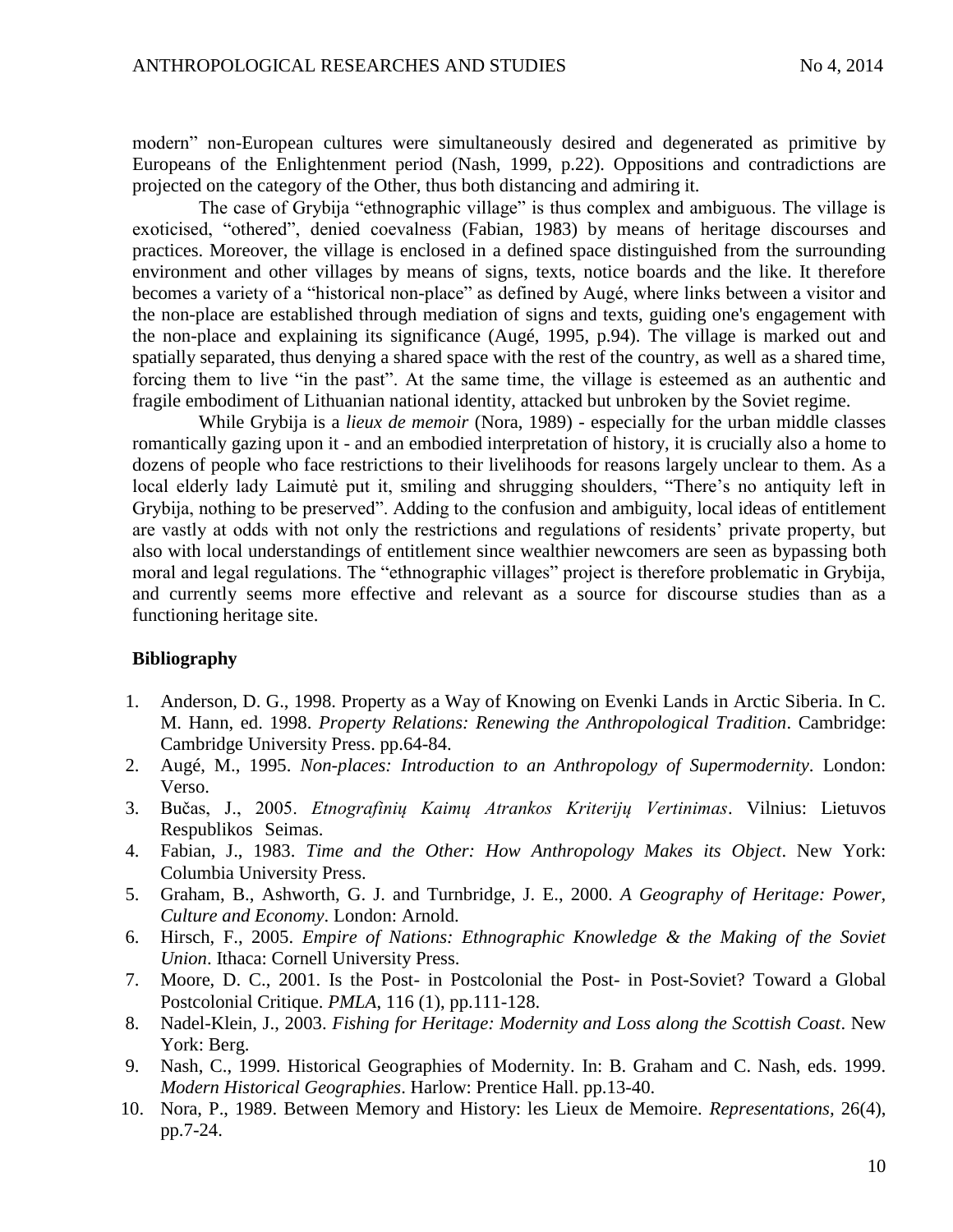- 11. Purvinas, M., 2005. *Etnografinių Kaimų Atrankos Kriterijai*. Vilnius: Lietuvos Respublikos Seimas.
- 12. Rausing, S., 2004. *History, Memory and Identity in Post-Soviet Estonia: The End of Collective Farm*. Oxford: Oxford University Press.
- 13. Skultans, V., 1998. *The Testimony of Lives: Narrative and Memory in Post-Soviet Latvia*. London: Routledge.
- 14. Turnbridge, J. E. and Ashworth, G. J., 1995. *Dissonant Heritage: the Management of the Past as a Resource in Conflict*. New York: John Wiley & Sons.
- 15. Urry, J., 1990. *The Tourist Gaze: Leisure and Travel in Contemporary Societies*. London: Sage.
- 16. Verdery, K., 1998a. Transnationalism, Nationalism, Citizenship, and Property: Eastern Europe since 1989. *American Ethnologist,* 25(2), pp.291-306.
- 17. Verdery, K., 1998b. Property and Power in Transylvania's Decollectivisation. In: C. M. Hann, ed. 1998. *Property Relations: Renewing the Anthropological Tradition*. Cambridge: Cambridge University Press. pp.160-180.
- 18. Verdery, K., 1999. Fuzzy Property: Rights, Power, and Identity in Transylvania's Decollectivization. In: M. Burawoy and K. Verdery, eds. 1999. *Uncertain Transition: Ethnographies of Change in the Postsocialist World*. New York: Rowman & Littlefield Publishers, Inc. pp. 53-83.
- 19. Wilk, R., 1995. Learning to be Local in Belize: Global Systems of Common Difference. In: D. Miller, ed. 1995.*Worlds Apart: Modernity Through the Prism of the Local*. London: Routledge. pp. 110-133.
- 20. *\*\*\* Dėl Etnografinių Kaimų Išsaugojimo 2011-2013 Metų Tarpinstitucinio Veiklos Plano Patvirtinimo,* 2011. Vilnius: Lietuvos Respublikos Seimas.
- 21. \*\*\* Etninės Kultūros Globos Taryba, 1967. *Kultūros paminklų apsaugos įstatymas ir jo taikymo instrukcija*. Vilnius: Lietuvos Respublikos Seimas.
- 22. \*\*\* Etninės Kultūros Globos Taryba, 2003. *Lietuvos etnografinių kaimų išlikimo ilgalaikės programos projektas*. Vilnius: Lietuvos Respublikos Seimas.
- 23. *\*\*\* Lietuvos etnografinių kaimų išlikimo ilgalaikės programos projektas*, 2004. Vilnius: Lietuvos Respublikos Seimas.
- 24. *\*\*\* Statybų Saugomose Teritorijose Regioninių Architektūrinių Reglamentų Aprašas,* 2009. Vilnius: Lietuvos Respublikos Seimas.

## **Notes**

- 1. Names of the village and its residents are changed in the article to ensure anonymity.
- 2. In Lithuanian, "ethnography" (*etnografija*) has several different meanings. According to the Dictionary of Contemporary Lithuanian Language, it is "(1) study of material and spiritual ethnic culture; ethnology; (2) features of lifestyle, customs and culture of people". The word is used to describe "traditional" and "unique" qualities of a certain ethnic group, usually associated with the past.
- 3. Etninės Kultūros Globos Taryba (2003), Lietuvos etnografinių kaimų išlikimo ilgalaikės programos projektas (2004), Bučas (2005), Dėl Etnografinių kaimų išsaugojimo 2011-2013 metų tarpinstitucinio veiklos plano patvirtinimo (2011).
- 4. I translated this and other excerpts from interviews, documents and books from Lithuanian.
- 5. A local family in the late 70s sold their late  $19<sup>th</sup>$  century house to a museum of ethnic culture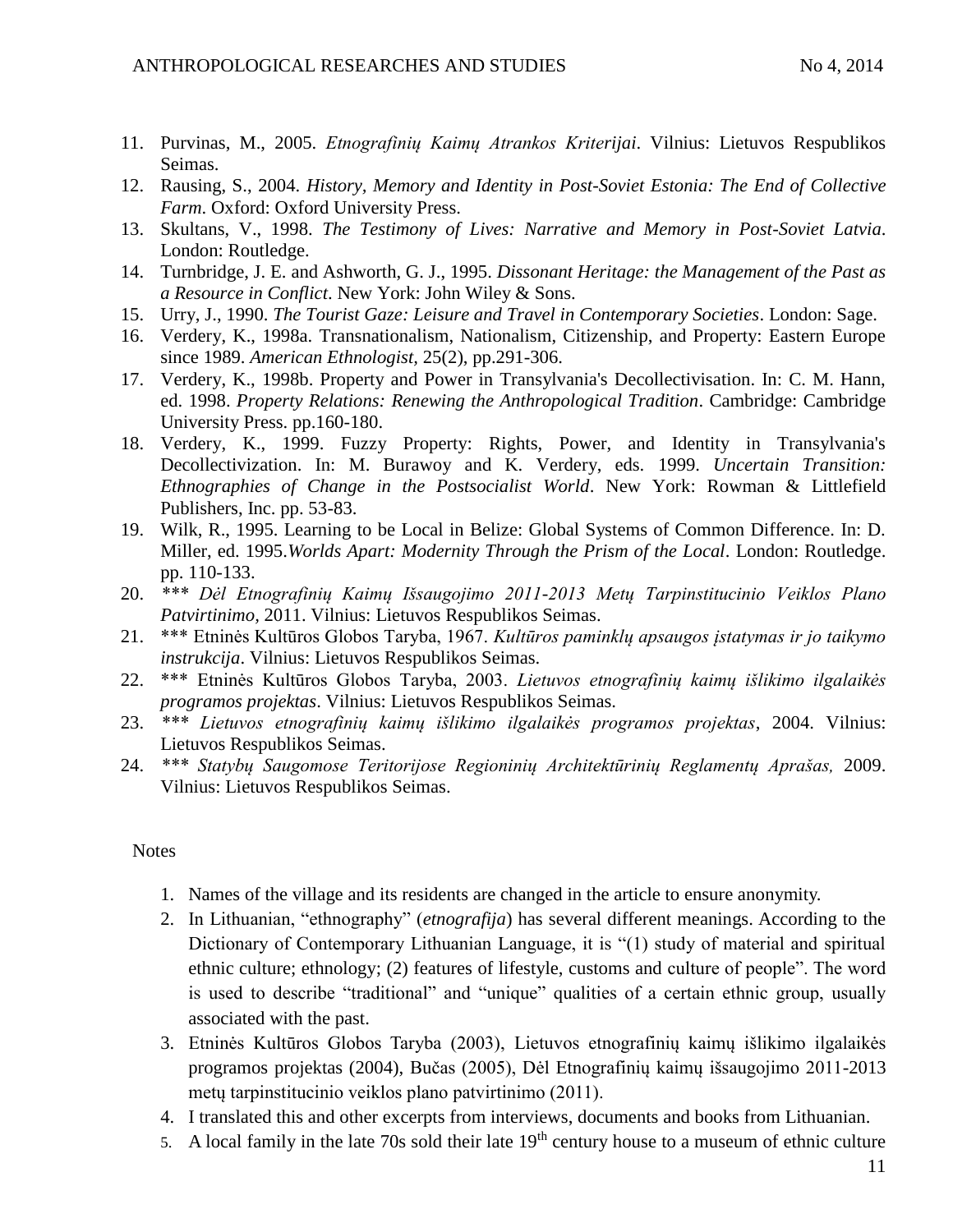(Rumšiškės). It was taken apart and re-constructed in the museum 200 km away, where it now represents architecture of the region. The previous owner of the house reflected on this saying deemed it appropriate to display their old lifestyles in a museum, and they received financial compensation.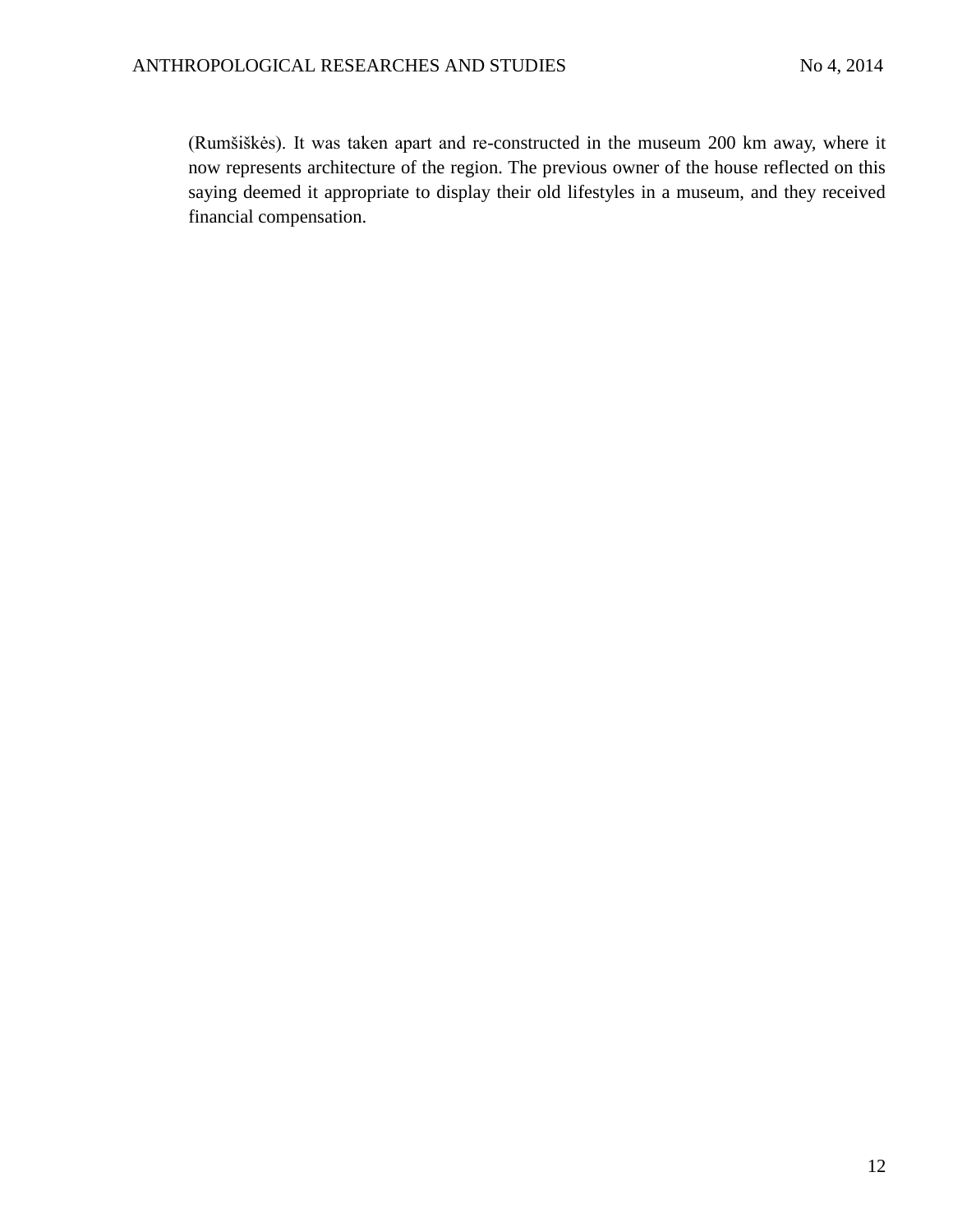# **Nutritional Status of 19-Year-Old Adolescents in Urban Areas of Vojvodina - The Republic of Serbia**

Rada Rakić, Tatjana Pavlica

University of Novi Sad, Serbia

Address correspondence to: Rada Rakić, Faculty of Sciences, Department of Biology and Ecology, Trg Dositeja Obradovića 2, 21000 Novi Sad, Serbia. Ph.: +381643385944; Fax: 021450-620; E-mail: rada.rakic@dbe.uns.ac.rs

# **Abstract**

**Objectives.** Continuous evaluation of nutritional status in children and adolescents is very important. The aim of this study was to assess the nutritional status of 19-year-olds in Vojvodina.

**Material and methods.** Cross-sectional anthropometric study was carried out in the period from 2001 to 2004 in urban areas of Vojvodina-North Serbia. The investigated group consisted of 229 males and 239 females aged 19 years. Body height, body weight, mid-upper arm circumference, triceps skinfold and scapula skinfold were measured and, upper arm area, the upper arm muscle area, the upper arm fat area and the arm fat index were calculated. The nutritional status was assessed according to percentile values (NHANES I). The evaluation of muscle and fat status of upper arm was done according to Z-score reference values for age.

**Results.** Results showed that boys had significantly higher average values of all measures except triceps skinfolds, subskapular skinfold, fat mass and the arm fat index. The highest percentage of 19-year-old males and females had normal values of body mass index and nutritional parameters of the upper arm.

**Conclusions***.* The obtained results point to the necessity for conducting permanent investigations of development and nutritional status in the future.

**Key words:** nutritional status, male, female, Vojvodina.

# **Introduction**

Nutritional status reflects the nutritional condition of an individual. The body composition and nutritional condition can be unbalanced by inadequate diet, i.e. increased or reduced intake of certain nutrients. The first critical period for obesity is the early childhood, while the adolescence age is the second critical period for obesity problems.

The prevalence of children and adolescents' obesity has been increasing worldwide (Popkin and Gordon-Larsen, 2004; Dehghan, Akhtar-Danesh and Merchant, 2005). In the USA, the prevalence of obesity in 2 to 19 year-old children and adolescents was 16.9% for the period 2009- 2010 (Ogden et al. 2012). The obesity incidence among adolescents in the transition to adulthood has been noticeably high (Gordon-Larsen et al. 2004). An increasing number of overweight and obese adolescents has been recorded worldwide (Georgiadis and Nassis, 2007; Emandi et al. 2013). Higher prevalence of overweight and obesity in children and adolescents has also been reported in Serbia. In the period 1995-2002, in Backa (Vojvodina), obesity was detected in 6,9% of boys and 6.7% of girls (Pavlović and Lobstein, 2004). According to the Serbian Institute for Public Health (2008), almost a fifth of children and teenagers from 7 to 19 years of age (18%) are either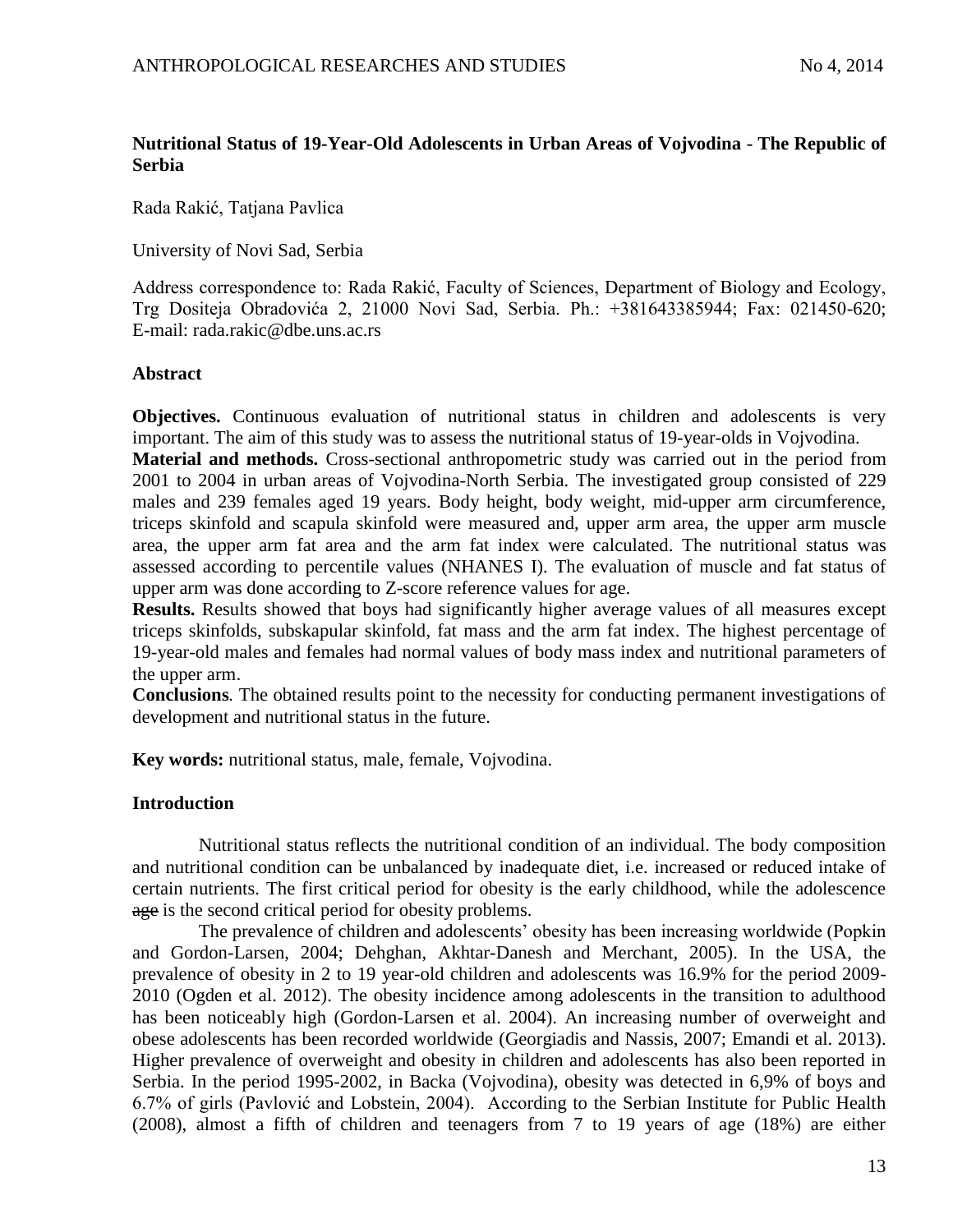overweight  $(11.6\%)$  or obese  $(6.4\%)$ . In the year 2000, the recorded values were 8.2% and 4.4%, respectively. In the town of Jagodina (Central Serbia), for example, the prevalence of overweight is 10.80%, and obesity is present in 5.60% of cases (Pavlica et al. 2012).

The aim of the present study was to assess the nutritional status of 19-year-old adolescents in Vojvodina.

### **Material and methods**

A transversal anthropometric survey was conducted in the period 2001-2004. It included 229 males and 239 females, all of them at the age of 19. The decimal age, obtained on the basis of the measurement date and the birth date, was calculated for all of the subjects. The measurements included the height, weight, mid upper arm circumference (MUAC), triceps skinfold thickness (Ts) and scapular skinfold thickness (Sc). The Body mass index was also obtained (BMI, weight/height<sup>2</sup>). The parameters for nutritional status of arm were obtained by Frisancho formula (1981):

Total Upper Arm Area (TUA) =  $C^2/(4 \times \pi)$ ,

Upper Arm Muscle Area  $(UMA) = [C - (Ts x \pi)]^2 / (4 x \pi),$ 

Upper Arm Fat Area (UFA) = Total Upper Arm Area - Upper Arm Muscle Area and Arm Fat Index  $(AFI) = (Upper Arm Fat Area / Total Upper Arm Area) \times 100$ 

 $(C = MUAC; Ts = triceps \, skinfold \, thickness)$ 

The upper arm muscle and fat area status was assessed by Z-scores applying the reference values for age and gender (Frisancho, 1990).

The obtained values for arm anthropometric traits and nutritional parameters were compared to the gender specific standards given in categories. Category I includes the values lower than  $Z<1,650$  ( $\lt P_5$  percentile) representing short stature, low weight, small arm muscle and fat area and arm fat index; category II includes below average values  $-1,645 < Z < 1,040$  (P<sub>5-15</sub> percentile); category III covers average values  $-1,036 < Z < +1,030$  (P<sub>50</sub> percentile); category IV includes the values above average +1,036<Z<+1,640 ( $P_{85-95}$  percentile); category V Z>+ 1,640 ( $P\geq$ 95 percentile) includes high values referring to the age and sex.

The muscle status is assessed by the percentile values and Z score for both height and upper arm fat area, while the fat status is based on the sum of triceps and scapular skinfold thickness, upper arm fat area and arm fat index.

Statistical analysis of the data:

All variables are given as the means  $\pm$  standard deviation. Differences in sexes were determined by Student΄s t test and Mann-Whitney U test depending on the normal value distribution set by Kolmogorov-Smirnov test. The percentile values  $-5^{th}$ ,  $15^{th}$ ,  $50^{th}$ ,  $85^{th}$  and  $95^{th}$  – were obtained for all variables.

Concerning univariate statistical analyses, the chi-square test was used to evaluate proportions. IBM SPSS Statistics 20 was applied. All results were considered significant at *p* < 0.05.

### **Results**

Males show significantly higher  $(p < 0.001)$  height, weight, upper arm circumference, body mass index, total upper arm area and muscle area. Females, on the other hand, have significantly higher triceps and scapular skinfold thickness, upper arm fat area and arm fat index. In males, the median values are higher in comparison to the average values of height and upper arm circumference, while in females the values are greater concerning the arm fat index (Table 1).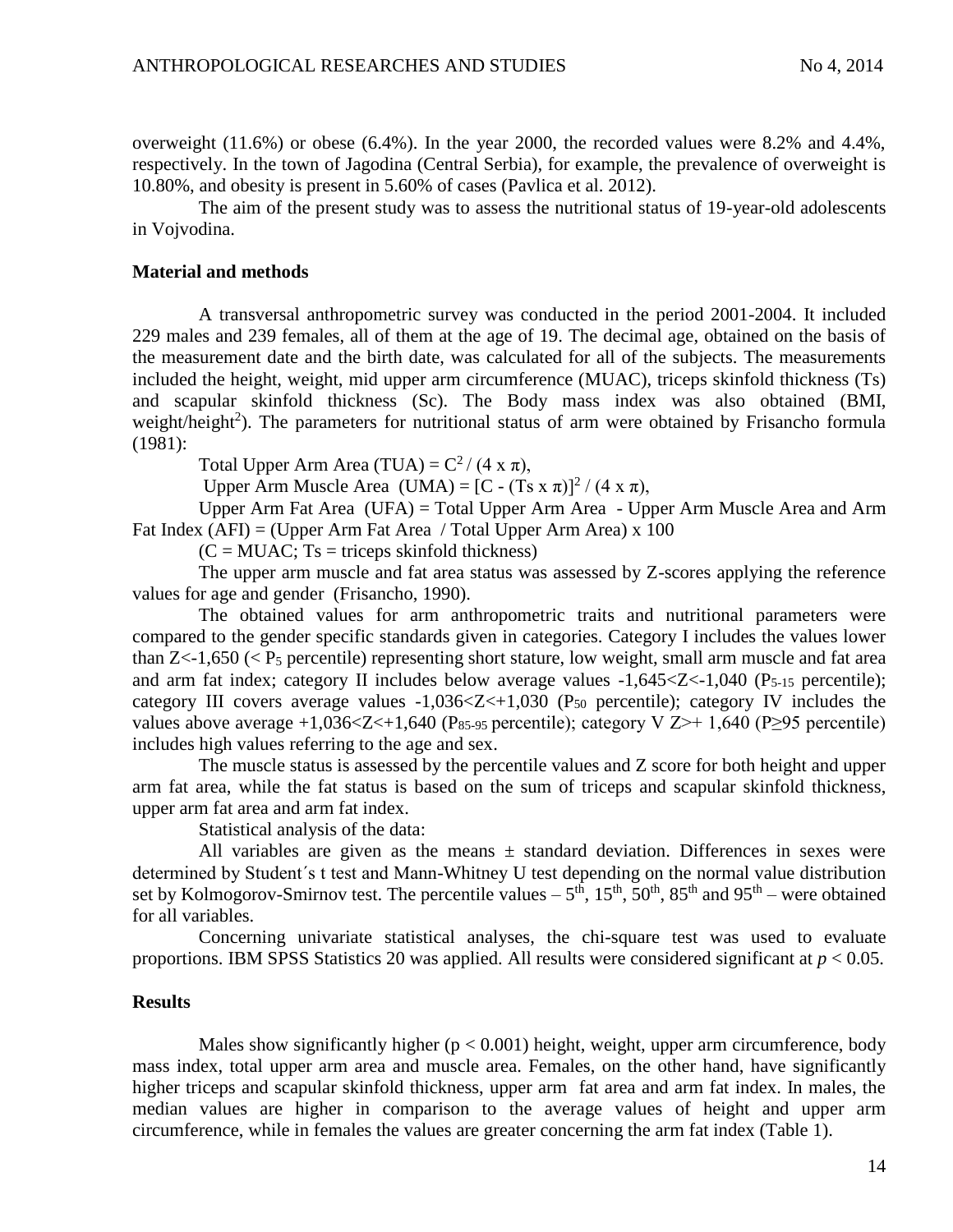|                                                                                                                                                                       | X      | <b>SD</b> | 5      | 15     | 50     | 85     | 95     |
|-----------------------------------------------------------------------------------------------------------------------------------------------------------------------|--------|-----------|--------|--------|--------|--------|--------|
| Males ( $N = 229$ )                                                                                                                                                   |        |           |        |        |        |        |        |
| Height $(cm)***$                                                                                                                                                      | 180.50 | 7.05      | 168.65 | 173.10 | 180.60 | 188.05 | 192.35 |
| Weight $\overline{(\text{kg})^{***}}$                                                                                                                                 | 77.42  | 12.06     | 59.50  | 65.75  | 76.00  | 88.25  | 100.00 |
| $MUAC$ (cm)***                                                                                                                                                        | 28.92  | 3.11      | 23.50  | 25.50  | 29.00  | 32.25  | 34.25  |
| $Ts$ (mm)                                                                                                                                                             | 11.19  | 5.38      | 5.30   | 6.30   | 9.80   | 17.00  | 22.27  |
| Sc(mm)                                                                                                                                                                | 9.83   | 3.45      | 6.33   | 7.20   | 9.07   | 11.87  | 16.93  |
| BMI $(kg/m^2)$ ***                                                                                                                                                    | 23.74  | 3.34      | 19.17  | 20.53  | 23.31  | 26.60  | 30.19  |
| TUA $(cm^2)***$                                                                                                                                                       | 67.34  | 14.55     | 43.97  | 51.77  | 66.96  | 82.81  | 93.40  |
| UMA $(cm^2)***$                                                                                                                                                       | 51.86  | 10.06     | 36.54  | 42.17  | 50.03  | 63.02  | 69.97  |
| UFA $(cm2)$                                                                                                                                                           | 15.48  | 8.39      | 6.56   | 8.32   | 12.90  | 24.15  | 33.45  |
| $AFI$ (%)                                                                                                                                                             | 22.17  | 8.27      | 12.13  | 14.07  | 20.02  | 31.91  | 38.38  |
| Females ( $N = 239$ )                                                                                                                                                 |        |           |        |        |        |        |        |
| Height (cm)                                                                                                                                                           | 166.46 | 6.57      | 156.00 | 160.00 | 166.30 | 173.80 | 177.80 |
| Weight (kg)                                                                                                                                                           | 60.96  | 8.29      | 49.00  | 53.00  | 60.00  | 69.00  | 76.00  |
| MUAC (cm)                                                                                                                                                             | 25.43  | 2.24      | 22.00  | 23.00  | 25.00  | 28.00  | 29.50  |
| $Ts$ (mm) <sup><math>\frac{1}{11}</math></sup>                                                                                                                        | 16.68  | 4.82      | 9.40   | 11.60  | 16.40  | 21.80  | 25.13  |
| $Sc(mm)$ <sup>†††</sup>                                                                                                                                               | 10.75  | 3.36      | 6.73   | 7.80   | 10.00  | 13.73  | 16.87  |
| BMI $(kg/m^2)$                                                                                                                                                        | 21.98  | 2.52      | 18.40  | 19.39  | 21.78  | 24.37  | 26.40  |
| $TUA$ (cm <sup>2</sup> )                                                                                                                                              | 51.90  | 9.26      | 38.54  | 42.12  | 49.76  | 62.42  | 69.29  |
| UMA $\text{(cm}^2\text{)}$                                                                                                                                            | 32.70  | 5.53      | 23.79  | 27.24  | 32.30  | 38.29  | 42.56  |
| UFA $(cm^2)$ <sup>†††</sup>                                                                                                                                           | 19.20  | 6.34      | 9.82   | 12.52  | 18.79  | 26.07  | 29.89  |
| AFI $(\%)^{\dagger\dagger\dagger}$                                                                                                                                    | 36.42  | 7.84      | 23.69  | 27.79  | 36.67  | 44.99  | 49.16  |
| *** $p < 0.001$ Significantly higher values in males in relation to females<br><sup>†††</sup> $p$ < 0.001 Significantly higher values in females in relation to males |        |           |        |        |        |        |        |

**Table 1. Percentile values of anthropometric and nutritional parameteres in 19-year-old boys and girls**

| Table 2. The percentage of Z –score categories for anthropometric and nutritional parameters |  |
|----------------------------------------------------------------------------------------------|--|
| in 19-year-old boy and girls                                                                 |  |

| Categories                    | ັ    | П     | Ш     | IV    | V    |
|-------------------------------|------|-------|-------|-------|------|
| Males                         |      |       |       |       |      |
| Height (cm)                   | 4.80 | 10.04 | 69.87 | 9.61  | 5.68 |
| Weight $(kg)$                 | 2.62 | 11.79 | 73.80 | 6.11  | 5.68 |
| $\overline{\text{MUAC}}$ (cm) | 5.24 | 10.48 | 69.43 | 10.04 | 4.80 |
| $Ts$ (mm)                     | 0.00 | 7.42  | 75.98 | 7.86  | 8.73 |
| Sc(mm)                        | 0.00 | 3.49  | 87.34 | 3.06  | 6.11 |
| BMI $(kg/m^2)$                | 1.75 | 11.35 | 76.86 | 3.49  | 6.55 |
| TUA $(cm2)$                   | 3.49 | 12.23 | 69.43 | 8.30  | 6.55 |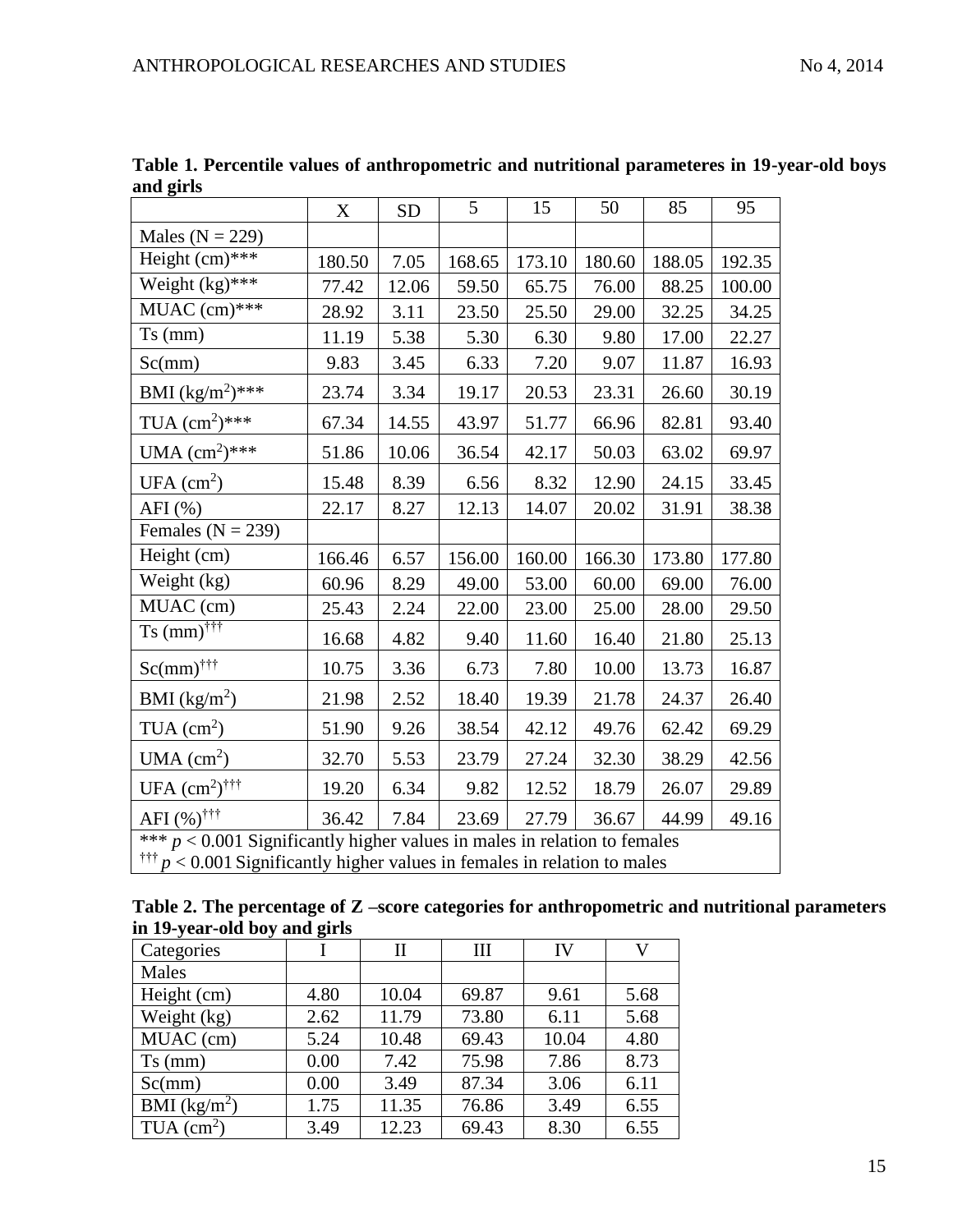| UMA $\text{(cm}^2\text{)}$ | 2.18 | 11.35 | 70.31 | 10.04 | 6.11 |
|----------------------------|------|-------|-------|-------|------|
| UFA $(cm2)$                | 0.00 | 6.11  | 79.04 | 6.99  | 7.86 |
| AFI $(% )$                 | 0.00 | 12.66 | 69.00 | 10.04 | 8.30 |
| Females                    |      |       |       |       |      |
| Height (cm)                | 4.18 | 9.62  | 70.29 | 10.04 | 5.86 |
| Weight (kg)                | 3.35 | 8.79  | 73.64 | 7.53  | 6.69 |
| MUAC (cm)                  | 2.51 | 14.64 | 67.78 | 10.04 | 5.02 |
| $Ts$ (mm)                  | 2.09 | 13.39 | 69.04 | 9.62  | 5.86 |
| Sc(mm)                     | 0.00 | 10.04 | 77.41 | 5.44  | 7.11 |
| BMI $(kg/m2)$              | 2.51 | 12.55 | 72.38 | 6.28  | 6.28 |
| $TUA$ (cm <sup>2</sup> )   | 1.67 | 15.48 | 67.78 | 10.04 | 5.02 |
| UMA $\text{(cm}^2\text{)}$ | 4.18 | 9.21  | 72.38 | 7.95  | 6.28 |
| UFA $(cm2)$                | 1.67 | 13.81 | 69.04 | 10.46 | 5.02 |
| AFI $(\% )$                | 4.60 | 11.30 | 68.20 | 11.72 | 4.18 |

With reference to the obtained BMI values, the largest number of males (76.86%) and females (72.38%) are normally nourished. There is a greater number of underweight males (13.10%) and females (15.06%), the categories I and II, in comparison to the number of the obese (10.04% of males and 12.56% of females), the categories IV and V. Considering the total sample, BMI values indicate that 25.38% of the subjects are undernourished (23.14% males and 27.62% females). The arm nutritional parameters suggest that the greatest number of males and females have normal values set for their age (from  $15<sup>th</sup>$  to  $85<sup>th</sup>$  percentile). Below  $15<sup>th</sup>$  percentile, there is greater percentage of TUA (17.15%), UFA (15.48%) and AFI (15.90%) recorded in females than it is the case with TUA (15.72%), UFA (6.11%) and AFI (12.66%) values found in males. Above 85th percentile, greater percentages of UMA (16.15%) and AFI (18.34%) are recorded in males than it is the case with females (14.23% and 15.90%, respectively). Girls show higher percentage of UFA (15.48%) and TUA (15.06%) when compared to males (14.85%) (Table 2).

|               |         |          | Ш           | IV      |          |
|---------------|---------|----------|-------------|---------|----------|
| Males         |         |          |             |         |          |
| Muscle status | (0.44)  | 5(2.18)  | 115(50.22)  | 5(2.18) | 2(0.88)  |
| Fat status    | 0(0.00) | 8 (3.49) | 150(65.50)  | 3(1.31) | 10(4.37) |
| Females       |         |          |             |         |          |
| Muscle status | 3(1.26) | 3(1.26)  | 120(50.21)  | 4(1.67) | (0.42)   |
| Fat status    | 2(0.84) | 17(7.11) | 131 (54.81) | 4(1.67) | 3(1.26)  |

**Table 3. Muscle and fat status in 19-year-old boys and girls** 

Normal values of muscle and fat status (Table 3) are recorded in more than 50% of the sample. Males show higher muscle and fat status (3.06% and 5.68%, respectively) above 85th percentile in comparison to females. Higher percentage of fat status below 15th percentile is recorded in girls (7.95%) when compared to boys (3.49%). Considering the muscle status below 15th percentile, there are similar values recorded in boys (2.62%) and girls (2.52%).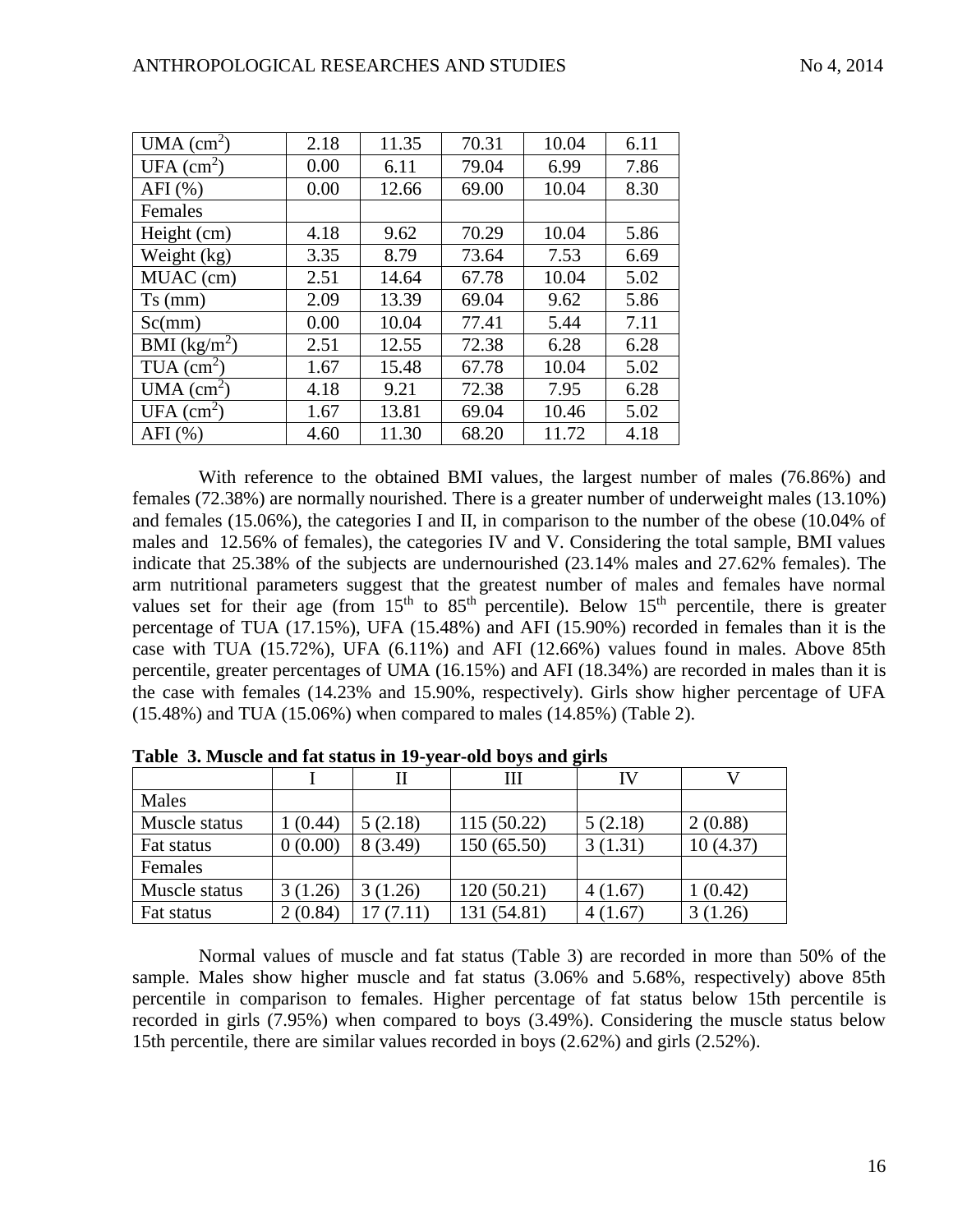### **Discussions**

The study of nutritional status of 19-year-old adolescents from urban areas in Vojvodina points out that the majority of subjects have standard values for their age concerning the studied anthropometric traits and nutritional parameters.

The average height in boys is 180.50 cm, while in girls it is 166.46 cm. As for the weight, the average values are 77.42 kg and 60.96 kg, for boys and girls, respectively. The males are found to be 14.04 cm taller and 16.46 kg heavier than females. The difference is justified by the influence of hormones. In comparison with girls and the effect of estrogen on them, testosteron affects boys in later years of age and influences their bone formation causing gretar height and weight (Wells, 2007). In the last few decades, children have generally been reported to be taller, and in some countries considerably heavier (Lobstein, Baur and Uauy, 2004).

In comparison with American adolescents in the period 2007-2010 (Fryar, Gu and Ogden, 2012), 19-year-old boys and girls from Vojvodina have greter height, smaller weight, lower BMI, smaller upper arm circumference and lower values of triceps and scapular skinfold thickness. As for American 19-year-old adolescents, the reference values for height are 177.8 cm and 163.3 cm, for boys and girls, respectively. In present study the subjects are approximately 3 cm taller in comarison with the above values. Discrepancy is also observed in the weight results, as both girls and boys have lower weight – on average, girls appear to be 7 kg lighter and boys 2 kg in relation to the reference values. This points to the necessity of establishing national criteris for assessing the growth, development and nutritional status of children and adolescents.

The average BMI values (23.74 in boys and 21.98 in girls) appear to be slightly higher than those obtained in the town of Jagodina – Central Serbia (Pavlica et al., 2012), with the average BMI being 23.37 in boys and 21.20 in girls. The same refers to the results obtained in Western Romania (Emandi et al., 2012), where the recorded BMI was 22.8 in males and 20.8 in girls.

As for 50<sup>th</sup> percentile BMI values, the obtained results are 23.3 and 21.78 kg/m<sup>2</sup> in boys and girls, respectively. The results are higher than those obtained for American adolescents in 1991  $(21.88 \text{ kg/m}^2 \text{males}, 20.80 \text{ kg/m}^2 \text{ females})$  (Must, Dallal and Dietz, 1991), but lower in comparison with the results obtained later, i.e. in the period  $2007-2010$  (24.0 kg/m<sup>2</sup> in males and females) (Fryar, Gu and Ogden, 2012). The results indicate an increase in BMI values, not only in Serbia, but in other countries worldwide.

The overweight prevalence is lower in males (3.49%) than in females (6.28%), while the number of obese boys and girls is identical (6.55% of boys and 6.28% of girls). The study indicates that 19-year-old adolescents do not have underweight or overweight problems, which is not the case with other studies reported worldwide (Gür et al., 2006; Kelishadi et al., 2005; Cole et al., 2000). Although the prevalence of underweight and overweight subjects in the present study is not high, it should not be neglected as it might cause risk factors in older age.

The upper arm circumference is known as a reliable parameter for nutritional status assessment (Dasgupta et al. 2010). UMA and UFA are basic indexes for assessing body composition. UFA and AFI are indicators of fat status and as the obtained values are significantly higher in females, this points to the sexual dimorphism.

The muscular status shows normal values in 50 % of the subjects. The fat status, however, has normal values in 65.5% of males, while in females it is lower – 54.81%. Lower fat status is recorded in 3.5% of males and 8% of females, while higher values are detected in 5.68% of males and 2.93% of females. The reason for this may be tha fact that girls pay more attention to their physical appearance and tend to go on diet.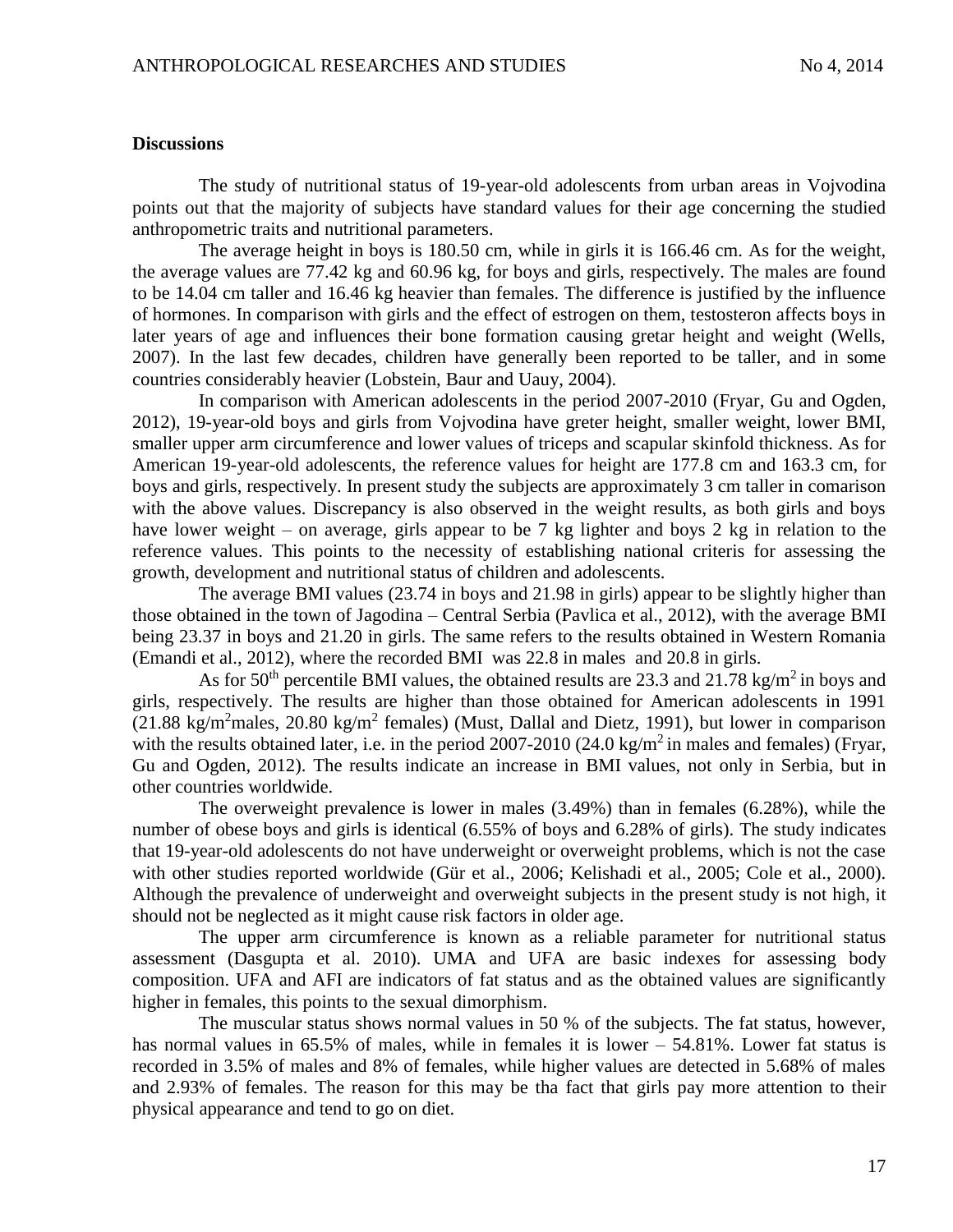### **Conclusions**

In spite of being transversal and including only one age, the present study offers a better insight into the growth and nutritional status of 19-year-old adolescents. Bearing in mind that childhood and adolescence obesity may cause diabetes mellitus type 2 and cardiovascular diseases later in life, the best prevention is identification of obesity problems in childhood and adolescence period. Although the overweight and obesity prevalence is not very high, it should not be neglected. The results of the study stress the importance of introducing periodical check ups of nutritional status, promotion of healthy diet, reduction of sedentary lifestyle and more physical activities.

On the basis of the obtained results, it can be concluded that in the largest number of 19 year-old adolescents anthropometric and nutritional parameters are within the standard values set for the age and sex.

## **Bibliography**

- 1. Cole, T.J., Bellizzi, M.C., Flegal, K.M. and Dietz, W.H., 2000. Establishing a standard definition for child overweight and obesity worldwide: international survey. *British Medical Journal*, 320. pp. 1240-3.
- 2. Dasgupta, A., Butt, A., Kanti Saha, T., Basu, G., Chattopadhyay, A. and Mukherjee, A., 2010. Assessment of Malnutrition Among Adolescents: Can BMI be Replaced by MUAC, *Indian Journal of Community Medicine*, 35(2), pp.276–9.
- 3. Dehghan, M., Akhtar-Danesh, N., and Merchant, A.T., 2005. Childhood obesity, prevalence and prevention. *Nutrition Journal,* 4, pp. 24.
- 4. Emandi, A.C., Puiu, M., Gafencu, M., and Pienar, C., 2013. Overweight and obesity in school age children in Western Romania. *Revista Medico-Chiruricală A Societăţii de Medici şi Naturalişti din Iaşi*, 117(1), pp. 36-45.
- 5. Emandi, A.C., Puiu, M., Gafencu, M., and Pienar, C., 2012. Growth references for school aged children in Western Romania. *Acta Endocrinologica*, 8(1), pp.133-152.
- 6. Frisancho, A.R., 1981. New norms of upper limb fat and muscle areas for assessment of nutritional status. *American Journal of Clinical Nutrition*, 34, pp. 2540-5.
- 7. Frisancho, A.R., 1990. *Anthropometric Standards for the Assessment of Growth and Nutritional Status*. Ann Arbor: the University of Michigan Press.
- 8. Fryar, C.D., Gu, Q., and Ogden, C.L., 2012. Anthropometric Reference Data for Children and Adults: United States, 2007-2010. National Center for Health Statistics. *Vital and Health Statistics*, 11(252), pp. 1-48.
- 9. Georgiadis, G., and Nassis, G.P., 2007. Prevalence of overweight and obesity in a national representative sample of Greek children and adolescents. *European Journal of Clinical Nutrition,* 61, pp.1072-74.
- 10. Gordon-Larsen, P., Adair, L.S., Nelson, M.C. and Popkin, B.M., 2004. Five–year obesity incidence in the transition period between adolescence and adulthood: the National Longitudinal Study of Adolescent Health*. American Journal of Clinical Nutrition*, 80, pp.569-75.
- 11. Gür, E., Can, G., Akkus, S., Ercan, G., Arvas, A., Güzelöz, I., and Cifcili, S., 2006. Is undernutrition a problem among Turkish school children?: Which factors have an influence on it? *Journal of Tropical Pediatrics,* 52 (6), pp.421-6.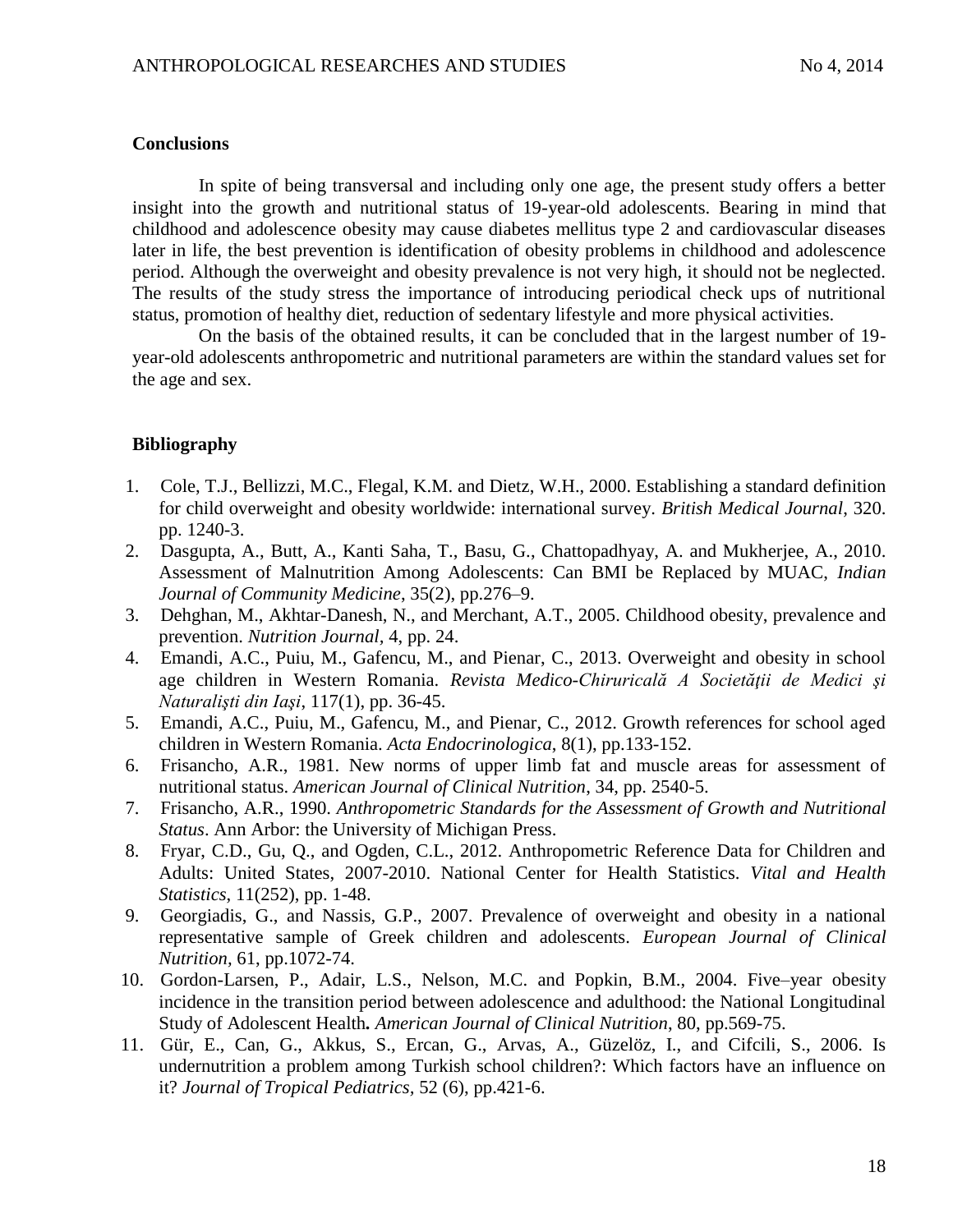- 12. Kelishadi, R., Hashemipour, M., Sadeghi, M., Roohafza, H.R., Tavasoli, A.A., Khosravi, A. et al. 2005. The impact of familial factors on obesity in Iranian children and adolescents. *Journal of Pediatrics Neonatal*, 2 (2), pp.16-23.
- 13. Lobstein, T., Baur, L., and Uauy, R., 2004. Obesity in children and young people: a Crisis in public health. *Obesity Reviews,* 5 (1), pp.4-85.
- 14. Must, A., Dallal, G.E. and Dietz, W.H., 1991. Reference data for obesity: 85th and 95th percentiles of body mass index (Wt/ht<sup>2</sup>) –a correction. *American Journal of Clinical Nutrition*, 54, p.773.
- 15. Ogden, C.L., Caeoll, M.D., Kit, B.K. and Flegal, K.M., 2012. Prevalence of Obesity and Trends in Body Mass Index Among US Children and Adolescents, 1999-2010. *Journal of the American Medical Association,* 307 (5), pp. 483-90.
- 16. Pavlica, T., Rakić, R., Djuricanin, A., Korovljev, D., and Srdić, B., 2012. Growth and Nutritional Status of Children and Adolescents from 7 to 19 Years of Age in the Town of Jagodina (Central Serbia). *HelthMED*, 6 (1), pp. 284-93.
- 17. Pavlović, M., and Lobstein, T., 2004. Assessment and monitoring of nutritional status of children and adolescents in North Backa region, Serbia. In: M.A. Caroli, R.K. Chandra, and M.L. Frelut (eds.) *Childhood Obesity From Basic Sciences to Public Health*. Napoli Giuseppe de Nicola, Editore. pp.109-114.
- 18. Popkin, B.M. and Gordon-Larsen, P., 2004. The nutrition transition: worldwide obesity dynamics and their determinants. *International journal of obesity and related metabolic disorders*, 28 (3), pp. 2-9.
- 19. Wells, J.C., 2007. Sexual dimorphism of body composition. *Best Practice & Research Clinical Endocrinology & Metabolism*, 21, pp. 415-30.
- 20. \*\*\*Serbian Institute for Public Health "Dr Milan Jovanović Batut". 2008. The Health Condition of Serbian population – an analytic study 1997-2007. [Online] Belgrade. pp.45-51. Available from: http://www.batut.org.rs/download/publikacije/Zdravlje stanovnika 1997-2007.pdf [Accessed 29 September 2013].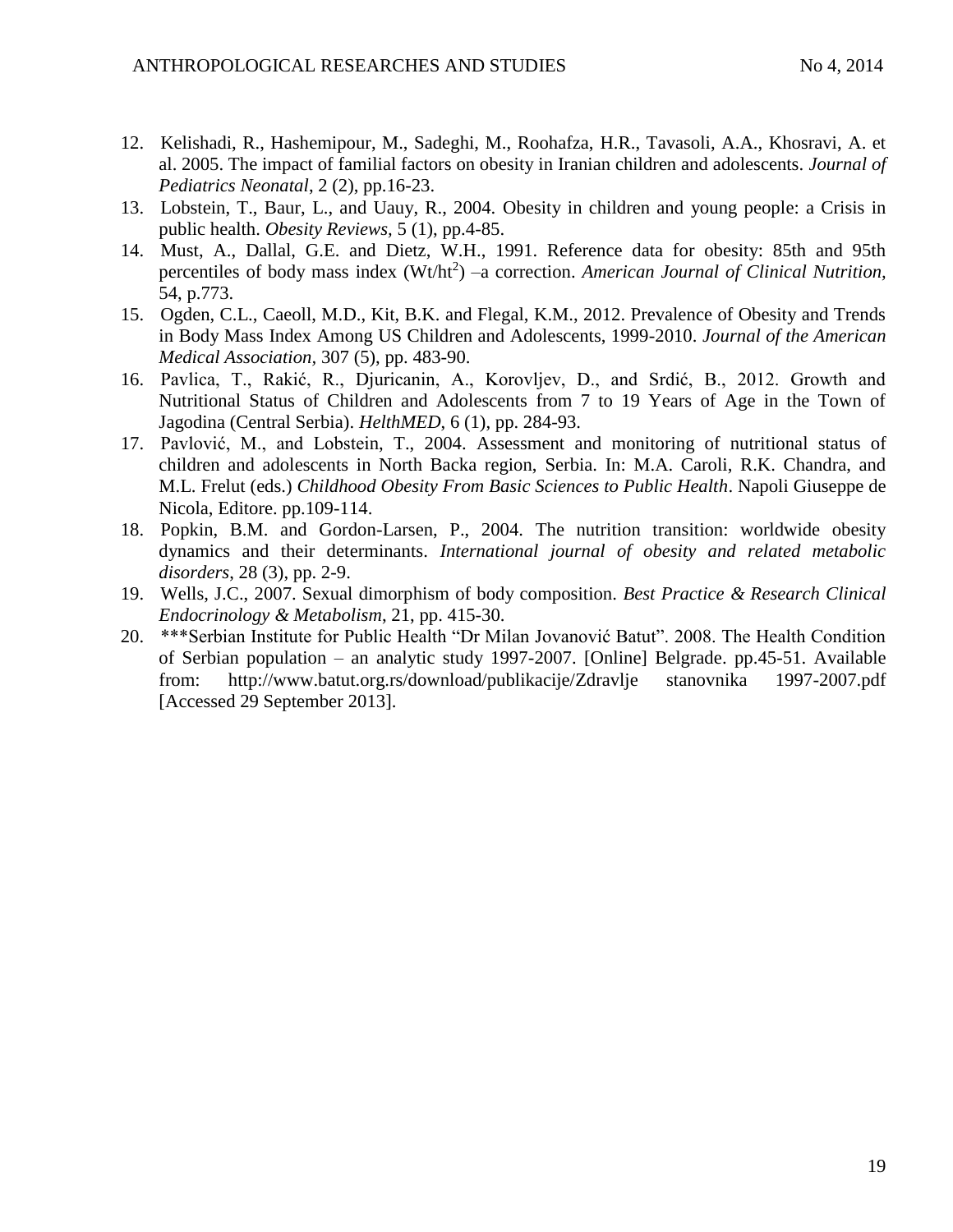# **Experiences of trust and distrust in intercultural encounters**

Clara Laura Popa

Rowan University, Glassboro, New Jersey, USA

Address correspondence to: Clara Laura Popa, Rowan University, Department of Communication Studies, NJ, USA. Ph.:. 001-856-256-4245; E-mail: popa@rowan.edu

## **Abstract**

**Objectives**. This study focuses on narrated experiences of trust and distrust of 6 immigrants. It seeks to understand the participants' viewpoints on how intercultural communication creates trust and mistrust.

**Material and methods.** Between March 2013 and December 2013 I conducted qualitative interviews, face-to-face and through email, with 6 Romanians living in the U.S. The initial interviews lasted half an hour. Follow-up questions, additional interviews, and observations over a period of 6 months provided a fuller picture of the participants' views on trust and mistrust. The interview was semi-structured. The common questions asked of all participants were demographic background questions and open-ended questions, such as: How did you get to trust people from different ethnic backgrounds? All the other questions flowed naturally from the discussion during the interview.

**Results.** Several themes emerged from the participants' narratives: trust as an inner experience, trust as a commodity, and trust as a socially acceptable image. The results are interpreted through the lenses of intercultural communication concepts: individualism-collectivism, high-context - lowcontext cultures, ethnocentrism, stranger, and acculturation.

**Conclusions.** This study is a qualitative attempt at understanding the inner and communicated experiences of trust when we interact with dissimilar others. It adds to the literature of trust and intercultural communication by showing that trust is a socially constructed experience, whose interpretation can be changed by communication. Future studies should continue to explore the experiences of immigrants and the interplay of trust and mistrust in communication with the host countries at the group and/or family level.

**Key words:** trust, mistrust, immigrants, intercultural communication.

# **Introduction**

Trust has been conceptualized mainly as a process that develops over time (Blau, 1964; Zand, 1972; Rempel, Holmes, and Zana, 1985;). Scholars have identified the willingness to take risk as a main characteristic of any form of trust (Meyerson, Weick, and Kramer, 1996). Very few attempts have been made to find what behaviors are intrinsically associated with trusting beliefs. In the current study, we propose that two behaviors are indicators of trust: knowledge sharing and suspending judgment. McEvily, Perrone, and Zaheer (2003) argued that knowledge sharing, suspending judgment, and safeguarding are processes directly influenced by trust, which they defined as an organizing principle. They demonstrated that trust encourages knowledge sharing and suspending judgment, and discourages safeguarding in organizations in which trust acts as a principle.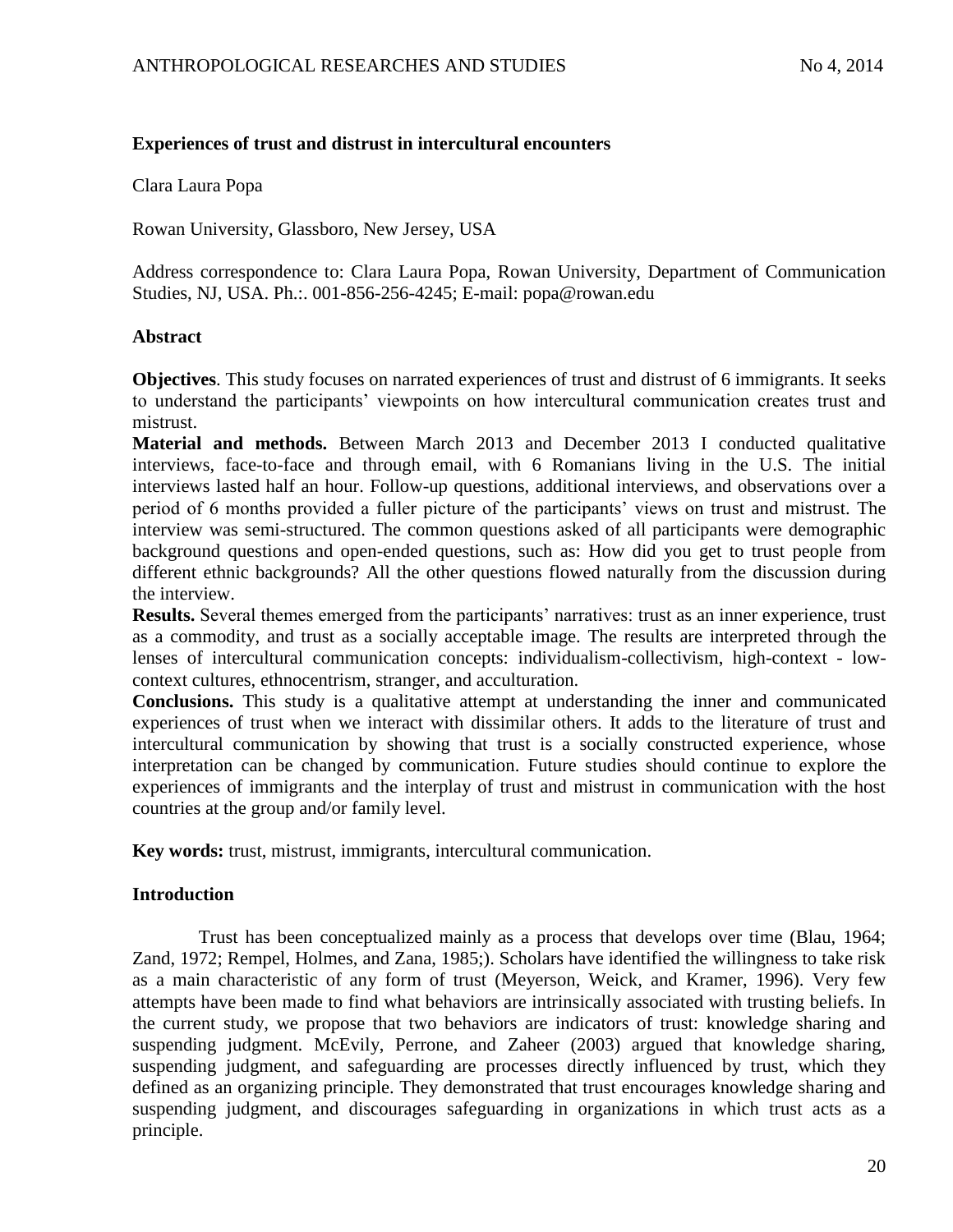Knowledge sharing refers to group members' disclosure of "sensitive and proprietary details about themselves, others," and their work (McEvily, et al., 2003, p. 97). McEvily, et al. (2003) suggested that knowledge sharing is the closest indicator of trust in work groups. Free exchange of knowledge cannot occur when one party is unsure about the other's behavior (Jones and George, 1998). In a group without trust, people will refrain from sharing knowledge because they are unsure about how the others will use their knowledge and because possessing some sort of knowledge is also a source of power (Fama and Jensen, 1983).

McEvily, et al. (2003) defined suspending judgment as a process of "adopting an orientation toward another actor that assumes the other party's intentions and motives are benevolent, or at least benign" (p. 98). Behaviorally, suspending judgment manifests itself as sharing responsibility for important tasks and an absence of monitoring or controlling conversations.

Several research studies show support for an association between trust and suspending judgment. Benton, et al. (1969) and Roberts and O'Reilly (1974) found that lower levels of trust were associated with suspiciousness towards the information, whereas high levels of trust were associated with acceptance of information. Another study by Kramer (1994) supported the assumption that, when people safeguard too much (i.e., they feel overly self-conscious or under scrutiny), they tend to make negative attributions about the others, similar to an attribution error. This, in turn, fosters a pattern of heightened distrust and suspicion regarding others' motives and intentions. In this case, people cannot suspend their judgment because they are not willing to take any risk.

The word metacommunication refers to communication about previous conversations. Although the word "trust" is part of everyday conversations and seems to be included in everybody's vocabulary, learning to develop trust happens in our first years of life. According to Erikson's stages of development, an infant's window for developing basic trust is between birth and 18 months. At this stage, trust develops mostly nonverbally, through visual contact and touch. If properly cared for and handled, the infant will develop optimism, trust, and security. The communication about trust appears later, as in parents' encouraging statements "I trust you to play nice with your friend" or "I trust you to do what I say." These statements may or may not express the state of trust that the parent is feeling at that very moment. If we accept the definition of trust as being knowledge sharing, suspending judgment, and communicating enthusiasm (Popa, 2005), then using the words "I trust you" is not indicative of the actual state of trust. The situation may differ when people use the words to talk about their trust in somebody else: "I trust him/her/them" may actually indicate the state of trust that a person believes or feels he or she has toward another individual(s). The research question that I proposed in this study aims to address this difference: How does metacommunication about trust differ from the narrated experience of trust? I am interested in finding out if there is a disconnect between what people say ("I trust him/her/them") and their actual trusting behaviors (knowledge sharing, suspending judgment, and communicating enthusiasm), as they show in their narratives.

### **Factors influencing trust**

In intercultural relationships, there are other factors that may influence the development of trust, besides the ones involved in same-culture relationships. Cultural values shape people's beliefs and attitudes and their propensity to judge others as trustworthy or untrustworthy. Individualismcollectivism (Hofstede and Hofstede, 2005) and high-context/low-context (Hall, 1976) seem more relevant to the development of trust.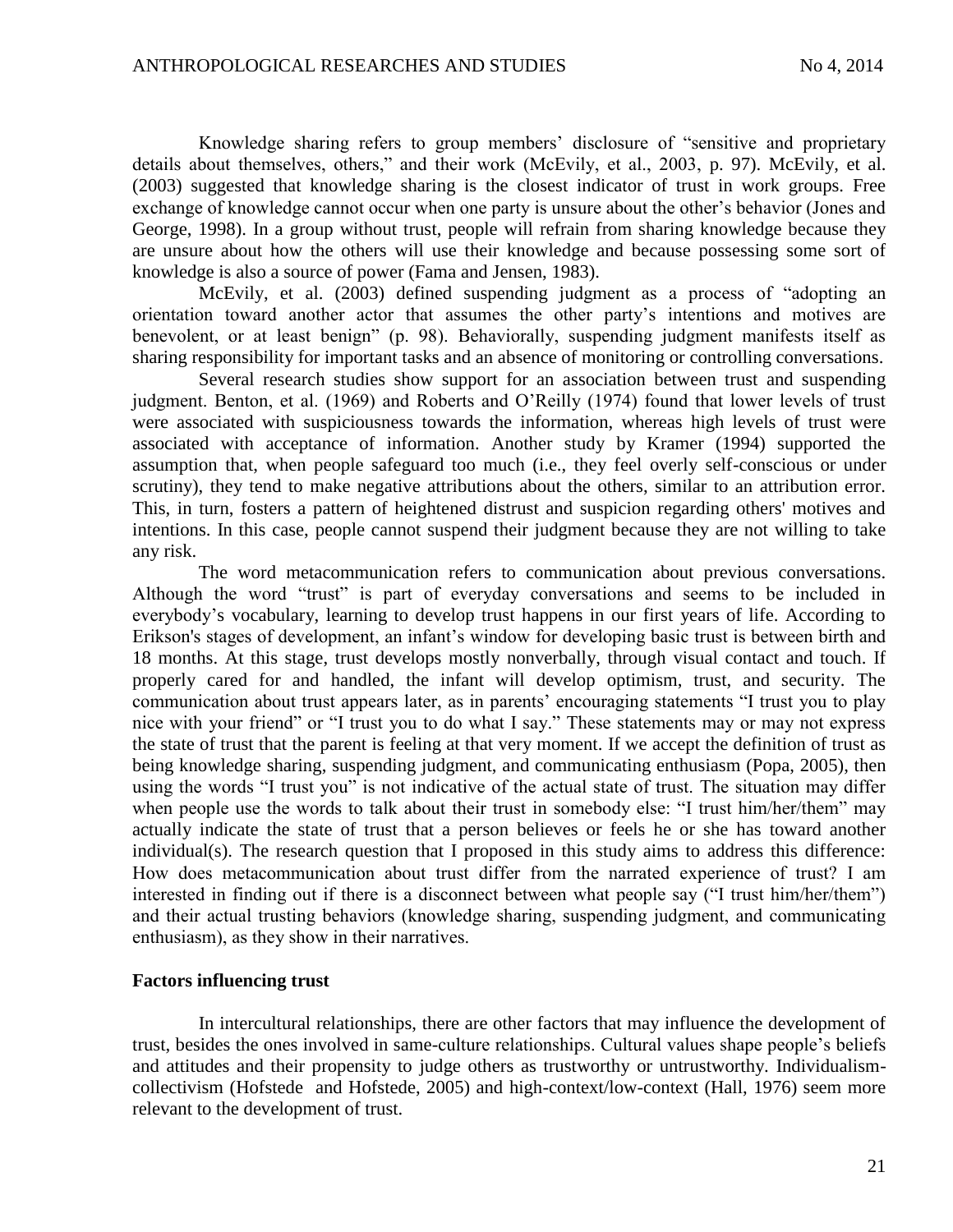According to Hofstede and Hofstede (2005), individualism manifests in societies with loose ties between individuals, whereas collectivism manifests in societies "in which people from birth onward are integrated into strong, cohesive in-groups, which throughout people's lifetimes continue to protect them in exchange for unquestioned loyalty." (p. 76). On a scale from 0 (the most collectivistic) to 100 (the most individualistic), Romania scored 30 and the U.S. scored 91 (Hofstede and Hofstede, 2005). The work goals represented by the individualism are: personal time, freedom, and challenge, whereas the work goals represented by the collectivism are: training, physical conditions, and the use of skills.

The majority of studies conducted on individualism and collectivism investigate work relationships, since Hofstede's original study was conducted on IBM employees. However, in recent years, researchers started to look at personal relationships through the lens of cultural dimensions, too (see especially the literature on Chinese, Japanese, and Chinese Americans and Japanese Americans). With the exception of the World Value Survey studies on business relationships (management, advertising), very few studies used the cultural dimensions to shed light on the communication styles of Romanians and other Eastern Europeans.

The concept of context was introduced by Edward Hall (1976). Although this concept has lost some appeal in recent years, Kittler, Rygl and Mackinnon (2011) argue that, according to their systematic review of studies using Hall's concept, this is due to a dubious classification attached to the concept. Edward Hall distinguished between high-context cultures and low context cultures. In high-context communication, little is to be said in words, because much of the meaning of the message is in the context of the relationship history, tone of voice, gestures, postures, and even status. High-context communication tends to be more formal and more indirect. In a study of 234 IT professionals, Holtbrugge, Weldon and Rogers (2012) found support for the hypothesis that in highcontext cultures email messages tend to be more formal. Flowery language, elaborate apologies, and humility are typical for this type of communication. Words are not so important and, sometimes, their literal meanings are expected to be ignored. In those cases, they are simply vehicles for emotional meanings. Developing trust is an important step of every meaningful communication. This type of communication is characteristic to collectivistic cultures. In several studies, Romania was classified as high-context culture (Van Everdingen & Waarts, 2003; Kittler, 2008). In lowcontext communication, most of the meaning has to be made explicit in words. Many things that in collectivistic cultures are self-evident must be said explicitly in individualistic cultures. Discussions are expected to be straightforward, concise, and efficient, and they usually end with actions. Words are expected to be precise and are meant to be taken literally. This creates a potential disconnect between a person from a high-context and a person from a low-context culture: one of them expects the other to ignore the literal meaning of a word and look for the emotional meaning, while the other may be hurt or offended by the strong words that have been said. The reverse is possible too: while one person may ignore the meaning of a word that was said and understand the emotional meaning, the second person may not be ready to self-disclose deeply, at a deep emotional level, and may want to be taken literally.

I chose the intercultural relationships because of the more obvious role that trust has in this type of relationships. In trying to understand an issue as complex as trust (and communication about trust) in intercultural encounters, we need to describe the factors that shape an immigrant experience, such as: the concept of stranger, ethnocentrism, and culture shock and acculturation.

In intercultural communication, the parties perceive each other to be, at the core, "strangers" (Wolff, 1950). According to Simmel (as cited in Wolff, 1950), a stranger is "near and far" (p. 408) and strangers "are not really conceived as individuals" (p. 408). Even though an immigrant is established in a place for years (sometimes for a longer time than the local), he or she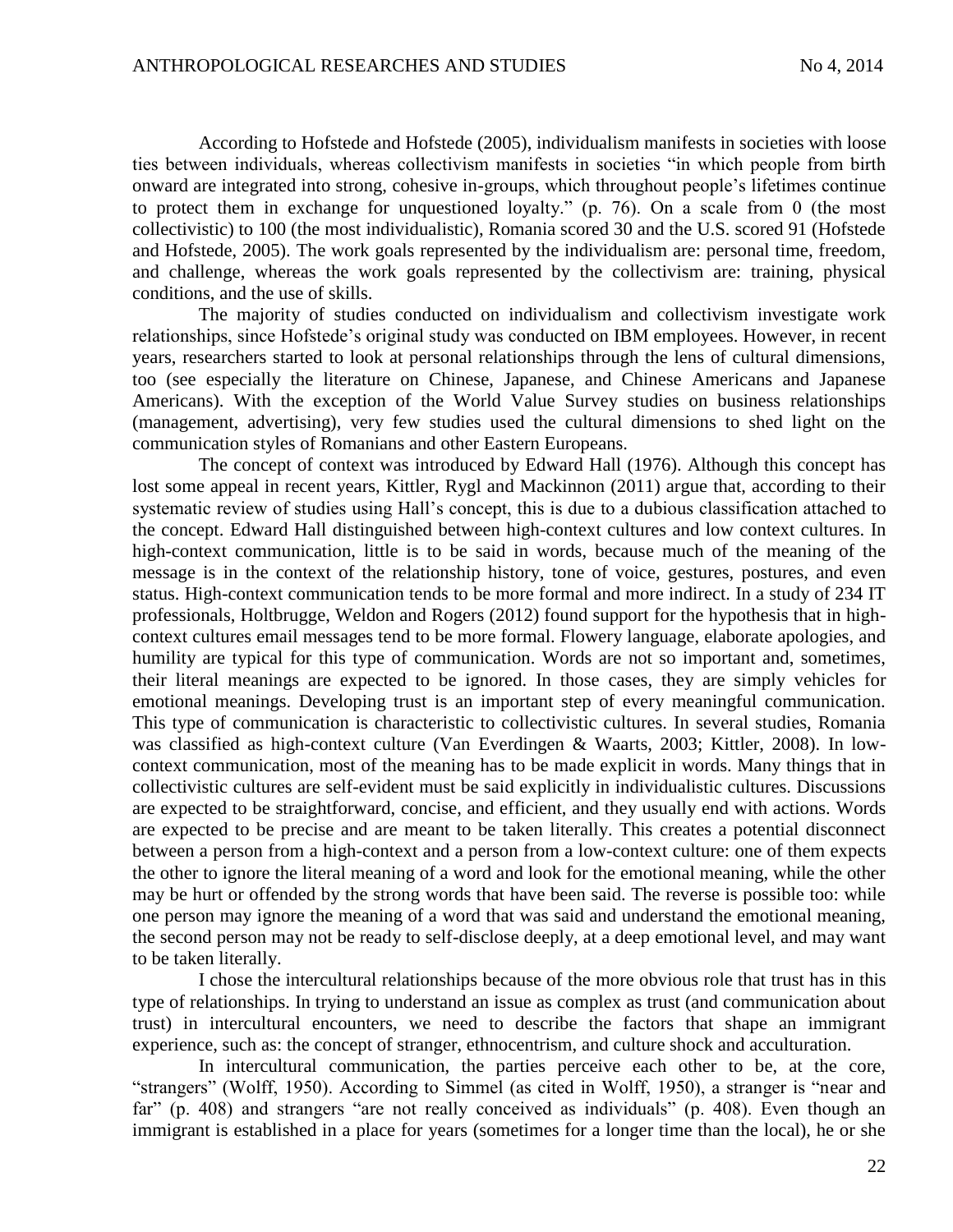is still asked the same question: "Where are you from?", which is the most basic move to overcome uncertainty and anxiety produced by someone unalike. When we communicate with strangers, we tend to "fill in the blank" reasons for unknown behaviors because of the human tendency to reduce uncertainty. For instance, we may attribute an internal cause such as laziness to a stranger who works slower than we are used to. The attribution of stranger and the feeling of mistrust associated with it can stay the same or change throughout the relationship. While anthropologists and intercultural researchers tell us that every ethnic group has attributions of strangers, the communication with them and about them is cultural and it varies, according to the level of ethnocentrism specific to each culture.

Originally a sociological construct, ethnocentrism was appropriated by psychology as an individual's tendency to identify with his or her own group and reject out-groups. Some scholars refer to ethnocentrism as "tunnel vision", "defined as "the narrowness of viewpoint resulting from concentration on a single idea, opinion, to the exclusion of others. Highly ethnocentric individuals believe that their judgment reflects the universal truth of what is normal, right and desirable. The system of beliefs and values of their in-group are regarded as of supreme importance. They perceive the in-group's symbols and values as a source of pride, often despising the other's values (Luque-Martinez et al., 2000). According to Wood (2009), "ethnocentrism leads to judgments that difference is not just different, but wrong" (p.173) (Pocovnicu and Vasilache, 2012, p. 479).

Neulip and McCroskey (1997) argue that ethnocentrism is a major factor that influences intercultural encounters. They maintain that a high level of ethnocentrism can increase the relational tension between individuals. Lin, Rancer, and Trimbitas (2005) tested the hypothesis that "Romanian students will have significantly higher scores on ethnocentrism than US American students" (p. 142) on a sample of 110 Romanian students from Romania (19-34 years old) and 151 American students from the U.S. (18-47 years old). Their hypothesis was supported, showing that Romanian students living in Romania have a tendency to be more ethnocentric than the American students living in the U.S. The authors explain the findings in part by the cultural propaganda carried on in the communist Romania before 1989, which always showed Romanians as victors in battles, and denigrated other ethnic groups, portraying them as weak, naïve, or evil. It is not a leap of faith to assume that the indoctrination has had a lasting effect, even on Romanians who left the country after 1989. This effect can be observed in their trust of other ethnicities.

When immigrants move to a different culture, they face numerous personal and professional challenges because of the language, values, norms, and ways of relating. The process of adaptation involves many losses, including financial ones. However, most importantly for the purpose of this paper, are the cultural losses that affect the development of trust. These are part of the process of acculturation. Intercultural researchers tell us that individuals adjust differently to minimize the conflict between their home culture's values and norms and their host culture's values and norms. They may either separate (stay in contact only with ethnically similar others), assimilate (become more like the people in the host culture), integrate (appropriate elements of the host culture and harmonize them with their home culture's values and norms), or become marginalized (avoid contact with both home and host cultures). Trust in dissimilar others happens mostly in the assimilation and integration version of the acculturation process. In both assimilation and integration, immigrants become involved with the local life.

The general trust in Americans can be shown in the level of involvement with local organizations. Logically, the more involved an immigrant is with local organizations, the better adapted he or she is. However, this may depend on other cultural factors, such as the level of involvement in the country of origin. In a study on immigrants' civic participation in Spain, Voicu and Rusu (2012) showed that immigrants coming from post-communist countries such as Romania,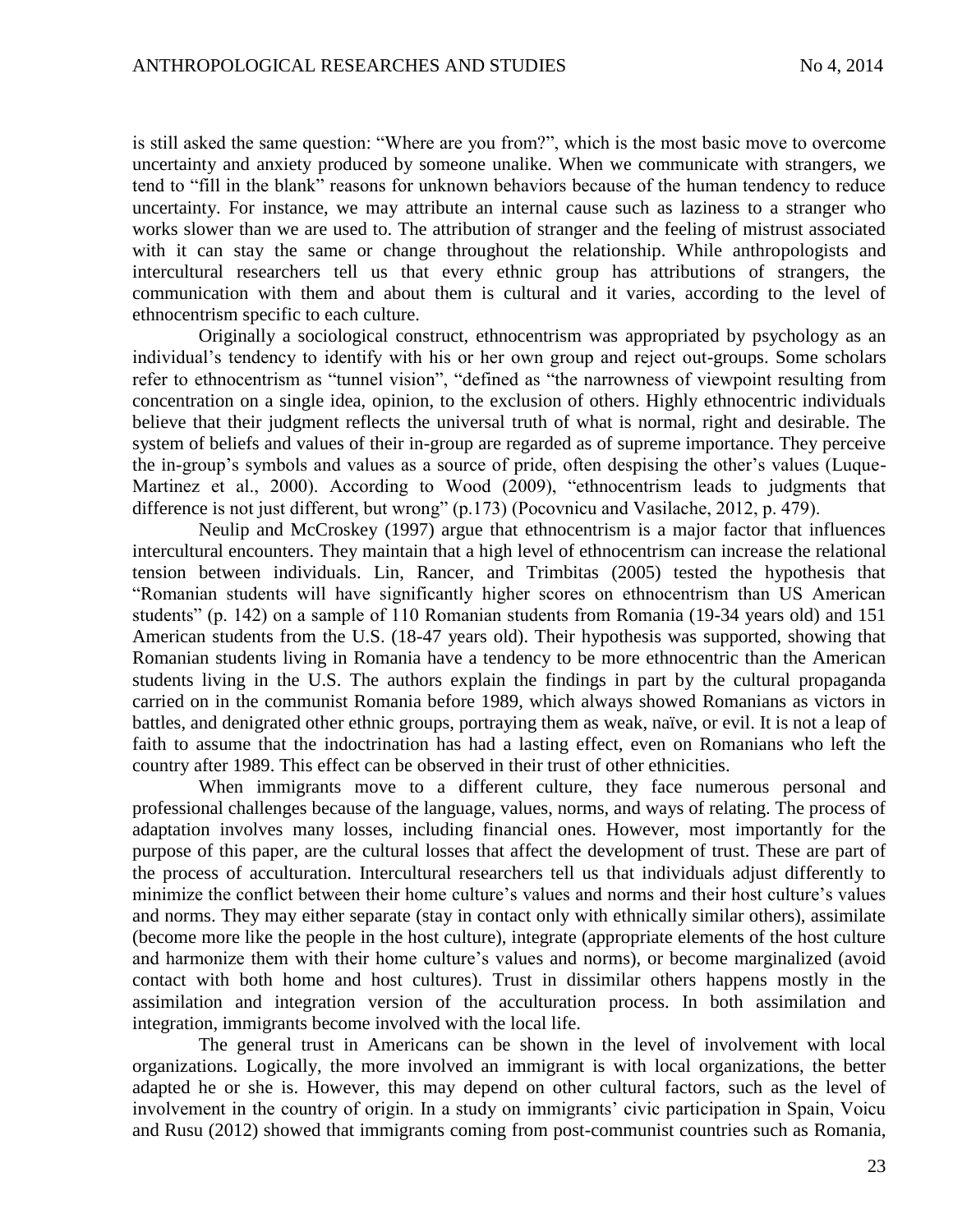Bulgaria, and Moldova, showed very little involvement in civic associations. Their data, collected from the Spanish National Immigrant Survey carried out in 2007 on 8575 immigrants from 34 countries of origin, showed that language skills, income levels, and the size of the ethnic group in the host country positively influenced civic participation.

The literature on intercultural communication and on trust in personal relationship can be greatly informed by an in-depth look at how communication about trust is constructed in intercultural encounters. With trust having numerous definitions, it seems like everything there is to say about it has been said already. However, there is almost an elusive quality of trust. When asked about it, people don't necessarily feel it. When they feel it, there are no researchers handy to ask about it. By approaching the topic in an indirect manner, with a focus on how we talk about trust, we may have a chance to make the concept easier to comprehend.

### **Material and methods**

I used the narrative method to collect and analyze individual stories of six immigrants. In order to protect the informants' privacy, I refer to them as informant A, B, C, D, E, and F. They range in age from 39 to 60 years old. Informants A, C, and F are females and informants B, D, and E are males. All but informant D are married to Romanians. All but informants C and D live in the US. C lives in Sweden and D lives in Ireland. Individuals' stories need to be told to gain personal experience about the research problem. The purpose of this narrative study is to understand the experiences of those individuals living among culturally dissimilar others and how they use communication to create trusting or distrusting relationships. At this stage in the research, the trusting relationship is defined as a relationship in which individuals perceive that they disclose openly and suspend judgment about the other person and that the other person discloses openly and suspends judgment about them. A distrusting relationship is defined as one in which individuals perceive that they withhold information from another person and they judge another person and that the other person withholds information from them and judges them. At this point in the research, my working question is: What are the communication experiences of trust and mistrust in intercultural encounters?

I chose the intercultural relationships because of the more obvious role that trust has in this type of relationships. In intercultural communication, the parties perceive each other to be, at the core, "strangers" (Wolff, 1950). The attribution of stranger and the feeling of mistrust associated with it can stay the same or change throughout the relationship.

The first two interviews were conducted face-to-face and lasted 30 minutes each. I have known both participants for about 3 years, as we are part of a small Romanian-American community in South Jersey. The first interviewee, A, was a 60 years old Romanian female. She came to the U.S. 20 years ago and, although she had a degree in Agronomy from Romania, she found work in the cleaning business, after several unsuccessful attempts to make money. Throughout our interview, she told lots of stories of people whom she trusted. She seemed to think that ethnicity didn't have an impact on trust, as one of her stories pointed out - a story about how she helped two American families in a major way. When asked about how she would feel when she didn't trust someone, she said that probably she wouldn't tell that person anything, but she would move away from the person. I was interested in finding out why she wouldn't talk to the person at all. She said: "it's pointless, if they don't get it, you don't accomplish anything by explaining things." (Fieldnotes, December 2013).

The second interviewee, B, a 39 years old Romanian male, had an interesting definition of trust. He said that "trust and truth are related, you cannot have trust without truth". He went on to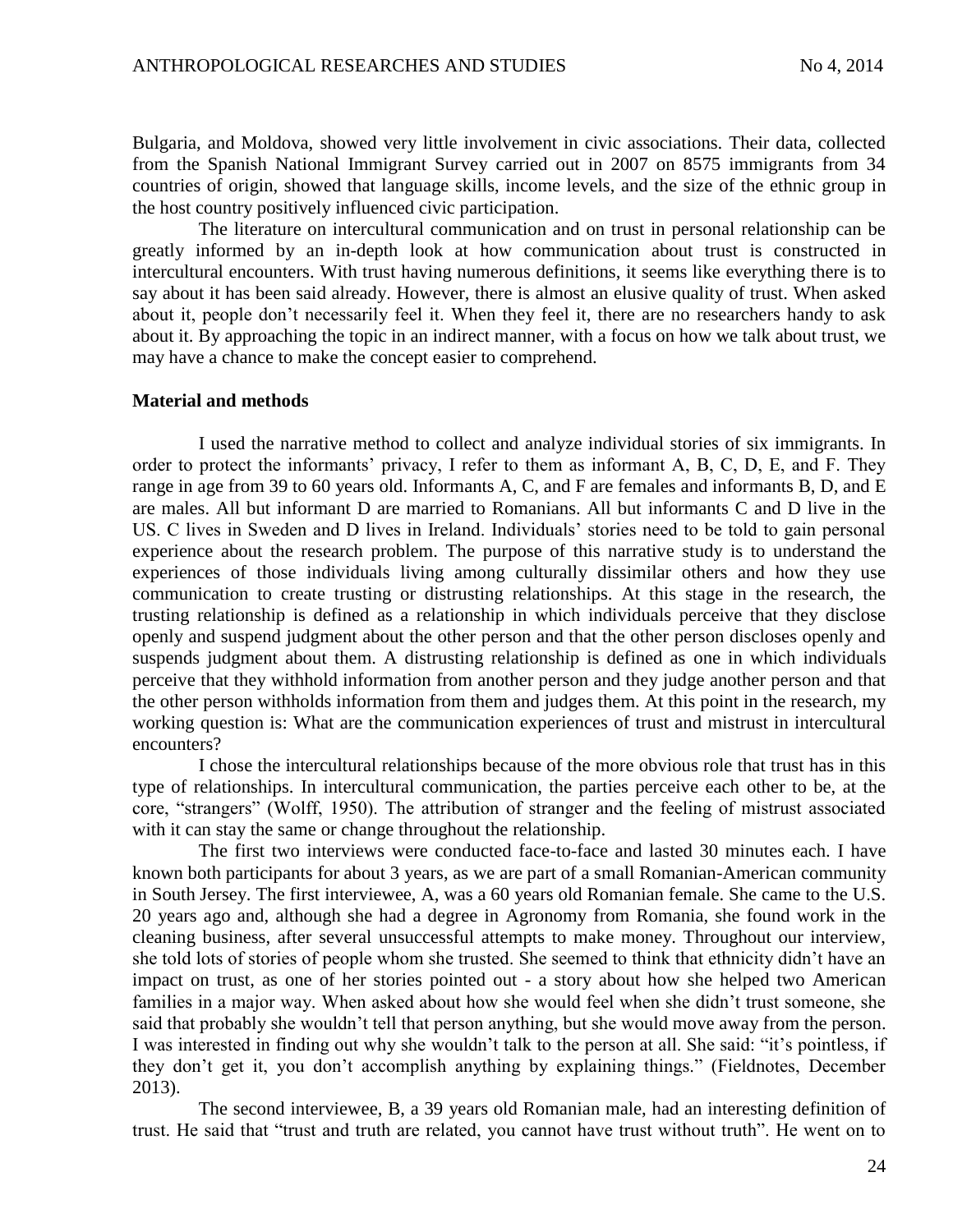say that being culturally different doesn't have any impact on trust. He trusts others of different ethnicities. However, he says that everybody can be trusted up to a degree. The only people he trusts fully are his parents.

The next two interviews were done by email. I "met" C, a 39 years old Romanian female living in Sweden, on Facebook. I "liked" her page and I noticed that she posted about Romania. I started a conversation with her and she was willing to participate in the interview. She became an expat by choice at age 16. She describes herself as "a citizen of the world" and she doesn't accept the label "intercultural friends," justifying that she doesn't make any difference among friends. For her, friends "are those who stay." When asked about her definition of trust, she first refers to trust as being reliable (coming to a meeting on time), then she makes two general references about trust, "I trust everybody until proven wrong," and "I just see PEOPLE." She does say in a precautionary manner, that she doesn't want to give personal examples, as "they can be angled wrongly." This can suggest that, either she simply hasn't experienced mistrust, or that I, as a researcher, didn't develop a trusting relationship with her, so I can be privy to such examples.

I have also "met" D, a 47 years old Romanian male from Ireland on Facebook 5 years ago. He talks about two intercultural friendships, one that was formed over 20 years, and another that was formed over two hours (over lunch). He believes that a first impression is also one in which trust forms. He also makes a difference between different levels or aspects of trust: "trusting someone who has your interests at heart" versus "trusting someone to act in a particular manner." He identifies the first aspect with family and close friends. He thinks that the most important thing in trusting someone is "that they are honest," and "that they are motivated by a set of values that I can empathise with." One very interesting account that D gives of the internal experience of trust relates to communication: "when I trust someone, I feel I can depend on them & that the conversation can be relied on." Similarly, when he experiences mistrust, "the communication would probably be ok, but a little pointless at that stage." He states what A had stated: "In a situation where I do not trust someone, I would act to reduce my exposure to them."

E, a Romanian-American male in his late 30s, and F, a Romanian-American female in her early 40s, agreed with A and D that, when they don't trust someone, they simply avoid the person. These two interviews were also conducted face-to-face and lasted approximately half an hour each. E and F were married to each other and their overall responses looked similar. For instance, firstly, both said that they trusted everybody, regardless of nationality. After more probing questions, both agreed that it was easier to trust Romanians than Americans.

### **Results**

Several themes can be drawn from the stories on trust and mistrust of these six individuals: trust as an inner experience that binds people on a deep level, trust as a commodity, and trust as a socially acceptable image.

## *Trust as an inner experience*

All six informants referred to the deep experience of trust that we have with the people closest to us: A, when stated she couldn't let herself be vulnerable with others who are not like here; B, when mentioned that the only people he could fully trust were his parents; D, when he defined trust as "trusting someone who has your best interests at heart", and E and F when stating that "you'll always be a stranger unless you are among your family." F was especially explicit about how this deep experience of trust can be created with "your own people." She stated that, although she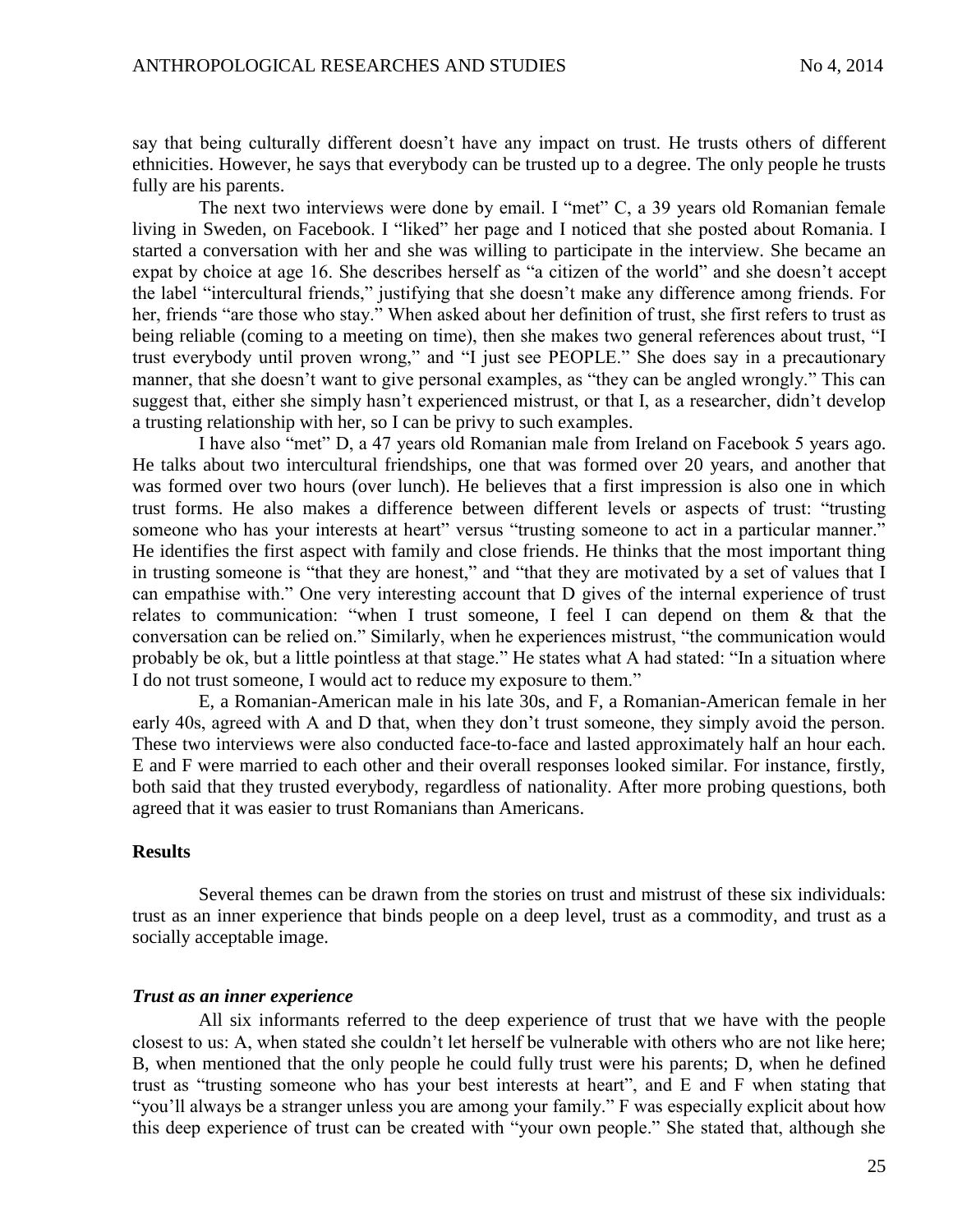had North American and South American friends, she could only be herself among Romanians because "they are the only people who are like you, who can understand you." To reinforce her deep connection with the Romanian culture, she mentioned how she watches Romanian television: two days a week, she wakes up at 5:00 am to watch a telenovela broadcasted on a Romanian channel. She also has a scheduled Romanian program right after she finishes her job three times a week. Per total, she said she watched more than 15 hours of Romanian television per week. When I asked her how she felt watching Romanian television, her answer was "I feel like home." I understood that she missed a certain type of experience, of being herself, that she couldn't reproduce in her new home and television was the solution she found to recreate that experience. The only person who didn't mention this aspect of trust was C. Most of her responses, though, can be interpreted as creating a socially acceptable image, a theme which will be discussed later.

### *Trust as a commodity*

D, the Romanian male living in Ireland who responded to my questions through email, defined this type of trust as "trusting someone to act in a particular manner," which is what it's commonly referred to as perceived reliability or trustworthiness. It is a more pragmatic and more limited-in-time view of trust. I found that C, the Romanian female living in Sweden had the same view of trust. When someone views trust as a commodity, he or she has thinks of human interactions in short periods of time. Trust is like a service that can be exchanged with another service: I trust an electrician to fix my lights, I trust an educator to teach a child to write, etc. This is different than a long-term relationship with another person, in which we open ourselves deeply and become vulnerable. An electrician may not fix the lights and I may become frustrated. But if a friend betrays me, I am more deeply wounded. The fact that both C and D focused their responses on this type of trust can be interpreted in several ways. One interpretation can be cultural: C lives in Sweden and D lives in Ireland, while the other informants all lived in the US. Both European countries are geographically closer to Romania and it is possible that the Romanian immigrants visit their friends and relatives often. They may not feel the need for deep connections as the Romanian Americans may feel. Another explanation is methodological. It happened that these two interviews with C and D were the only ones conducted through email. This could have obstructed me from developing a closer relationship with both of them. They may not have felt comfortable enough to disclose their most inner feelings of vulnerability.

### *Trust as a socially acceptable image*

This theme emerged mainly from the experience of the Romanian-Americans, especially informants A and E, but also informant C. I have known A and E for about 3 years, and I have developed a good relationship with each of them. That is why I was surprised to hear how both of them went to great lengths to assure me, during the interview, that they trust people regardless of ethnicity. Had I not heard them previously expressing distrust in Americans, I would have been convinced that they were very trusting, ethnicity-blind, fully integrated individuals. A commented that she was a very trusting person: "I don't have anything with anybody. I'm very trusting. If they are "serious people" I trust them." By "serious people" she meant "responsible, trustworthy individuals." In the same time, A was a competitive person, someone who got what she wanted. She was very careful to present an image of herself as a powerful and knowing individual. Not trusting others, especially Americans, was an implicit acknowledgement that she wasn't "socially ok." E, on the other hand, seemed to want to project another image: one of a friendly, open minded, and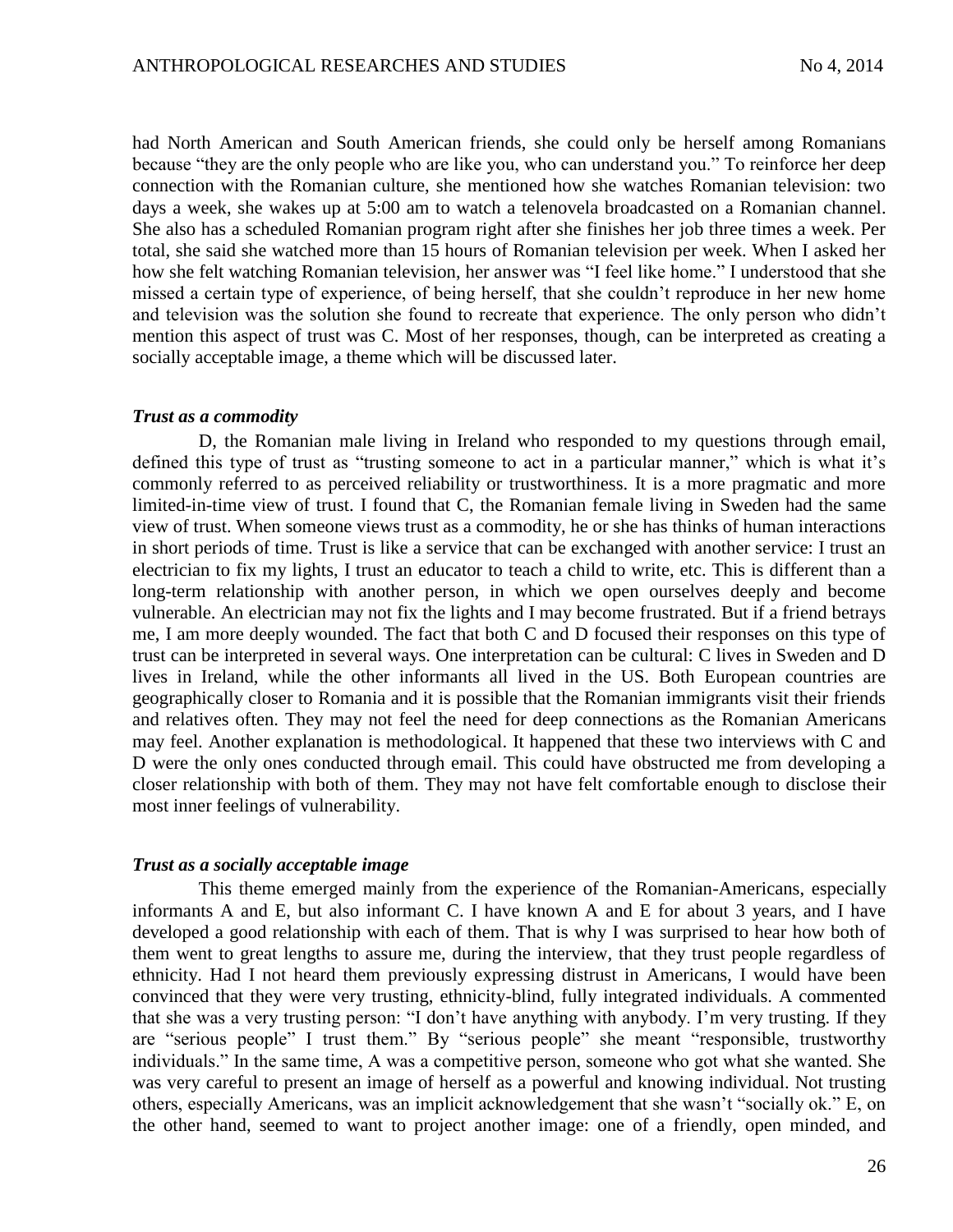tolerant person. She didn't seem to be as competitive as A, but she saw herself as friendly and down-to-earth. In principal she trusted everyone: "I've made all sorts of friends, I have American friends, I have South American friends, I have Romanian friends. I like to be friends with everyone." After more probing questions, I realized that her closest friends were Romanians from her hometown. Several Americans whom she befriended through her daughter were not so close anymore. Finally, C, the Romanian living in Sweden, projected an image of herself as a worldly person. She defined herself as a "citizen of the world," who has been traveling since the age of 16. In this image of a "new age" kind of person, trusting unalike others is expected. However, the fact that she preferred to stick to a more pragmatic view of trust and the fact that she avoided personal examples because "they can be angled wrongly", suggest that she didn't trust as easily as she wanted to appear.

### **Discussions**

As we have seen from the themes presented, trust is a complex phenomenon that is actively constructed by Romanian immigrants, based on their personal and cultural background. My initial research question asked how metacommunication about trust differs from the actual trust experience.

The examination of the six interviewees' view of trust in intercultural relationships provided a glimpse into this question. The themes of trust as a commodity and of trust as a socially accepted image suggest that metacommunication about trust does not always match the actual trusting behavior. At least for the six Romanian immigrants, talking about trust does not necessarily mean trusting. While personality factors can definitely explain the disconnect, the cultural factors are interesting to discuss as well. All my informants have lived parts of their lives under the Communist regime, which discouraged trusting foreigners. All of them lived the first parts of their lives in a collectivistic culture such as Romania and then moved to more individualistic cultures, such as the US, Ireland, and Sweden. They probably became more acutely aware of the difference between the in-group versus the out-group. The cultural context (high or low) may also explain the two trust themes. A said it perfectly when she explained how she would act with someone whom she didn't trust: "if they don't get it, you don't accomplish anything by explaining things." I find this sentence very representative of a high-context individual. Words are not useful to understand something. The meaning is in persons, not in words. It is logical to assume that the Romanians interviewed are rather high-context individuals. They expect to form trust not by communication alone, but by sharing emotions and by actions. Their interpretation of the communication style of the ethnically different others may have prevented them from developing deeper, more trusting relationships.

#### **Conclusions**

In sum, the experience of six Romanian immigrants in Ireland, Sweden, and United States suggested that trust is a socially constructed experience that can be interpreted as an inner experience, as a commodity, or as a socially acceptable image. The common Romanian collectivistic culture and the move to more individualistic cultures can explain the distrust of foreigners. The communication style of the Romanian high-context culture can also explain the mistrust in a more explicit, low-context communication style. Overall, the experience of being a stranger in another country hinders the development of an open relationship.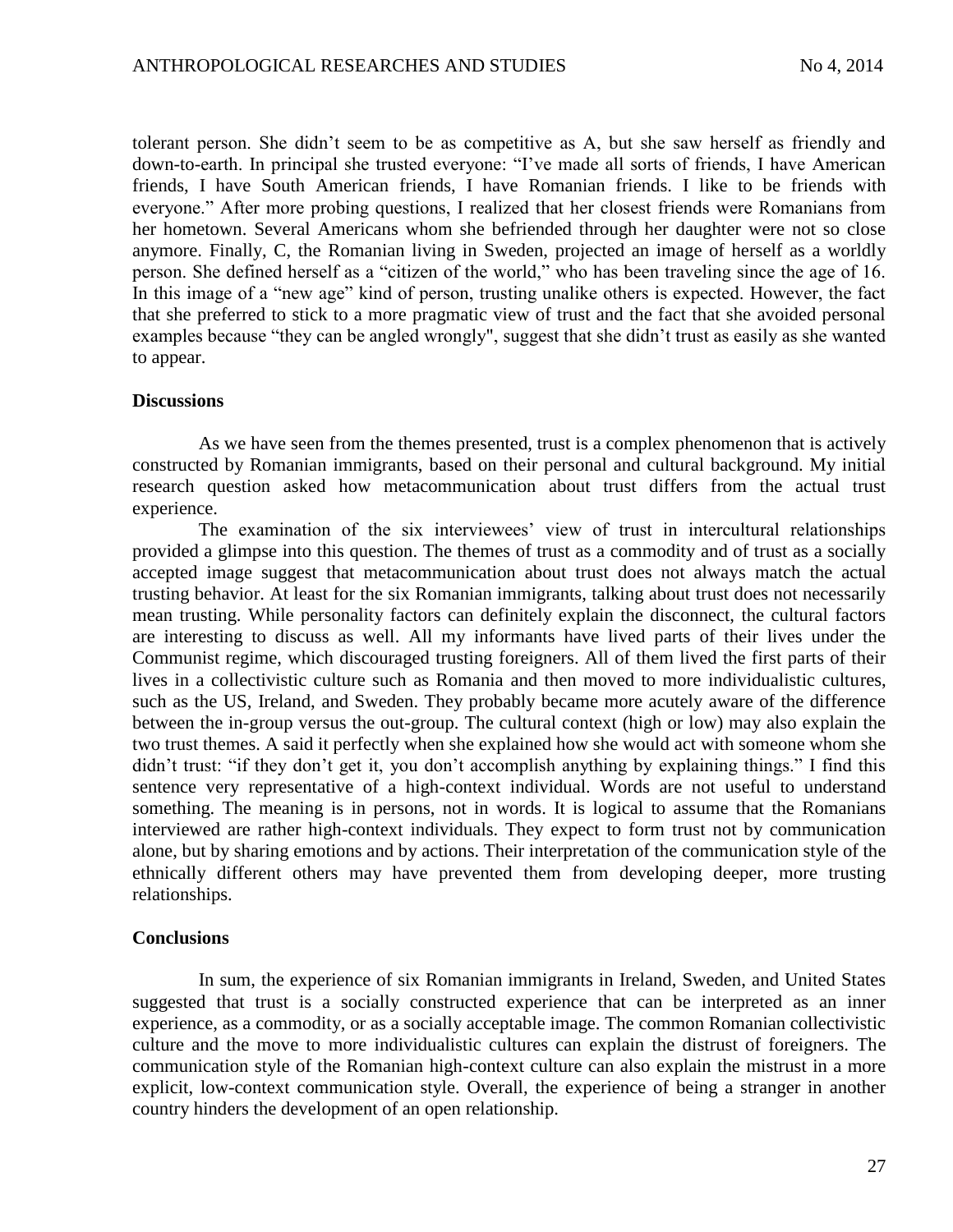This study has several limitations. Firstly, being a qualitative study of six individuals chosen conveniently, the results cannot be generalized to a larger population of Romanian immigrants. More people should be interviewed to support the found themes. Secondly, the interviews were conducted individually. Initially, I thought that this would make the participants more comfortable disclosing personal information. However, I noticed the socially acceptable answers randomly throughout the interviews. A focus group with Romanian immigrants only may offer a safer opportunity for people to voice their opinions. Thirdly, the study did not focus on personality characteristics of the interviewees. The trust literature tells us that people have different levels of generalized trust to begin with. It would be interesting to analyze the level of trust of the Romanian immigrants before they leave Romania. Lastly, as fruitful future direction for study, I suggest that researchers delve into communication as a vehicle through which trust is built and sustained. The present study offers some support to the idea that going from a high-context to a lowcontext culture can be detrimental to trust formation. What are the interpretations that a high-context person needs to make to adjust to a low-context culture? What role does the community (both Romanian immigrants and locals) play in helping the immigrants to build trust in unalike others? All these questions and more others are fruitful avenues for future research.

### **Bibliography**

- 1. Blau, P.M., 1964. *Exchange and power in social life*. New York: Wiley.
- 2. Erikson, E.H., 1968. *Identity: Youth and crisis*. New York: Norton.
- 3. Hall, E.T., 1976. *Beyond culture*. Garden City, NY: Doubleday Anchor Books.
- 4. Hofstede, G., and Hofstede, G.J., 2005. Cultures and organizations: Software of the mind. 2<sup>nd</sup> Ed. New York: McGraw Hill.
- 5. Holtbrugge, D., Weldon, A. and Rogers, H., 2012. Cultural determinants of email communication styles. *International Journal of Cross Cultural Management,* 13(1)*,* pp.89-110.
- 6. Jones, G.R. and George, J.M., 1998. The experience and evolution of trust: Implications for cooperation and teamwork. *Academy of Management Review,* 23*,* pp.531-546.
- 7. Kittler, M.G., 2008. *Understanding misunderstanding in intercultural communication*: *Theoretical approach and empirical analysis*. Ph. D., University of Erlangen-Nürnberg.
- 8. Kittler, M.G., Rygle, D. and Mackinnon, A., 2011. Beyond culture or beyond control? Reviewing the use of Hall's concept of high-/low-context concept. *International Journal of Cross-Cultural Management,* 11, pp.63-82.
- 9. Kramer, R.M., 1994. The sinister attribution error: Paranoid cognition and collective distrust in organizations. *Motivation & Emotion,* 18, pp.199-230.
- 10. McEvily, B., Perrone, V. and Zaheer, A., 2003. Trust as an organizing principle. *Organization Science,* 14, pp.91-103.
- 11. Meyerson, D., Weick, K.E. and Kramer, R.M., 1996. Swift trust and temporary groups. In: R. M. Kramer and T. R. Tyler, eds. 1996. *Trust in organizations: Frontiers of theory and research*. Thousand Oaks, CA: Sage, pp.166-195.
- 12. Pocovnicu, A. and Vasilache, S., 2012. An interview-based assessment of the influence of ethnocentrism in business. *Review of International Comparative Management,* 13 (3*),* pp.478- 492.
- 13. Popa, C., 2005. *Swift trust in temporary work groups*. Ph. D. Kent State University.
- 14. Rempel, J.K., Holmes, J.G. and Zana, M.P., 1985. Trust in close relationships. *Journal of Personality and Social Psychology,* 49, pp.95-112.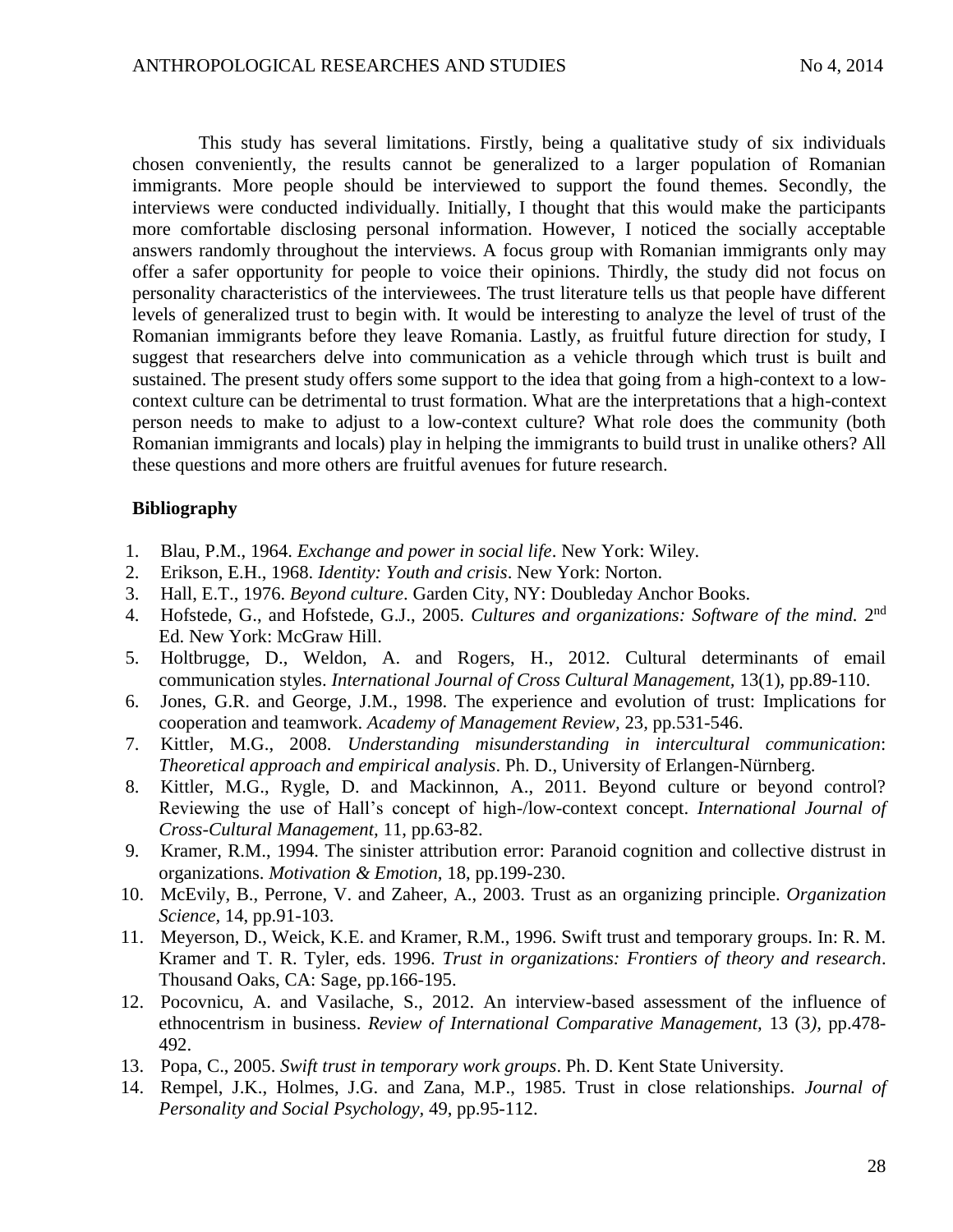- 15. Roberts, K.H. and O'Reilly, C.A., 1974. Failures in upward communication in organizations: Three possible culprits. *Academy of Management Journal,* 17, pp.205-215.
- 16. Van Everdingen, E. and Waarts, E., 2003. The effect of national culture on the adoption of innovations. *Marketing Letters,* 14(3), pp.217–232.
- 17. Voicu, M. and Rusu, I.A., 2012. Immigrants' membership in civic associations: Why are some immigrants more active than others? *International Sociology,* 27(6)*,* pp.788-806.
- 18. Wolff, K. (Trans. and ed.), 1950. *The sociology of Georg Simmel*. New York: Free Press, pp.402-408.
- 19. Zand, D., 1972. Trust and managerial problem solving. *Administrative Science Quarterly,* 17, pp.229-239.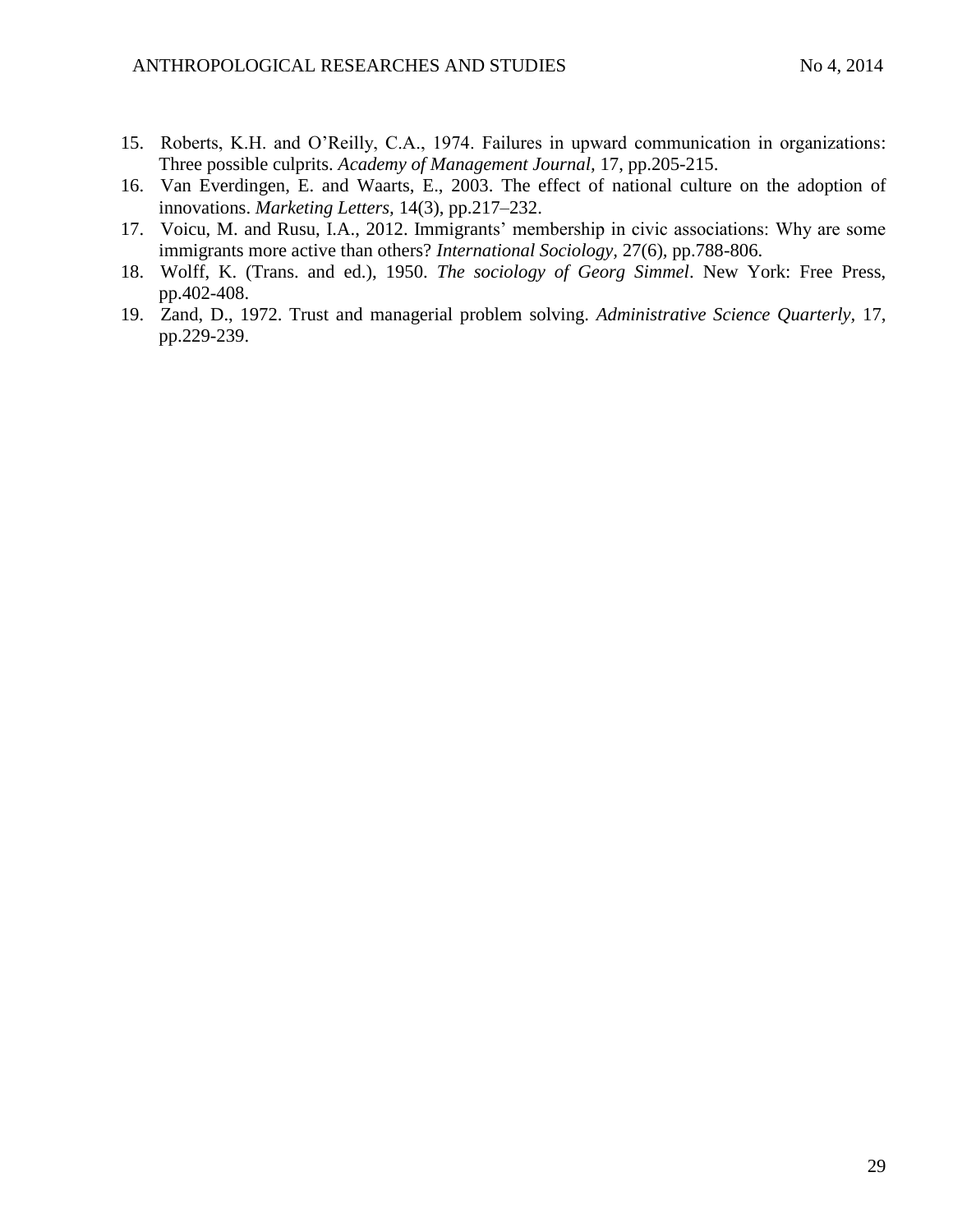# **Studying Hallyu in Central and Eastern Europe: challenges for empirical research**

Valentina Marinescu

Faculty of Sociology and Social Work, University of Bucharest, Romania

Address correspondence to: Valentina Marinescu, Faculty of Sociology and Social Work, Bd. Schitu Magureanu, No. 9 – Bucharest, Romania; E-mail: vmarinescu9@yahoo.com

## **Abstract**

The objectives of the present paper are to cast light on the realities of attempting to record and analyze the everyday life, practices, and challenges of such an empirical project on the practices, opinions and attitudes of Korean-fans from central and Eastern Europe and the Balkans.

The analysis used the secondary analysis of data, interviews and ethnographic recordings of research process. Based on the results of the triangulation of the methods, the present study revealed the characteristics of fieldwork for such a research project. First, it is difficult to reach the voices one wants to hear due to time-consuming type of research involved. Second, in-field negotiations and their numerous understated assumptions can bring a high degree of stress and exhaustion for the researcher. Third, the relationships between researchers and their subjects fall along a spectrum from "reciprocal" to "potentially exploitive", while continuing to be "inherently hierarchical". From here, one cannot continue to work with and gain information from local individuals without giving back – whether through gifts or simply being a sympathetic ear. The basic conclusion of the study is the necessity of an increased number of comparative social research projects in Central and Eastern Europe and the Balkans in order to gain a deeper understanding of the pecularities of this type of scientific enterprises.

**Keywords**: empirical research, position and reflexivity in the field, gatekeeper, interviews, area research.

# **Introduction**

The topics at the heart of this article interweave the professional, political, and private. By chronicling all the discussions and ethical dilemmas that come with fieldwork on Korea fans in Central and Eastern Europe and the Balkans, I tried to cast light on the realities of attempting to record and analyze the everyday life, practices, and challenges of such an empirical project.

The research project which I made in 2014 with the help of the AKS Grant (AKS-2013-R 71) – "Searching the Sameness and Otherness through Hallyu – A comparative analysis of South Korean popular products' impact in Balkans and Central Europe" – allowed me not only to collect empirical data but also to scrutinize my positionality in the field, question both the social scientist's subjective gaze and the representations of "the other" and the importance of reflexivity in social science research. In general, it still remains relatively uncommon for field researchers to document the practice of the considerations of the research as an empirical action. For this reason, the objective of this article is to act as a partial road map for future research in this direction and to provide directions to help ease novice researchers or those more experienced elsewhere – into and through their fieldwork experiences, allowing for richer and more meaningful field encounters and interactions.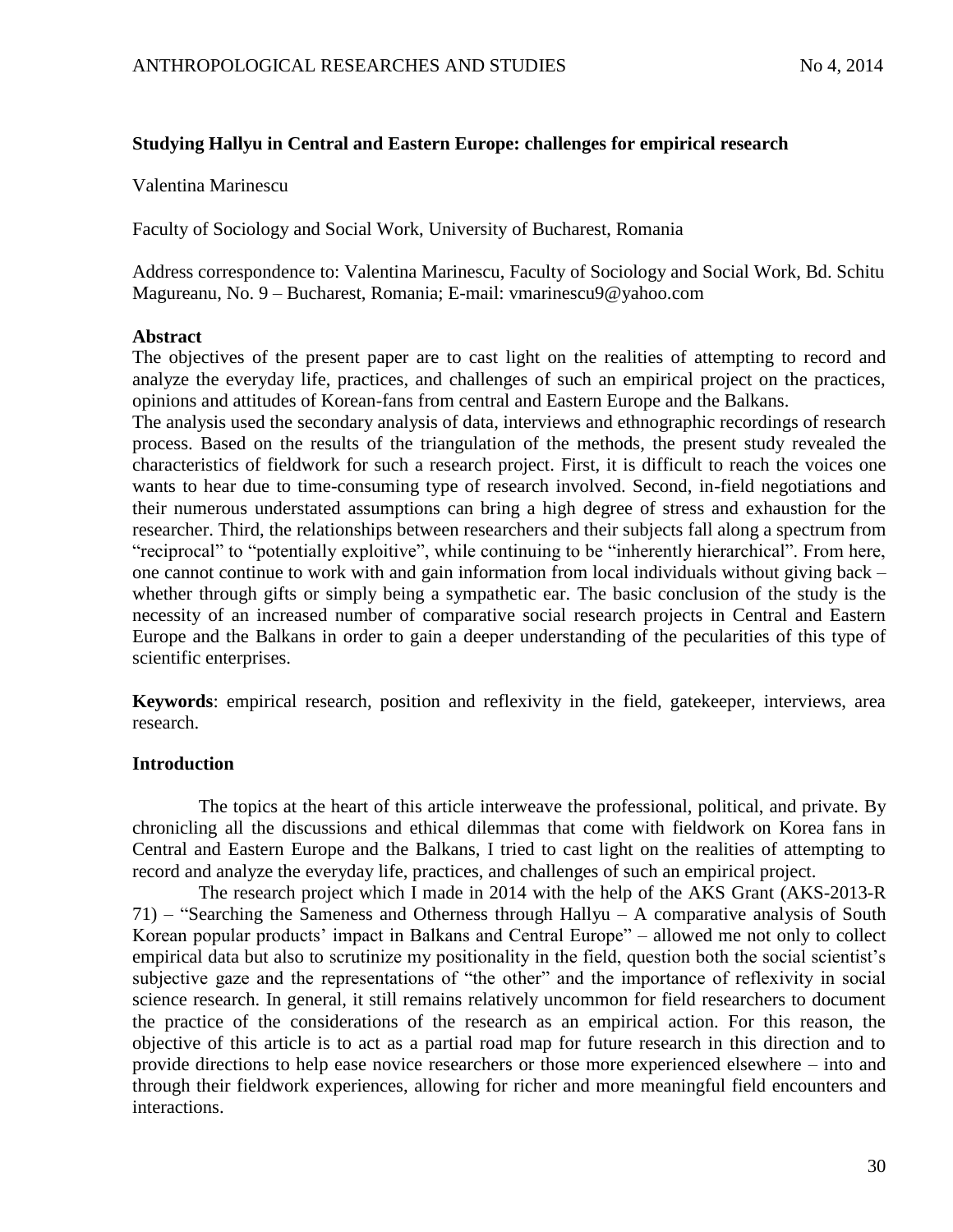Following Buchowski (2004), one can notice a so-called "hierachy of knowledge in Central and Eastern Europe" as regards the social sciences in In Eastern Europe and the Balkans. This distinction was more and more considered as one between "colonialism" or, as Tulbure (2009) and Buchowski (2004) call it, "orientalism" and the Western tradition in social sciences. In calling attention to the difference between ways of understanding social sciences in Western world vs the Eastern and central European countries, the authors (Tulbure, 2009; Buchowski, 2004) start from the definition of orientalism offered by Said (1978). For Said, orientalism is, first of all, a set of discursive practices through which the West structured the imagined East. Orientalism is also "a style of thought based upon an ontological and epistemological distinction made between 'the Orient' and … 'the Occident'" (Said, 1978, p.2). The Orient exists and people live in the region concerned, but the European representation of these people is a typical cultural creation that enables the powerful to legitimize their domination over the subjugated. The hierarchical dichotomy between the Occident and the Orient and its constant perpetuation proves that a powerful cultural hegemony is at work. As Buchowski (2004) noticed, in the domain of politics and in public discourses, the way socialist societies were presented in the West was almost invariably negative and this also had an influence on the status of social sciences in the region, which were assessed as dependent on the socialist ideology and dependent on the Western peers for recognition and legitimity. The borderline was drawn on the geographic map and the division was clear.

As regards Romanian, Chelcea (2012) assumed that it is right to speak of "hybrid actors" at the encounter between Western and non-Western ways of making social sciences. Some scientific trajectories in this region are dependent on American and/or Western social sciences; others, on the contrary, are rather independent of vis-a-vis Western social sciences and dependent upon "the changing fabric and dynamics of post-socialist societies" (Chelcea, 2012, p.4).

In sum, to engage yourself in a field-work in Central and Eastern Europe plus the Balkans in the topic related to East-Asia studies suppose a double challenge: on the one hand, the challenges faced by Asian studies as a specific area for the social sciences and, on the other, the interrogations which arouse in Central-Eastern Europe and the Balkans as regards the ways in which empirical research in social sciences was and is made after the fall of socialism.

### **Materials and methods**

The main research methodology used is of a sociological type. More precisely, the methods used in the research project are:

1. The analysis of the social documents – journals, correspondence with the main informants in the field;

2. The semi-structured interview – the interview guide was applied in face-to-face meetings with fans of South Korea culture from Bulgaria and Hungary.

The option to "triangulate" two types of methods (the analysis of social documents and the semi-structured interview) was based on the assumption that it can be rather impossible to reach a respondent located in other countries whithout keeping close contacts on email and social networking sites (such as Facebook), on the one hand; on the other hand, it was dependent on timelimits imposed on the project that was made mainly in January-July 2014.

### **Results**

To do fieldwork in the social sciences means to engage in a relational process (Davis and Spencer, 2010), which has to be grounded in each particular field. A scientist has to learn the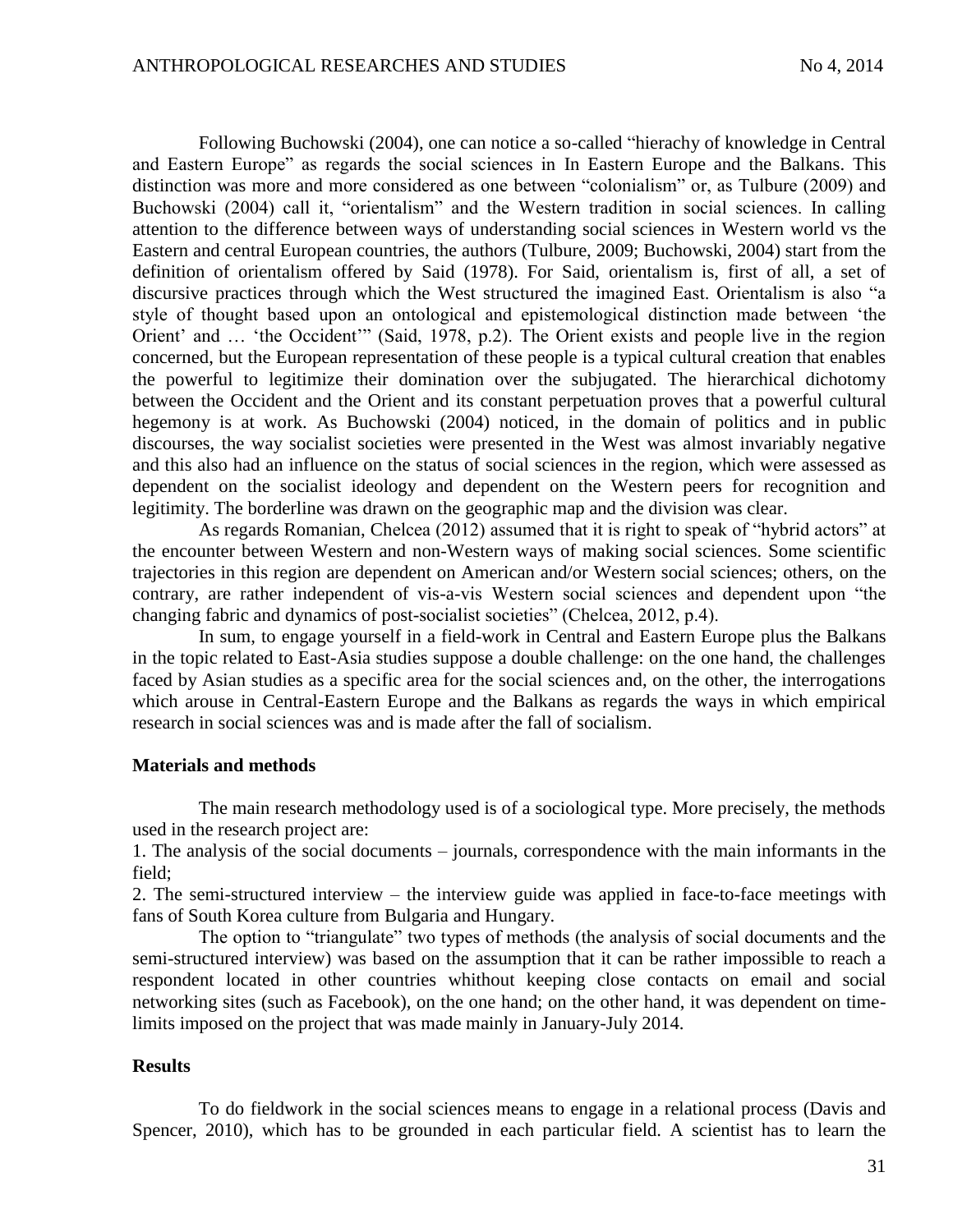cultural ways and conventions of communication and he or she should become able to accommodate to ever changing contexts. The social scientist as a researcher has to study the phenomena in their natural settings, attempting to make sense of, or interpret them in terms of the meanings people bring to them (Denzin and Lincoln, 1994).

The "human-as-instrument" role of the qualitative researcher is perceived appropriate "to capture the complexity, subtlety, and constantly changing situation that is the human experience" (Lincoln and Guba, 1985, p.193). Who is doing research (Griffiths, 1998) has effects on data collection and analysis. The researchers own specific perceived subjectivities and the results of their works depend on their positionality and reflexivity within the fieldwork.

Positionality involves the recognition that "all knowledge is produced in specific contexts or circumstances and that these situated knowledges are marked by their origins" (Valentine, 2002, p.116). Hopkins (2007, p.391) proposes that such positionality is inclusive of one's race, class, gender, age, sexuality, and (dis)ability, as well as life experiences. These characteristics are relational and never static (McDowell, 1994). At the same time, positionality was defined as "selfcritical sympathetic introspection and the self conscious analytical scrutiny of self as researcher" (England, 1994, p.82) and it refers to the way in which our own social position and subjectivity could influence our research because we interpret qualitative data through the lens of our own world view and because our status, gender, age and ethnicity influence how and what our participants choose to reveal to us (England, 1994; Kobayashi, 1994; Dowling, 2005). The benefit of reflexivity is that it "allows the researcher to be more open to challenges to their theoretical position that fieldwork almost inevitably raises" (England, 1994, p.89).

In the case of the research project that was made in 2014, the main points of interest where I can assess that my positionality and my reflexivity were at stake comprised: the selection of gatekeepers and informants, my positioning on inside vs outside as regards the interviewees, the "art" of interviewing, the understanding of meaning in interviewing and the interviewees as main actors in the research process.

### *Gatekeepers and informants comprised*

Broadly said, from the sociological viewpoint, gatekeepers include "those who provide – directly or indirectly – access to key resources needed to do research, be those resources logistical, human, institutional or informational" (Campbell et al., 2006, p.98), reflecting the positive aspects that gatekeepers can also bring to one's fieldwork experiences (Heller et al., 2011).

Discussing the issue of access in social sciences and case study, Burgess (1991) argued that access is not just an issue concerning the gate-keepers or the participants' consent, but there are "multiple points of entry that requires a continuous process of negotiation and renegotiation" (Burgess, 1991, p.49).

Getting access for interviewing is significant not simply because it is a permit to go into a situation, but also because, first, the issues of power between those seeking the interview and those agreeing to grant it, raise problems about the ethics of gaining access, and are also affected by different cultural perceptions of a research interview, cooperation with outsider/s, and associated perceptions. Second, the access has to be negotiated within the cultural conventions and constraints. Third, how access has been gained and granted influences the relationship and rapport as well as the nature of the data collected in the subsequent interview situation. Access is, at the same time, "getting in" (physical access) and setting the tone for "getting on" (social access).

a. Getting in or gaining physical access for interviewing can be problematic depending on the interviewee/s and their perceptions of the research and the researchers (Fine and Sandstrom,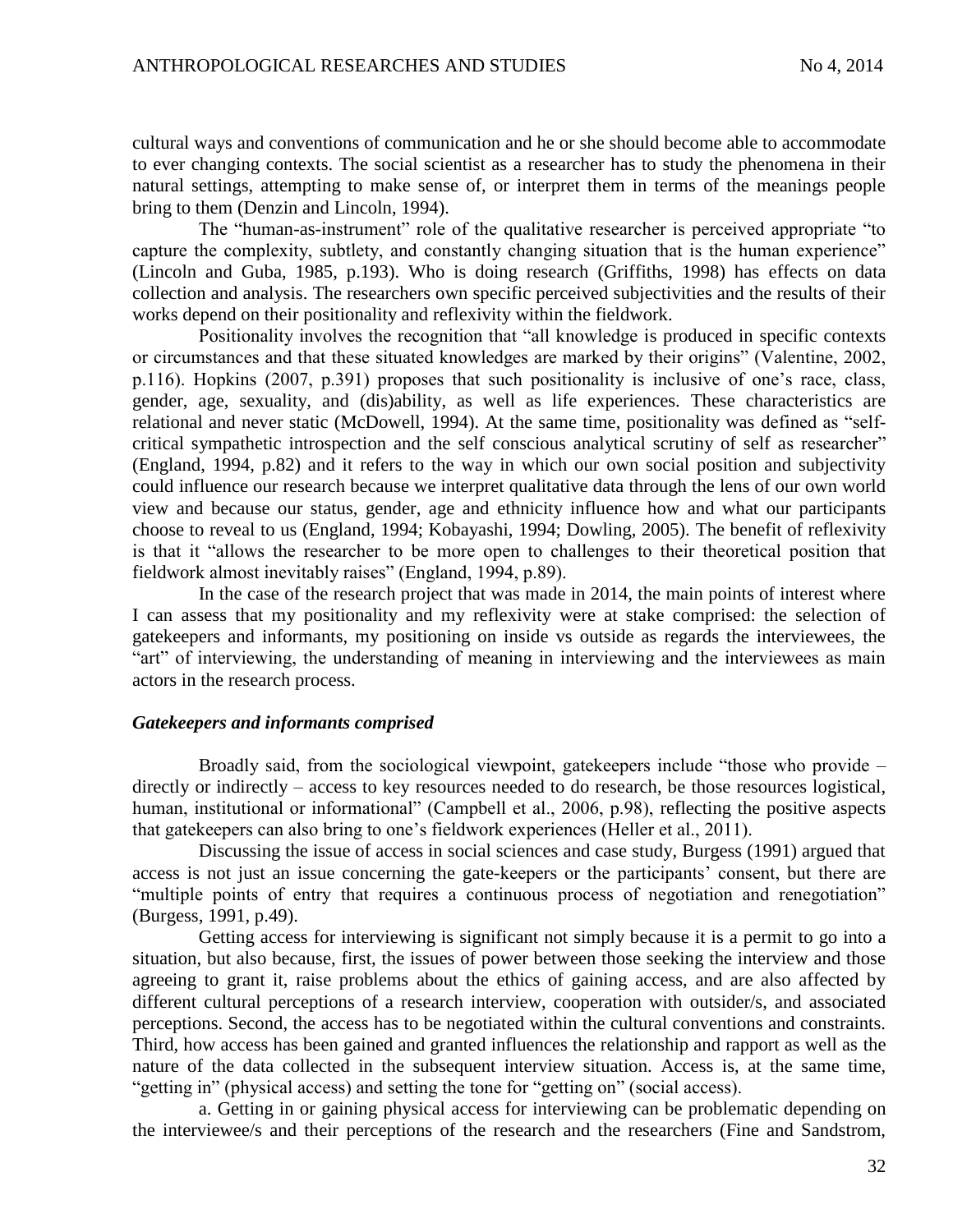1988; Wax, 1971). Studies have unveiled multiple factors like interviewing being perceived as threatening, time consuming, lacking a transactional element, and relative status of the participants (Bogdan and Biklen, 1992; Marshall and Rossman, 1989, p.94-95).

b. Researchers have also highlighted factors useful in gaining access, such as a prestigious research grant, keeping a low profile, gender, links with those with power in the relative context, and many others (Gewirtz and Ozga, 1994). Burgess draws attention to the "relationships", which influence data collection and analysis (Burgess, 1984; Burgess, 1991).

Before I even enter "the field" (Gupta and Ferguson, 1997; Massey, 2003) and approach those whose voices I wish to hear, I encounter a number of gatekeepers, individuals who control "opportunities to interact with others in the chosen research site" (Hay, 2000, p.114).

The access to field in the case of the research project made in 2014 was different for each location considered – Budapest vs. Sofia – although the general path followed to gain (physical and social) access was the same.

More precisely, in December 2014, following the approval of the research project by the Academy of Korean Studies, I started to establish contact with two types of possible gatekeepers in Hungary and Bulgaria: Academics involved in teaching and learning Korean Studies from local universities (e.g. University of Sofia- Bulgaria, and ELTE University – Budapest, Hungary) and Korean Center based in Sofia (Sejong Institute from Sofia, the center for Korean Language in Varna) and Budapest (Korean Cultural Center in Budapest), on the one hand, and groups of (Bulgarian and Hungarian) fans, on the other. While in the case of the first type of gatekeepers (e.g. Academics from both countries) the contacts where made on an individual basis, using the official email addresses provided by the Universities, in fans'case the search for access and for gatekeepers was more laborious, more difficult to obtain. In fact, due to the "heavy" use of Internet (own websites, social networking sites such as Facebook or Twitter) the only available option I had at that moment was to send a fixed and impersonal message both at the email addresses found on websites and on the social network sites. The message was send at around 150 email addresses and Facebook pages of the fans from Bulgaria and Hungary.

#### *Dear Sir/Madame*

*My name is [Author name], I am an Associate Professor at the University*  $X$  *– Faculty of Sociology and Social Work and the reason for which I am writing to you is the following: I am engaged in a sociological comparative project on the reception of Hallyu in Eastern Europe, the project is supported by the Academy of Korean Studies – the Evaluation Committee for Korean Studies Overseas - through the Grant AKS-2013-R71 granted for 2014 Academic Year. The sociological comparative research project intends to stress out both the similarities and differences among Korean fans from Romania and Bulgaria/Hungary and it involves a series of interviews and focus-group discussions with people who are fans of Hallyu or who are simple audience members of K-Pop, Korean TV series and movies, who like Korean cuisine or read Korean literature. Giving the specific profile of your fan group/association/center I want to ask you if it is possible to give me some logistic help in making this research project in Sofia/Budapest in the spring of 2014. I am aware of the difficulties that someone who is not from Bulgaria/Hungary can meet in searching subjects on this specific topic and this is the reason for which I dare to ask your help. I thank you in advance for reading this message and I expect an answer from you if possible.* 

*Yours sincerely Author name*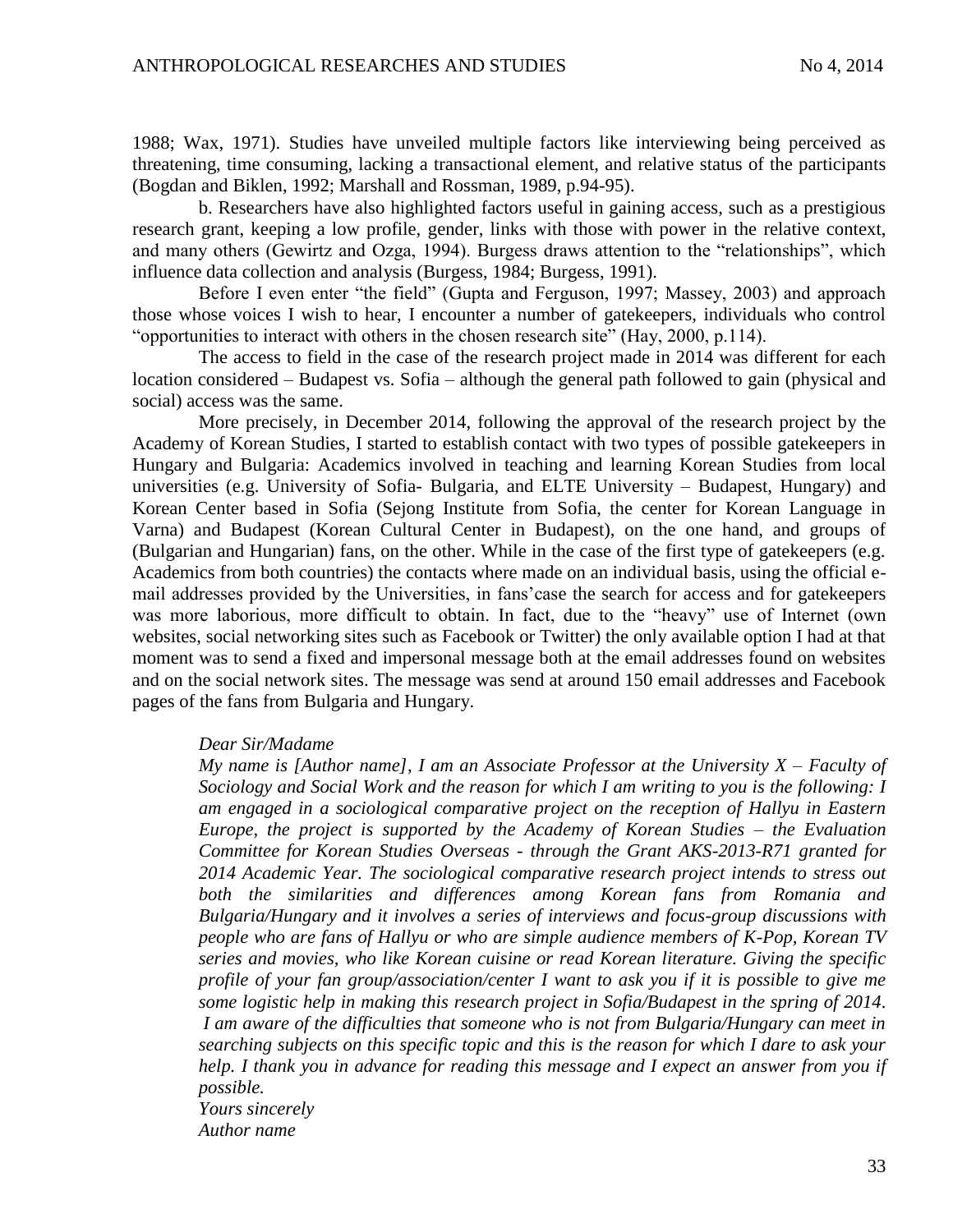At the same time, in order to ease the contact both with the fans and with the gatekeepers I was trying to contact, I develloped an English version of an online questionnaire on Korean popular culture addressed to (Bulgarian and Hungarian) fans and send it on a separate set of emails and Facebook messages to around 300 groups of fans from Bulgaria and Hungary. I used also a fixed and impersonal message to introduce myself and I asked them to disseminate the questionnaire among their friends and followers in order to be filled by those who could be interested in doing that:

**Dear Sir/ Madame** 

*My name is [Author name], I am an Associate Professor at the University*  $X$  *– Faculty of Sociology and Social Work and the reason for which I am writing to you is the following: I am engaged in a sociological comparative project on the reception of Hallyu in Eastern and Central Europe. Unitil now I have worked on Hallyu reception in Romania <https://sites.google.com/site/xxxxxx>*

*The present sociological comparative research project intends to stress out both the similarities and differences among Korean fans from Romania and Eastern and Central Europe. I am interested in the opinions of the people who are fans of Hallyu or who are simple audience members of K-Pop, Korean TV series and movies, who like Korean cuisine or read Korean literature. I am aware of the difficulties that someone who is not from a country from Central and Eastern Europe can meet in searching subjects on this specific topic and this is the reason for which I dare to ask your help in some logistic aspects- pease disseminate among your fans fans the following questionnaire. <https://docs.google.com/forms/xxxxxxxxxxxxx>*

*I thank you in advance for reading this message and I expect an answer from you, if possible.* 

*Yours sincerely Author name*

Immediately after that first message, the entrance "in the field" has been divided between the two countries, having its own way and dynamics for each case.

In Bulgaria, after the first official messages, I was contacted via e-mail by Professor A.F. – the head of Korean Studies at Sofia University – who put me into contact with his former student R. R.

## *Hello, Author name,*

*As you might have already guessed, I am Professor A.F.'s ex student from the Korean studies department. Nice to meet you! Mr. F forwarded to me your mail where you requested some contacts of Bulgarian Hallyu communities. I happen to know such people and already messaged them regarding your project. I have no answers yet, but in the meanwhile, could you tell me a bit more about the tasks included in your research? As far as I understood, you plan to make an anoymous Q&A survey, and then a group discussion? While communicating with the respondents, is it going to be an entirely virtual contact, including written correspondence, do you have in mind some PC to PC audio conference, or eventually meet the respondents in person? Will it be OK for you if I send you their Facebook contacts so that you can reach each other in person? Also, could you please provide details about the time they need to set aside in order to give the answers? As far as*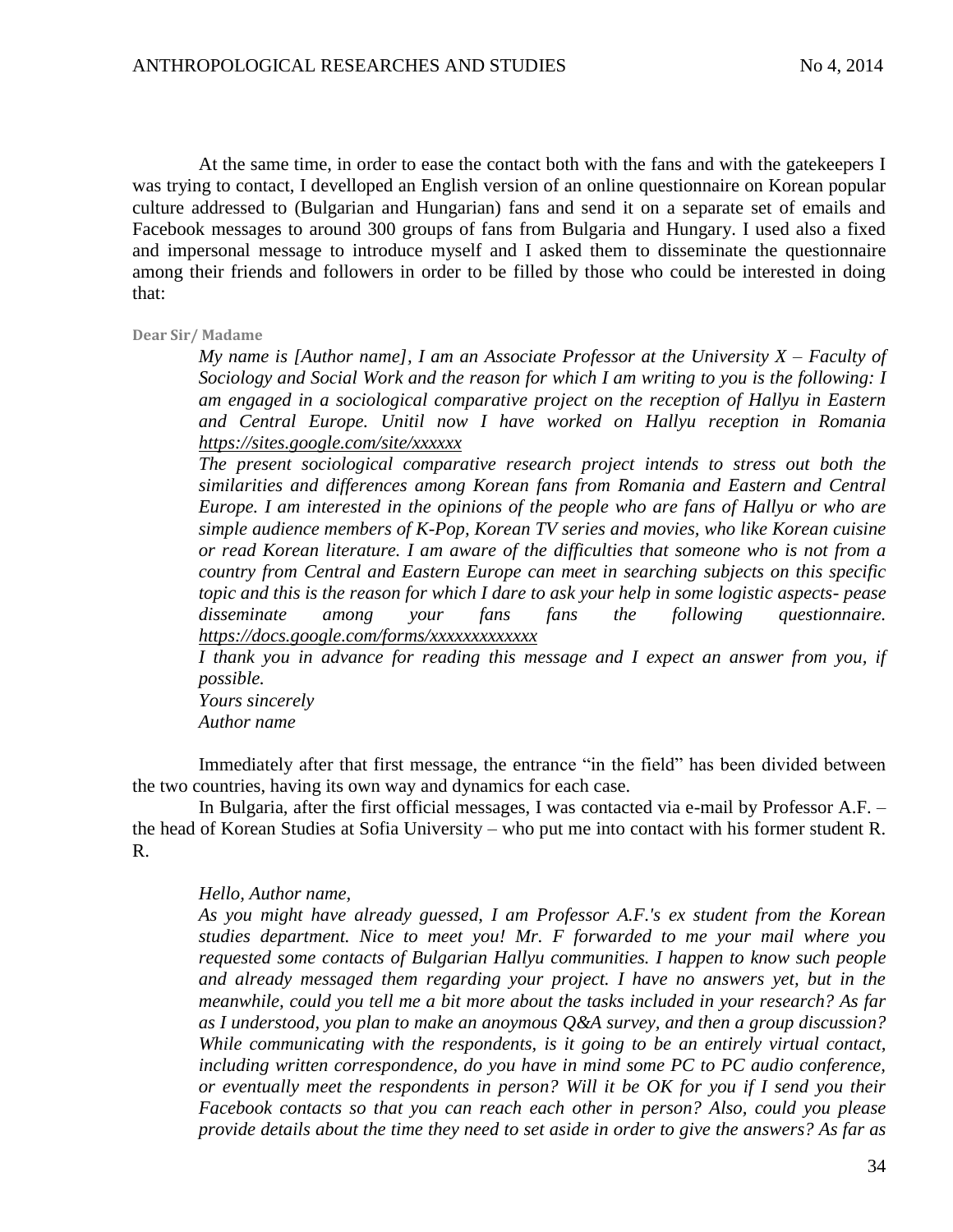*I understood, free time might be an issue to some of my colleagues. Maybe it is also a good idea to know if there is some deadline we need to obey for giving you the answers. Last but not least, I hope to get some answers from the respondents soon and write you back. Best regards, R.*

R. became, thus, the main gatekeeper for the projected fieldwork in Sofia in 2014: she facilitate the contact with the rest of possible respondents, we also became friend on Facebook where there has been a lot of discussions – me posting the questions and R, answering back, mainly on the issue of respondents and details related to the planned trip to Sofia in the spring of 2014.

The situation for Hungary was quite different. The only official message I have received was from the KCC in Budapest and was related mainly with the lending of a room where the interviews can be made.

*Dear Author name, I am sorry for the late reply. We are quite busy with organizing events. We can lend a room for you where you can conduct the interview. Please tell me ahead when you want to use our seminar room. Thank you. Best regards, KCC*

If the Hungarian "official" (e.g. Academic and cultural) gatekeepers were reluctant in answering to my messages, the real help to enter "in the Hungarian field" came from the leader of fan groups, in this case the Hungarian Hallyu Headquarter group (B. P.) and the Homemadeasia  $group (V. M.).$ 

*Dear Author name, Thank you for your letter. If you need help, we can help you of course. Can you please tell me what we have to do exactly to help you? Best regards, Wicky M. V.-Home Made Asia-manager*

#### *Dear Professor Author name,*

*thank you for contacting us! We are very glad to help out with Your research in any ways we can, as we understand that such academic works can be essential for the recognition of Hallyu in our area, and also because some of our staff members have tried their hands at the academic view of such matters as well. We have received your message on our facebook page and will proceed to share and pin the questionnary on our page, hoping that many of our readers will participate. In addition to that, we will gladly assist you in personal discussions with fans from Hungary. Are you planning on coming to Hungary in April to meet up with interviewees personally? If so, approximately when do you expect to be in Hungary? In this case, we shall try to gather a few fans for personal meeting, so that you can have discussions with them (and our available staff members will also gladly answer your questions).*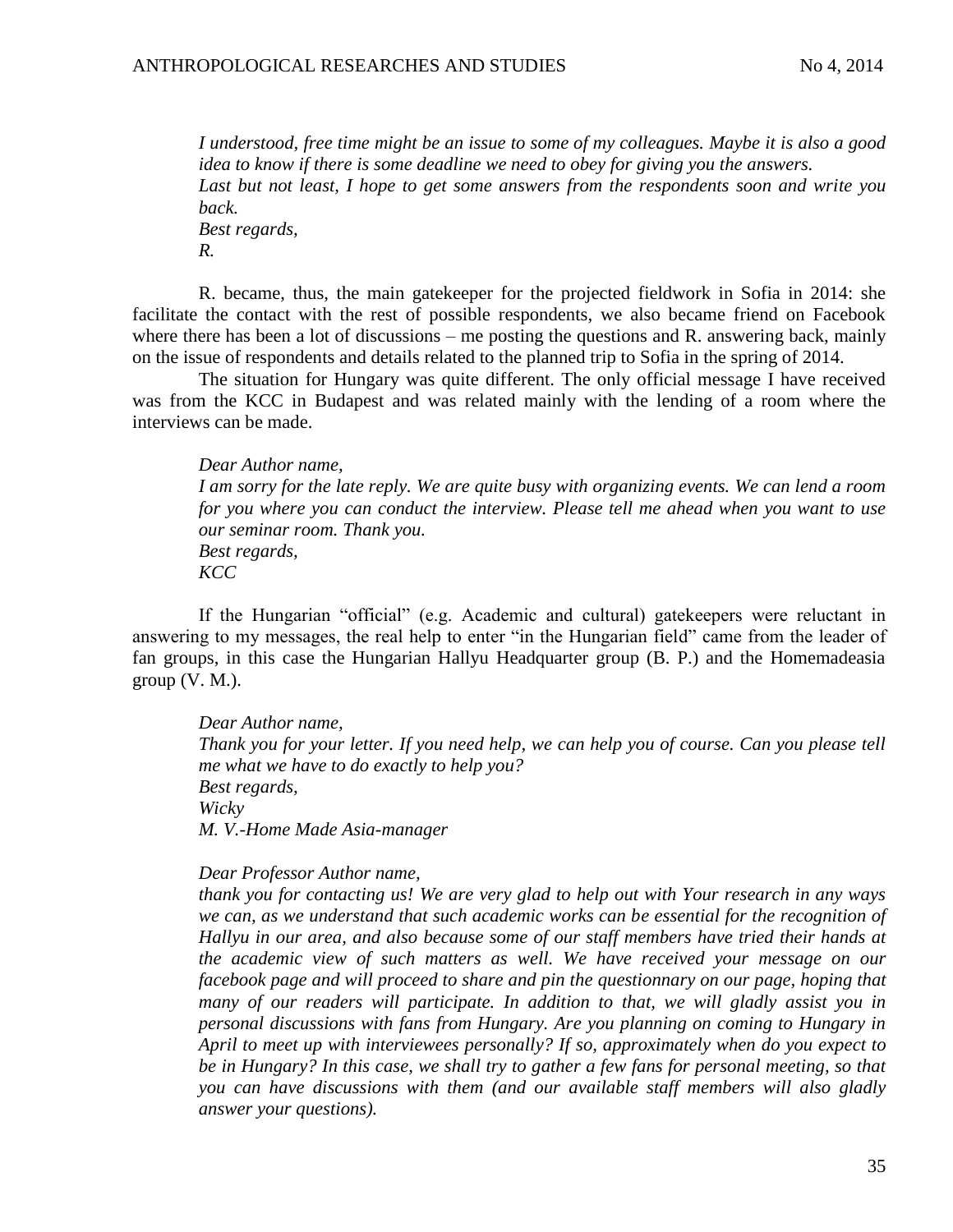*If not, I think we could try and organize a series of interviews via Skype, which of course is not as intimate as one-on-one discussions, but could possibly help your research as well. Best regards, B. P. Chief Editor Hungarian Hallyu Headquarters*

Both B. and V. had played the role of gatekeepers in the planned Hungarian field: after we became friends on Facebook, they answered to my questions and offered me details about the planned fieldwork in Budapest.

#### *The inside vs outside positioning in interviewing*

Even members of the same speech and cultural community are differentiated by other equally important characteristics that make the researcher "both an insider as well as an outsider" (Foster, 1994, p.131-132). In the fieldwork, Triandis (1972) acknowledge the importance of the influence on interviewer from the part of particular relationship stage or relationship type (e.g., acquaintance, friendship, or romantic relationship) and its impact on other communication variables such as relational openness; relational involvement. There is a complex interplay of social norms, values, and patterns of behaviour involved in these constructions. Some broad dimensions for positioning a cultural outsider can be: 1. an opponent; 2. a stranger; 3. a tourist; 4. a learner; 5. a guest; 6. a friend. These are not exhaustive, not discrete, and not points on a scale (Triandis, 1972).

In the case of the research project carried out in 2014, my own position as a cultural outsider was on points two, three and four from the above-mentioned list and, I have to stress the fact that I positioned myself on those three positions at the same time. First, I was a stranger due to the fact that even I was (and still remain) an Eastern European I did (and still do) not belong to the national culture (be it Bulgarian or Hungarian) within which I was supposed to made the fieldwork – my own cultural and social identity remain a Romanian one. Secondly, I had to spend only a limited period of time in each location I intend to study – a week or ten days – and, from here my position in and my "gaze toward" the field were more similar to the tourist's ones. Finally, I was a learner because, even I was aware of the fact that I knew what was happening with Hallyu in my own country – Romania – I was eager to see what are the pecularities of the impact of Korean cultural products on other societies.

Being an insider or outsider social scientist – or "partially insider" respectively "outsider within" (Tuhiwai Smith, 1999, p.5) – is relative and relational as it depends on the criteria of identification and belonging, on relationships and on research topics and interests. It can change in the course of time or from one moment to the next. The crucial challenge and opportunity of social sciences is to make use of gradual differences and similarities, mutual curiosity and empathy, intellectual insights and knowledge through the body, as well as all kinds of relationships and relatedness. This was true in my case. Retrospectivelly, I can place myself on a middle place between those two ends of "insider-outsider" continuum. Due to the fact that I came from a society and a culture placed both in Eastern Europe and in the Balkans, I could not consider myself as a "total", "complete" outsider, as was the case with a non-European researcher or even with a Western one. But I was not a "full insider" for the cultures in which I entered in 2014.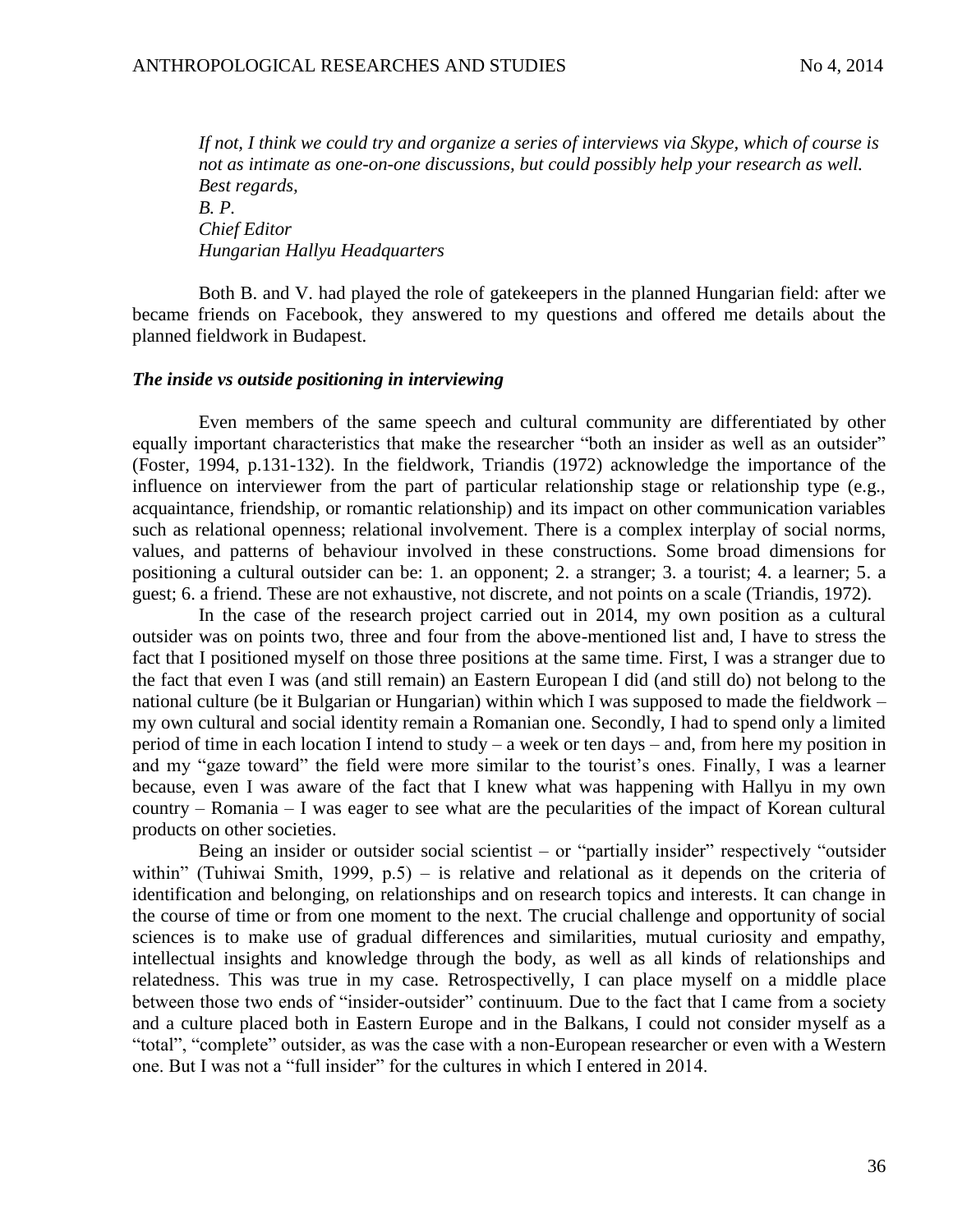### *The "art"of interviewing*

Interviewing is a multi phase activity and involves interacting in many ways. An understanding of the interviewee's culture by the interviewer has great significance for all phases of interviewing including access, conducting interviews, and making meaning (Haw, 1998).

In qualitative research we accept that knowledge is situated and constructed by the social relationship that occurs during data collection (England, 1994; Rose, 1997). Our background, social position relative to the participant, and interview style – all influence the knowledge created during the research project (Kobayashi, 1994; Pezalla et al., 2012). Our subjectivity can shift and be fluid throughout the research process and we have to be ever vigilant to minimize the projection of our own position into the interview or into how we interpret the experiences of our participants (Berger, 2015). Reflexivity helps us construct a representation of ourselves relative to our participants to attempt to manage this process, but no matter how hard we try, that self-representation is never fully realized or completely transparent (Rose, 1997; Berger, 2015). In my research project I tried to plan every step in advance as recommended by Edwards (1998) and Temple (2002) as regards the fieldwork made in other cultures.

The entire process of planning the interviews made in 2014 was a long negociation based on continous online dialogues with the gatekeepers from Bulgaria and Hungary. We exchanged messages (both on Facebook and e-mail) on a weekly basis, and, as the moment of real "entering the field" approached for me, the speed of message exchanges became more intense – almost on a daily basis in the last days before the travels to Sofia and Budapest.

On the basis of the results collected through the on-line questionnaire I made a general "Guide for Interview" which I planned to apply in both locations – the interview guide has twenty questions and employed the background national (e.g. Bulgarian and Hungarian) information provided by anonymous online respondents, such as the "history" of Hallyu (Bulgarian and Hungarian) fans, the specific activities (fan meetings, participation at the local and regional contest on Korean themes) they made, the personal assessments of the impact of Korean popular culture on their own lives etc. The research instrument was devised as flexible one, open to "in the field" changes.

Due to the time-limit we agree on a fixed program of interviews of the types presented bellow:

| hour\day | March 26. (Wed)          | March 27. (Thurs) | March 28. (Fri) |
|----------|--------------------------|-------------------|-----------------|
| 10:00:00 |                          | H. R.             | K. B.           |
| 11:00:00 |                          | S. G., B. R.      |                 |
| 12:00:00 |                          |                   |                 |
| 13:00:00 |                          | <b>B.S.</b>       | T.-G. A.        |
| 14:00:00 |                          | <b>B. C. K.</b>   |                 |
| 18:00:00 | S.S.                     |                   |                 |
| 19:00:00 | B.E. (Translating: P.B.) | M. V              | Home Made Asia  |
| 20:00:00 |                          | Németh Dávid      | Home Made Asia  |

## **Table 1. Interviews skedule – Budapest**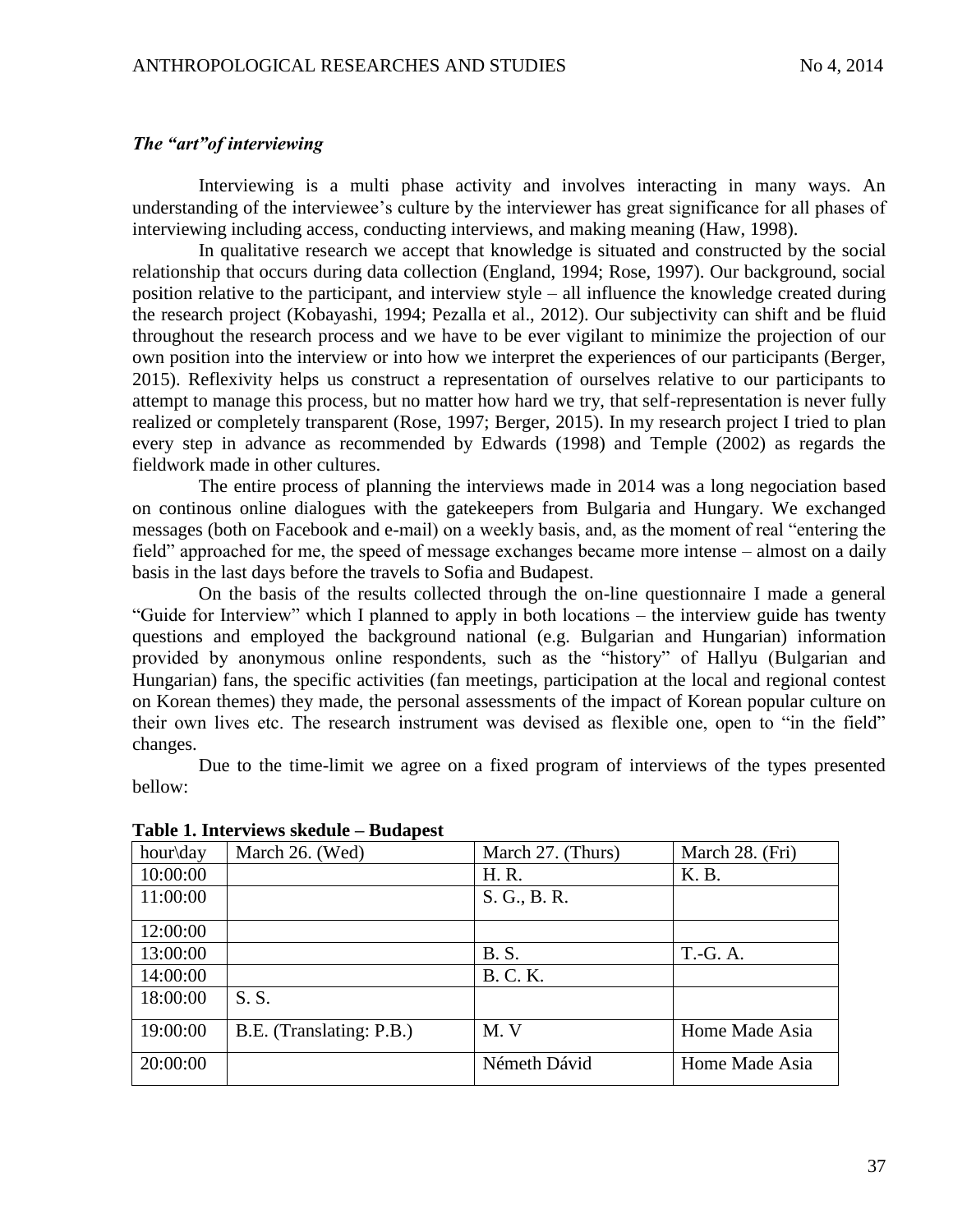|          | April 27,     |                |                |                     |  |
|----------|---------------|----------------|----------------|---------------------|--|
| hour\day | 2014          | April 28, 2014 | April 29, 2014 | April 30, 2014      |  |
| 11:00:00 |               |                | <b>T. T.</b>   | D. T., T. B.        |  |
| 12:00:00 | M. U.         |                |                |                     |  |
| 13:00:00 |               | E. F.          |                |                     |  |
| 15:00:00 |               | D. Z.          |                |                     |  |
|          |               |                |                | V. G. (Translating: |  |
| 16:00:00 |               |                |                | R. R.               |  |
|          | N.D.          |                |                |                     |  |
|          | (Translating: |                |                |                     |  |
| 17:00:00 | R. R.         |                |                |                     |  |
| 19:00:00 |               |                | R. R.          |                     |  |
| 20:00:00 |               | I.U.           |                |                     |  |

**Table 2. Interviews skedule – Sofia** 

In practice there had been some differences between what was planned and the empirical way of collecting the data but the general directions of getting and remaining in the (Hungarian and Bulgarian) field remained those negotiated with the gatekeepers.

## *Understanding and misunderstanding in interviewing as discussion*

The problem of the language in which I had to make my research was extremely important from the begining. I came from a country with a Romance (Latin) language (e.g. Romanian) and I could not base my field-work on "linguistic affinity" with the interviewees since I had to discuss with respondents having as their native-language either Hungarian (belonging to Uralic/ Finno-Ugric language family) or Bulgarian (a Slavic) languages. English was, as such, the *lingua franca* I choose together with the gatekeepers from Budapest (B. and V.) and Sofia (R.) for both the fieldwork preparation and for the interviews. This put a great limitation on type of respondents enclosed in both samples – e.g. Hungarian sample and Bulgarian one – which were not only Hallyu fans but also has to be able to conduct a discussion in English for about one hour.

Despite the fact that almost all the respondents I encountered "in the field" were fluent in English, there have been also several cases in which the meeting was mediated by the presence of gatekeepers as "translators". The gatekeepers in Sofia and Bulgaria became, as such, interpreters of the discourse of the respondent and mediators for my questions.

In the existing literature, numerous recommendations have been made to improve the mechanics of interpretation in research, such as ensuring the interpreter is familiar with the research aims and technical terms prior to starting any interviewing (Irvine et al., 2007), explicitly acknowledging the credentials and role of the interpreter (Squires, 2009), limiting the interpretation to two languages rather than introducing added complexity with multiple languages (Kapborg and Bertero, 2002), allowing for on-going discussion about the interpretation process during fieldwork (Larkin et al., 2007), and ultimately triangulating data between participants, interpreters and data collection methods (Esposito, 2001; Temple and Edwards, 2002).

In making those interviews mediated and translated by local gatekeepers, it became clear that meaning is not simply elicited by apt questioning, nor simply transported through respondent replies, "it is actively and communicatively assembled in the interview encounter" (Holstein and Gubrium, 1995, p.115). Thus, frequently, the English interpretation was shorter and more concise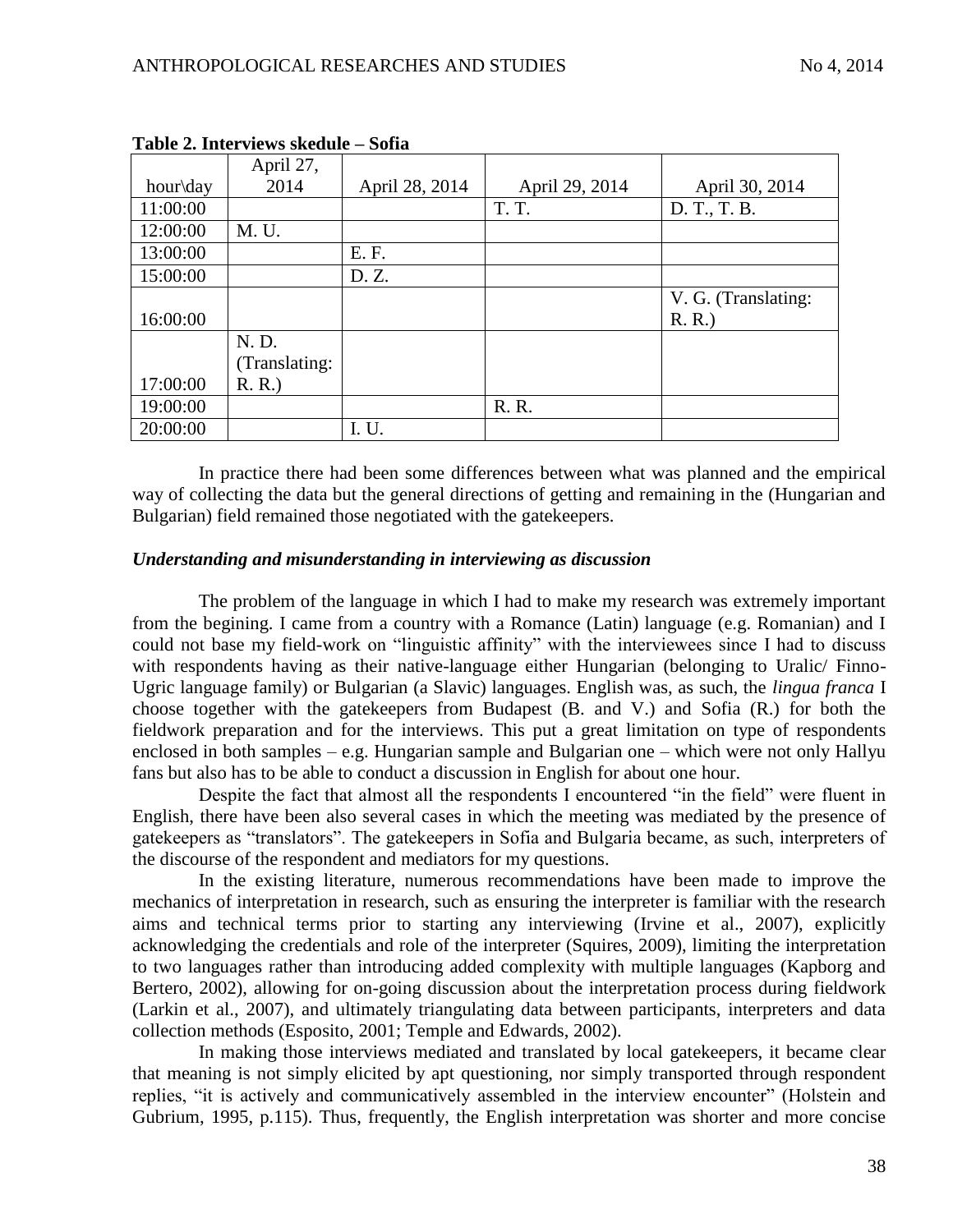than the original response in Hungarian or Bulgarian but the non-verbal communication allowed me to add supplementary information and to put additional questions.

#### *The interviewees as main actors in the research process*

There is abundant literature emphasising the interplay of different factors on interviewing, and pointing to the issues of gender, personal experience, age, social status, race, ethnicity (Burgess, 1991: 105; Ball, 1994; Bhatti, 1995; Delamont, 1984; Flick, 2002; Harding, 1987; Lamphere, 1994; Mirza, 1995; Oakley, 1981; Opie, 1992; Stanley and Wise, 1990), shared background (Finch, 1984), shared identity (Foster, 1994), social class (Marshall and Rossman, 1989), peer group (Ozga and Gewirtz, 1993) and many others. Significantly, the complexity of these interactions increases in cross-cultural contexts as the interacting factors are perceived and experienced differently in diverse cultures.

A listener is not a passive receiver of information. While communicating, she or he is active in "assigning meaning" (Barnlund, 1998, p.40). Assumption of similarities between the researcher and the interviewees might temporarily ease the discomfort of "walking on thin ice", but it can be seriously misleading with implications for data interpretation and the research itself (Holstein and Gabrium, 1995). A familiarity with social structures and behavioural patterns improves an understanding of the responses (Garfinkel, 1959; Coulon, 1995). It is perceived to facilitate interpretation by situating the responses in the context. A tacit understanding gained through "indwelling" (Polanyi, 1967) provides a knowledge background for making meaning. Shared social and cultural knowledge contributes to give meaning to responses (Foster, 1994, p.141).

In the case of the interviews made in 2014, the positive elements that helped me come closer to the interviewees were either information I bought from the life of Romanian fans of Hallyu (e.g. what they did, how they celebrate and get involved in various Korea-linked events) and personal details. For example, in Budapest I encountered an interviewee who gave me only extremely short answers to the questions, and it seemed that the existing barriers due to age and education differences could not be overlapped. Starting with the moment at which I mentioned that I have a dog at home and I showed him the pictures of it, the discussion changed its pace and content. He started to give me more elaborated answers and with a lot of details.

Qualitative researchers recognise the significance of non-verbal messages and signals. Potter (1997) recommends an inductive discourse analysis paying attentive to social practices hesitation, pauses, silences and overlaps. He explains these as not simply "a blurred edge on the pure message" but determining precisely what action is being performed and why (Potter, 1997, p.152). But, there is another dimension to the issues. Nonverbal communication can be there in its very absence in cultures that guard expression of emotions and personal responses. This absence of nonverbal signals may lead an outsider researcher/interviewer to erroneous interpretations and conclusions. Non-verbal messages and signals are located within cultures and patterns of behaviour, and cannot be accessed or learned through mere language acquisition.

Both in the case of the interviews made in Sofia and for those made in Budapest the nonverbal elements of the discussion were extremely important. For example, two respondents from Homemadeasia (Budapest) came together for the interview, although they were skeduled at onehour distance. During our discussion they not only told me about the activities their group of fans made in the last two years but also presented songs' fragments of the adaptations they made in Hungarian from K-Pop songs.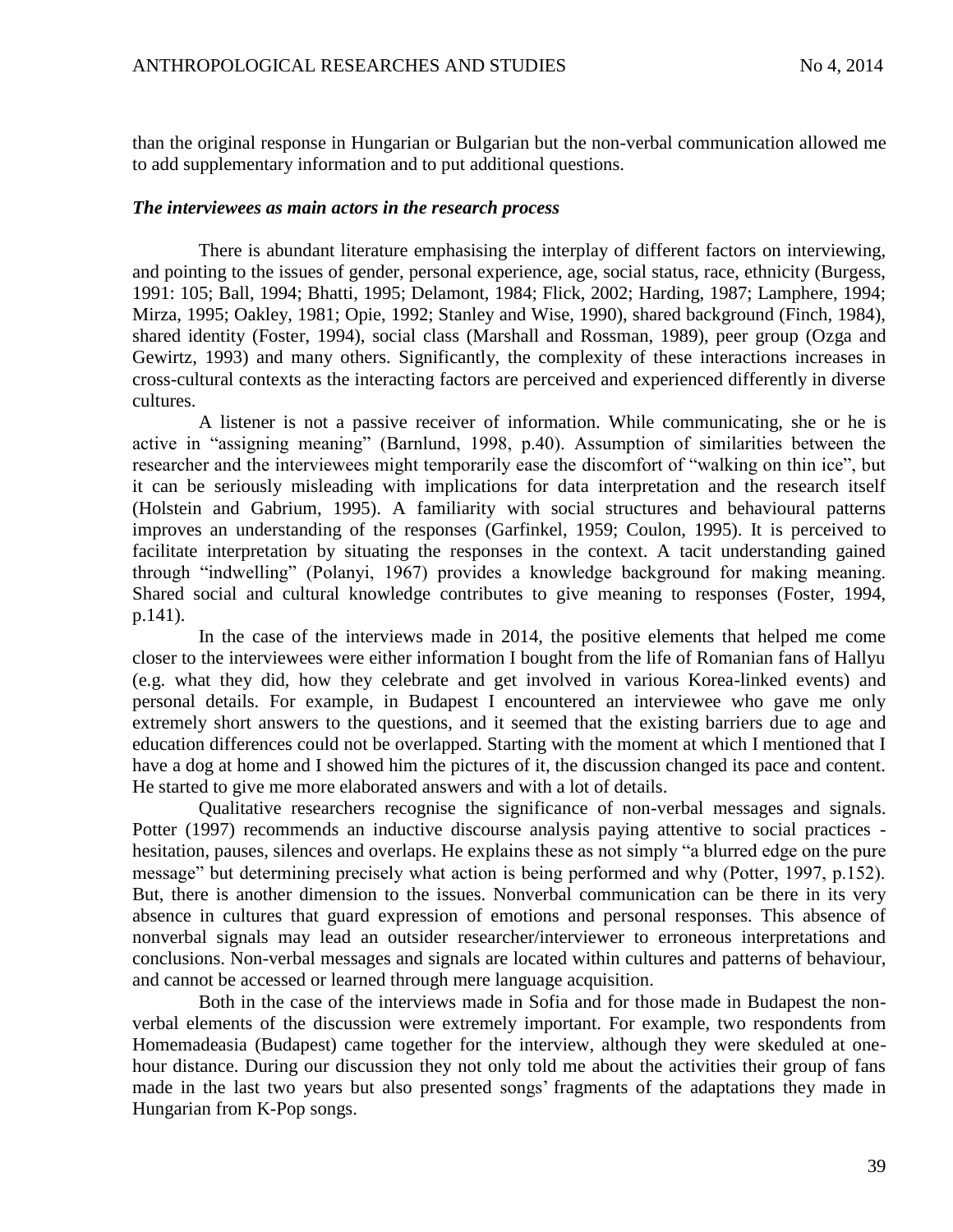I have to agree with Kim (1991) that the problem in cross-cultural interviewing is that the "psychological posture" becomes "inter-group" rather than "interpersonal", which encourages the participants "to perceive each other as a group representative rather than as a unique person" (Kim, 1991, p.266). This has implications for qualitative data and analysis, and raises ontological and epistemological concerns.

The interplay between interviewer and interviewee was obvious in the case of a Bulgarian respondent who made appeal at the existing network of fan-friends who already had meet with me or with whom I had fixed an appointement after the discussion with her.

*I think the former Korean ambassador to Bulgaria Chon Bi Ho made a great deal to strenghten ties between the countries and let some Korean artists and also, businesses, enter Bulgaria. Korean Studies department of Sofia University, with its events have also raised awareness. I think you already has been there and as I undestood tommorrow you will meet D and T. Last but not least, Eastern Spirit fan community, initiated by D, who you already know....hm...you just meet yesterday. Yes, Eastern Spirit fan coomunity, with its online discussions, translations, and live events have made Korean culture more popular to Bulgarian audience.* 

To made things more familiar for the subjects I also have to organise interviews either in a restaurant – while the respondent is eating her tripe soup portion – or at a cafee, near to the Budapest Synagogue, where the street noise almost ruined the recording of the discussion.

## **Conclusions**

Semi-structured interviews of two convenience samples were undertaken during fieldwork in Central and Eastern Europe and the Balkans in 2014. This provided contextual background and information for the research design. The data collected provided sufficient information from which to perform a qualitative analysis. Triangulation of data from the various interview techniques using an iterative approach allowed for effective, valid, and rigourous research to be conducted. This methodology resolved the research "problem" by accumulating sufficient knowledge to lead to an understanding or explanation, as suggested by Lincoln and Guba (1985, p.226-227).

Within my project, the comparative research approach provided an opportunity for an indepth examination of many viewpoints in the district at one point in time (Neuman, 2000). This approach allowed for a growing understanding of the micro level activities of individuals.

The dominant research paradigm of the research project made in 2014 was qualitatively based and used an interpretive approach and a social constructionist perspective. This approach developed an understanding of the culture and the inherent social relations within the research study (Denzin and Lincoln, 1994; Guba and Lincoln, 1994; Neuman, 2000; Sarantakos, 1993). Neuman (2000) claims this paradigm views and analyses socially meaningful action through the direct observation of people in natural settings to understand and interpret social worlds. Some results of this research project were already presented in various conferences and articles, but it remained a lot of information that can be refined and structured in future work.

The main point of this article was not to present empirical data but to draw what I called "a partial road map" for the fieldwork, which can offer directions to help ease other researchers interested in this type of topic.

Stressing the importance to establish rapport, empathy and understanding between interviewer and interviewee, Hitchcock and Hughes recommend "familiarity with the biographical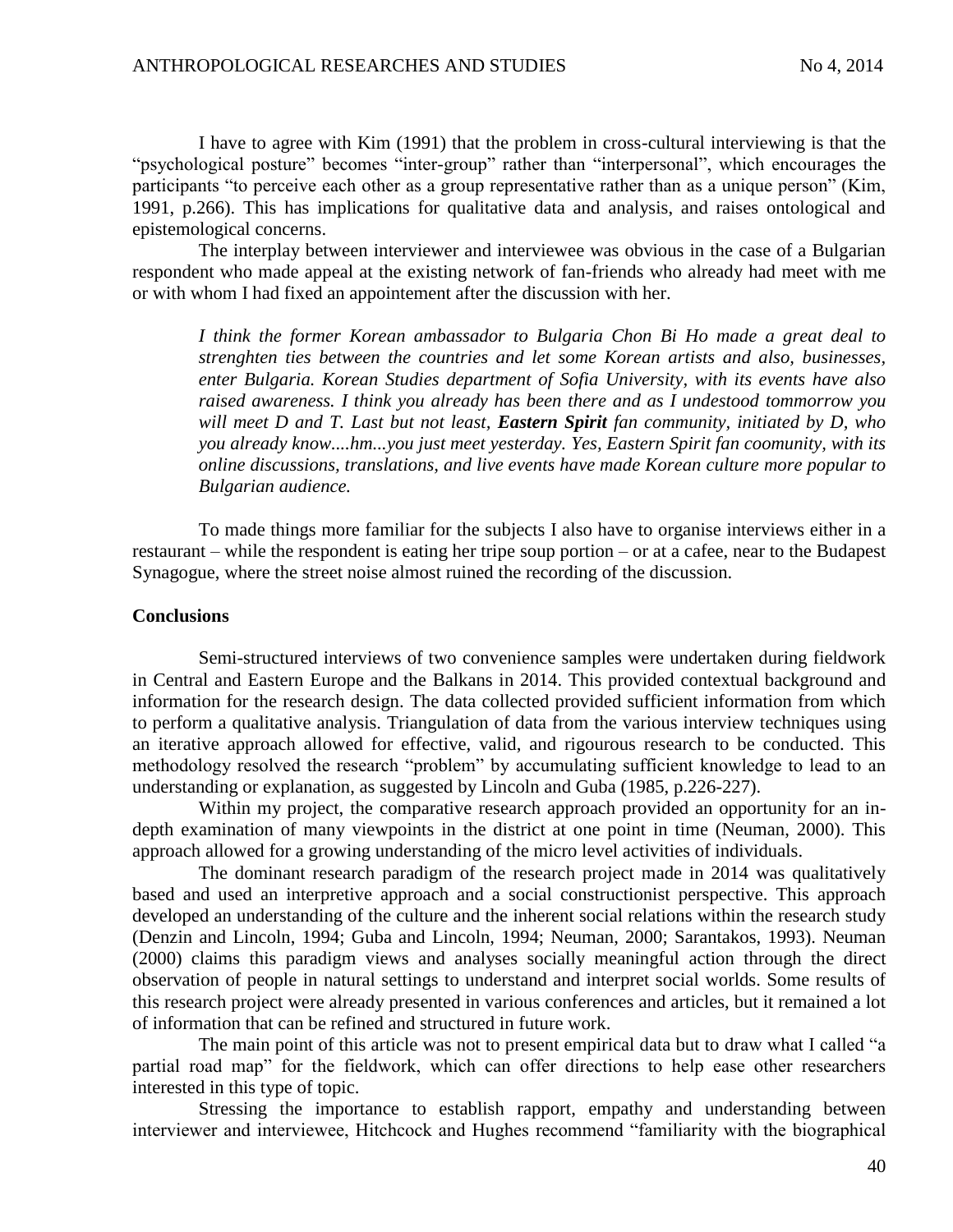and contextual features of the respondents' life history, outlook, customs and life-style in order to be able to relate more fully and in a more appreciative way with those being interviewed" (1991, p.85- 86). In the case of my research project "Searching the Sameness and Otherness through Hallyu – A comparative analysis of South Korean popular products' impact in Balkans and Central Europe" the thesis that different cultures enable different ways of thinking and different ways of interpreting objects and events proved its validity. The differences played out in the relationships and connections formed with the participants in the study had shaped the ways that meanings were shared and understood. The most important result was that those connections "in the field" were not fixed; they shifted over time, even over the course of a single interview as the discussion moved from areas where particular facets of life experience or identity were fore-grounded to ones where others gained prominence (Mullings, 1999). The interactions during the interviews added extra layers of complexity to the shifting and intersecting interviewer-interviewee positions. In purely practical terms, the (unplanned and undirected) process of "switching" over the course of an interview often provided a facilitating, non-evaluative space for informants to develop their accounts.

To sum up, what makes research in "other", that is, foreign, places different from (or similar to) more "internal", that is "at home" settings? Given my fieldwork experiences, I would suggest there are many similarities, yet four seem to stand out.

First, it can be extremely difficult to reach the voices one wants to hear. As in the case of my project, sometimes the researcher has to spent a lot of time (several weeks and even months) in obtaining access "in the field", finding relevant and information-driven gatekeepers and spent a large ammount of energy in fostering contacts with the respondents before the face-to-face meetings.

Second, in-field negotiations and their numerous understated assumptions can bring a high degree of stress and exhaustion for the researcher. While part of this occurs because of cross-cultural dialogues, the fact that the goalposts of "acceptable" are constantly shifting for purely strategic reasons makes a consistent research path almost impossible.

Third, while there are certainly situations elsewhere where interviewees have good reason to be cautious regarding what they say to outsiders I do not think this is the case with the interviews on Hallyu-related topics. Despite this general and common-sense assumption, there are several occasions both in Budapest and in Sofia when the recoder had to be covered by a tissue or in which I have to cease to ask some additional details about one sub-topic due to the uneasiness which can be noticed on the face and in the posture of the respondents.

Fourth, and most important, relationships between researchers and their subjects fall along a spectrum from "reciprocal" to "potentially exploitive", while continuing to be "inherently hierarchical" (England, 1994, p.82). One cannot, in my opinion, continue to work with and gain information from local individuals without giving back – whether through gifts or simply being a sympathetic ear. Yet each action of this type could be, of course, another negotiated process that can raise numerous ethical dilemmas, again pointing to the importance of critical reflection and contextual awareness. In the case of my research project I could not give any gifts to the respondents (due to budget constraints) but I maintained close links with them. Apart from remaining in touch by mail and on the Facebook, and after that on Instagram, there were also physical contacts that granted the maintaining the relationships. Thus, in May-July 2014, I went for three times in Bulgaria and each time I met with some of the former Bulgarian participants at the initial meeting in April 2014. In June 2014, B, my Hungarian gatekeeper, invited me at a Hungarian-Korean festival in Budapest and after that, in November 2014, I met one of the Hungarian interviewee – H. R. - as a participant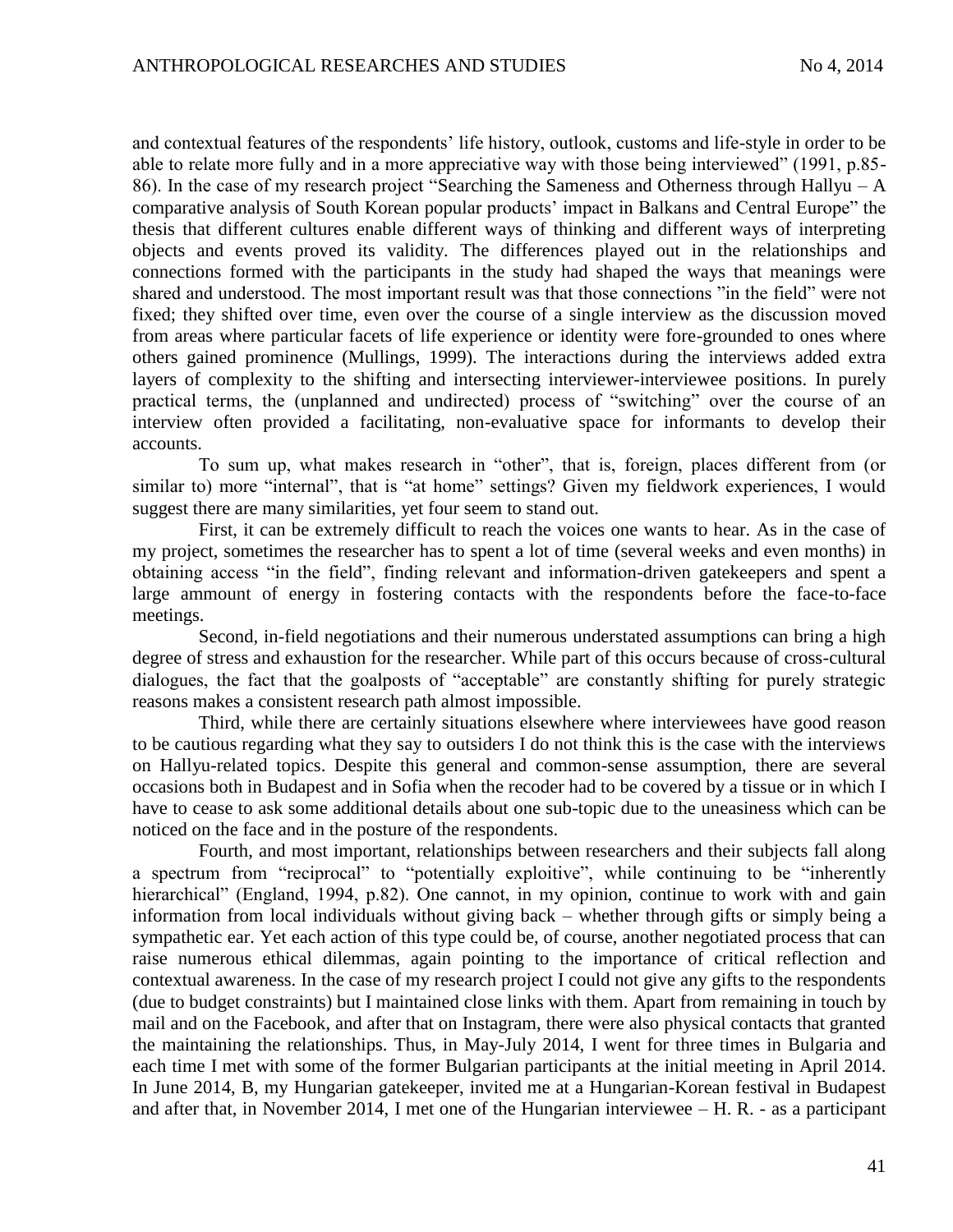at the conference "Winning Central Europe: Spread and Reception of the Korean Wave in the Czech Republic and the Adjacent Countries", organised by Charles University in Prague, Czech Republic.

Nonetheless, the question that remains to be answered in other comparative research is: What are the ways in which a research project on East Asia made in Eastern and Central Europe can be innovative in respect to a hybridization of the methods? There can be no general answer to this, because I have no pairs with whom to discuss and to juxtapose the results, to merge and to multiply procedures, impressions and interpretations on the spot. From a strict methodological perspective this is the main challenge that I faced for the research project I made in 2014 and which has to be depassed in the future empirical researches.

## **Funding:**

The paper presents the results of the Research Grant granted by Academy of Korean Studies in 2013 – 2014: AKS-2013-R 71.

## **Bibliography**

- 1. Ball, S.J. 1994. Political interviews and the politics of interviewing. In: G. Walford, ed. *Researching the powerful in education*. London U.C.L. Press. pp.96-115.
- 2. Barnlund, D. 1998. Communication in a global village. In: M. J. Bennet, ed. *Basic concepts of intercultural communication: A reader.* Intercultural Press. pp.35-51.
- 3. Berger, R. 2015. Now I see it, now I don't: researcher's position and reflexivity in qualitative research. *Qualitative Research,* 15(2), pp.219-234.
- 4. Bhatti, G. 1995. A journey into the unknown: An ethnographic study of Asian children. In: M. Griffiths, and B. Troyna, eds. *Antiracism, culture, and social justice in education*. Stoke-on-Trent: Trentham Books, pp.61-76.
- 5. Bogdan, R.C. and Biklen, S.K. 1992. *Qualitative research for education: an introduction to theory and methods*, 2nd edn, Boston: Allyn and Bacon.
- 6. Briggs, C. 1986. *Learning How to Ask: A Sociolinguistic Appraisal of the Role of the Interview in Social Science Research.* Cambridge: Cambridge University Press.
- 7. Buchowski, M. 2004. Hierarchies of knowledge in Central-Eastern European anthropology. *Anthropology of East Europe Review,* 22(2), pp.5-14.
- 8. Burgess, R.G. 1984. *Field research: An introduction to field research*. Allen & Unwin, London.
- 9. Burgess, R.G. 1984. *The Research Process in Educational Settings: Ten Case Studies.* London: Falmer.
- 10. Burgess, R.G. 1991. *In the field: an introduction to field research.* London: Routledge.
- 11. Campbell, L.M., Gray, N.J., Meletis, Z.A., Abbott, J.G. and Silver, J.J. 2006. Gatekeepers and keymasters: Dynamic relationships of access in geographical fieldwork. *Geographical Review,* 96(1), pp.97– 121.
- 12. Chelcea, L. 2012. *American Anthropology and the Central/East European Post-socialist Anthropologies: Immutable Mobiles and Mutable Immobiles?* Paper presented at the conference of the American Anthropological Association, 2012. Available at: <http://www.wcaanet.org/downloads/AAA2012/Chelcea\_WCAA\_AAA.pdf> [Accessed 6 December 2015]
- 13. Coulon, A. 1995. *Ethnomethodology.* Thousands Oaks: Sage. A Sage University Paper.
- 14. Davies, J., and Spencer, D. 2010. *Emotions in the field: The psychology and anthropology of fieldwork experience*. Stanford University Press.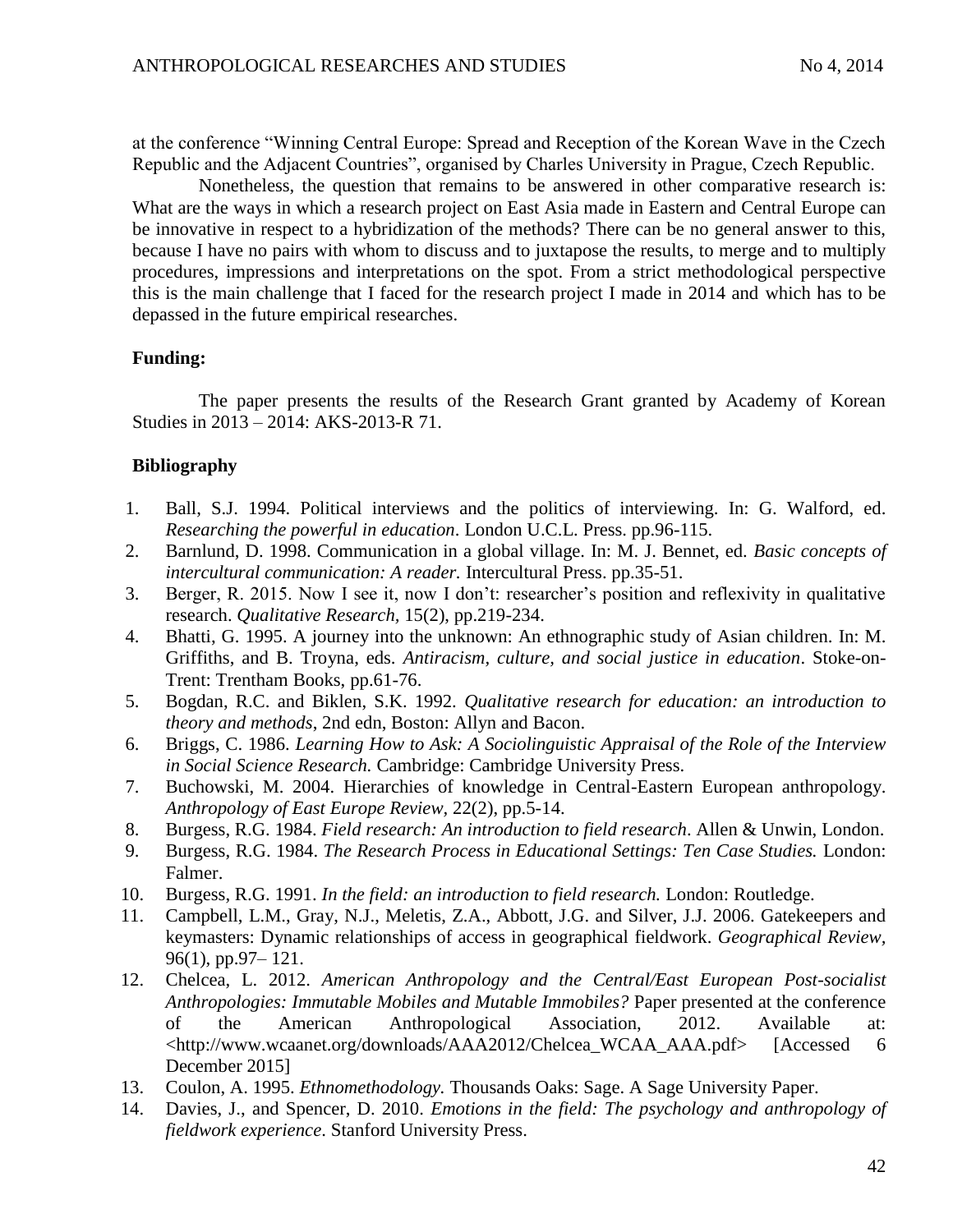- 15. Delamont, S. 1992. *Fieldwork in educational settings: methods, pitfalls, and perspectives.*  London: Falmer Press.
- 16. Denzin, N.K. and Lincoln, Y.S. 1994. *Handbook of qualitative research.* Sage Publications, Inc, CA.
- 17. Dowling, R. 2005. Power, subjectivity, and ethics in qualitative research. In: I. Hay, ed. *Qualitative Research Methods in Human Geography.* Second Edition. Victoria, Australia: Oxford University Press. pp.19-29.
- 18. Dowling, R. 2005. Power, ethics and subjectivity in qualitative research. In: I. Hay, ed. *Qualitative Methods in Human Geography*. Oxford University Press, Melbourne. pp. 23 – 36.
- 19. Edwards, R. 1998. A critical examination of the use of interpreters in the qualitative research process. *Journal of Ethnic and Migration Studies* 24, pp. 197-208.
- 20. Esposito, N. 2001. From meaning to meaning: The influence of translation techniques on non-English focus groups*. Qualitative Health Research* 11, pp. 568-579.
- 21. Finch, J. 1984. It's great to have someone to talk to: The ethics and politics of interviewing women. In: C. Bell and H. Roberts, eds. *Social researching: politics, problems, practice*. London: Routledge and Kegan Paul. pp.166-180.
- 22. Fine, G.A. and Sandstrom, K.L. 1988. *Knowing children: participant observation with minors,* Newbury Park, California/London: Sage Publications.
- 23. Flick, U. 2002. *An introduction to qualitative research*. 2nd edn, London/Thousand Oaks, Calif.: Sage Publications.
- 24. Foster, M. 1994. The Power to Know One Thing is Never the Power to Know All Things. In: A. Giltin, ed. *Power and Method: Political Activism and Educational Research*. NewYork/London: Routledge. pp.129-147.
- 25. Garfinkel, H. 1959. Social science evidence and the school segregation cases. *The Journal of Politics* 21(1), pp. 37-59.
- 26. Gewirtz, S. and Ozga, J. 1994. Interviewing the education policy elite. In: G. Walford, ed. *Researching the powerful in education*. London U.C.L. Press. pp.186-203.
- 27. Griffiths, M. 1998. *Educational research for social justice: getting off the fence*. Buckingham: Open University Press.
- 28. Guba, E.G. and Lincoln, Y.S. 1994. Competing paradigms in qualitative research. In: N.K Denzin and Y.S Denzin, eds. *Handbook of qualitative research.* Lincoln, Sage, Thousand Oaks, CA. pp.163-194.
- 29. Gupta, A and Fergerson, J. 1997. Discipline and practice: The field as site, method, and location in anthropology. In: A. Gupta and J. Ferguson, eds. A*nthropological locations: Boundaries and grounds of a field science*. Berkely, CA: University of California Press. pp.1-46.
- 30. Harding, S. 1987. *Feminism and methodology: social science issues.* Bloomington: Indiana University Press.
- 31. Haw, K. 1998. *Educating Muslim Girls: Shifting Discourses*. Open University Press.
- 32. Heller E., Christensen J., Long L., MacKenzie C.A., Osano P.M., Ricker B., Kagan E. and Turner S. 2011. Dear diary: Early career geographers collectively reflect on their qualitative field research experiences. *Journal of Geography in Higher Education,* 35, pp. 67-83.
- 33. Holstein, J.A. and Gubrium, J.F. 1995. *The active interview*. Thousand Oaks, Calif./London: Sage Publications.
- 34. Hopkins, P.E. 2007. Global events, national politics, local lives: Young Muslim men in Scotland. *Environment and Planning* A, 39(5), pp.1119–1133.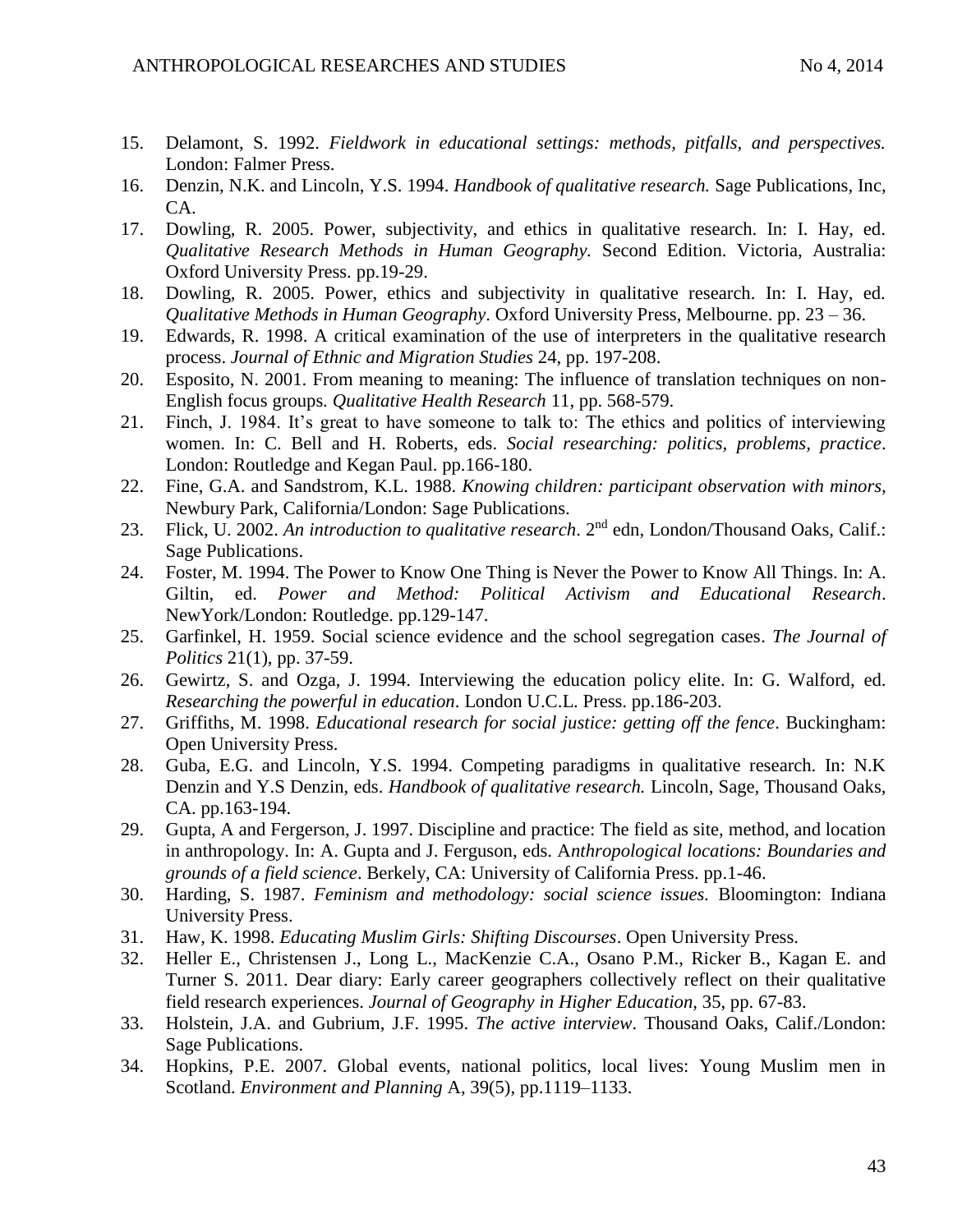- 35. Irvine. F.E., Lloyd, D., Jones, P.R., Allsup, D.M., Kakehashi, C., Ogi, A. and Okuyama, M. 2007. Lost in translation? Undertaking transcultural qualitative research. *Nurse Researcher,* 14(3), pp. 46-58.
- 36. Kapborg, I. and Bertero, C. 2002. Using an interpreter in qualitative interviews: does it threaten validity? *Nursing Inquiry*, 9(1), pp.52-56.
- 37. Kim, Y.Y. 1991. Intercultural Communication Competence. In: S. Ting-Toomey and F. Korzenny, eds. *Cross-cultural interpersonal communication*. Newbury Park, London: Sage Publications. pp.259-275.
- 38. Kobayashi, A. 1994. Coloring the field Gender, race, and the politics of fieldwork, *Professional Geographer,* 46(1), pp. 73–80.
- 39. Lamphere, L. 1994. Critical Qualitative Methodology. In: A. Giltin, ed. *Power and Method: Political Activism and Educational Research*. NewYork/London: Routledge. pp.217-227.
- 40. Larkin, P.J., de Casterle, B. and Schotsmans, P. 2007. Multilingual translation issues in qualitative research: Reflections on a metaphorical process. *Qualitative Health Research,* 17, pp.468-476.
- 41. Lincoln, Y. S. and Guba, E. G. 1985. *Naturalistic Enquiry*. Sage, Beverly Hills CA. .
- 42. Marshall, C. and Rossman, G.B. 1989. *Design qualitative research.* Calfornia: Sage.
- 43. Massey, D. 2003. Imagining the field. In: M.Pryke, G. Rose, and S. Whatmore, eds. *Using social theory: thinking through research*. Sage. pp.71-88.
- 44. McDowell, L. 1994. The Transformation of Cultural Geography. In: D. Gregory, R. Martin, and G. Smith, eds. *Human Geography: Society, Space and Social Science*. London: Macmillan. pp.146-173.
- 45. Mirza, M. 1995. Some ethical dilemmas in fieldwork: feminist and antiracist methodologies. In: M. Griffiths, and B. Troyna, eds. *Antiracism, Culture and Social Justice in Education*. Trentham Books. pp.163-182.
- 46. Mullings, B. 1999. Insider or outsider, both or neither: some dilemmas of interviewing in a cross-cultural setting. *Geoforum* 30(4), pp. 337-350.
- 47. Neuman, L.W. 2000. *Social research methods. Qualitative and quantitative approaches*. Allyn and Bacon, Sydney, Australia.
- 48. Oakley, A. 1981. Interviewing Women: A Contradiction in Terms. In: H. Roberts, ed. *Doing Feminist Research*. London: Routledge and Kegan Paul. pp.30-62.
- 49. Opie A. 1992. Qualitative Research, Appropriation of the "other" and Empowerment. *Feminist Review* 48, pp. 52-69.
- 50. Pezalla, A.E., Pettigrew, J., and Miller-Day, M. 2012. Researching the researcher-asinstrument: an exercise in interviewer self-reflexivity. *Qualitative Research*, 12(2), pp. 165-185.
- 51. Polanyi, M. 1967. *The Tacit Dimension.* London: Routledge: Kegan Paul.
- 52. Potter, J. 1997. Discourse analysis. In: D. Silverman, ed. *Qualitative research: theory, method and practice,* London: Sage Publications. pp.144-160.
- 53. Rose, G. 1997. Situating knowledges: positionality, reflexivities and other tactics. *Progress in Human Geography,* 21(3), pp.305-320.
- 54. Said, E. 1978. *Orientalism*. London: Routledge & K. Paul.
- 55. Sarantakos, S. 1993. *Social Research.* MacMillan Education, Melbourne, Australia.
- 56. Squires, A. 2009. Methodological challenges in cross-language qualitative research: A research review. *International Journal of Nursing Studies*, 46, pp.277-287.
- 57. Stanley, L. and Wise, S. 1990. Method, methodology and epistemology in feminist research processes. In: L. Stanley, ed. Fe*minist praxis: research, theory and epistemology in feminist sociology.* London: Routledge. pp.20-60.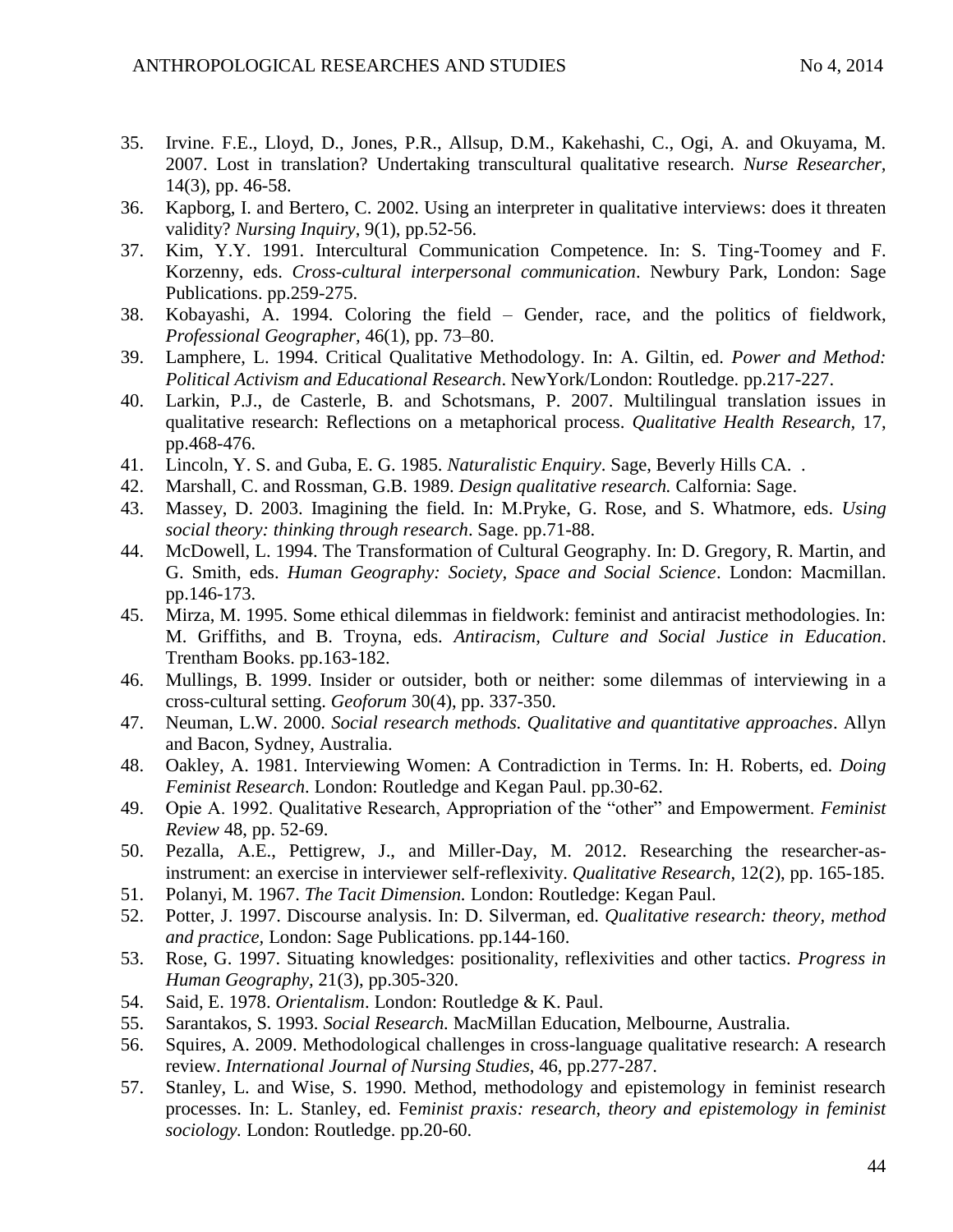- 58. Temple, B. 2002. Crossed wires: Interpreters, translators, and bilingual workers in crosslanguage research. *Qualitative Health Research,* 12 (6), pp.844-854.
- 59. Temple, B. and Edwards, R. 2002. Interpreters/translators and cross-language research: Reflexivity and border crossings. *International Journal of Qualitative Method*s, 1(2), pp.1-12.
- 60. Triandis H.C. 1972. *The analysis of subjective culture*. Newyork: John Wiley.
- 61. Tuhiwai-Smith, L. 1999. *Decolonizing methodologies: Research and indigenous peoples.*  London, United Kingdom: Zed Books.
- 62. Tulbure, N. 2009. Introduction to special issue: Global socialisms and postsocialisms. *Anthropology of East Europe Review,* 27(2), pp.2-18.
- 63. Valentine, G. 2002. People like us: Negotiating samenessand difference in the research process. In: P. Moss, ed. *Feminist geography in practice: Research and methods*. Oxford: Blackwell Publishers, pp.116–132.
- 64. Wax, R.H. 1971. *Doing fieldwork: warnings and advice.* Chicago; London: University of Chicago Press.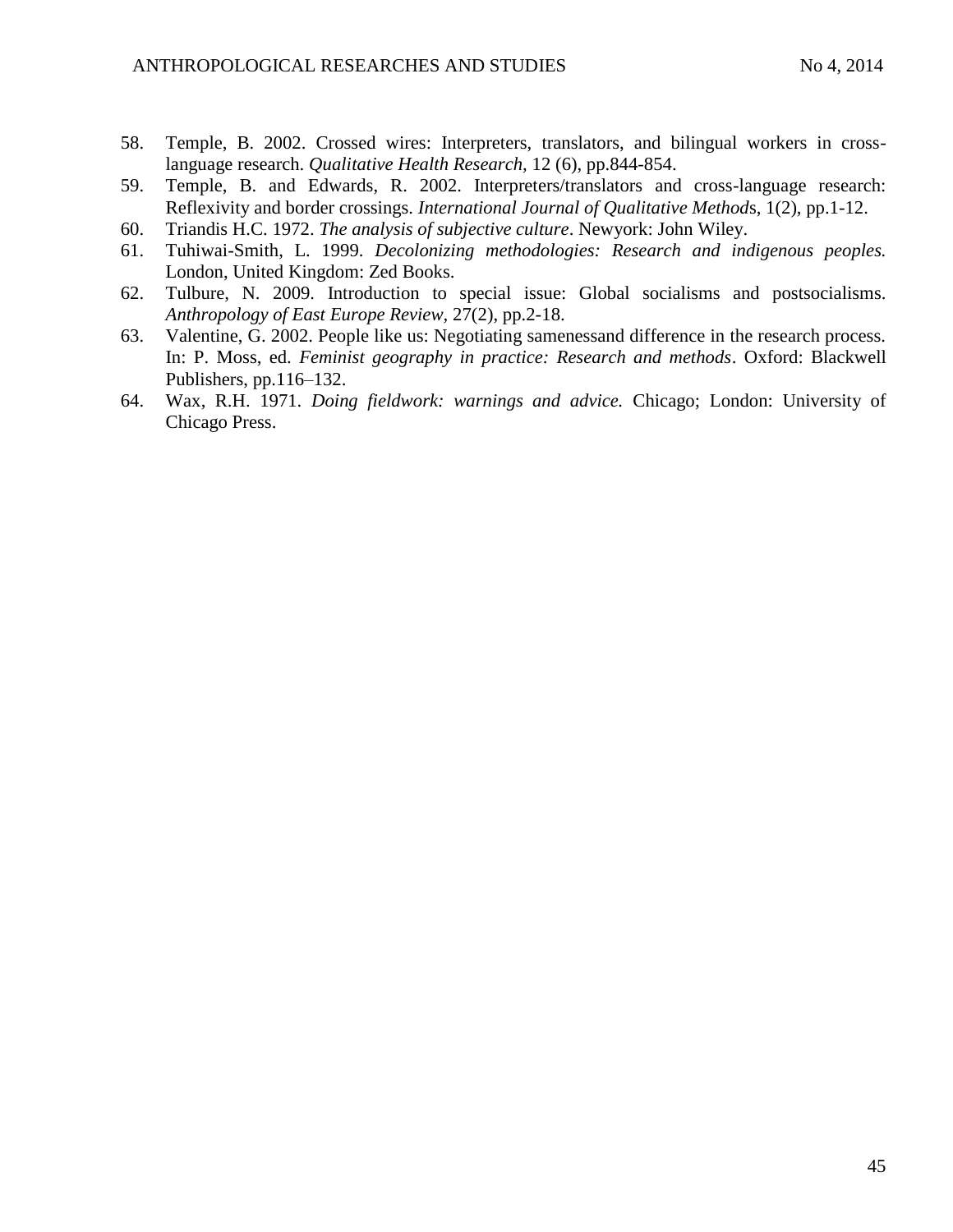# **School violence among students in rural areas of the Republic of Moldova / Evaluarea fenomenului de violenţă şi a tențației de suicid în rândul elevilor din localitățile rurale ale Republicii Moldova**

Victor Zepca, Aculina Zaporojan, Anna Mocanu

Centrul Naţional de Sănătate Publică, Chişinău, Republica Moldova

Address correspondence to: Zepca Victor, National Center for Public Health, Chisinău, Chişinău, Str. Gh. Asachi, Nr. 67 A, Republic of Moldova. Ph.: + 373 022 574583; E-mail: zepcav@yahoo.com

## **Abstract**

**Objectives.** The purpose of the study was to assess the violence incidence among pupils from  $V<sup>th</sup>$  – XIIth classes in the rural areas of the Republic of Moldova.

**Material and methods**. In this study, the questioning method was applied to a group of 1510 pupils (54.1 – girls, 45.9 – boys) from 10 high schools situated in different rural areas of the Republic of Moldova.

**Results**. According to the research data, in the last 30 days preceding the interviews, 5.8 % of the 5th-8th grade pupils and 5.4% in 9th-12th grade wore a gun (knife or bat); 23.3 % of the 5th-8th grade pupils and 14.3% in 9th-12th grade did not go to because they felt unsafe on the way to/or from school; 38.6% of the 5th-6th grade pupils and 21.1 % in 9th-12th grade claimed that they were beaten in the last 12 months. One third of secondary school pupils were beaten by an an unknown person, while one-fifth of secondary school pupils were involved in a fight with a friend or someone they knew.

**Conclusions**. The rate of secondary school pupils who feel unsafe on the way to/or from school is high. The most frequent victims of school violence are girls. The violent behaviour of pupils is quite widespread in schools; therefore it is necessary to develop a multidisciplinary medico-psychopedagogical intervention.

**Keywords**: pupils, school violence, rural area

# **Introducere**

Problematica manifestărilor violente în diferite medii sociale constituie, în contextul societății contemporane, inclusiv în spațiul social românesc, o prioritate și un domeniu fundamental, atât pentru cercetarea ştiinţifică, cât şi pentru intervenţia instanţelor sociale specializate. Instituţia şcolară este afectată, în mod semnificativ, de conduitele deviante ale elevilor şi, totodată, ale celorlalte categorii de participanți la activitățile educative și instructive. Mai mult decât alte spații sociale, cel școlar impune o intervenție imediată, adecvată și îndeosebi profesionistă (Palaghia, 2013).

Intensificarea fenomenului violenței școlare din ultimii ani, pe fondul exacerbării violenței sociale în general, ridică tot mai multe întrebări destinate opiniei publice, educatorilor, părinţilor şi specialiştilor în psihologia copilului, privind rolul pe care familia şi şcoala îl au în generarea şi dezvoltarea comportamentului deviant al copilului, precum şi asupra rolului pe care respectivele instante l-ar putea avea în stoparea acestui val de agresivitate (Ionescu, 2014).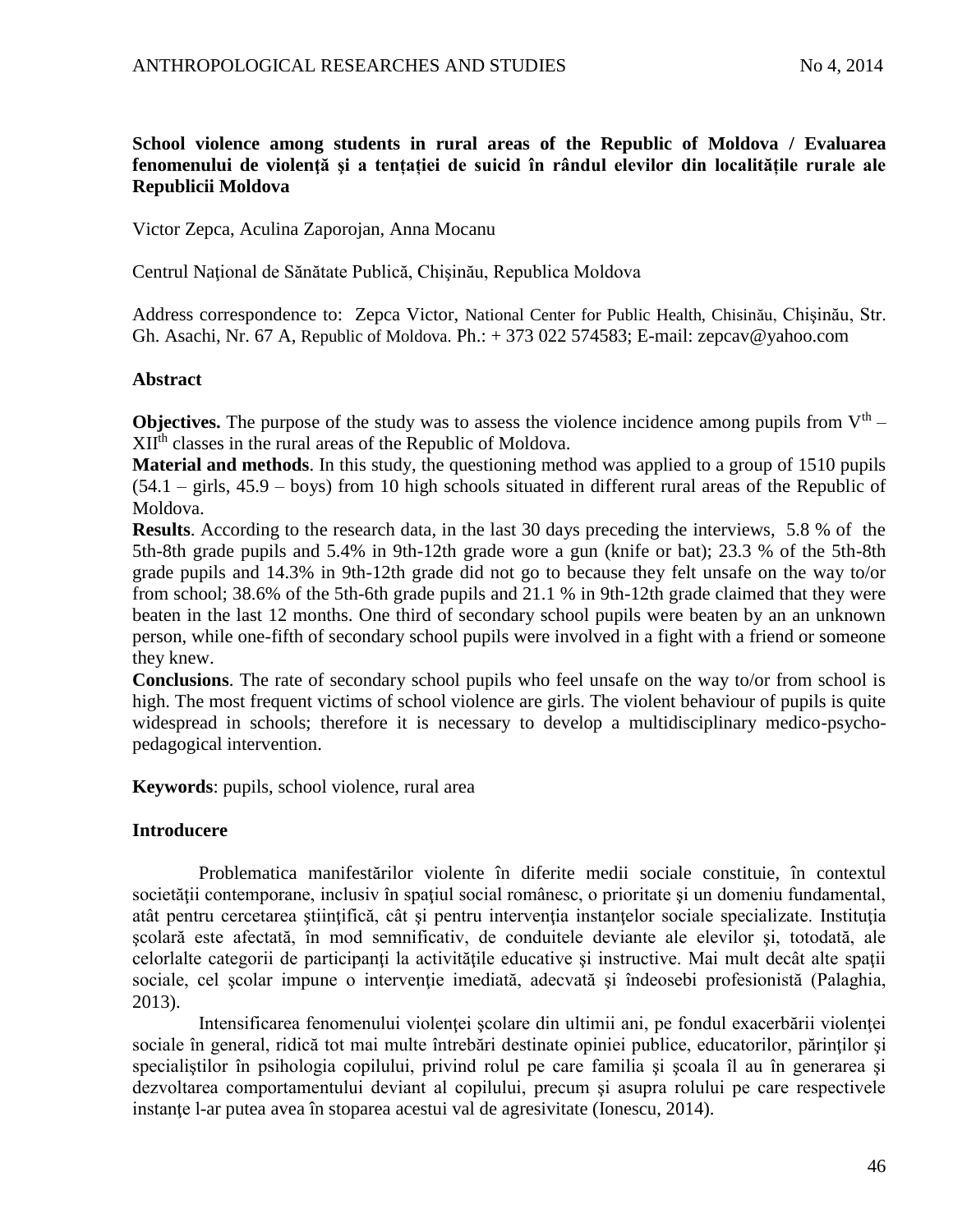Şcoala însăşi poate reprezenta sursă a unor forme de violență şcolară și acest lucru trebuie luat în considerare în conceperea diferitelor programe de prevenire și combatere a violentei. Atitudinea profesorului față de elevi poate genera situaţii conflictule ori comportamente violente în rândul elevilor. O formă de manifestare a dispreţului față de elevi este indiferența profesorilor. Sunt numerosi elevii care suferă ca urmare a judecătilor negative ale profesorilor, acestea conducând în rândul copiilor la sentimente de îndoială, de descurajare, de lipsă de încredere în fortele proprii. Fenomenul violenței şcolare trebuie analizat în contextul apariţiei lui. Şcoala poate juca un rol important în prevenirea violenței şcolare (Şoitu și Hăvărneanu, 2001).

Violența școlară este violența în rândul copiilor, care are loc la școală, în drum spre/sau de la școală sau la evenimente organizate în cadrul școlii (CDC, 2012). Violenţa şcolară se impune din ce în ce mai mult în atenţia societăţii contemporane şi mai ales în atenţia unor instituţii specializate si a unor organizatii nonguvernamentale, sensibilizate de amploarea de necontestat pe care acest fenomen o capătă, chiar în absenţa unor statistici riguroase şi comparabile, la diferite nivele de globalizare (UNICEF, 2014). Potrivit studiului "Moartea asociată cu violența școlară" efectuat de către Centrul pentru Control și Prevenirea Bolilor (CDC) din Statele Unite ale Americii, între 1% și 2% din totalul omuciderilor în rândul copiilor de vârstă școlară se întâmplă din motive legate de școală sau în drum spre/sau de la școală, sau în timpul unui eveniment organizat de școală (CDC, 2012).

Statele Unite consideră violența școlară o problemă de sănătate publică deoarece odată cu creșterea vârstei ea trece în societate mărind numărul de infracțiuni și, nu în ultimul rând, conduce la o gamă largă de comportamente negative cum ar fi consumul de alcool și/sau droguri, suicid etc. Asociat violenței școlare s-au identificat depresia, anxietatea, frica şi alte probleme psihologice (Eisenbraun, 2007).

Violența școlară reprezintă un fenomen relativ nou în Republica Moldova. În deceniile precedente se manifesta cu precădere sub forma agresiunii adult-copil sau profesor-elev. Astăzi, apare tendința ca violența școlară să antreneze în special elevii. În sistemul național de învățământ, violența în școli este un fenomen mai puțin mediatizat, poate chiar o temă interzisă, în domeniul căreia nu se realizează ample cercetări (Repida și Perciuleac, 2009).

Studiile internaționale au arătat că circa 80% (chiar mai mult), dintre copiii din întreaga lume au fost pedepsiți fizic în familie, o pondere care este inacceptabilă. Totodată, studiile au identificat o transmitere intergenerațională a violenței în familie. A fi martor la violență și victimă a violenței în copilărie și adolescență în familia de origine corelează cu un comportament violent în familia de procreare (Rada, 2014). Iată de ce familia şi şcoala, ca instituţii primordiale în educaţie, ar trebui mai mult responsabilizate pentru prevenirea comportamentului violent.

Un studiu efectuat în 2007 de UNICEF despre violența împotriva copiilor în Republica Moldova s-a axat în special pe cea a părinților și a profesorilor asupra copiilor, fără o studiere a violenței dintre elevi și a comportamentului violent al elevilor. Studiul confirmă că violența școlară profesor-elev este recunoscută de către 3 din 10 elevi, iar 50% dintre elevi cunosc cel puțin un caz de agresare a elevilor din partea profesorilor (UNICEF, 2009). Deși vin cu un comportament violent deja format la școală, a fost necesar studierea comportamentului violent a elevilor însuși pentru a cunoaște situația din republică și a putea interveni în caz că va fi necesar. Aceste date și mulți alți indicatori au stat la baza argumentării studiul prezent privind violența școlară în Republica Moldova.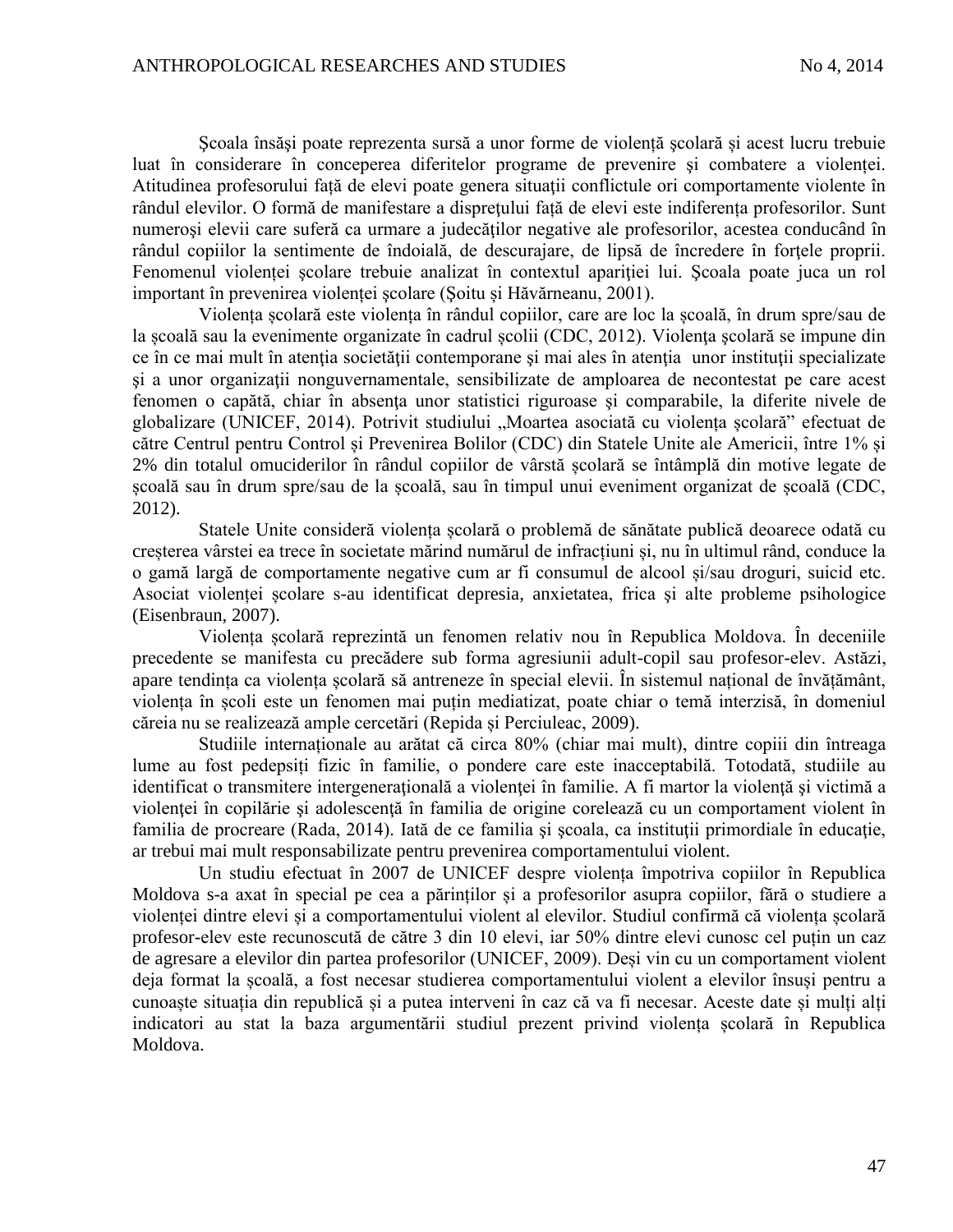### **Material şi metode**

În cercetarea violenţei din mediul şcolar şi din afara lui, a fost aplicată metoda anchetei pe bază de chestionar alcătuit din 6 seturi de întrebări, care au vizat violența între elevi, violența elevimembrii familiei. Un alt set de itemi au fost cei demografici: sexul, vârsta, situaţia familiară, clasa în care învață. Chestionarul a fost aplicat pe un lot de 1510 elevi (fete – 54,1%, băieți – 45,9%) ai claselor gimnaziale (clasa V-VIII ) şi liceale (clasa IX- XII) din 10 licee rurale din Republica Moldova, cuprinzând nordul, sudul şi centrul republicii. Prelucrarea matematico-statistică a datelor primare s-a efectuat cu ajutorul programului *Statistical Package for the Social Science* şi au fost utilizate metodele de analiză variațională, corelațională și de modelare matematică. Au fost considerate statistic semnificative diferenţele în care valoarea bilaterală *p* < 0,05. Rezultatele studiului pot fi folosite ca date statistice care vor sta la baza elaborării unor politici și programe de sănătate publică pentru a reduce violența școlară în republică.

### **Rezultate**

Se cunoaște că frica este una din urmările unui comportament agresiv asupra oamenilor; știind aceasta, am întrebat elevii dacă le-a fost frică să meargă la școală și am constatat că nu au mers la şcoală în ultimele 30 de zile pe motiv că s-au simţit în nesiguranţă pe drum spre/sau de la şcoală – 14,4% elevi din clasele liceale (8,2% băieți și 6,1% fete). Cota elevilor din clasele gimnaziale care s-au simţit în nesiguranţă pe drum spre/sau de la şcoală constituie 23,3% (băieţi 11,6% şi fete 11,7%), aproximativ de două ori mai mult în comparație cu elevii claselor liceale (*p* < 0,05).

Particularitățile etno-culturale și social-economice ale republicii fac foarte dificile condițiile de a cumpăra arme de foc, în special de către elevi, de aceea ne-am axat pe studierea portului armelor reci cu ei la școală. În ultimele 30 de zile, au purtat asupra lor o armă rece (cuțit sau bâtă) – 5,8% elevi din clasele a V-VIII-a (băieți 4,5% și fete 1,3%, *p* < 0,0001) şi 5,3% elevi din clasele a IX-XII-a (băieţi 4,2% şi fete 1,1%); 2-4 dintre elevii chestionați au purtat asupra lor armă şi mai multe zile în luna când a avut loc chestionarea. La constatarea fenomenului de aplicare a armelor reci de către elevi am obținut că în ultimele 12 luni, 8,4% elevi ai claselor a V-VIII-a au fost amenințați sau răniți cu o armă cum ar fi bâta sau cuțitul (băieți 4,7% și fete 3,7%), în comparație cu elevii claselor a IX-XII-a unde cota este mai mică și constituie –  $3,6\%$  din elevii anchetați (băieți 1,8% și fete 1,8%).

Din toţi elevii claselor a V-VIII-a, 21,0% (11,7% fete și 9,3% băieți) au afirmat că în ultimele 12 luni li s-a furat sau deteriorat în mod intenționat bunurile lor (haine, cărți etc.) de una, două sau mai multe ori (figura 1). Cota elevilor din clasele a IX-XII-a cărora li s-au furat sau deteriorat în mod intenționat bunurile lor (haine, cărți etc.) este cu 1/3 mai mică decât în clasele gimnaziale şi constituie 14,6% (băieți 4,8% și fete 9,8%, *p* < 0,0001).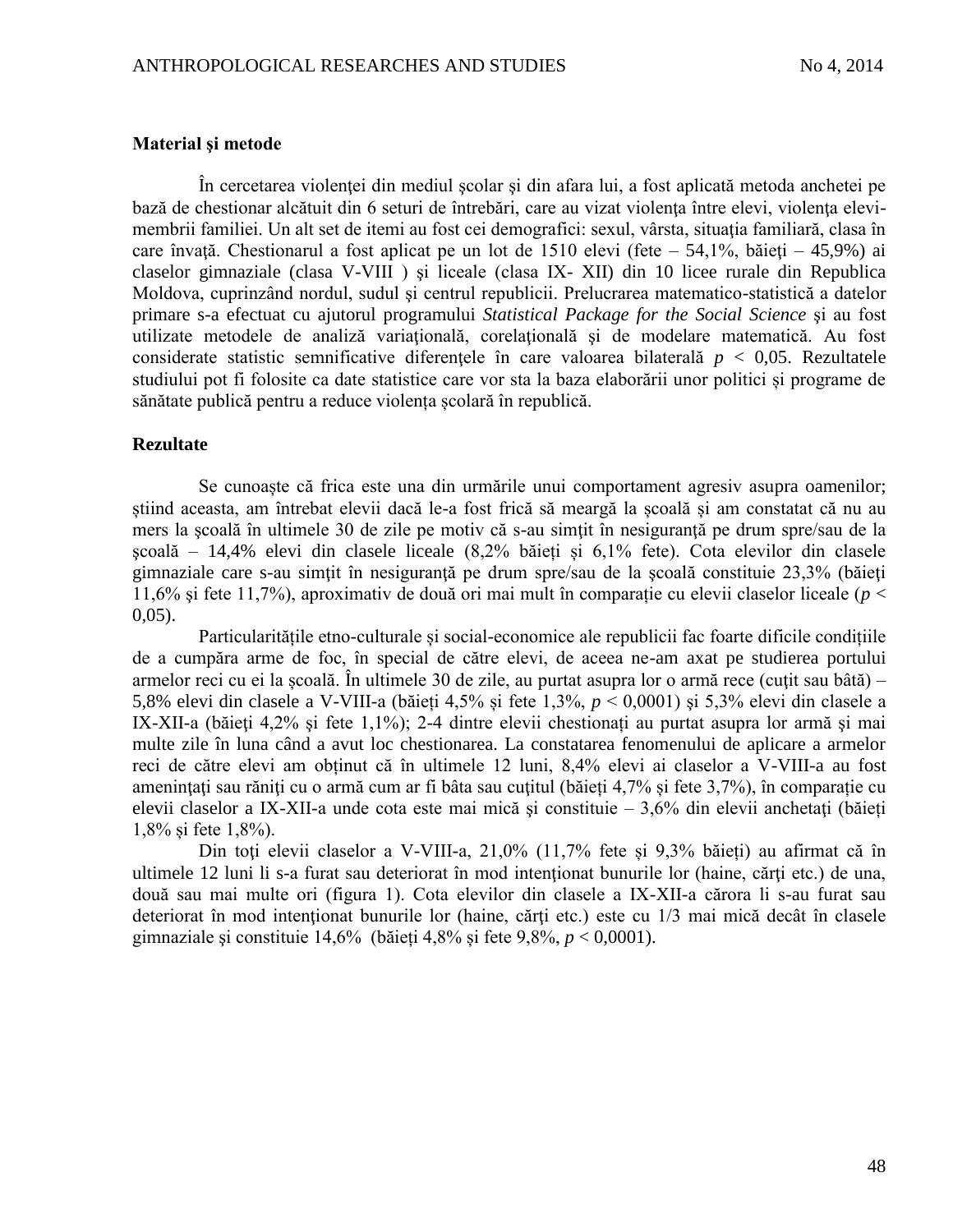**Figura 1. Răspunsul elevilor la întrebarea ,,În ultimele 12 luni de câte ori ți-a furat sau ți-a deteriorat (distrus) cineva în mod intenționat la școală, bunurile tale, cum ar fi: hainele, cărțile etc.?"**



 $\pm$  niciodata  $\pm$  a data  $\approx$  2-3 ori  $\pm$  4-5 ori  $\approx$  6-7 ori

Violenţa este deseori aplicată prin forţă (bătaia) pentru rezolvarea conflictelor şi este declarată de către 13,7% fete şi 24,9% băieţi (*p* < 0,0001) din clasele gimnaziale, ceea ce constituie 38,6% din elevii anchetaţi. Aplicarea forţei (bătaia) în perioada celor 12 luni ce au precedat anchetarea este ocazională în rândul elevilor claselor a V-VIII-a: 18,5% s-au bătut o singură dată, 8,5% s-au bătut de 2-3 ori, 6,3% s-au bătut de 4-5 ori. În clasele liceale, cota elevilor ce aplică forța prin bătaie constituie 21,9% (băieți 13,1% și fete 7,9%, *p* < 0,0001), (figura nr. 2) și este mai mică în comparație cu clasele gimnaziale (*p* < 0,0001).

**Figura 2. Aplicarea forţei (bătaia) de către elevii claselor gimnaziale şi liceale.** 



Majoritatea elevilor din clasele a V-VIII-a (54%) nu s-au bătut niciodată, 6,7% s-au bătut cu un necunoscut, 27,8% s-au bătut cu un prieten sau cu cineva pe care-l cunoşteau, 6,8% cu fratele  $\pi$  4,7% cu sora (figura 3).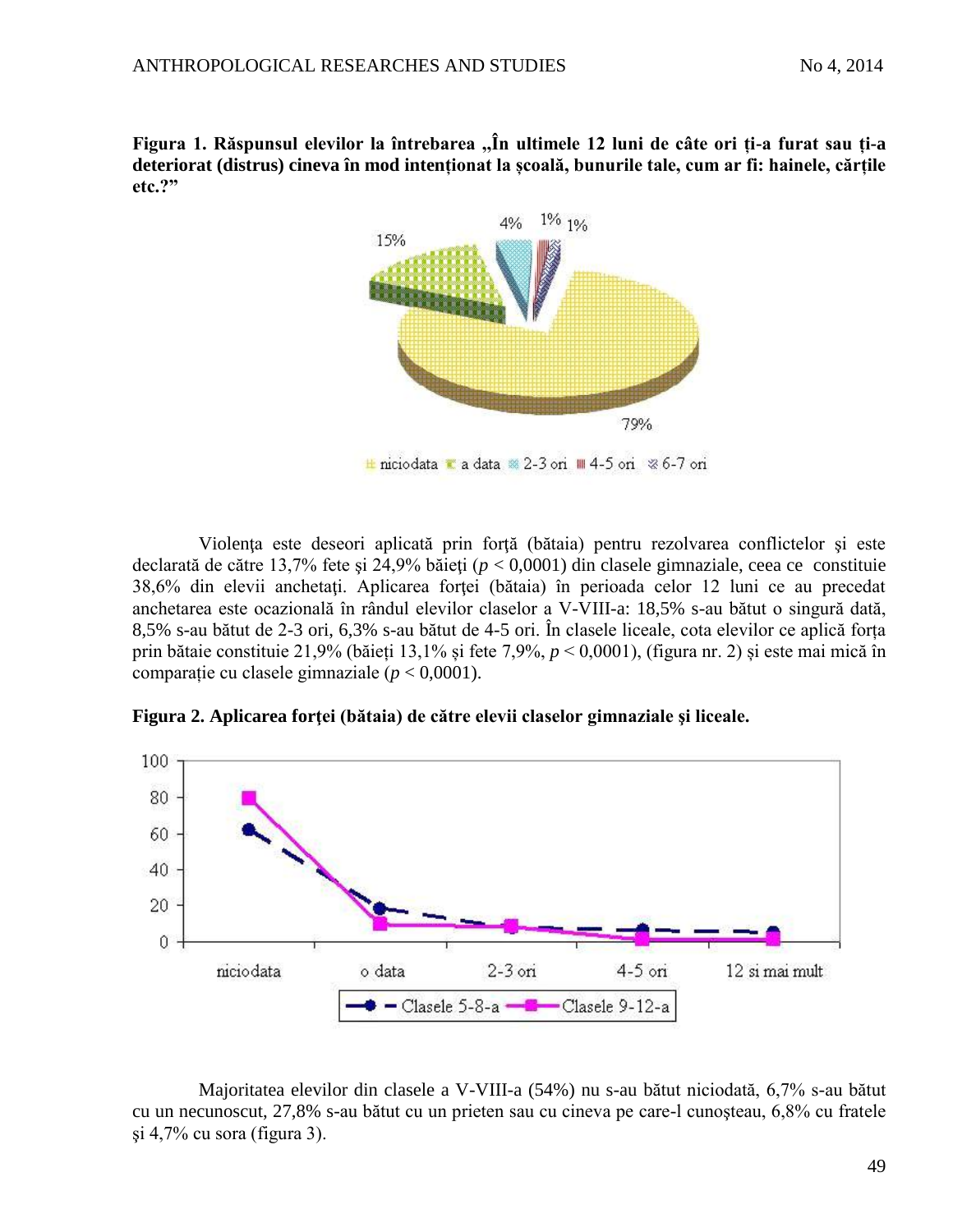

# **Figura 3. Răspunsul la întrebarea ,,Ultima dată când te-ai bătut cu cine te-ai bătut"? (clasele a V-VIII-a)**

În clasele a IX-XII-a 62,4 % elevi nu s-au bătut niciodată, 8,8% s-au bătut cu un necunoscut, 20,9% s-au bătut cu un prieten sau cu cineva pe care-l cunoşteau, cu fratele s-au bătut 5,1% şi cu sora 2,8% din cei chestionaţi (figura 4).



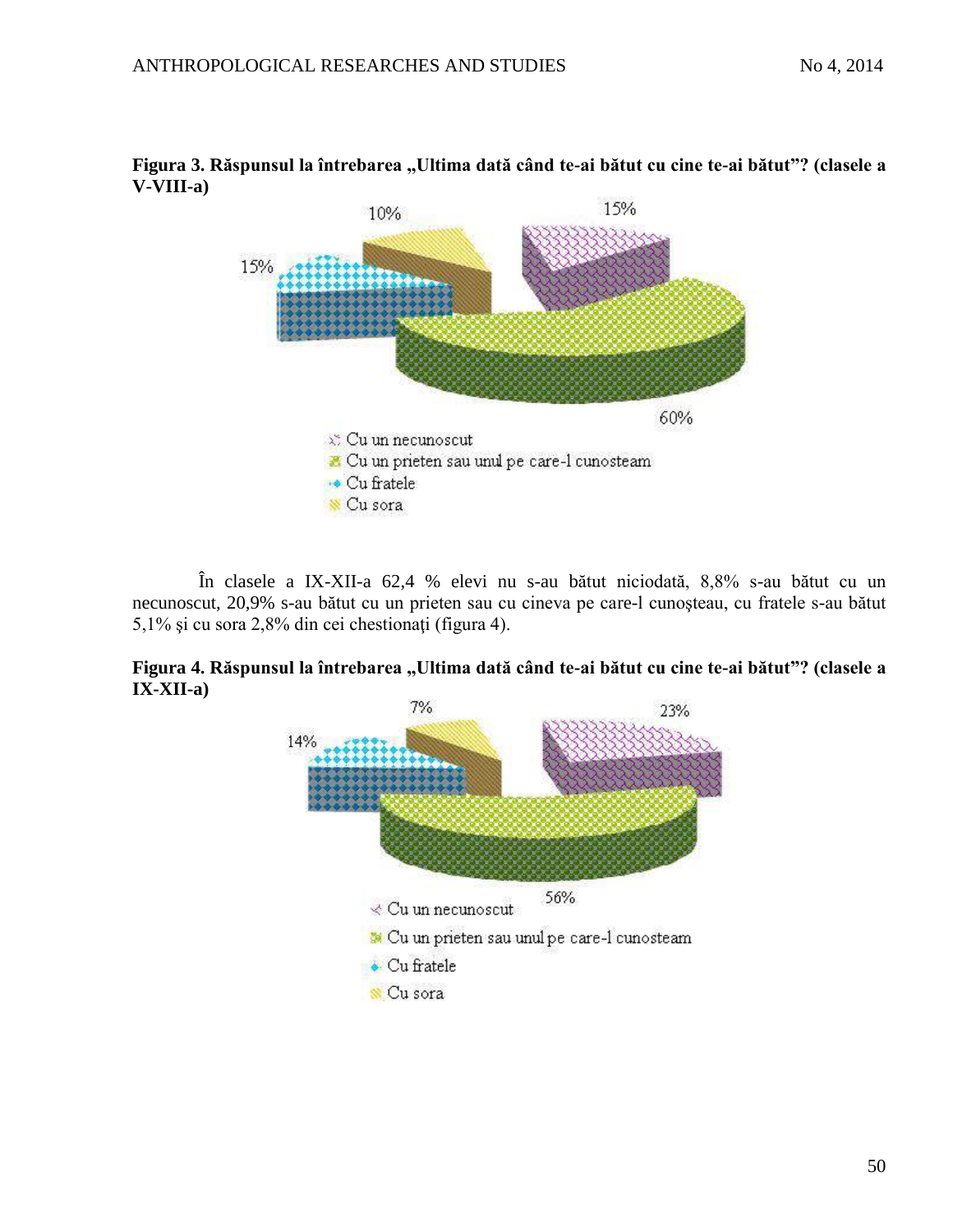### **Discuții**

Centrul pentru Controlul și Prevenirea Bolilor (CDC) din Statele Unite ale Americii raportează că, într-un studiu efectuat la nivel național în anul 2011 pe un eșantion reprezentativ de elevi din clasele a IX-XII-a, s-a constatat că 5,9% din elevii chestionați nu au mers la școală în una sau mai multe zile din cele 30 de zile anterioare studiului, deoarece s-au simțit în nesiguranță la școală sau în drum spre/sau de la școală. O cotă de 2,4 ori mai mică decât a celor din Republica Moldova (14,4%). O pondere de 5,4% elevi au raportat că au purtat asupra sa vreo armă (pistol, cuțit sau bâtă) la școală în una sau mai multe zile din cele 30 de zile precedente studiului. În Republică, ponderea a fost la egalitatea cu cea din State (5,3%), demonstrând manifestarea fenomenului destul de acut și foarte puțin abordat. Au fost răniți sau amenințați cu o armă la școală 7,4% elevi de una sau mai multe ori pe parcursul a 12 luni anterioare studiului, proporția fiind de două ori mai mare față de cea din Moldova (3,6%). În ultimele 12 luni precedente chestionării, au declarat că s-au bătut la școală 12% elevi (băieți – 16%, fete – 7,8% ). Raportul violenței manifestată prin bătaie la școală în Republica Moldova este de 1,8 ori mai mare (21,9%) față de Statele Unite ale Americii. La repetarea acestui studiu în anul 2013 pe un eșantion reprezentativ de elevi ai claselor a IX-XII-a, pentru studierea fenomenului în dinamică, s-a constatat că în Statele Unite ale Americii fenomenul este în creștere. Cota celor care nu au mers la școală în una sau mai multe zile din cele 30 de zile anterioare studiului a constituit deja 7,1%. O pondere de 19,6% elevi au raportat că au fost agresați la școală și 14,8% elevi au declarat că au fost agresați electronic pe parcursul ultimelor 12 luni ce au precedat chestionarea. Ceilalți indicatori ai violenței școlare se mențin la același nivel în Republica Moldova ca şi în Statele unite ale Americii (CDC, 2012, 2015). Şcolile din România, la fel ca şi cele din Republica Moldova, se confruntă cu fenomenul de violenţă şcolară, unde 10,2% elevi declară că au fost agresaţi fizic (sau bătuţi) la şcoală. Însă ponderea este de 2 ori mai mică faţă de Republica Moldova (21,9%) (Institutul de Ştiinţe ale Educaţiei, 2006).

### **Concluzii**

Ponderea elevilor din clasele gimnaziale care se simt în nesiguranţă pe drum spre/sau de la şcoală este aproximativ de 2 ori mai mare comparativ cu cele din clasele liceale, aceasta fiind mai mare în rândul fetelor.

Este mare numărul fetelor din clasele gimnaziale și liceale cărora li se fură sau deteriorează în mod intenționat bunurile materiale în comparație cu băieții.

Aplicarea violenței prin bătaie este mai frecvent întâlnită în rândul băieților decât a fetelor.

Fenomenul violenței școlare se manifestă atât în Republica Moldova, cât și în Statele Unite ale Americii, situaţia în Moldova fiind mai acută.

### **Propuneri:**

1. Elaborarea unor programe și politici școlare eficiente pentru a ajuta profesorii să construiască relații sănătoase între elevi și pentru formarea unui climat școlar pozitiv.

2. Elaborarea programelor de prevenire a violenței școlare îndreptate spre elevi, care să conțină elemente de concentrare asupra mai multor domenii, inclusiv cel emoțional, conștiința de sine, controlul emoțional, stima de sine, aptitudinile sociale pozitive, soluții de rezolvare a problemelor, rezolvarea conflictelor, precum și munca în echipă.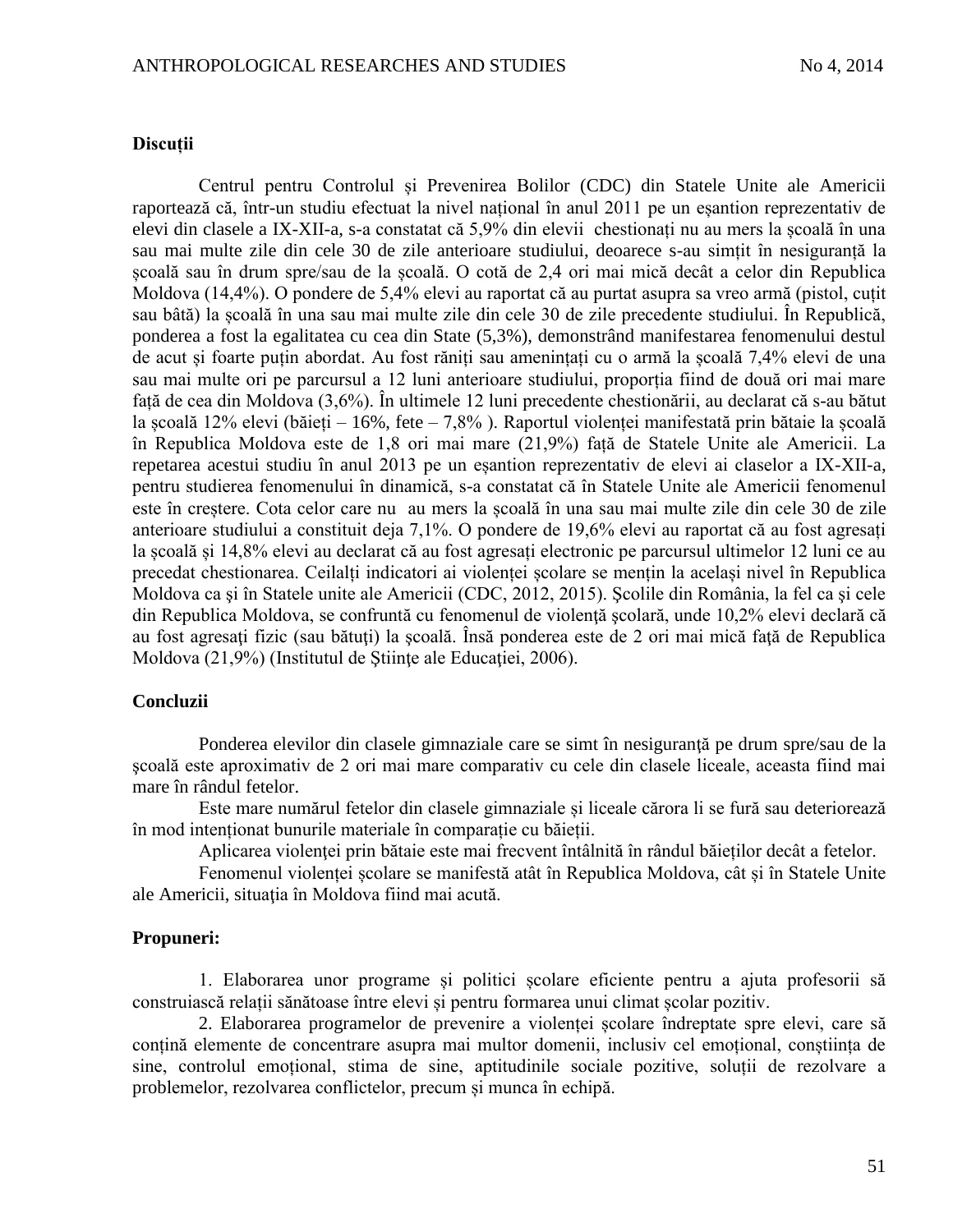# **Bibliografie**

- 1. Eisenbraun, K. D., 2007. Violence in schools: Prevalence, prediction, and prevention. *Aggression and Violent Behaviour,* 12, pp. 459-469.
- 2. Repida, T., Perciuleac, I., 2009. Violența școlară. *Studia Universitatis*. Revista științifică a Universității de Stat din Moldova, nr.5 (25), Seria științe ale educației, pedagogie, pp. 56-60.
- 3. Şoitu, L., Hăvărneanu, C., coord. 2001. *Agresivitatea în şcoală*. Iaşi: Ed. Institutului European.
- 4. Palaghia, C., 2013. Factori perturbatori ai coeziunii sociale. Violența și terorismul în scoală. *Revista de economie socială*, Vol III, nr. 3, pp. 26-40.
- 5. Ionescu, B., 2014. Relaţia dintre comportamentul violent al copilului în şcoală şi eşecul funcţiei socializatoare a familei. *Revista de Psihologie*, volumul 60 (3), pp. 261-267.
- 6. Rada, C., 2014. Violence against women by male partners and against children within the family: prevalence, associated factors, and intergenerational transmission in Romania, a crosssectional study. *BMC Public Health*, 14, p.129. Disponibil la [<http://www.biomedcentral.com/1471-2458/14/129>](http://www.biomedcentral.com/1471-2458/14/129). [Accessed 21 September 2015].
- 7. \*\*\*Center for Disease Control and Preventions, 2012. Youth Violences. Facts and Glances. United States. Disponibil la [<http://www.cdc.gov/ViolencePrevention/pdf/YV-DataSheet-a.pdf>](http://www.cdc.gov/ViolencePrevention/pdf/YV-DataSheet-a.pdf) [Accessed 25 June 2015].
- 8. \*\*\*Center for Disease Control and Preventions, 2015. Understanding School Violence Fact Sheet. <http://www.cdc.gov/violenceprevention/pdf/school\_violence\_fact\_sheet-a.pdf> [Accessed 25 June 2015].
- 9. \*\*\*Institutul de Ştiinţe ale Educaţiei, UNICEF, 2006. *Violenţa în şcoală.* Bucureşti: Editura Alpha MDN. Disponibil la <http://www.unicef.org/romania/ro/Violenta in scoala.pdf> [Accessed 21 September 2015].
- 10. \*\*\*UNICEF România, 2014. Stop violenței împotriva copiilor. Ghid de lucru cu familia și comunitatea pentru profesioniștii locali. Disponibil la [http://www.unicef.ro/wp](http://www.unicef.ro/wp-content/uploads/Ghid-de-lucru-cu-familia-si-comunitatea-pentru-profesionistii-locali_2015.pdf)[content/uploads/Ghid-de-lucru-cu-familia-si-comunitatea-pentru-profesionistii-locali\\_2015.pdf](http://www.unicef.ro/wp-content/uploads/Ghid-de-lucru-cu-familia-si-comunitatea-pentru-profesionistii-locali_2015.pdf) [Accesat 29 September 2013].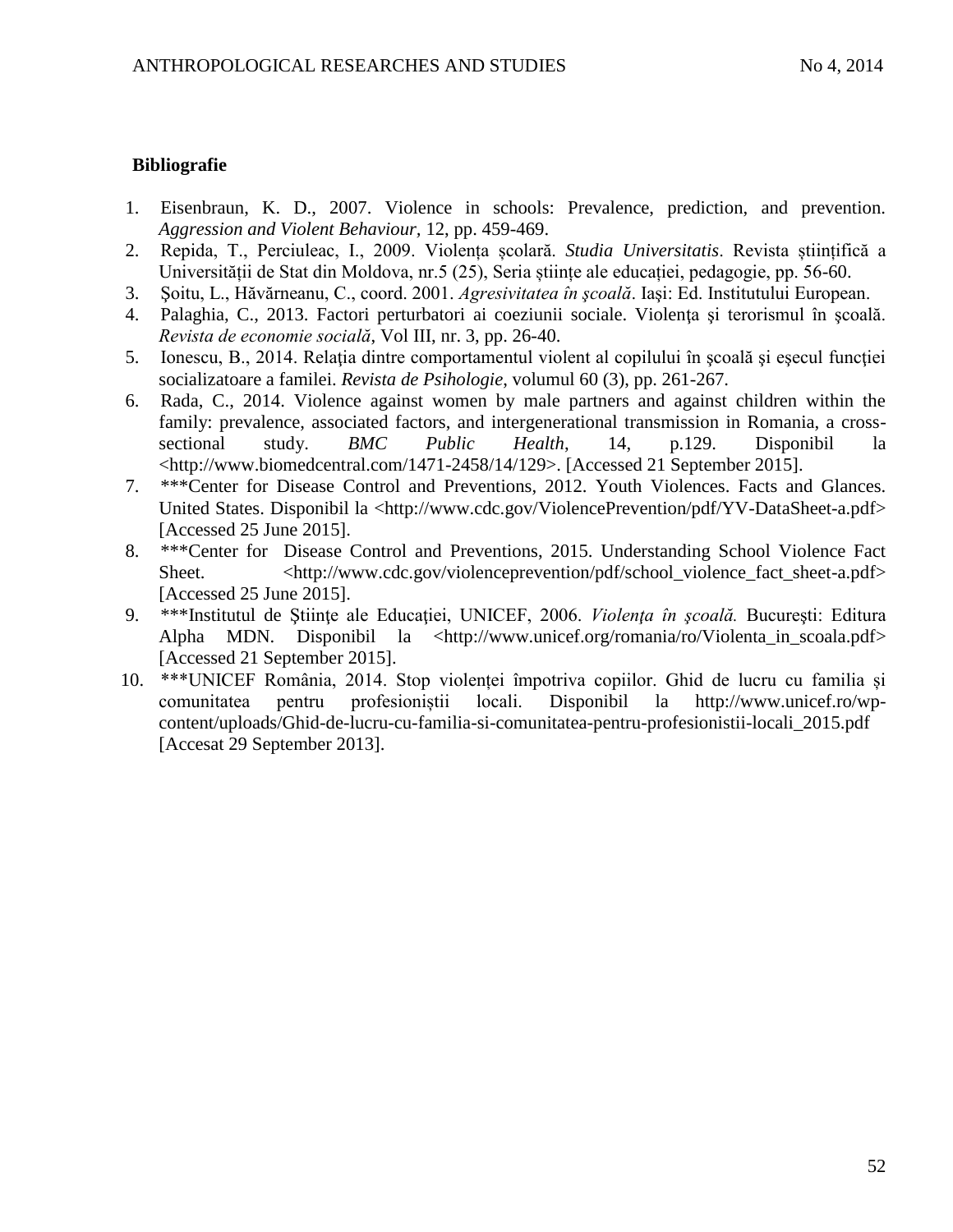# **Teaching and learning anthropology in "Alexandru Ioan Cuza" University of Iaşi, Romania / Învăţământul de Antropologie Biologică la Universitatea "Alexandru Ioan Cuza" din Iaşi, Romania**

Luminita Bejenaru

University "Alexandru Ioan Cuza" Iaşi, Faculty of Biology

Address correspondence to: Luminiţa Bejenaru, University "Alexandru Ioan Cuza" Iaşi, Faculty of Biology, Bulevardul Carol I, Nr. 20 A, Iaşi, Cod: 700505; E-mail: lumib@uaic.ro

## **Abstract**

The aim of this paper is to start a discussion of what teaching and learning biological anthropology suppose in a Romanian university, particularly in "Alexandru Ioan Cuza" University of Iaşi, Romania. Discussion ranges from how to structure a curriculum to be challenging, exciting, and inspiring, to analyzing how institutional and political reforms are affecting the conditions for teaching and learning biological anthropology in our university. Biological anthropology has a history in "Alexandru Ioan Cuza" University of Iaşi, and the mission of the didactic programs is to build on this developing tradition by helping students understand the specificity of this disciplinary approach and its practical application. The course of Anthropology, aims to give undergraduate students theoretical and practical skills to explore human evolutionary history, human response to environmental challenges and our relationship to the other primates. The expertise of the teaching staff includes biological anthropology as well as archaeology and primatology, all these subfields being brought together in order to improve understanding across disciplinary boundaries.

**Key words**: anthropology, education, "Alexandru Ioan Cuza" University of Iaşi.

## **Introducere**

In conditiile actuale, când tendința în educația avansată, de nivel universitar, este spre puternică specializare, antropologia una dintre puţinele discipline care încurajează o abordare amplă si complexă a existentei umane. Prin natura sa, antropologia reprezintă un domeniu interdisciplinar, studiind holistic umanitatea prin analize biologice, ecologice, psihologice, economice, sociale, istorice şi culturale. Ca ramură a antropologiei generale, antropologia biologică, numită şi fizică, studiază în context evolutiv o multitudine de aspecte ale biologiei şi ecologiei umane (adaptările la factorii de mediu, genetica, nutritia etc.), precum și legăturile cu speciile înrudite – primatele. Reunind ştiinţele exacte cu cele socio-umaniste, antropologia ar putea fi considerată *"the most scientific of the humanities, the most humanistic of the sciences"* **(**Wolf, 1964, p. 13, apud. Whitten, 2012), ea permiţându-ne să privim patrimoniul biologic şi cultural al umanităţii dintr-o mult mai largă perspectivă.

Includerea disciplinei de Antropologie în curriculum universitar condiţionează formarea în rândul studenților a unei conștientizări globale și a unei profunde aprecieri a umanității din prezent şi din trecut (Scupin & DeCorse, 2008).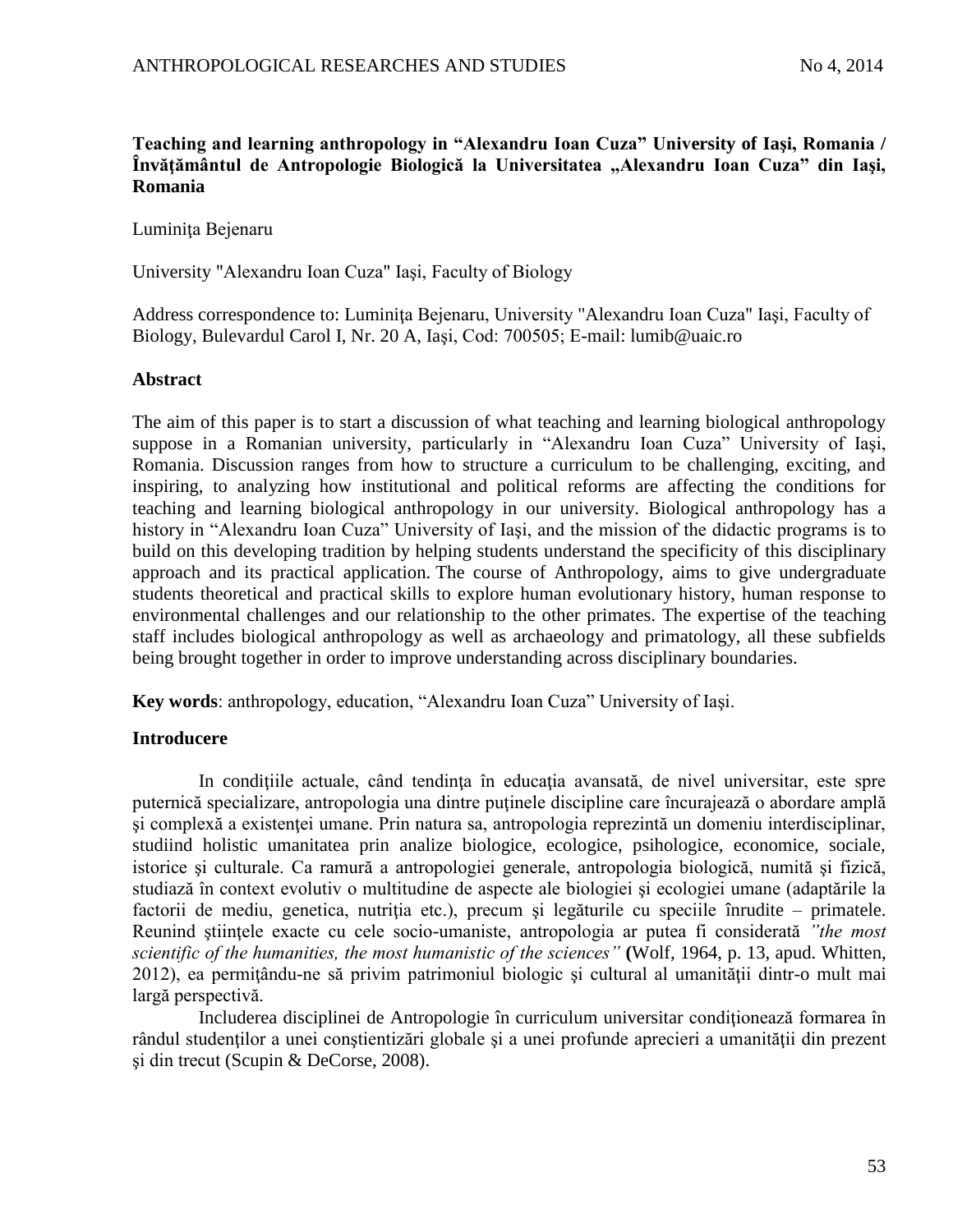## **Premise ale educaţiei în antropologia biologică la Universitatea "Alexandru Ioan Cuza" din Iaşi**

Învățământul de antropologie biologică are o tradiție la Universitatea "Alexandru Ioan Cuza" din Iaşi (UAIC), începuturile şi dezvoltarea lui fiind legate de numele a două mari personalități ale învățământului universitar iesean: Ioan Gh. Botez și Olga Necrasov.

**Ioan Gh. Botez** (1892-1953) este fondatorul şcolii de antropologie de la Iaşi. După sustinerea doctoratului, în anul 1926, la Universitatea Sorbonne din Paris, obtinând titlul de Doctor în Antropologie (lucrarea sa de doctorat, *Etude morphologique et morphogénique du squelette du bras et de l'avant-bras chez les primates*, a primit Premiul Broca al Societății de Antropologie din Paris), Ioan Botez a predat, în calitate de conferențiar, cursul de Paleontologie umană al Facultății de Stiinte din Iasi. Din 1931, a devenit primul profesor titular al Catedrei de Paleontologie și Antropologie, creată din anul 1930 la Universitatea din Iaşi. Profesorul Ioan Gh. Botez a publicat şi primele cursuri de antropologie: *Curs de Paleontologie umană* (Botez, 1933), *Curs de Antropologie generală* (Botez, 1936).

Activitatea didactică a fost susţinută şi de remarcabile rezultate ale cercetării în domeniul antropologiei fizice, comunicate la reuniuni ştiinţifice de prestigiu internaţional (1935 - Congresul Internaţional de Preistorie de la Washington; 1937 - Congresul Internaţional de Antropologie şi Arheologie Preistorică de la Bucureşti; 1937 - Reuniune Internaţională de fizică, chimie şi biologie, în cadrul Expoziţiei Internaţionale de la Paris). A fost membru al Societăţii de antropologie din Paris (*Société d'Anthropologie de Paris*) şi al Societăţii geologice din Franţa (*Société Géologique de France*).

Din anul 1948, profesorului Ioan Botez i s-a interzis să mai lucreze în universitate, din motive politice. A fost arestat apoi, de câteva ori, şi a murit în 1953, în colonia penitenciară de la Capul Midia (Dimitriu & Dimitriu, 2007).

**Olga Necrasov** (1910-2000) s-a specializat în antropologie la Varşovia, Breslau şi München (1935-1937) şi a devenit Doctor în Ştiinţe Naturale, specializarea Antropologie, în 1940, la Universitatea din Iaşi. A început cariera universitară (didactică şi de cercetare) imediat după absolvirea studiilor superioare, parcurgând toate treptele ierarhice până la cea de Profesor Doctor Docent, specialist în Anatomie comparată și Antropologie.

Olga Necrasov a preluat responsabilităţile didactice şi de cercetare rămase după plecarea prematură, în anul 1948, a profesorului Ioan Botez. Mai târziu, a primit dreptul de a conduce, în cadrul Universităţii din Iaşi, doctorate în Antropologie şi Anatomie comparată. Din anul 1963, sub conducerea sa, Laboratorul de Morfologie animală (care înlocuise din 1937 Catedra de Paleontologie şi Antropologie, studiul Antropologiei transferându-se de atunci la Conferinţa de Stratigrafie a Cuaternarului, sub conducerea lui N. N. Moroşan) a fost transformat în Catedra de Morfologie animală şi Antropologie (Necrasov, 1980).

În aproape 45 de ani de activitate didactică şi peste 60 de ani de activitate de cercetare, a publicat peste 250 de lucrări de antropologie, anatomie comparată şi arheozoologie, iniţiind şi/sau dezvoltând direcții de studiu la Iași, precum antropologia biologică contemporană, paleoantropologia, morfologia ecologică și funcțională, arheozoologia (Toma *et al.*, 2010). Dintre lucrările cele mai cunoscute, recenzate şi citate de numeroşi autori, menţionăm volumul *Originea şi evoluţia omului* (Necrasov, 1971), precum şi lucrarea de popularizare *Strămoşii omului* (Necrasov, 1959) apărută în două ediţii şi tradusă în limbile germană, ucraineană, sârbă şi maghiară.

Recunoasterea științifică națională și internațională s-a concretizat în numeroase titluri și distincții științifice primite, funcții deținute, dintre care amintim doar alegerea ca membru titular al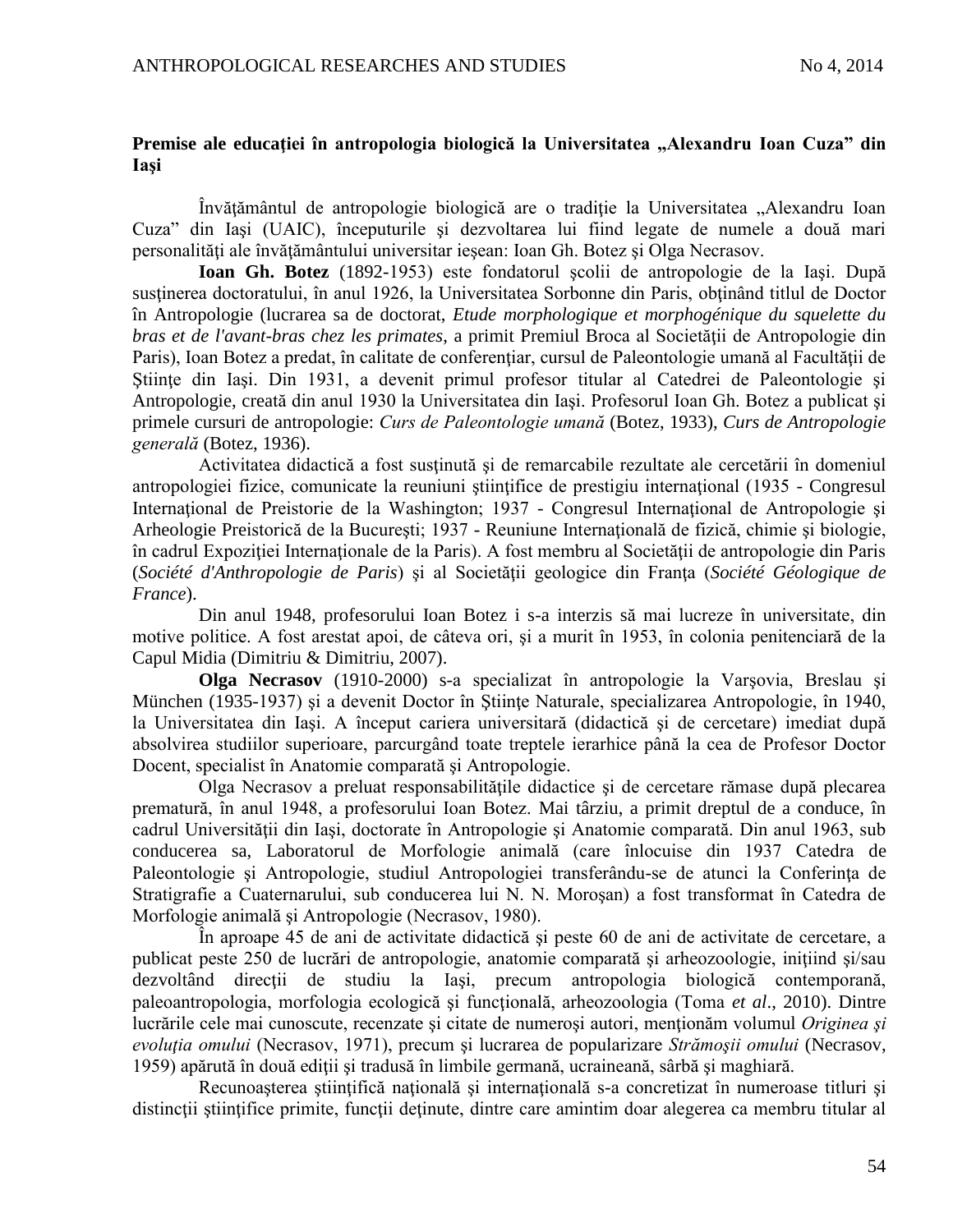Academiei Române în 1990, primirea Medaliei și Premiului "P. Broca" din partea Societății de Antropologie din Paris în 1980, pentru întreaga activitate științifică în domeniul antropologiei.

După retragerea Profesorului Olga Necrasov din activitatea didactică, prin ieşirea la pensie, a urmat o perioadă relativ lungă de absenţă a învăţământului antropologic în universitatea ieşeană. Abia după anul 1990, a fost reintrodus cursul de Antropologie la Facultatea de Biologie din Iaşi, fiind preluat de către unul dintre urmaşii academicianului Olga Necrasov – emeritul morfolog **Profesor Sergiu Haimovici,** până la pensionarea sa în anul 1999. Ulterior, disciplina de Antropologie a trecut sub conducerea **Profesorului Gheorghe Mustaţă**, binecunoscut şi apreciat pentru competențele sale științifice în Biologia generală (Mustață & Mustață, 2001).

### **Educaţia actuală în antropologia biologică la Universitatea "Alexandru Ioan Cuza" din Iaşi**

În prezent, deşi se păstrează tendinţa de marginalizare a disciplinei de Antropologie în curriculum universitar, asistăm totuși la o diversificare a formelor de educație: cursul și lucrările practice ale disciplinei opţionale de Antropologie din planul de învăţământ al secţiei de Licenţă în Biologie, teme ale unor lucrări de licență, teme ale unor lucrări metodico-didactice pentru obținerea gradului I în învăţământul preuniversitar, lucrări de doctorat, conferinţe cu caracter extracurricular.

Disciplina optională de Antropologie a fost scoasă din planul de învătământ al sectiei de Licență în Biologie, nemaifiind predată din anul 2008, ca urmare a modificărilor realizate în durata şi structura programului de studiu, prin adoptarea de către Universitatea "Alexandru Ioan Cuza" din Iași (UAIC) a sistemului Bologna. Ea a fost însă recent reintrodusă, tot ca disciplină optională la anul al III-lea de studiu, urmând să functioneze din anul universitar 2015-2016.

Ca o compensare la eliminarea Antropologiei din curriculum de licenţă, a fost propus un **program de studii masterale în Bioantropologie**, cu durata de 2 ani, evaluat şi aprobat pentru funcționare de către ARACIS (Agenția Română de Asigurare a Calității în Învățământul Superior). Acest program a fost lansat în anul 2008, având ca obiective prioritare: pregătirea studenţilor în teoria antropologică şi metodologia relevantă pentru analiza bio-socio-culturală a societăţii umane; promovarea interdisciplinarității prin corelarea științelor biologice despre om (anatomie umană, fiziologie umană, ecologie, genetică, medicină, psihologie etc.) cu cele istorice (arheologia), psihologice, socio-culturale; dezvoltarea aptitudinilor şi aspiraţiilor studenţilor de autoperfecţionare, de conectare continuă la noile informații referitoare la cunoașterea umanității în diversitatea ei temporală și spațială, atât biologică, cât și socio-culturală. Prin acordul a patru facultăți (Biologie; Istorie; Filosofie şi Ştiinţe Social-Politice; Psihologie şi Ştiinţe ale Educaţiei) au fost incluse în planul de învăţământ următoarele discipline:

| Semestrul I   | Filogenia primatelor                   |  |  |
|---------------|----------------------------------------|--|--|
|               | Ecologia și etologia primatelor        |  |  |
|               | Biotipologia omului actual             |  |  |
|               | Diversitatea culturală a omului actual |  |  |
| Semestrul II  | Principii de arheologie                |  |  |
|               | Paleoantropologie                      |  |  |
|               | Evoluția culturilor umane              |  |  |
|               | Bioarheologie                          |  |  |
| Semestrul III | Genetică populațională umană           |  |  |
|               | Definire ontogenetică și senescență    |  |  |
|               | Nutriție umana                         |  |  |
|               | Psihologie socială                     |  |  |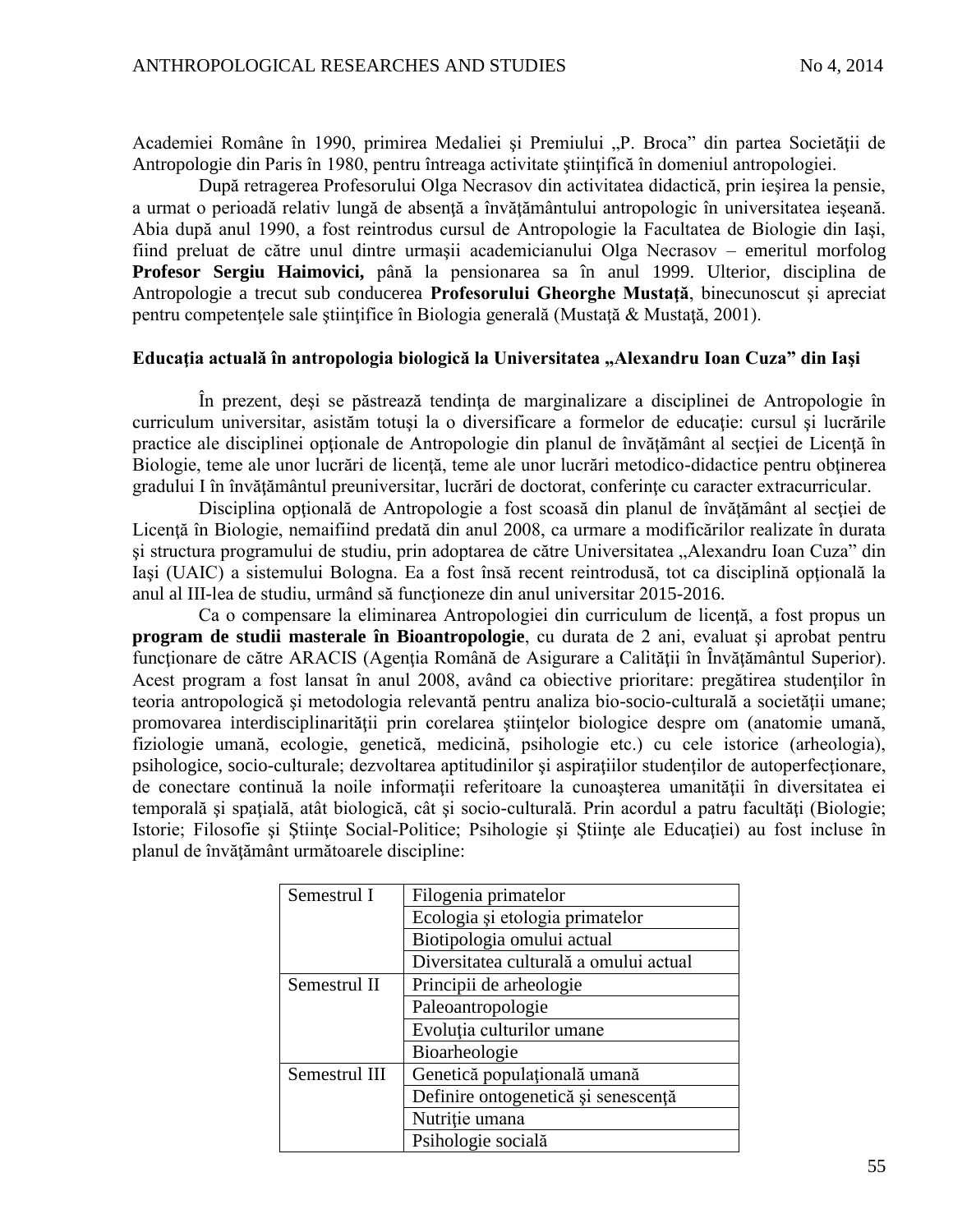| Semestrul IV | Eco-fiziologie umană                      |  |  |
|--------------|-------------------------------------------|--|--|
|              | Antropologie medicală                     |  |  |
|              | Bazele biologice ale antropologiei legale |  |  |
|              | Antropologia religiilor                   |  |  |
|              | Magnum practicum                          |  |  |

Competențele asigurate erau orientate către specializarea în domeniul antropologiei biologice, prin valorificarea eficientă de cunoștințe complexe și actuale acumulate în beneficiul comunităţilor, elaborarea de proiecte de cercetare în domenii precum antropologia fizică şi antropologia istorică. Din păcate, acest program de studiu nu a reuşit să răspundă exigenţelor de natură financiară impuse de către conducerea instituției gazdă, care nu l-a considerat eficient în termeni cantitativi, în condiţiile în care în fiecare an la admitere nu a adunat un minim impus de 20 de studenți (http://www.bio.uaic.ro/#master/master\_index.html).

**Disciplina opţională de Antropologie,** reintrodusă în planul de învăţământ la anul al IIIlea de studiu din anul universitar 2015-2016 (http://www.bio.uaic.ro/planuri/PLANURI-LICENTA-2013-2016/BIOLOGIE\_2013-2016\_ZI.pdf), are ca scop să transmită studenţilor fundamentele antropologiei fizice și principiile evolutiei umane, în relație cu biologia, ecologia, etologia, precum şi cu dezvoltarea socio-culturală. La finalizarea cu succes a acestei discipline, studenţii vor fi capabili să argumenteze importanţa cunoaşterii antropologiei, să distingă şi să utilizeze concepte şi principii specifice antropologiei, să dobândească şi să utilizeze terminologia specifică, să deprindă abilități de aplicare a unor metode științifice calitative și cantitative pentru cunoașterea evoluției și diversității umane, să identifice și să argumenteze situații de integrare a biologiei și culturii umane.

Cursul de Antropologie, bazat pe prelegeri, dezbateri şi problematizări, conţine următoarele părți: Introducere (definiții, istoric, terminologie); Omul ca primat (sistematică, anatomie comparată şi anatomie funcţională, filogenie, evoluţia cromozomică); Paleoantropologie (cadrul biocronostratigrafic al evoluției omului, forme vechi de hominoide din Miocen și Pleistocenul inferior, Australopitecii, *Homo habilis*, *Homo erectus, Homo neaderthalensis, Homo sapiens*); Omul actual (biodemografie, variaţii genetice, morfologice, fiziologice şi biochimice, creştere şi senescență, patologie și epidemiologie).

Lucrările de laborator aferente disciplinei contribuie semnificativ la dezvoltarea competentelor specifice, precum operarea cu noțiuni, concepte și principii specifice Antropologiei, investigarea evoluţiei şi diversităţii umane, utilizarea de modele şi algoritmi pentru studiul antropologic, integrarea inter- /transdisciplinară a cunoştinţelor de Antropologie. În acest sens sunt propuse următoarele teme practice: Introducere în metodele şi tehnicile de studiu antropologic (nomenclatură anatomică internaţională, eşantionare, instrumente); Osteometrie (puncte de reper, dimensiuni şi indici ale craniului şi scheletului apendicular, estimarea staturii); Estimarea vârstei şi determinarea sexului la nivelul scheletului uman; Morfologia comparată a bazinului şi articulaţiei genunchiului la primate; Dentiţia umană (nomenclatură şi convenţii, măsurători, caractere descriptive, estimarea vârstei dentare); Morfologia comparată a dentiției la primate; Elemente de somatometrie (dimensiuni și indici corporali, inclusiv cefalici); Analiza dermatoglifelor; Analiza statistică a datelor biometrice (parametri statistici – definire, calcul, distribuții, analiza multivariată); Estimări paleodemografice.

În cadrul Facultății de Biologie a Universității "Alexandru Ioan Cuza" din Iași, studenții pot alege din tematica de Antropologie subiecte pentru realizarea **lucrărilor de licenţă** la finalizarea studiilor. Chiar dacă disciplina de Antropologie nu a existat permanent în curricula facultăţii, a fost posibil ca în cadrul altor discipline înrudite, precum Anatomia şi igiena omului, Anatomia comparată, să fie realizate astfel de studii necesare pregătirii lucrărilor de licenţă. Din paleta unor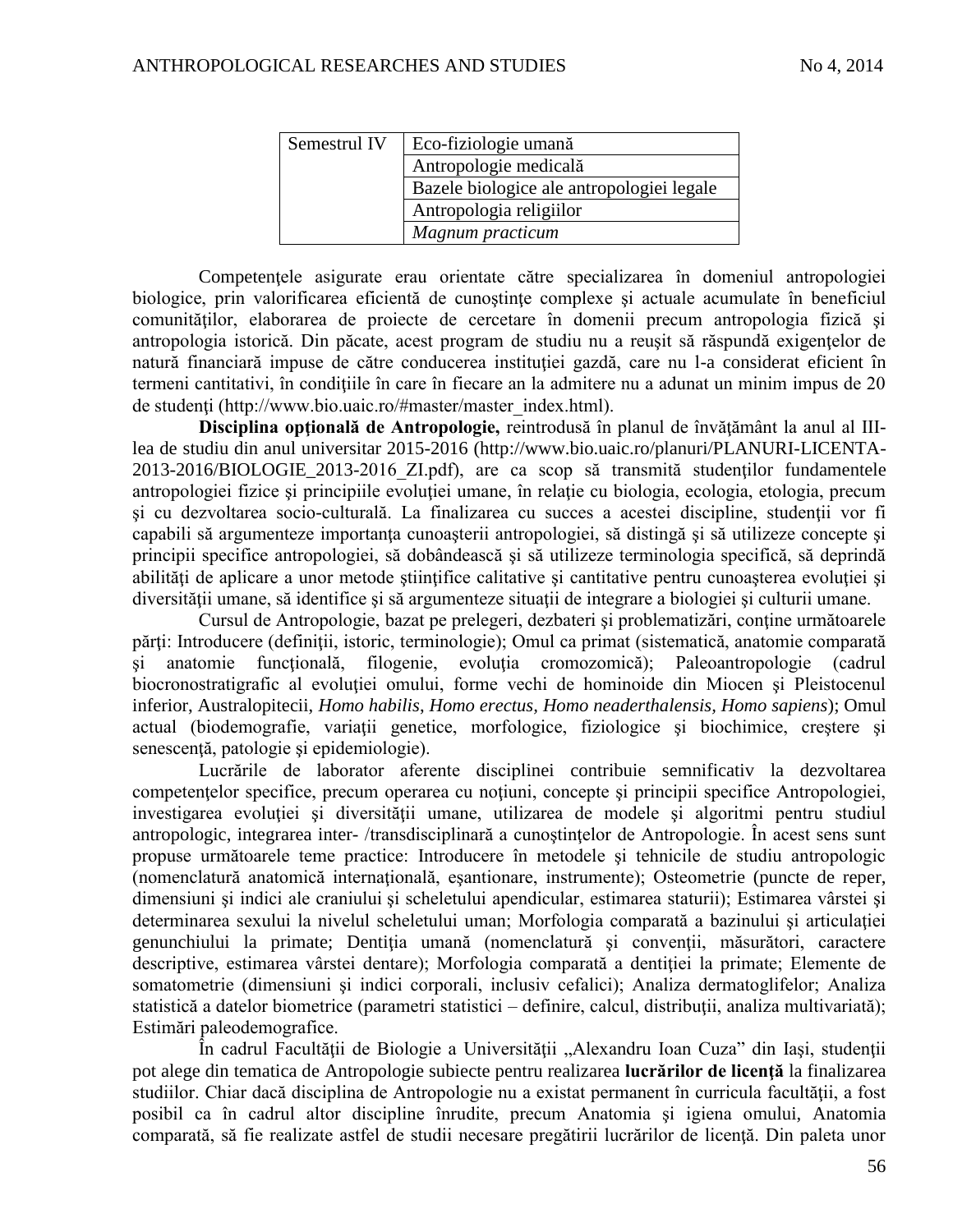astfel de subiecte – atât de paleoantropologie, cât şi de antropologia grupurilor contemporane, alese de studenti în decursul ultimilor ani, pot fi mentionate: *Caracteristicile morfometrice ale scheletelor de inhumaţie provenite din necropola de secol IV d. Hr. (cultura Sântana de Mureş) de la Polocin (judeţul Vaslui)* (Iacoboaea, 2010); *Aprecierea stării de nutriţie a unui grup de studenţi din Facultatea de Biologie (Ciclul Licenţă, Specializarea Ecologie)* (Vacariu, 2012), *Anatomia normală şi patologică a ficatului uman* (Chiper, 2014).

Temele de Antropologie sunt, de asemenea, alese pentru realizarea unor **Lucrări metodico-ştiinţifice în vederea obţinerii gradului I în învăţământul preuniversitar**, de către profesorii de Biologie. În *Programa pentru perfecţionare prin definitivarea în învăţământ şi acordarea gradelor didactice II şi I – Biologie*, elaborată de către ministerul de resort prin O.M. 3442/21.03.2000 (http://administraresite.edu.ro/index.php/programe\_perfectiona/622), figurează şi tema *Creşterea şi dezvoltarea la elevi*, temă aleasă şi aplicată cu succes în ultimii ani, la mai multe şcoli din ţară. Se pot exemplifica în acest sens următoarele lucrări susţinute sau în curs de susţinere: *Influenţa unor factori de mediu asupra creşterii, dezvoltării fizice şi comportamentului copiilor* (Pavăl, 2007); *Creşterea şi dezvoltarea la elevii de gimnaziu* (Nica-Barbu, 2007); *Aspecte privind creşterea şi dezvoltarea la grupuri de elevi din Şcoala Vlădeni (judeţul Botoşani)* (Bărbieru, 2013); *Comportamentul alimentar al elevului de liceu. Studiu de caz privind Colegiul Naţional "Mihai Viteazul" din Sfântu Gheorghe* (Păduraru, 2014).



De o importanþă deosebită, în cadrul activității de formare a specialistilor antropologi, sunt pregătirile prin doctorat realizate în cadrul Şcolii Doctorale, numită în prezent Şcoala Doctorală de Chimie şi Ştiinţe ale Vieţii şi Pământului – din care face parte şi domeniul Biologiei. Menţionăm două lucrări de doctorat recent realizate, ambele cu teme de paleoantropologie: *Cercetări paleoantropologice privind populaţia urbană a Iaşului medieval, cu referire specială la necropola de secol XVII situată în partea estică a Curţii Domneşti* (Asiminei-Groza, 2013) şi *Evoluţia în timp a structurii antropologice a populaţiilor de pe teritoriul comunei Săbăoani, judeţul Neamţ* (Simalcsik, 2014).

Complementar activităților curriculare de formare în domeniul Antropologiei, în cadrul Facultăţii de Biologie au fost incluse, începând din anul 2005, si **conferinte** adresate studentilor interesaţi de problemele actuale cu care se confruntă specia noastră, reunite în seria numită *Corpul uman. Bazele anatomiei şi principii ale păstrării sănătăţii*. Au fost prezentate, în general, teme de sănătate, beneficiind şi de colaborarea unor medici.

Răspunzând interesului manifestat de studenți, conferințele au adus în discuție subiecte precum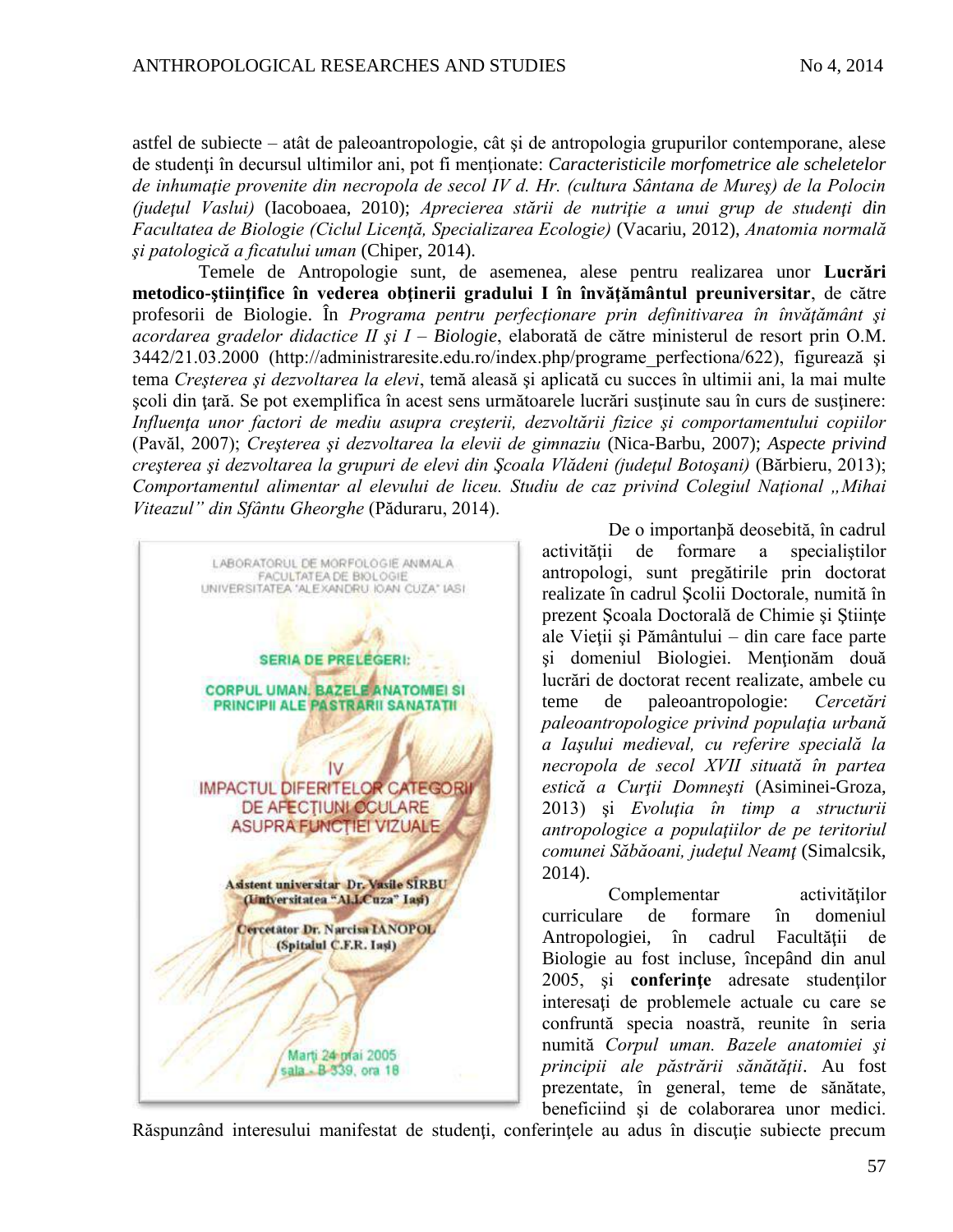*Alimentaţia actuală şi sănătatea*; *Impactul diferitelor categorii de afecţiuni oculare asupra funcţiei vizuale*; *Cancerul: morfopatologie, factori de risc și prevenție.* 

## **Consideraţii finale**

Viitorul educației în antropologia biologică depinde în mare măsură de capacitatea scolii de a îmbunătăţi continuu structura curriculară, pentru a fi cât mai provocatoare, incitantă şi de inspiraţie pentru studenţi.

Răspunzând feed-back-ului primit de la studenți și de la comunitatea în care aceștia ajung după absolvire, învătământul universitar trebuie să accentueze componenta practică în structura disciplinei de Antropologie, în vederea dezvoltării competențelor profesionale, dar și a celor generale.

Profesionalizarea ca antropolog înseamnă mult mai mult decât o strictă şi simplă specializare. Ea necesită, atât în educație, cât și în cercetare, o largă deschidere de abordare a problemelor, prin dezvoltarea colaborării dintre domenii, instituţii, pentru o creştere a interdisciplinarității și aplicabilității Antropologiei biologice; de exemplu, cazul concret al îndelungatei colaborării a Universității "Alexandru Ioan Cuza" din Iași cu Secția de Cercetări Antropologice a Academiei Române – Filiala Iaşi şi Institutul de Arheologie din Iaşi.

# **Bibliografie**

- 1. Asiminei-Groza, M., 2013. *Cercetări paleoantropologice privind populaţia urbană a Iaşului medieval cu referire specială la necropola de secol XVII situată în partea estică a Curţii Domneşti*. Teză de Doctorat, Universitatea "Alexandru Ioan Cuza" din Iaşi.
- 2. Bărbieru, M., 2013. *Aspecte privind creşterea şi dezvoltarea la grupuri de elevi din Şcoala Vlădeni (judeţul Botoşani)*. Lucrare metodico-ştiinţifică pentru obţinerea gradului didactic I, Facultatea de Biologie, Universitatea "Alexandru Ioan Cuza" din Iasi.
- 3. Botez, I., 1933. *Curs de Paleontologie umană*, litografiat, Universitatea Iaşi.
- 4. Botez, I., 1936. *Curs de Antropologie generală*, litografiat, Universitatea Iaşi.
- 5. Chiper, A., 2014. *Anatomia normală şi patologică a ficatului uman*. Lucrare de Licenţă, Facultatea de Biologie, Universitatea "Alexandru Ioan Cuza" din Iași.
- 6. Dimitriu, S. Ş., Dimitriu, O.-L., 2007. Profesorul Ioan Gh. Botez. *Memoria. Revista gândirii arestate*, 58-59 (1-2), Editată de Fundaţia Culturală Memoria, sub egida Uniunii Scriitorilor din România, pp. 235-239.
- 7. Iacoboaea, L. S., 2010. *Caracteristicile morfometrice ale scheletelor de înhumaţie provenite din necropola de secol IV d. Hr. (cultura Sântana de Mureş) de la Polocin (judeţul Vaslui)*. Lucrare de Licentă, Facultatea de Biologie, Universitatea "Alexandru Ioan Cuza" din Iasi.
- 8. Mustaţă, Gh., Mustaţă, M., 2001. *Originea şi evoluţia omului*. Iaşi: Editura Universităţii "Alexandru Ioan Cuza".
- 9. Necrasov, O., 1980. *Curriculum Vitae*. În L. Bejenaru, M. Ştirbu, C. Toma, eds., 2010, *Olga. Necrasov. Opera paleoantropologică.* Iași: Editura Universității "Alexandru Ioan Cuza", pp.15-14.
- 10. Necrasov, O., 1959. *Strămoşii omului*. (broşură). (Retipărită în ediţia a 2-a şi tradusă în limbile: germană, maghiară, ucraineană şi sârbă). Bucureşti: S.R.S.C.
- 11. Necrasov, O., 1971. *Originea şi evoluţia omului*. Bucureşti: Editura Academiei R.S.R..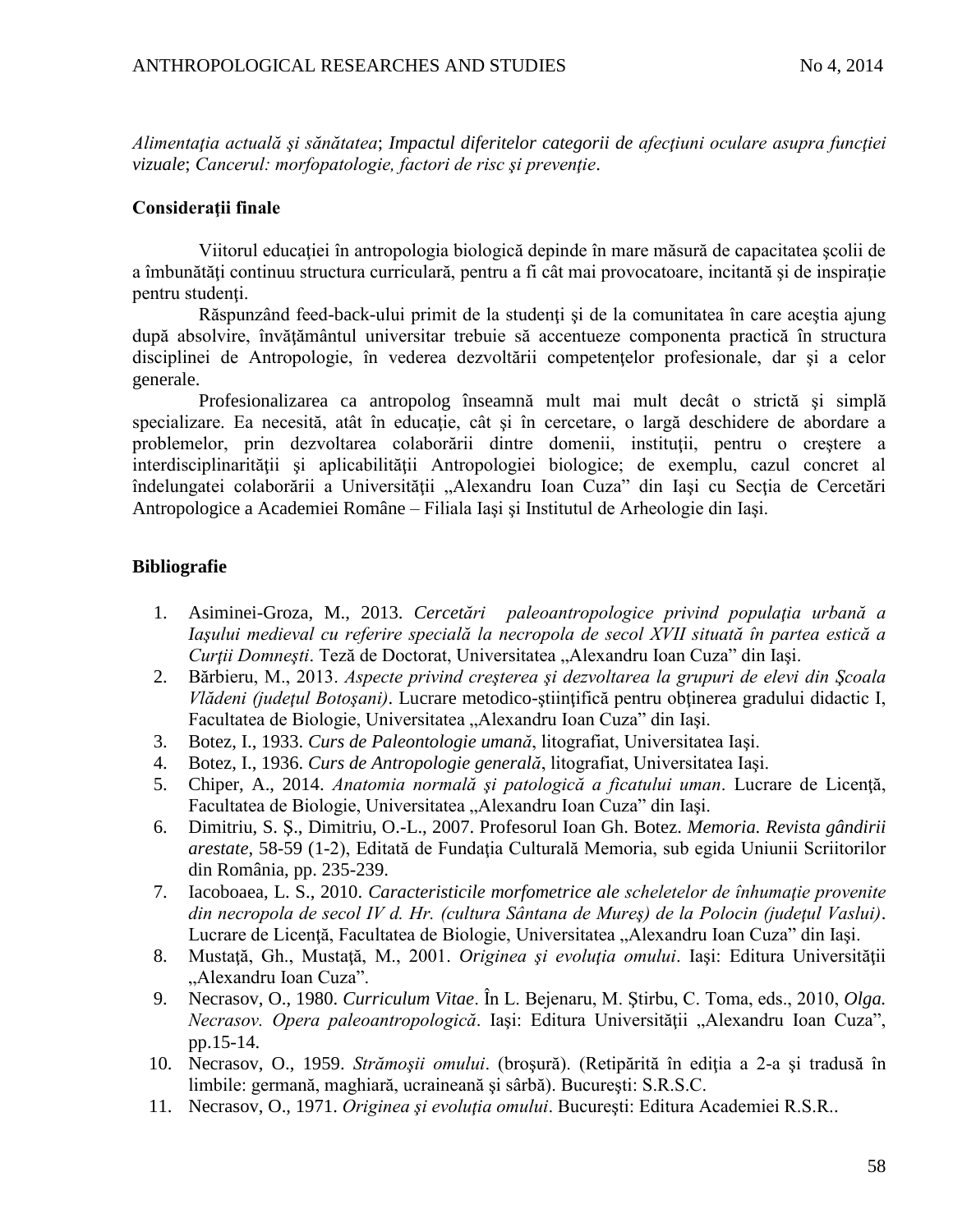- 12. Nica-Barbu, L., 2007. *Creşterea şi dezvoltarea la elevii de gimnaziu*. Lucrare metodicoştiinţifică pentru obţinerea gradului didactic I, Facultatea de Biologie, Universitatea "Alexandru Ioan Cuza" din Iaşi.
- 13. Pavăl, D., 2007. *Influenţa unor factori de mediu asupra creşterii, dezvoltării fizice şi comportamentului copiilor*. Lucrare metodico-ştiinţifică pentru obţinerea gradului didactic I, Facultatea de Biologie, Universitatea "Alexandru Ioan Cuza" din Iași.
- 14. Păduraru, O., 2014. *Comportamentul alimentar al elevului de liceu. Studiu de caz privind Colegiul Naţional "Mihai Viteazul" din Sfântu Gheorghe*. Lucrare metodico-ştiinţifică pentru obținerea gradului didactic I, Facultatea de Biologie, Universitatea "Alexandru Ioan Cuza" din Iaşi.
- 15. Scupin, R., DeCorse, C.R., 2008. *Anthropology. A Global Perspective* (sixth edition). Boston: Pearson Education Hall.
- 16. Simalcsik, R.D., 2014. *Evoluţia în timp a structurii antropologice a populaţiilor de pe teritoriul Comunei Săbăoani, judeţul Neamţ*. Teză de Doctorat, Universitatea "Alexandru Ioan Cuza" din Iaşi.
- 17. Toma, C., Ştirbu, M., Bejenaru, L., 2010. Academician profesor doctor docent Olga Necrasov – dascăl şi savant (1910-2000). În: L. Bejenaru, M. Ştirbu, C. Toma, eds.. 2010. *Olga. Necrasov. Opera paleoantropologică.* Iași: Editura Universității "Alexandru Ioan Cuza", pp.9-12.
- 18. Vacariu, D.-G., 2012. *Aprecierea stării de nutriţie a unui grup de studenţi din Facultatea de Biologie (Ciclul Licenţă, Specializarea Ecologie)*. Lucrare de Licenţă, Facultatea de Biologie, Universitatea "Alexandru Ioan Cuza" din Iasi.
- 19. Whitten, N.E. Jr., 2012. What Are You Doing Here? În A. Beck Kehoe, P.L. Doughty, *Expanding American Anthropology, 1945-1980: a generation reflects*, University of Alabama Press, USA, pp. 145-153.
- 20. \*\*\* *Planul de învăţământ la domeniul de master Biologie, specializarea Bio-Antropologie, învăţământ cu frecvenţă*, 2008, website [<http://www.bio.uaic.ro/#master/master\\_index.html>](http://www.bio.uaic.ro/#master/master_index.html) [accesat 15 august 2014].
- 21. *\*\*\* Planul de învăţământ la domeniul de licenţă Biologie, specializarea Biologie, învăţământ cu frecvenţă, seria 2013-2016,* 2013, website [<http://www.bio.uaic.ro/planuri/PLANURI-LICENTA-2013-2016/BIOLOGIE\\_2013-](http://www.bio.uaic.ro/planuri/PLANURI-LICENTA-2013-2016/BIOLOGIE_2013-2016_ZI.pdf) [2016\\_ZI.pdf>](http://www.bio.uaic.ro/planuri/PLANURI-LICENTA-2013-2016/BIOLOGIE_2013-2016_ZI.pdf) [accesat 15 august 2014].
- 22. \*\*\* *Programa pentru perfecţionare prin definitivarea în învăţământ şi acordarea gradelor didactice II şi I – Biologie,* 2000, website [<http://administraresite.edu.ro/index.php/programe\\_perfectiona/622>](http://administraresite.edu.ro/index.php/programe_perfectiona/622) [accesat 15 august 2014].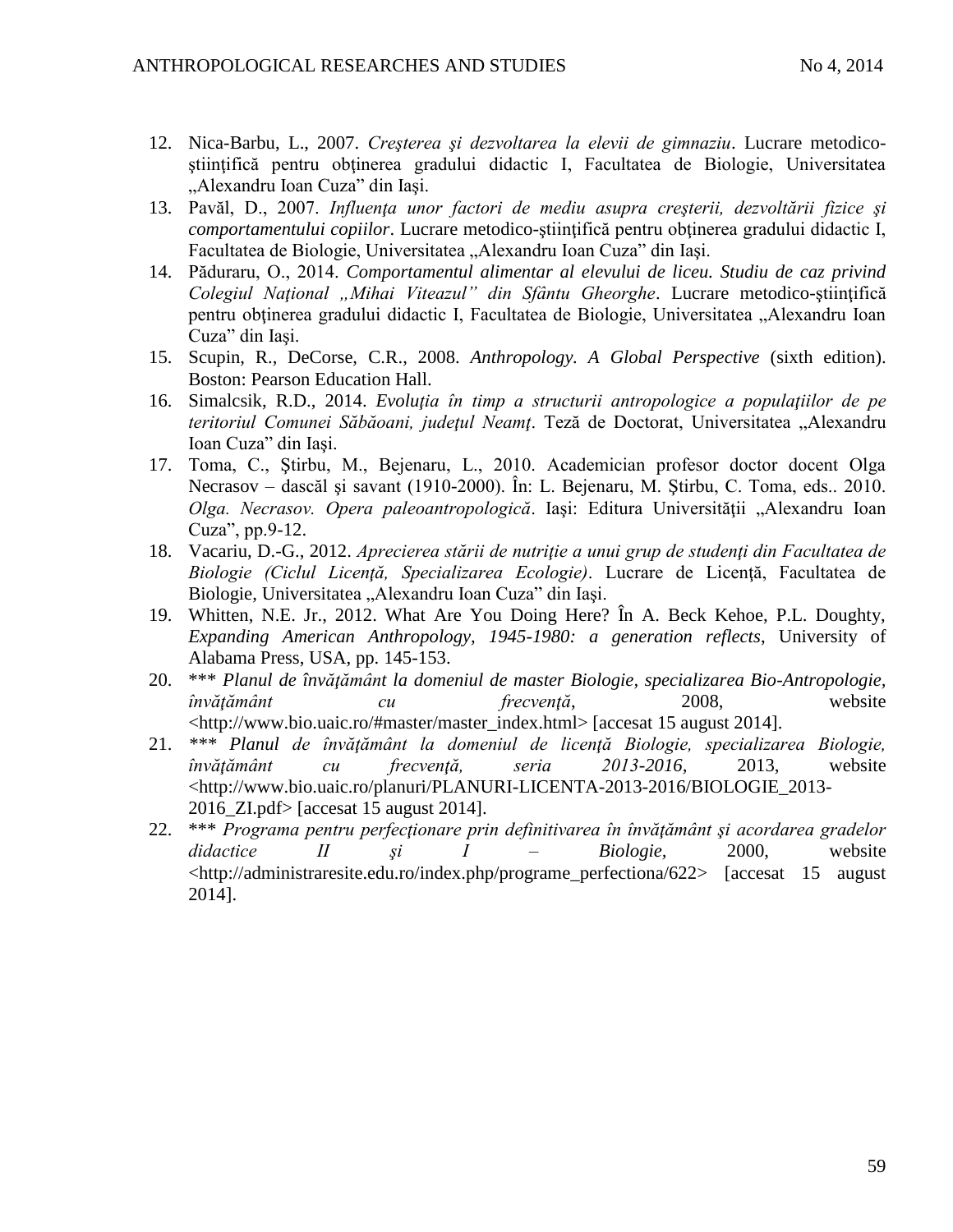# **The crisis of contemporary family and lack of meaning / Criza familiei contemporane şi lipsa de sens**

Elena-Claudia Rusu

Department of Psychology and Educational Sciences, Spiru Haret University, Bucharest

Address correspondence to: Elena-Claudia Rusu, Department of Psychology and Educational Sciences, Spiru Haret University, Str. Fabricii, Nr. 46G, sector 6, Bucharest, Romania. Ph.:+4 0744207784; E-mail: claudiaerusu@yahoo.com

## **Abstract**

In psychotherapeutic practice, regardless of the type, be it individual therapy, group therapy or family therapy, clients always bring into discussion problems regarding their personal and family life. As psychotherapists, we have the role of guiding the client in discovering the solution for his family related problem, whether it is regarding the difficulties of being a single parent, the generation gap conflict (parents-children), or the psycho-socio-cultural setting given by children whose parents work abroad, to recall only a few of today's recurring themes of the therapeutic team, psychotherapist-client/patient. However, lately, we have discovered as a background problem and most likely as a deep cause in many of today's family related matters, an acute lack of meaning in family members regarding not only their destiny as a whole, but as individuals as well. Besides this, an alarming phenomenon is that many young adults avoid marriage and building a family, substituting it with a "no strings attached" type of relationships, called "consensual union" in today's society. In psychotherapeutic intervention, the specialist has a double task: the therapeutic one and the educational one. Thus, the therapist can and must be committed in helping the client give meaning to his life and make a conscious and informed choice regarding his domestic future. In both cases, including the spiritual dimension of the human being and of the family plays a fundamental role in his later evolution.

**Keywords**: family, crisis, meaning, religion, psychotherapy.

# **Familia? La ce bun?**

De ceva vreme specialiştii, în special psihologii şi sociologii semnalează că familia contemporană trece printr-o perioadă de criză; o criză ce a început acum zeci de ani şi nu ştim când şi cum se va termina. Sau poate că ştim, dar nu vrem să ne uităm în acea direcţie pentru că nu ne place ceea ce vedem, cel puţin unora dintre noi.

Ceea ce se observă, din perspectiva psihoterapeutului, este un fenomen pe cât de frecvent, pe atât de îngrijorător: *mulţi dintre tinerii români nu mai doresc să întemeieze o familie*.

Acestor tineri li se poate alcătui un "profil psihologic", deși această sintagmă poate suna pretențios: au vârste între 20 și 35 de ani; sunt absolvenți ai, cel puțin, unei facultăți; lucrează, de obicei într-un mediu corporatist, dar pot activa şi în alte tipuri de organizaţii; au un nivel al veniturilor care le permite să se întreţină singuri şi să îşi permită anumite plăceri (îmbrăcăminte de firmă, device-uri de ultimă oră, excursii în străinătate de mai multe ori într-un an etc.)

De cele mai multe ori, ei prezintă dificultăți în a iniția sau menține o relație de cuplu de lungă durată, care să depăşească un an de zile.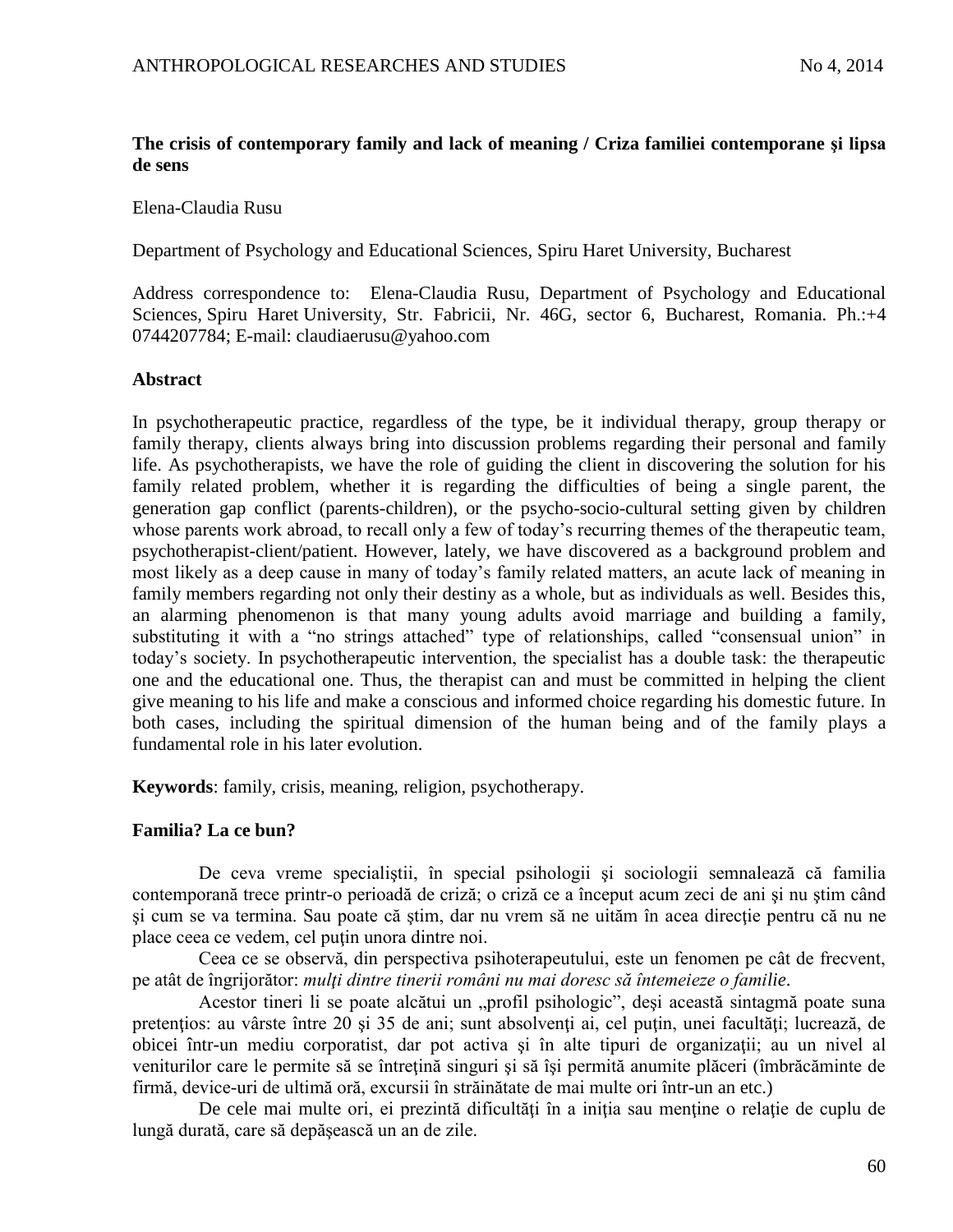Această categorie poate fi denumită "oamenii de weekend", deoarece cinci zile dintr-o săptămână muncesc între 10 şi 14 ore pe zi, iar în weekend, adică începând de vineri seara până luni dimineața se implică în diverse tipuri de loisir, de activități gospodărești, de hobby-uri și alte activități, care, conform propriilor declarații, exced ca timp cele două zile și jumăte rămase libere.

Uneori lucrează și în weekend. Sunt plătiți pentru orele suplimentare. Se simt valorizați pentru munca pe care o fac și sunt multumiti de remunerație. Cu acești bani își permit să plătească medicii şi psihoterapeuţii la care ajung din cauza sindromului de oboseală cronică, a depresiei, anxietăţii, stresului, a tensiunii şi presiunii psihice enorme care este exercitată asupra lor de conducerile instituțiilor în care lucrează și de grupul de muncă din care fac parte, încărcat cu patologii specific organizationale (conflicte de muncă gresit gestionate sau negestionate, formale și informale; angajați cu tulburări de personalitate și alte tulburări psihice nediagnosticate; modalități de comunicare defectuoasă şi ineficientă etc.)

Doar o parte dintre ei au preocuparea și capacitatea de autoanaliză și încep să înțeleagă că ceva nu este în regulă cu ei, cu viaţa lor care parcă trece pe lângă ei. Unii afirmă că se simt asemenea unor "sclavi pe plantație", "roboți" ce sunt înghițiți de un sistem (corporația/organizația) care nu dă, în realitate, doi bani pe ei ca persoane, ca oameni, în ciuda tuturor *training*-urilor şi *vouchere*-lor pentru sănătate (masaj, saună, fitness, analize medicale etc.). Adesea aud că vin dinspre ei strigăte disperate de ajutor, iar unii chiar doresc sincer să învete să functioneze altfel, adică *să trăiască.*

Cu siguranţă că există şi alte tipuri de tineri nu îşi doresc familie. Cei care sunt remuneraţi cu un salariu minim pe economie sau puţin mai mare decât acesta invocă motivul financiar ca primordial în evitarea întemeierii unei familii: banii puțini și condițiile improprii de locuit sunt obstacole pentru ei.

Adeseori se adaugă şi unora şi altora *promiscuitatea* în care ajung să trăiască. Aceşti tineri trec cu superficialitate, rapiditate şi dramatism dintr-o relaţie în alta, întreţin relaţii sexuale cu mai mulți parteneri în paralel, fac "sex sportiv" fără obligații, fără implicare emoțională, fără planuri de viitor. Adesea apar "complicațiile": copiii nedoriți avortați mult prea ușor, uciși fără conștiență și conștiință sau – într-un caz "mai bun" – născuți și lăsați prin spitale, în case de copii sau pe la rude.

În spaţiul românesc, practicarea *psihologiei transgeneraţionale* a contribuit la formularea unei concluzii ce priveşte o realitate dureroasă: *avorturile reprezintă o traumă naţională.* Suntem un popor care ne sinucidem ca popor şi ne mirăm de ce nu ne merge bine, de ce suntem plini de boli, traume sufletești teribile, prinși și amețiți într-o derivă cumplită pe care tinerii o "rezolvă" prin alcool şi droguri, prin fuga în lumea virtuală oferită de jocurile video şi internet, iar bătrânii prin valuri de nemulțumire și frustrări bombănite în fața televizorului, la vreo coadă în piață sau când asteaptă la doctor.

În acest timp, mergem la serviciu în exces pentru bani şi confort, unii, pentru a subzista la limita dintre decență și sărăcie, alții. Astfel, timpul necesar pentru a sta de vorbă cu copiii, pentru a mânca alături de ceilalţi membri ai familiei, pentru a face lucruri *împreună* s-a scurtat mult, foarte mult şi progresiv după 1990: ,,Ideea ca omul să ajungă acasă tot mai rar, să îşi găsească satisfacţia profesională, socială și altele numai la serviciu a condus la formarea generației *vuppies*. Locuințele lor parcă sunt camere de hotel nelocuite, comunicarea autentică cu familia este aproape nulă. Ei se căsătoresc şi fac copii din ce în ce mai târziu, pentru că prioritară este cariera. Copiii lor cresc la *after-school* şi parcă nu au părinţi. Prea preocupaţi de a bifa ţintele propuse de manuale de management sau de reviste lucioase, acești părinți sunt total acaparați de serviciu. Copiii lor suferă şi, de cele mai multe ori, vor avea probleme la maturitate. Uneori timpul petrecut cu propriul copil este din ce în ce mai scurt, şi nu de calitate, jucăriile sunt obiecte pe care le posedă, şi nu dedicate jocului; unii părinţii au devenit doar furnizori de resurse materiale de creştere" (Rada, 2013, p. 48).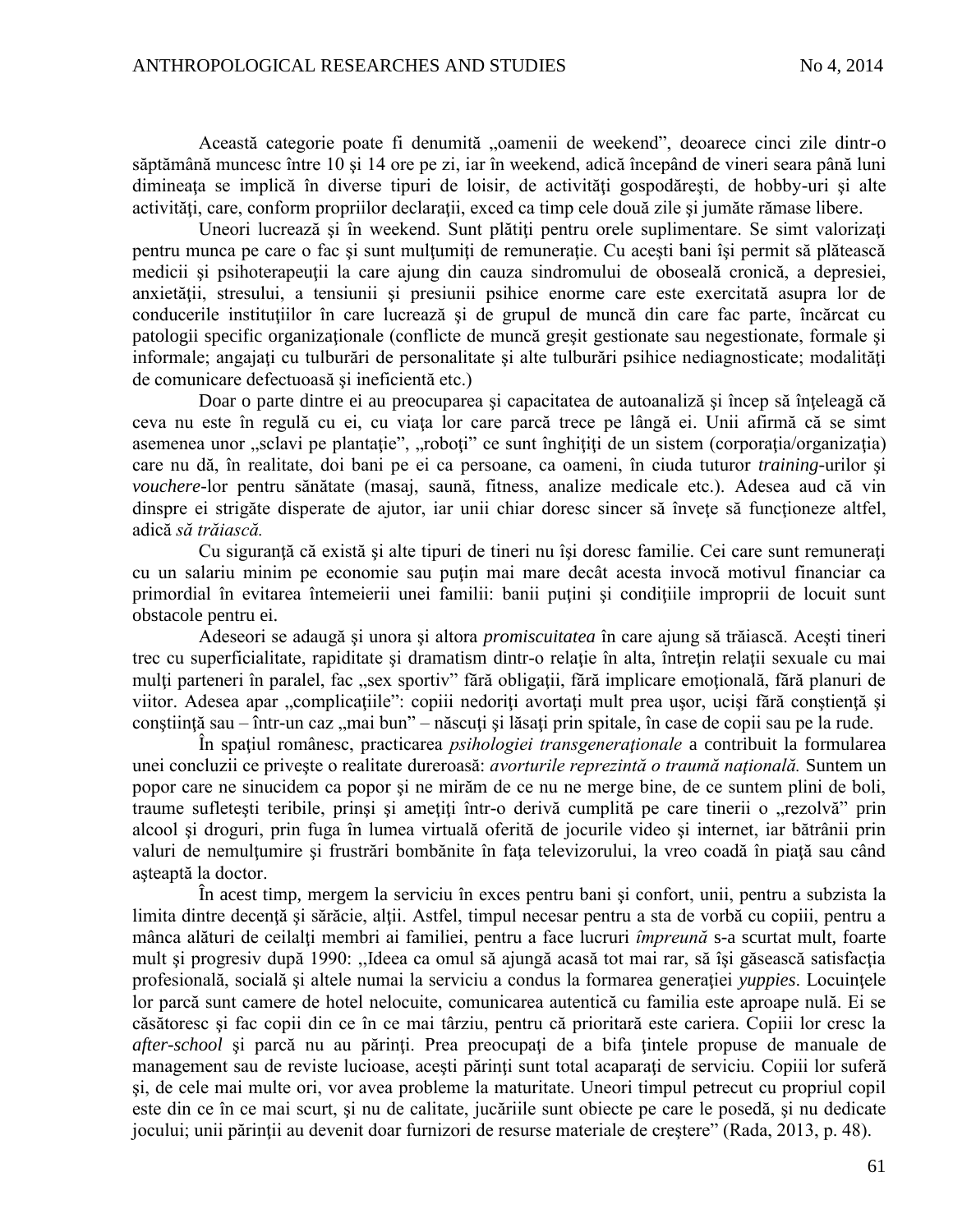Dintr-o rusine cultivată din interiorul și exteriorul țării adeseori prin mass-media, nu mai vrem să fim români decât puțini dintre noi, vrem în schimb să fim cetăteni europeni și cetățeni ai lumii. Adică *nimeni*, oameni lipsiţi de identitate, de valori, de tradiţii, de istorie, de rădăcini.

Vrem un guvern mondial care să ne uniformizeze, un Big Brother care să ne controleze mai mult sau mai putin subtil, să ne transforme în executanți dezirabili ai unor legi incorecte și inumane dar cu iz de democratie, egalitate, dreptate și altele asemenea care sună bine, dar lipsesc, în realitate, cu desăvârşire. În rest, ni se dă ceva pâine şi mult circ mediatic ca să stăm potoliţi şi să ne liniştim angoasele sufleteşti corecte.

În acest aranjament actual, în care se aplică în continuare după mii de ani, dar din ce în ce mai sofisticat (a se citi "pervers"), maxima lui Th. Hobbes *homini hominis lupus est*, atât la nivel macro, adică politic, cât și la nivel micro, instituțional *nu există un interes real și, în consecință*, *materializat în măsuri economice, juridice, sanitare şi educaţionale de promovare şi susţinere a familiei în societatea românească actuală care aspiră şi copiază "diversitatea" şi "liberalismul" Occidentului.*

Mizând pe egocentrismul şi narcisismul cultivat şi încurajat de la vârstele cele mai mici atât de unii părinți, cât și de societate, aceasta din urmă ajunge să își piardă treptat "celula de bază", adică familia şi să fie formată din indivizi atomizaţi, izolaţi în spatele televizoarelor, computerelor şi telefoanelor mobile, care ajung să trăiască mai mult timp în lumi virtuale, decât în cea reală. *Divide*  et impera, adică "dezbină și stăpânește": un individ izolat și controlat este mai ușor de manipulat de către un guvern sau anumite grupuri de interese, decât unul care *aparţine* unui popor cu identitate şi, "", în mic", unei familii care îl iubește, ocrotește, susține și sprijină în acțiunile lui.

Prin urmare, tinerii nu îşi mai doresc să întemeieze o familie, un cămin, să aibă copii deoarece le consideră un balast, o piedică în realizarea profesională, pe de o parte, şi în a-şi trăi viaţa fără responsabilități, eforturi, sacrificii, constrângeri pe care aceste realități le presupun adeseori. Ei nu mai înţeleg *sensul* da a avea o familie proprie sau o consideră ca pe o bătaie de cap ce stă în calea împlinirii plăcerilor şi dorinţelor lor ca indivizi.

Treptat, normalul devine anormal şi invers. Cetăţenii care se opun trend-urilor occidentale agreate și implementate de guvernele țărilor în care trăiesc sunt etichetați ca "retrograzi", "naționaliști", "opoziționiști", "xenofobi", "a-normali" și deseori ca "proști". Aceștia sunt cei care se luptă să supravieţuiască în societate, în lume, pe de o parte menţinând cultura şi tradiţiile sănătoase, credința în Dumnezeu, ca părți integrante ale identității neamului și, pe de altă parte, să integreze în viaţa de zi cu zi ştiinţa, tehnica şi tehnologiile actuale după grila de valori a primelor.

Remarcăm că o mare parte a psihologiei moderne a susţinut şi a cultivat sistematic EU-ul individului care a devenit asemenea unui monstru mitic devorator, în detrimentul celuilalt de lângă noi, de care nu ne mai pasă, şi a sufletului a cărui voce se stinge treptat în interiorul nostru, făcând loc tristeții și, în final, depresiei care îi cuprinde ca o plagă pe din ce în ce mai mulți oameni.

Un sfânt român al Ardealului, contemporan nouă, necanonizat încă, dar iubit de românii creștini spunea: "Un suflet trist este un suflet cu luminile stinse...".

### **Funcţiile familiei; funcţia religioasă a familiei ca generatoare de sens pentru membrii săi**

În spaţiul românesc semnalăm două fenomene pe cât de prezente, pe atât de grave prin consecinţele lor la nivel individual şi social:

1. Lipsa de interes/sens a tinerilor de a întemeia o familie (la care ne-am referit anterior);

2. Lipsa de sens a familiilor româneşti actuale.

Atunci când există, familiile actuale prezintă o acută lipsă de sens şi perspectivă.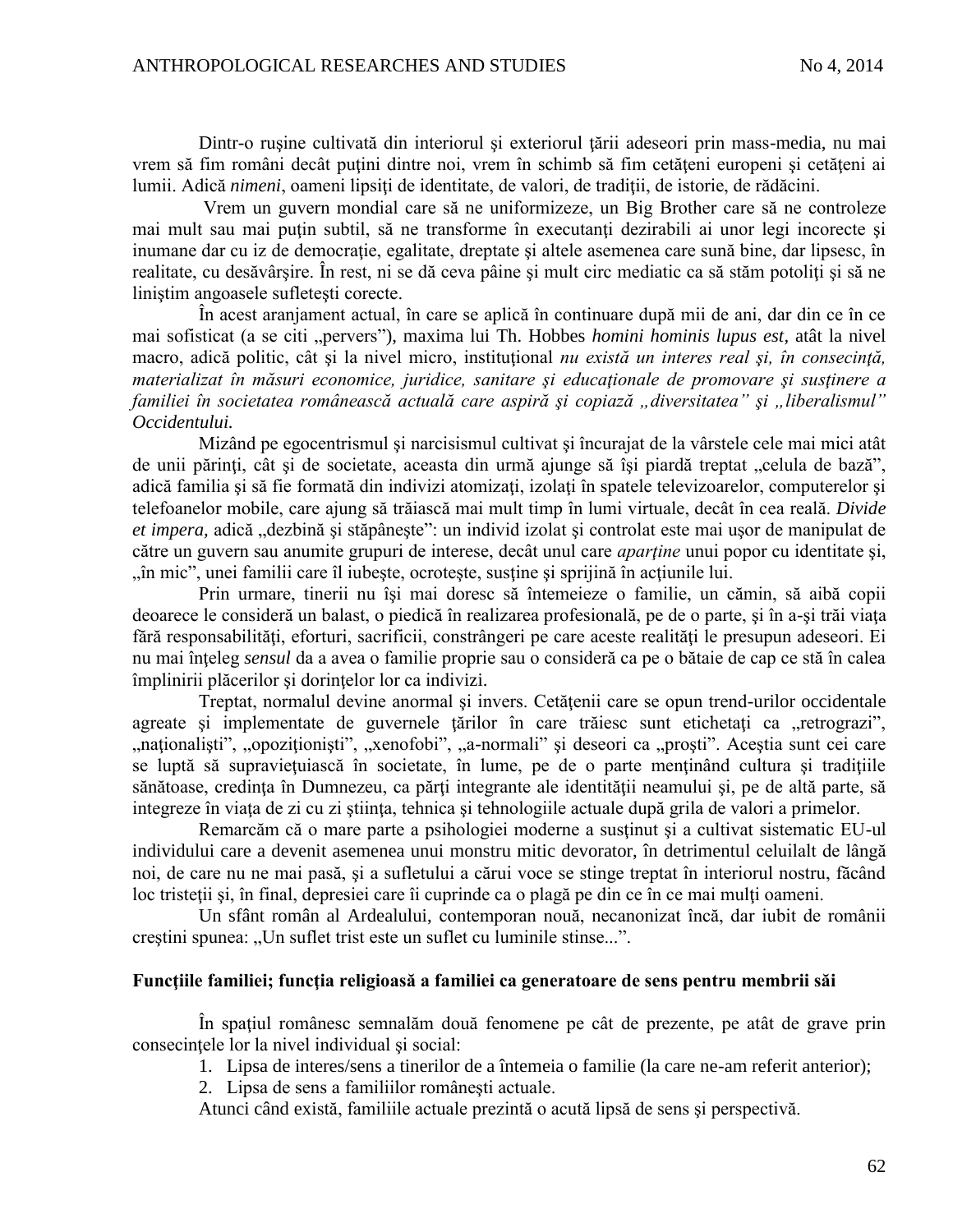Unii dintre noi se trezesc într-o dimineață și se uită mirați la partenerul de viață și la copii și se întreabă cu mirare: cine este acesta? Dar cei mici? La ce bun toate acestea? Ce facem noi împreună? Pentru ce?

Eu îi consider binecuvântați pe cei care trec prin astfel de crize existențiale, care îi salvează de la trăirea unei vieţi plină de rutină şi inerţie: facem lucrurile pentru că aşa se fac, dar nu înţelegem de ce si pentru ce le facem.

Psihologii și sociologii specializați în studierea familiei au identificat patru mari funcții ale familiei pe care le putem considera şi răspunsuri la întrebarea: *de ce să ne întemeiem o familie*?

Una dintre funcții, menționată nu neapărat în ordinea importanței, deoarece *toate* cele patru funcţii sunt importante, se referă la capacitatea *sexual-reproductivă* a familiei.

Aceasta presupune satisfacerea sexuală reciprocă a celor doi soţi şi aducerea pe lume a copiilor. Aceste două aspecte se manifestă diferit în familii deoarece s-a observat că în unele familii se pune accentul pe împlinirea sexuală, în timp ce în alte familii se acordă o mai mare importanţă aducerii pe lume a copiilor. Cele două diferențe apar în funcție de cultura din care fac parte familiile, de gradul şi tipul de educaţie avut, de credinţele religioase, de dorinţa şi caracteristicile fizice şi psihologice ale celor doi soţi (parteneri).

Psihologii au observat un fenomen menţionat anterior şi anume că în societăţile mai avansate economic, cuplurile şi familiile tind tot mai mult să pună în prim plan împlinirea afectivsexuală, şi în plan secundar pe cea reproductivă.

*Funcția economică* presupune asigurarea resurselor financiare, necesare existenței familiei (locuinţă, hrană, haine etc.). Ea îndeplineşte un rol foarte important. Specialiştii consideră că, dacă este îndeplinită corespunzător, atunci familia poate îndeplini și celelalte funcții. Această funcție este realizată de ambii soţi prin procurarea veniturilor (ca urmare a exercitării unei profesii, cel mai des), prin procurarea şi producerea hranei, a obiectelor de îmbrăcăminte şi de trai, prin transmiterea profesiei şi/sau susţinerea copiilor în alegerea profesiei.

*Funcţia de solidaritate -* presupune asigurarea unităţii şi stabilităţii familiei. Ea se manifestă prin exprimarea sentimentelor de afecţiune, de respect, de apartenenţă la grupul familial, a încrederii membrilor unii în alţii, a ajutorării şi susţinerii reciproce de-a lungul timpului, a dezvoltării intimității. Remarcăm că această funcție pare din ce în ce mai slab îndeplinită, fapt dovedit de creşterea ratei divorţurilor şi a înmulţirii relaţiilor de concubinaj, a celibatarilor şi a familiilor monoparentale.

*Funcţia de socializare -* se referă la transmiterea, cu scopul asimilării de către copii, mai ales, dar şi de către toţi membrii familiei, a atitudinilor, valorilor, principiilor, metodelor de comportament caracteristice unui anumit grup social. Altfel spus, este vorba despre functia de educare. Scopul acesteia este integrarea în societate a persoanei (copilului). Educaţia se manifestă la toate nivelurile: material, fizic, psihologic, moral, spiritual. Familiile manifestă în grade diferite această funcție: unele sunt foarte preocupate de educarea membrilor săi, altele mai deloc (Vasile, 2006).

Din secolul al XIX-lea, când începe lupta psihologiei pentru a demonstra că este o știință și pentru a fi acceptată în mediul academic, aceasta a fost preocupată preponderent de explicarea omului înţeles ca fiinţă bio-psiho-socială, accentul punându-se mai mult pe una sau alta dintre cele trei dimensiuni menționate în funcție de curentul psihologic dominant al momentului (ex. behaviorismul pune accentul pe biologic, în timp ce cognitivismul mută accentul şi obiectul de studiu al psihologiei pe dimensiunea "psiho", mai exact pe gândire ca proces psihic superior etc.).

Omul este abordat ca o ființă vie, ca un microcosmos ce oglindeste un macrocosmos (societatea). De la Aristotel până astăzi, omul este considerat un *zoon politikon*, adică o fiinţă socială ce trăiește în diferite tipuri de grupări umane, în comunități, respectiv într-o societate ale cărei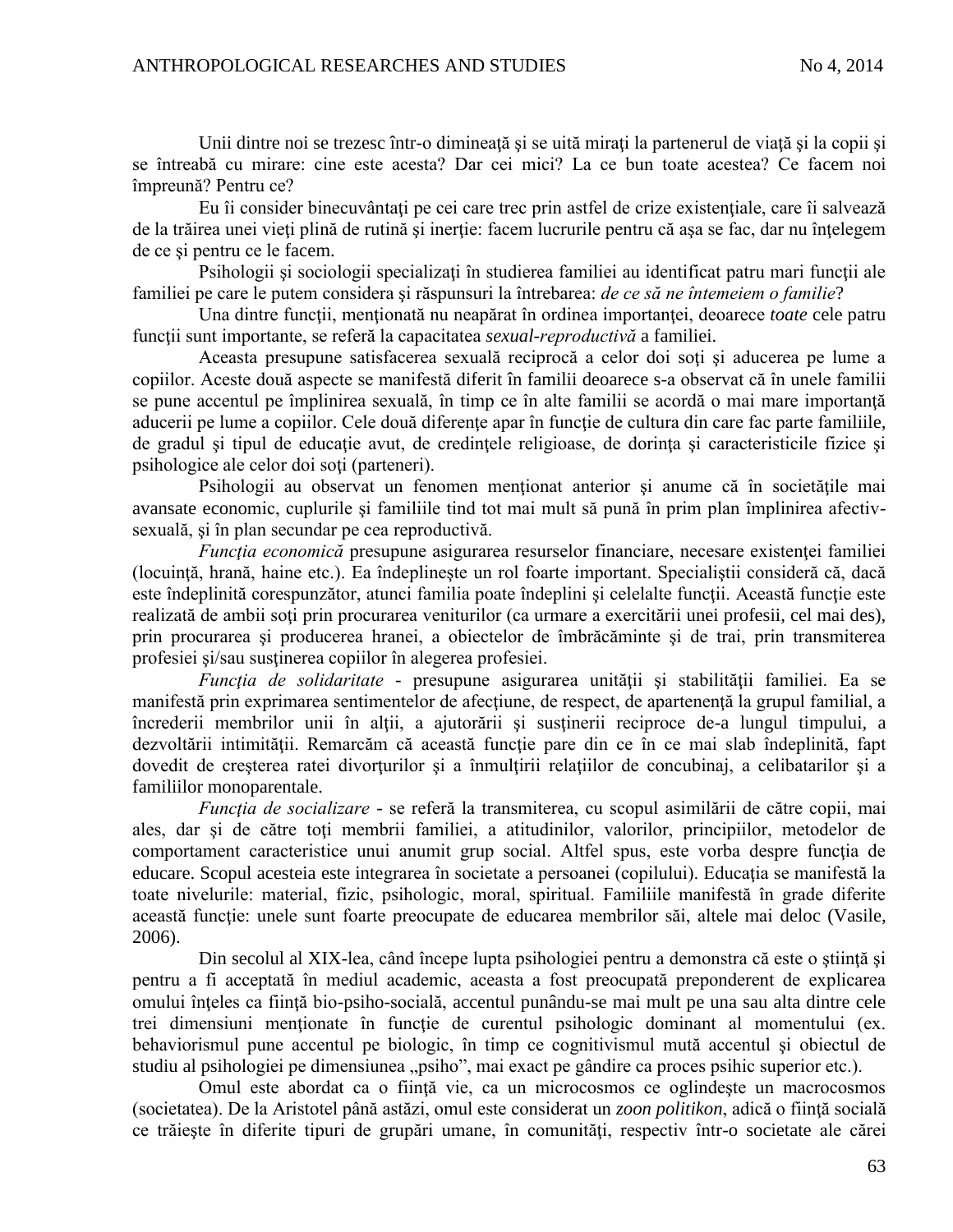norme și legi trebuie să le respecte, pentru ca uriașul mecanism social să poată supraviețui și functiona.

De-abia foarte târziu, în secolul XX, unii reprezentanți ai psihologiei, confruntați cu toate traumele şi problemele omului modern, au îndrăznit să adauge şi o a patra dimensiune a umanului şi anume cea *spirituală,* conturând ceea ce a devenit cel de al patrulea stâlp al psihologiei (alături de psihanaliză, behaviorism şi psihologia umanistă) - *psihologia transpersonală*. Prin urmare, omul este o fiinţă bio-psiho-socială şi spirituală.

Desigur că această îndrăzneală nu a rămas nepedepsită de către unii colegi de breaslă, ce consideră psihologia transpersonală ca nedemnă de a vieţui printre celelalte trei curente principale ale psihologie, locul ei fiind în "mahalaua psihologiei".

Şi totuşi, în ciuda tuturor încercărilor de a fi uniformizat şi redus la tăcere şi supunere, omul contemporan îşi pune întrebări neliniştitoare: cine sunt şi de unde vin? Ce rost are viaţa mea? Încotro mă îndrept? Ce se întâmplă după ce mor? etc.

Psihoterapeuţii primesc adesea în terapie oameni aflaţi în *crize spirituale* (Grof, 2005) pentru care răspunsurile psihologiei actuale sunt parţial sau deloc viabile.

Spre deosebire de știința modernă, pozitivistă și materialistă ce s-a impus uneori prin forță sau prin falsificare în mediul educaţional, în societate şi, în final, în minţile oamenilor, ştiinţa arhaică, de vindecare, a vracilor, samanilor și tămăduitorilor de pretutindeni a pus în centrul ființei umane dimensiunea ei *spirituală, sufletească.* Pentru ei, cauza bolii era simplu de depistat: *dacă sufletul este bolnav, atunci şi trupul este bolnav* şi direcţia de intervenţie era clară: *dacă sufletul se vindecă, atunci şi trupul se vindecă,* ceea ce a favorizat o serie de metode, tehnici şi instrumente terapeutice ce se transmiteau din generație în generație celor care primeau harul tămăduirii.

Ceea ce culturile vechi au ştiut dintotdeauna, iar societatea modernă vrea să uite cu desăvârşire a fost că *omul are un suflet care vine de la un Creator* ce a primit denumiri diverse în funcție de specificul acestor culturi, de momentul istoric, de zona geografică în care se formau și funcționau. Pentru creștini, acest Creator a fost numit Dumnezeu, iar pentru creștinii ortodocși Dumnezeu este Sfânta Treime: Tatăl, Fiul şi Sfântul Duh. După sute de ani de ştiinţă, de pozitivism şi ateism, Dumnezeu împreună cu Legile pe care ni le-a lăsat spre a fi urmate şi cu toată dragostea Sa au dispărut din schema vieții omului modern. Astfel, am devenit ceea ce numim "oameni ai orizontalei", adică trăitori ai unei vieţi fără sens transcendent, afundaţi în dorinţe carnale şi materiale a căror satisfacere se vrea a fi imediată. Sau, într-o versiune de inspirație orientală, dar nerespectând *ad litteram* teoria hindusă a reîncarnării (este din ce în ce mai la modă această teorie, în special în mediile de intelectuali), este vorba despre despre mai multe vieţi a căror calitate diferă în funcţie de faptele bune sau rele pe care omul le-a săvârşit în viaţa anterioară, după care, la final, urmează plonjarea în nimic, adică în Nirvana.

Și totuși, unii dintre noi mai auzim strigătul "verticalei", adică a nevoii noastre firești de a ne reconecta cu Creatorul nostru, de a ne restabili o relaţie cu El, de a înţelege cu ajutorul Lui care este *sensul nostru pe pământ*, în această unică viață, ce talanți avem de înmulțit și ce vocație avem de împlinit înainte de a ne întoarce, nădăjduim, în braţele Lui.

Pentru creștinul practicant, lucrurile ar trebui să ștea, cel puțin din punct de vedere teoretic, mai simplu şi mai clar decât la cei care sunt agnostici, atei sau cred în alţi dumnezei: *scopul omului pe pământ este mântuirea, iar cel al familiei este cel de întrajutorare a membrilor ei pentru a obţine mântuirea*.

Mântuirea este pentru creştin reîntoarcerea la Hristos, de-a dreapta lui Dumnezeu, după o viată în care acesta a manifestat dragostea fată de Dumnezeu, fată de aproapele și de sine însusi, în care a respectat cât mai bine posibil Cele zece porunci dumnezeiești și a manifestat virtuțile creștine.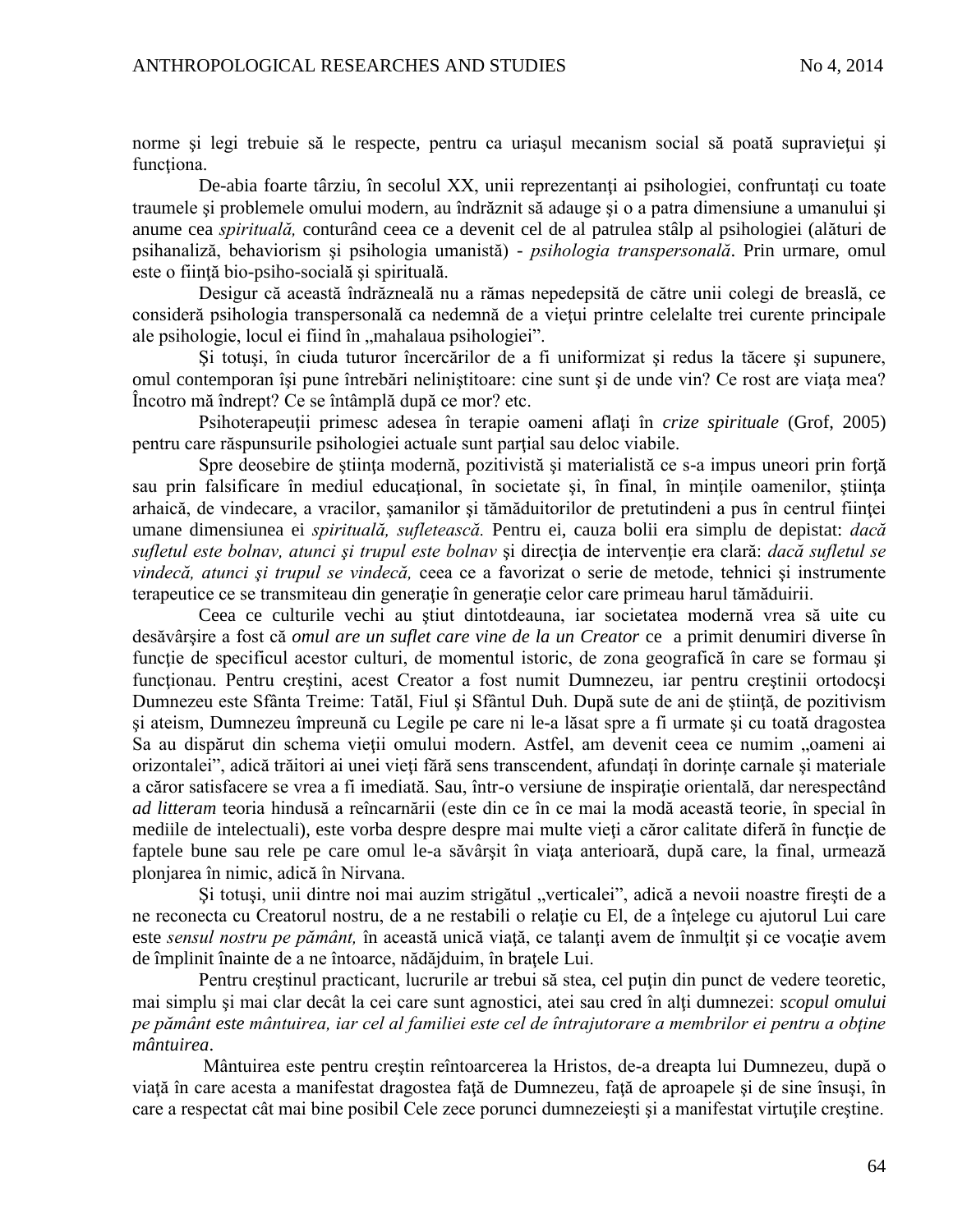Viata creștinului nu exclude bucuria, voia bună, petrecerile alături de cei dragi, reuniunile de familie etc., desfăsurate în comuniune cu Dumnezeu și într-o atmosferă de decentă care astăzi nu mai este dorită de către mulţi dintre noi. Oare câţi dintr-un popor care se autointitulează creştin, dar nu prea o dovedeşte în practică, mai spun rugăciunea Tatăl Nostru şi se închină înainte de masă aşa cum făceau strămoşii noştri? Câţi mai binecuvântează bucatele puse pe masă? Cine mai merge duminica la Sfânta Liturghie? Etc.

În practica terapeutică se constată două fenomene privind familiile creştine:

- 1. Familiile creștine prezintă probleme cotidiene, specifice "orizontalei", dar și probleme spirituale și religioase specifice "verticalei";
- 2. Familiile creştine au la îndemână în rezolvarea problemelor lor atât resurse care privesc "orizontala", cât și "verticala", Resursa Resurselor, adică pe Dumnezeu la care au acces prin cele trei mari virtuti creștine: credința, nădejdea și dragostea, dar și prin rugăciune, cunoaştere şi fapta bună.

Multe dintre problemele cu care ne confruntăm în cuplu şi în familie se datorează faptului că egocentrismul nostru exacerbat ne-a transformat în "dumnezei de apartament". Pretindem ascultare imediată și fără opoziție de la soț sau soție, de la copii: dar noi, de cine mai ascultăm? Nu cumva ascultăm numai de noi înşine? Nu cumva refuzăm orice tip de autoritate?

Pentru omul modern, dumnezei au devenit: partenerul de viață, copiii, părinții, banii, mâncarea, luxul, confortul, sexul, plimbările, serviciul, statutul social etc.; oricine altcineva sau orice altceva decât Dumnezeu-Creatorul, Dătătorul de viaţă, Cel care ţine universul într-o palmă.

## **Concluzii**

În plin postmodernism, valorile şi credinţele strămoşeşti se clatină şi sunt demolate cu argumente deloc solide, iar ceea ce se pune în loc este netrainic, ineficient şi nesănătos. Suntem cei care am creat estetica urâtului (sic!). Trăim adesea bântuind prin propria viaţă asemenea unor zombie: nu știm ce căutăm pe aici și facem mai degrabă ce vor alții de la noi, pentru a le satisface dorinţele şi interesele. Nu ne regăsim în propria intimitate şi nici în intimitatea familiei; din ce în ce mai des, nici în intimitatea Bisericii.

Familia ne poate oferi un cadru securizant şi favorizant pentru a trăi frumos şi curat, de a ne împlini propriul destin înainte de Marea Plecare Dincolo.

Familia este cea care îi ajută pe membri ei să devină sfinți: cei ce au devenit Sfinții Pantelimon, Elefterie şi Ecaterina, de exemplu, au avut mame creştine care i-au învăţat dragostea de Hristos şi de oameni.

Sfinții noștri părinți, marii duhovnici recenți ai acestui neam: Arsenie Boca, Arsenie Papacioc, Ilie Cleopa, Justin Pârvu, pentru a aminti doar câţiva dintre ei, *s-au născut şi au crescut în familii în care se trăia creştineşte,* stare de fapt la care primând voia divină s-au constituit în factori ce au favorizat împlinirea destinului lor de călăuze luminate ale poporului român în anii de manifestare nemiloasă a comunismului ateist (Boca, 2009; Papacioc, 2011).

În cartea ce a fost contestată şi terfelită în interpretări deşuchiate, dar care rămâne cartea de căpătăi a oricărui creştin şi best-seller-ul incontestabil din această lume, *Biblia,* Moise a scris astfel: "Și a făcut Dumnezeu pe om după chipul Său; după chipul lui Dumnezeu l-a făcut; a făcut bărbat și femeie. Şi Dumnezeu i-a binecuvântat, zicând: <<Creşteţi şi vă înmulţiţi şi umpleţi pământul şi-l supuneți; și stăpâniți peste peștii mării, peste păsările cerului, peste toate animalele, peste toate vietăţile ce se mişcă pe pământ şi peste tot pământul!>> (*Facerea* 1, 27-28).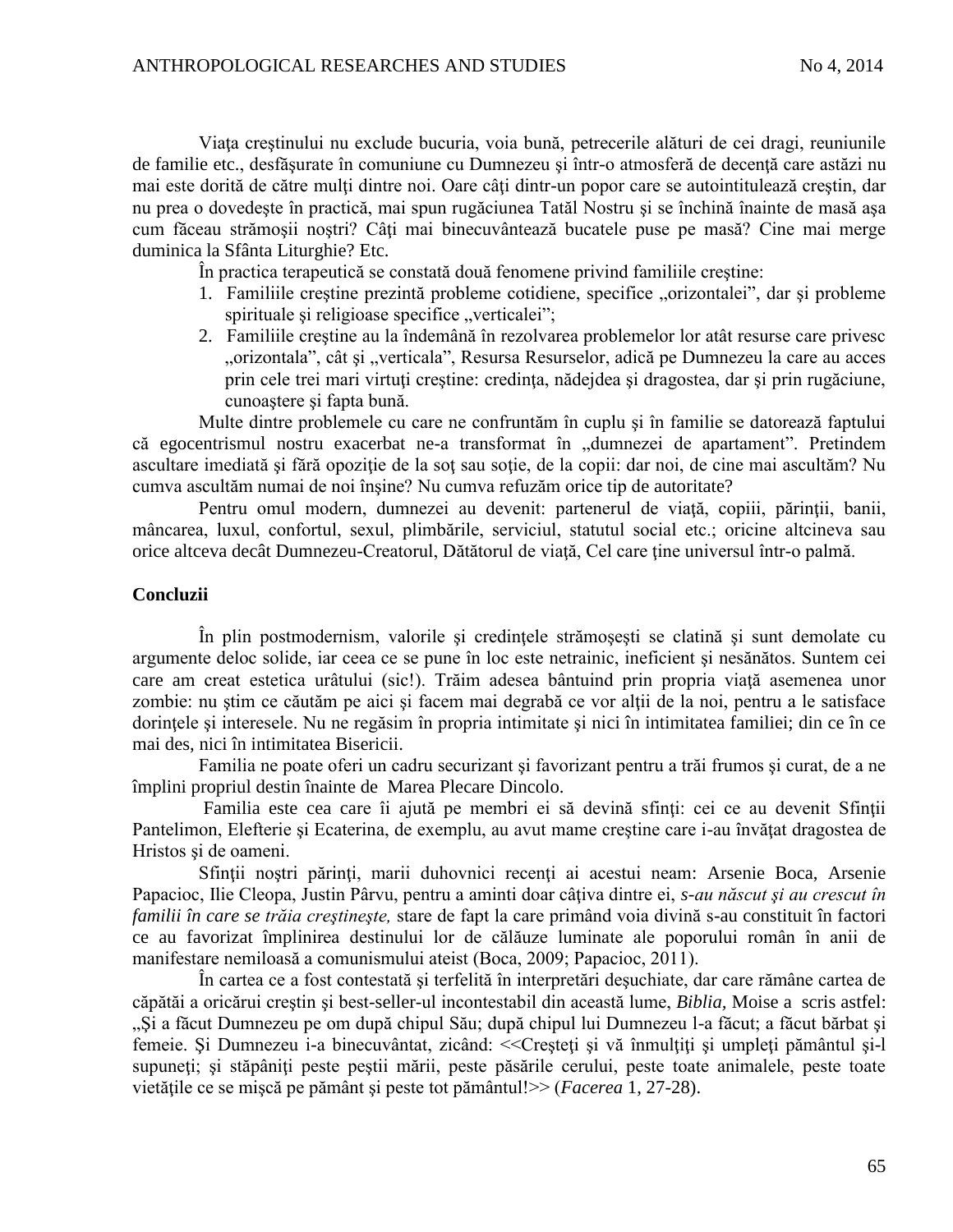În final, sintetizând, considerăm asemenea filosofului român, Petre Ţuţea, că fără credinţă, fără recunoașterea existenței unui Dumnezeu, omul ramâne un animal rațional care vine de nicăieri şi se îndreaptă către nicăieri (Ţuţea).

# **Bibliografie**

- 1. Boca, Arsenie, 2009. *Tinerii, familia şi copiii născuţi în lanţuri*, Ed. a III-a. Editura Credinţa Strămoşească.
- 2. Grof, Stanislav, 2005. *Psihologia viitorului. Lecţii din cercetarea modern asupra conştiinţei*. Bucureşti: Elena Francisc Publishing.
- 3. Papacioc, Arsenie, 2011. *Despre viaţa de familie şi diverse probleme ale lumii contemporane*. Constanţa.
- 4. Rada, C., 2013. *Valori identitare ale familiei româneşti contemporane în contextul globalizării. O abordare antropologică*. Bucureşti: Editura Muzeului Naţional al Literaturii, Române, Colectia AULA MAGNA.
- 5. Ţuţea, Petre, *Cugetări*. Disponibil la: http://ro.wikiquote.org [Accesat 15 februarie 2014]
- 6. Vasile, Diana, 2006. *Introducere în psihologia familiei şi psihosexologie*. Bucureşti: Editura Fundaţiei România de Mâine*.*
- 7. *\*\*\*Biblia sau Sfânta Scriptură,* 1988- tipărită sub îndrumarea şi cu purtarea de grijă a Preafericitului Părinte Teoctist, Patriarhul Bisericii Ortodoxe Române cu aprobarea Sfântului Sinod. Bucureşti: Editura Institutului Biblic şi de Misiune al Bisericii Ortodoxe Române.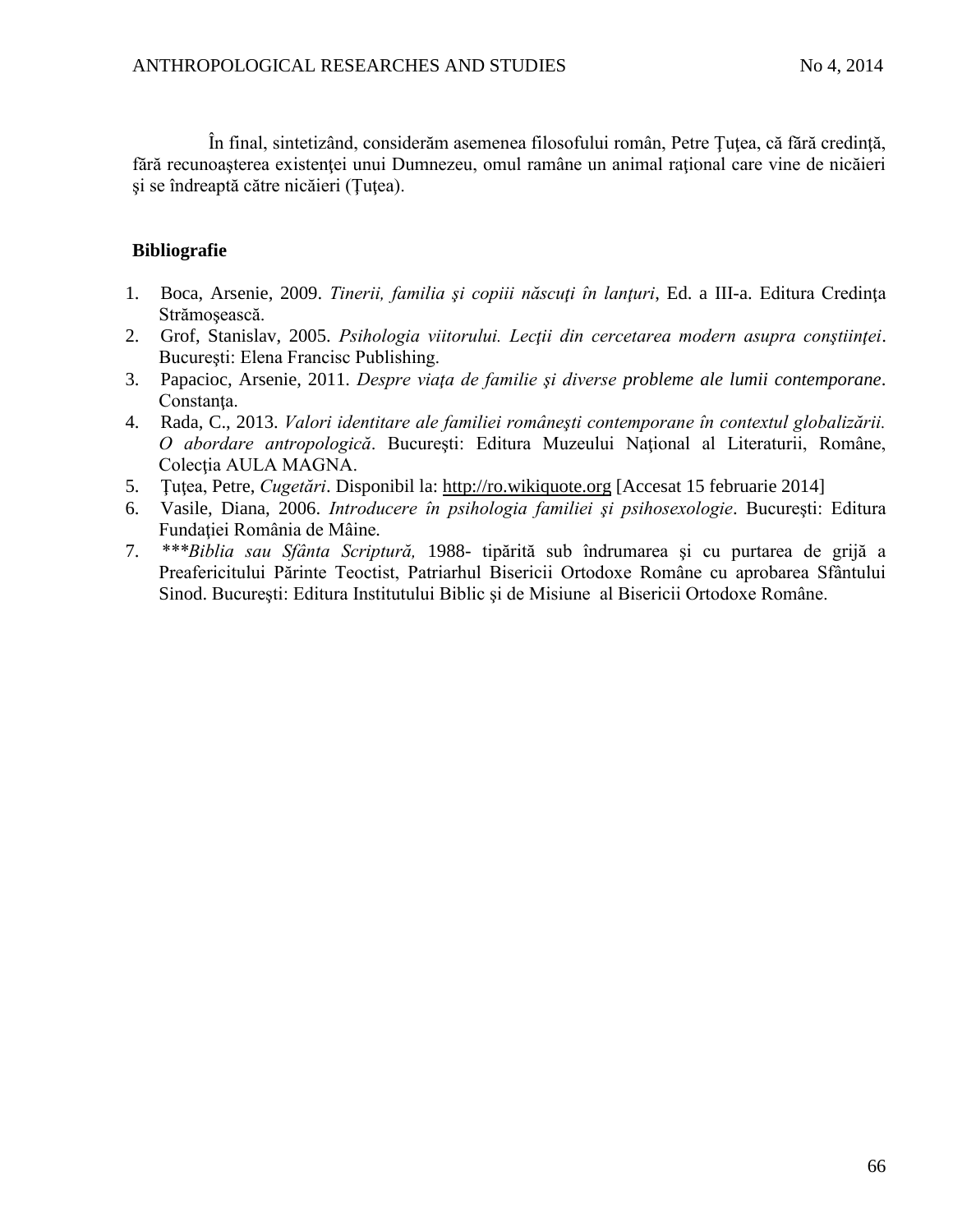**The evaluation of scholar fatigue phenomenon and some factors that cause it - pilot study on a group of students from rural area / Aprecierea fenomenului de oboseală şcolară şi a unor factori care îl influenţează-studiu pilot pe un lot de elevi din mediul rural**

Daniela Gavăt (1), Adriana Albu (2)

(1) Elementary and secondary school of Vânători commune, Iaşi county / Şcoala generală Vânători, Iaşi, Romania

(2) University of Medicine and Pharmacy, Iaşi city, Romania / Universitatea de Medicină şi Farmacie, Iaşi, Romania

Address correspondence to: Adriana Albu, Department of Preventive Medicine, Faculty of Medicine, University of Medicine and Pharmacy Iaşi, Str. Universității, Nr. 16, Iaşi, Cod 700115, Romania. Ph.: 0744-984008; Fax: 0232-213573; E-mail: adrianaalbu@ymail.com

## **Abstract**

**Objectives.** Fatigue is a phenomenon that occurs after an intense high school activity, which manifests in a different way for each student during the intense process of growth. The purpose of this research was to identify the presence of fatigue and some aggravating / alleviating factors (TV watching or computer work / physical activity) among 13-15 years old pupils from rural areas.

**Material and methods.** The study was conducted on a sample of 53 eighth grade students from two elementary and secondary schools, one in Vânători commune, Iasi county (19 subjects), and the other in Băceşti commune, Vaslui county (34 subjects). Pupils were asked to complete a questionnaire on the generating factors of fatigue. The data were processed using the Pearson test.

They completed a questionnaire on the generating fatigue factors. Processing of the results was performed using the Pearson test.

**Results.** Fatigue is reported by 24.5 % of the surveyed students, the calculated differences are not statistically significant ( $p > 0.05$ ). About 33.9 % students wake up tired in the morning, a fact which occurs in both villages, while the calculated differences are not significant ( $p > 0.05$ ). Fatigue is frequently present at the beginning (20.7%) or middle part of the week (32.1 %), the calculated differences being also statistically insignificant ( $p > 0.05$ ). Students play sports under 30 minutes (41.5%) or up to an hour (18.9%). Physical inactivity appears also in rural areas as an unwanted element.. In most cases, young people are watching TV daily during 2-3 hours (52.8%) and working on the computer 2-3 hours (33.9%). Although students need 9 hours of sleep each day, in most cases (60.4 %) this goal is not reached.

**Conclusions.** The results confirm the presence of school fatigue and advocate for a change in the structure of the recreational activities.

**Keywords:** fatigue, insufficient sleeping, sedentary.

# **Introducere**

Oboseala este un fenomen studiat de multă vreme. Au fost elaborate o serie de teorii care pot fi împărțite, în general, pe două direcții: teoria humorală și cea a sistemului nervos central.

Conform teoriei humorale locale, esența oboselii este concentrată la nivelul organelor implicate direct în activitate (Bardov, 2009). În această grupă sunt incluse următoarele teorii: a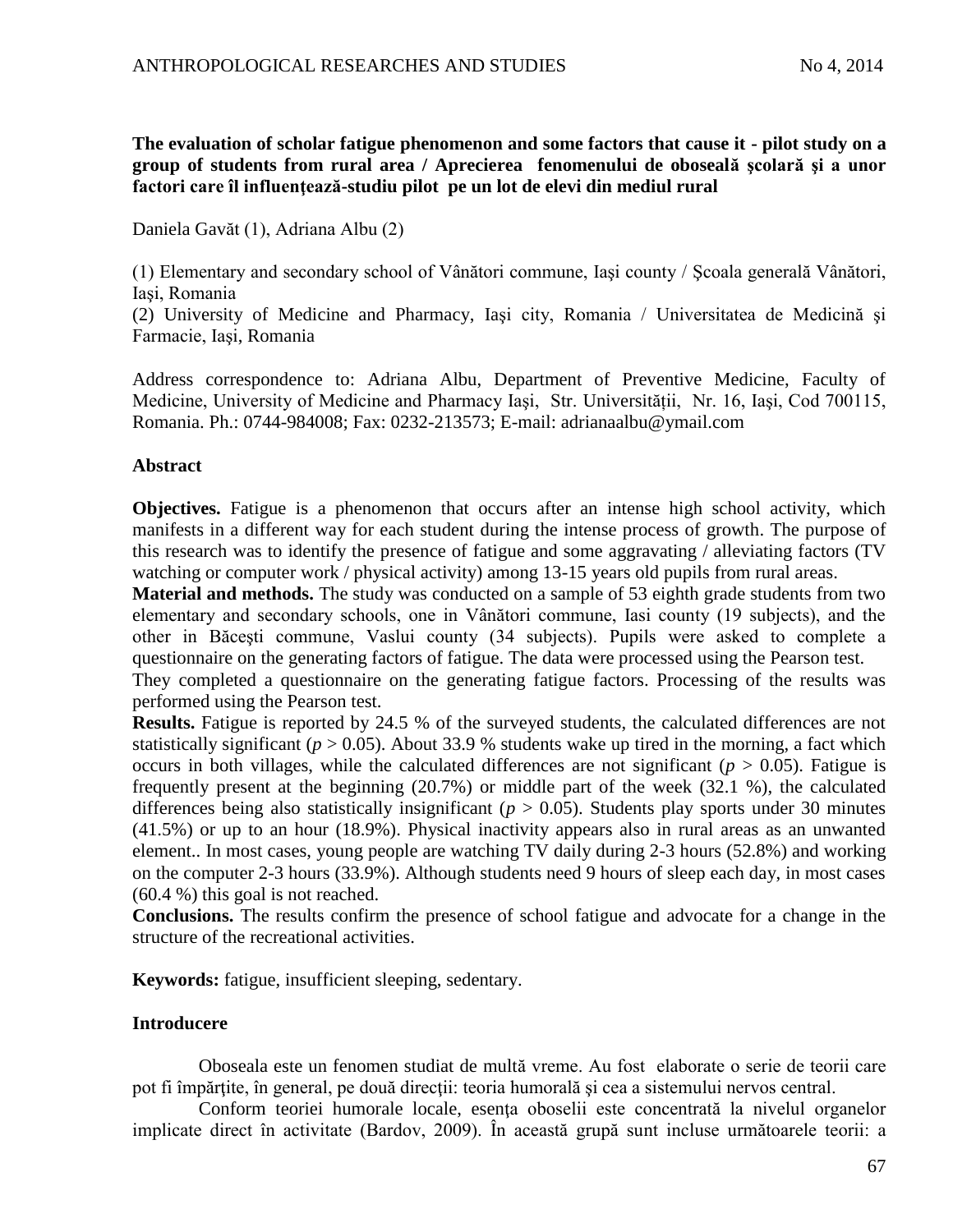toxinelor (mecanismul fundamental al oboselii este pus pe seama acumulării de substante toxice); a pierderii resurselor energetice ale organelor solicitate în activitate (oboseala apare în conditiile scăderii resurselor energetice ale organelor implicate în activitate) (Cosmovici şi Iacob, 2008).

A doua grupă este cea a teoriei sistemului nervos central, conform căreia apariţia oboselii este favorizată de modificările de activitate ce apar la acest nivel.

Oboseala este o stare complexă în care sunt dominante manifestările clinice neurovegetative, cele neuro-senzoriale sau cele motorii (Alexander, 2010; Mănescu, 1986).

Au fost realizate câteva clasificări ale acestui fenomen. Astfel, vom deosebi *oboseala obișnuită* și *oboseala nocivă (cronică)*, diferențiate pe baza efectelor acestora asupra organismului; *oboseala primară* şi *oboseala secundară*, apreciate după antrenamentul unei persoane în raport cu o anumită activitate – oboseala primară apare după debutul activităţii; *oboseala locală* şi *oboseala totală*, ordonate după zona afectată de oboseală – întregul organism sau numai anumite organe ale sale (Papalia şi Olds, 1990).

Pentru cadrele didactice și specialiștii în igienă scolară, apariția oboselii joacă un rol important. Oboseala este un fenomen ce apare după o activitate şcolară (intelectuală şi fizică) foarte intensă (Maillet, 1997). Studiul acestuia este important mai ales la nivelul claselor de gimnaziu, la elevii de 10 -15 ani aflaţi într-un intens proces de evoluţie fizică şi mai ales psihică.

*Obiectivele urmărite* constau în cunoașterea prezenței fenomenului de oboseală școlară într-un lot de elevi din mediul rural; identificarea unor factori ce au un rol de îndepărtare a oboselii (exerciţiul fizic, odihna prin somn) sau de agravare a acestui fenomen (vizionarea programelor de televiziune sau activitatea intensă la calculator).

### **Material şi metode**

Studiul s-a realizat pe un lot de 53 elevi de la Şcoala din Vânători, judeţul Iaşi ( 19 elevi) şi de la Şcoala din comuna Băceşti (34 tineri) judeţul Vaslui. Grupa de vârstă studiată este cuprinsă între 13-15 ani, sex masculin şi feminin. Lotul de studiu este foarte mic, astfel că prelucrarea rezultatelor va fi realizată doar pe colectivități. Rezultatele obținute sunt importante, deoarece există puține studii legate de apariția oboselii școlare, mai ales în mediul rural (Gavăt și colab., 2006).

Elevii au completat un chestionar referitor la prezenţa oboselii şcolare şi la existenţa unor factori care o generează. Am insistat asupra câtorva întrebări din chestionar legate de prezența fenomenului de oboseală școlară: te simți obosit?: deseori, rareori, niciodată; dimineața la trezire te simți: odihnit, obosit sau foarte obosit?; momentul din timpul săptămânii în care apare oboseala?: la început, la mijloc, la sfârşit.

 Un alt aspect studiat a fost cel al odihnei pasive şi active. Odihna pasivă se obţine prin somnul din timpul nopții, iar cea activă prin activitățile de relaxare din timpul zilei. În cadrul acestor activităţi este importantă evaluarea timpului acordat exerciţiului fizic, dar şi programelor de la televizor sau jocul la calculator. Vizionarea programelor de televiziune şi jocurile de la calculator pot fi un factor generator de oboseală şi nu de odihnă.

Prelucrarea rezultatelor s-a făcut cu ajutorul testului Pearson – chi pătrat.

### **Rezultate**

Răspunsul la întrebarea *"te simţi obosit?"* este pozitiv în 24,5% cazuri. Varianta de rareori este aleasă de 69,8% din elevii chestionati și cea de niciodată doar de 5,7% dintre elevii chestionati (Tabelul 1).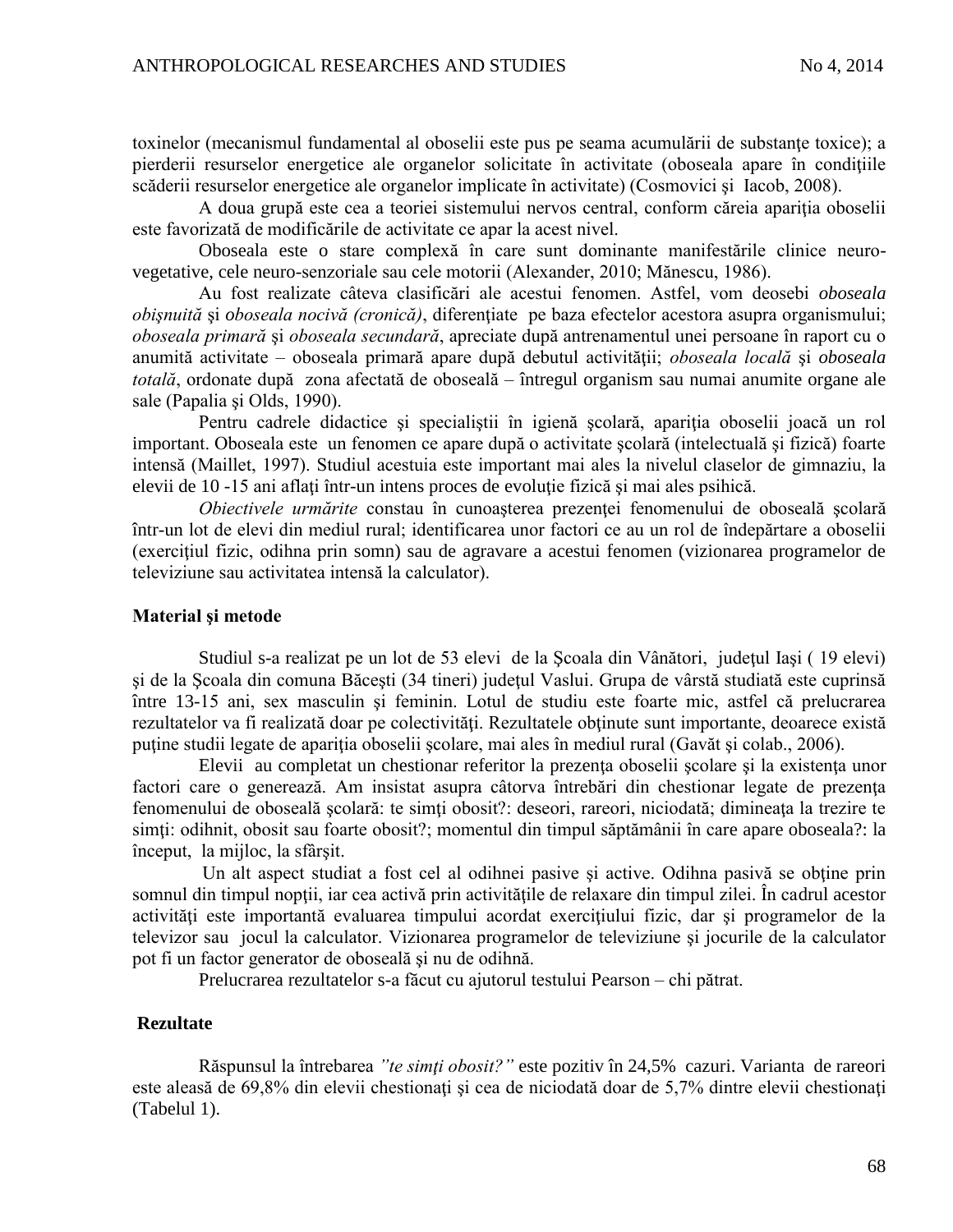Diferentele calculate sunt nesemnificative statistic  $(p > 0.05)$  si indică o frecventa asemănătoare a cazurilor de elevi care se simt obositi. Lotul de studiu este mic, astfel că îl putem considera doar drept un studiu pilot, ceea ce este totuşi un element deosebit.

| Colectivitate       |         | Răspunsul la întrebarea" te simți obosit?" |           |  |  |
|---------------------|---------|--------------------------------------------|-----------|--|--|
|                     | Deseori | Rareori                                    | Niciodată |  |  |
| Scoala din Vânători |         |                                            |           |  |  |
| Scoala din Băcești  |         |                                            |           |  |  |
| Total nr.           |         |                                            |           |  |  |
|                     | 24.5    | 69.8                                       |           |  |  |

**Tabelul 1. Frecvenţa cu care apare oboseala la elevii din lotul de studiu**

Dimineata, la trezire, doar 56,6% tineri se simt odihniti, ceea ce reprezintă un fenomen îngrijorător.

Dacă activitatea a fost adaptată posibilităţilor de efort ale tinerilor şi timpul de somn a fost cel recomandat, trezirea trebuie să fie asociată cu prezenţa semnelor de bine, de odihnă (Figura 1).

Atrag atenția 9,4% tineri care se simt foarte obosiți dimineața la trezire. Este unul din primele semne ale evoluției către oboseala patologică, fenomen ce trebuie atent investigat. Răspunsurile de "*foarte obosit*" sunt prezente în ambele colectivități, diferențele obținute sunt nesemnificative statistic  $(p > 0.05)$ .





Pe parcursul unei săptămâni, oboseala apare fiziologic la sfârşitul acesteia, după o activitate susținută școlară și în gospodărie timp de 5 zile. La lotul de studiu răspunsurile dominante sunt cele de "sfârșit de săptămână", dar aceste variante sunt marcate doar de 47,2% tineri. Frecvent, semnele de oboseală apar la mijlocul săptămânii (32,1%) sau chiar la începutul acesteia (20,7%). Diferentele calculate sunt nesemnificative statistic  $(p > 0.05)$  (Tabelul 2).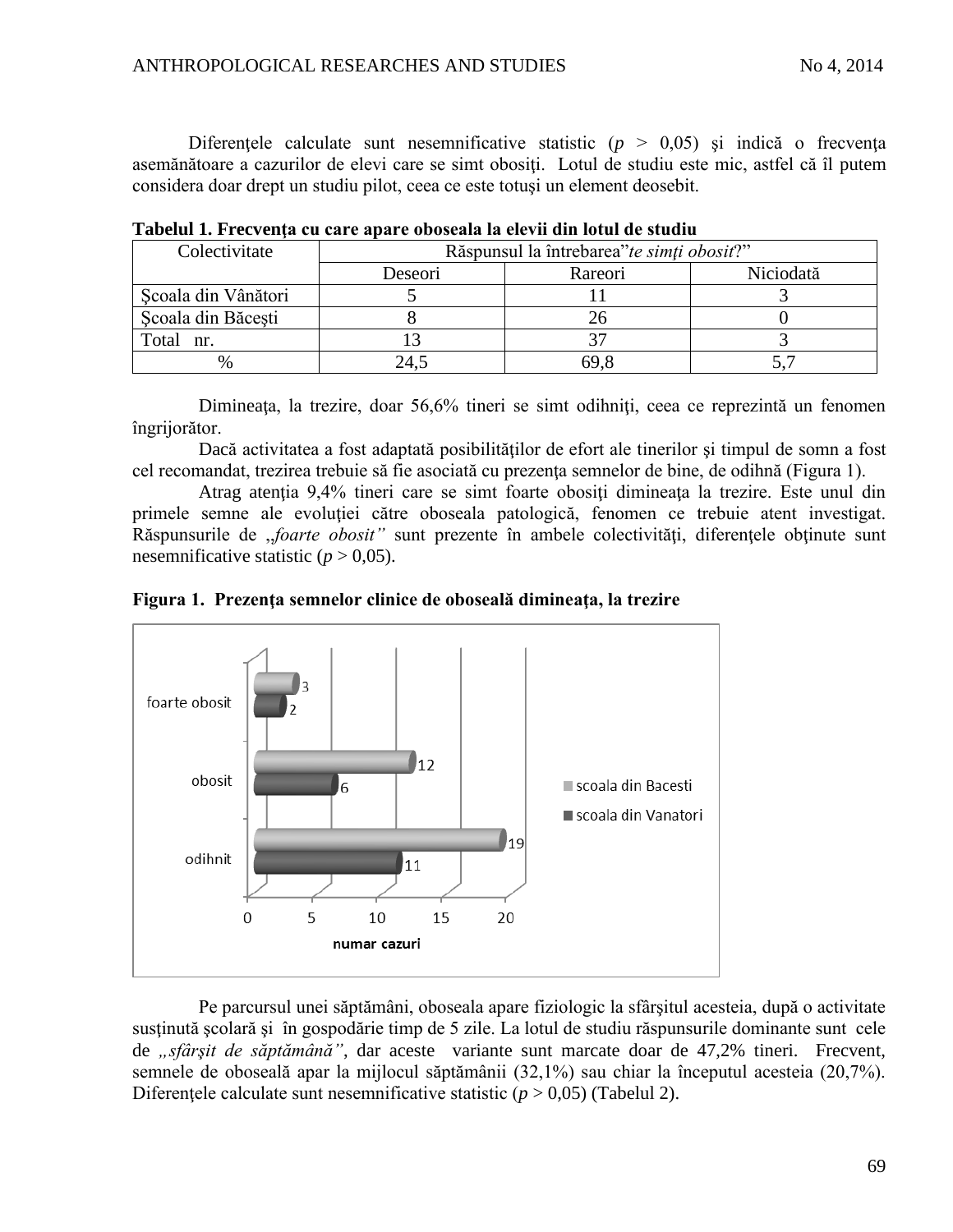| Colectivitate       | Manifestarea fenomenului de oboseală pe parcursul săptămânii |           |            |  |
|---------------------|--------------------------------------------------------------|-----------|------------|--|
|                     | La început                                                   | La mijloc | La sfârsit |  |
| Scoala din Vânători |                                                              |           |            |  |
| Scoala din Băcești  |                                                              |           |            |  |
| Total nr.           |                                                              |           |            |  |
|                     |                                                              |           |            |  |

**Tabelul 2. Momentul din timpul săptămânii în care se manifestă oboseala**

Atrag atenția 20,7% tineri obosiți la începutul săptămânii, după un week-end obositor. Activitatea de la sfârşitul săptămânii trebuie să fie reprezentată mai ales de odihnă. Rezultatele obţinute orientează către necesitatea continuării studiului, cu o concentrare a atenţiei asupra factorilor favorabili şi a celor cu efecte negative asupra stării de sănătate.

Exercitiul fizic are un rol pozitiv în mentinerea stării de sănătate. Fiind vorba de tineri din mediul rural ne aşteptăm ca rezultatele să fie pozitive, să se acorde activităţii fizice un timp adecvat. Din păcate, în majoritatea cazurilor, tinerii acordă activităţilor fizice doar maxim 30 minute pe zi (41,5%). Există şi 39,6% dintre tineri care fac activităţi fizice zilnic peste 60 de minute. Practic, asistăm la apariția sedentarismului și în mediul rural, ceea ce este un element negativ (Figura 2).



**Figura 2. Timpul acordat de elevi odihnei prin activităţi fizice**

Difentele calculate sunt nesemnificative statistic  $(p > 0.05)$ , indicând tendinta spre sedentarism la elevii din mediu rural. Reprezintă o modificare a timpului acordat de elevi diferitelor activități, dar este o schimbare negativă, și nu una pozitivă (Vidalin, 1999).

Somnul reprezintă un alt element important ce contribuie la menţinerea sării de sănătate. Elevii de 13-15 ani au nevoie de 9 ore de somn pe noapte şi chiar mai mult (\*\*\*Ordinul MS nr.1955/1995; Last şi Wallace, 1992). Din păcate, în lotul de studiu, timpul acordat somnului de noapte se situează sub 8 ore (60,4%), ceea ce este total insuficient (Tabelul 3).

Valori normale apar în 20,7% cazuri şi mai mari doar în 18,9% din răspunsurile elevilor. Pe colectivități, diferențele calculate sunt nesemnificative statistic ( $p > 0.05$ ), ceea ce orientează către un număr insuficient de ore de somn în cazul ambelor colectivități studiate.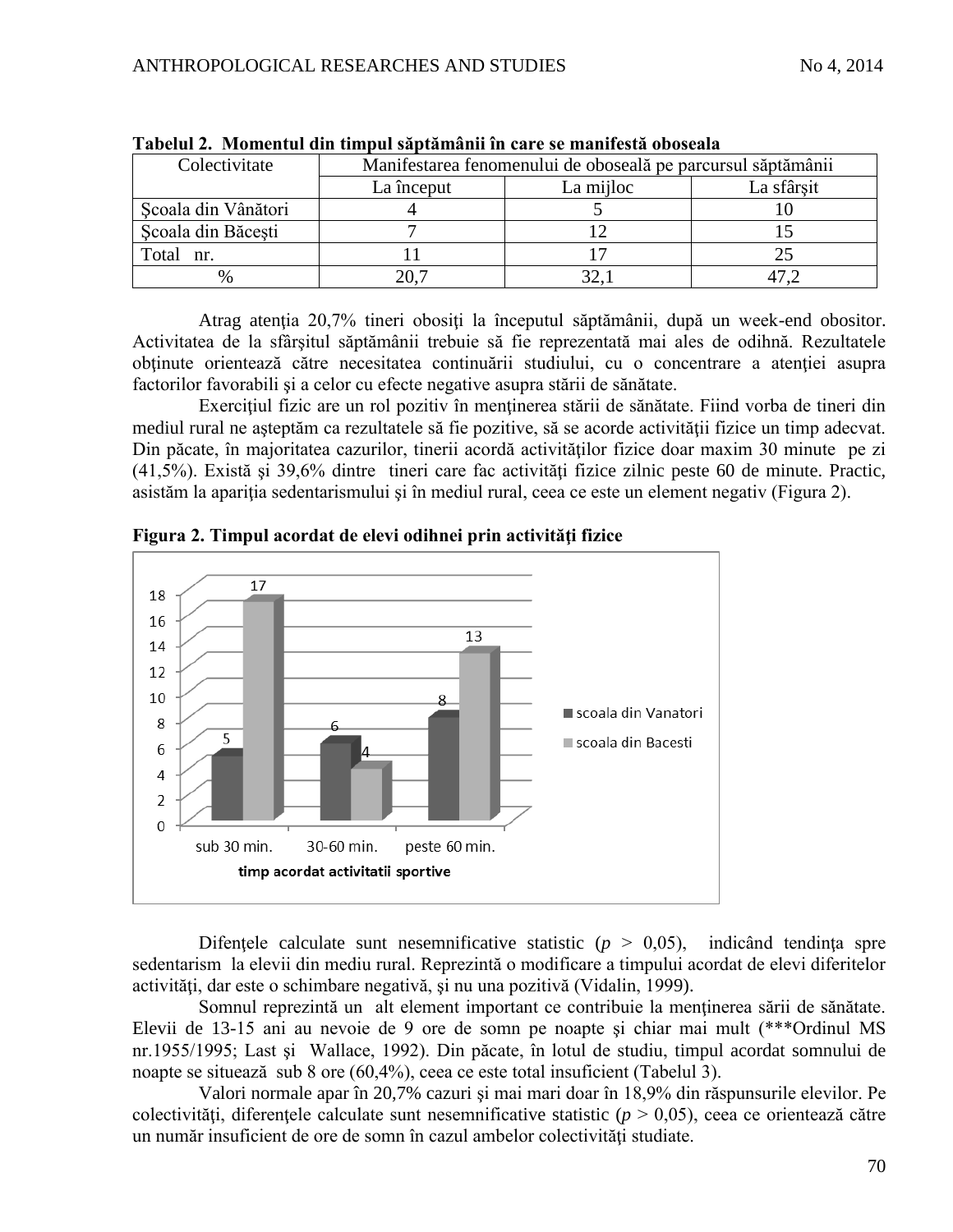| Colectivitate       | Numărul mediu de ore de somn pe noapte |           |             |  |
|---------------------|----------------------------------------|-----------|-------------|--|
|                     | Sub 8 ore                              | $8-9$ ore | Peste 9 ore |  |
| Scoala din Vânători | 13                                     |           |             |  |
| Scoala din Băcești  |                                        |           |             |  |
| Total               | 32                                     |           | 10          |  |
| $\%$                | 60,4                                   | 20,7      | 18,9        |  |

**Tabelul 3. Timpul acordat de tinerii din lotul de studiu somnului de noapte**

Factorii ce prezintă o influență pozitivă asupra sănătății copiilor nu sunt respectați și folosiți în totalitate. În conţinuare, se va insista asupra unor factori generatori de oboseală, factori care vor fi, din păcate, destul de bine reprezentaţi în răspunsurile tinerilor.

Televizorul şi programele acestuia sunt vizionate, în medie, cam 2-3 ore zilnic (52,8%). Există copii ce nu stau la televizor (5,7% ) dar şi familii în care vizionarea programelor la televizor reprezintă activitatea preferată timp ce circa 4-6 ore pe zi (16,9% ) (Figura 3).



**Figura 3. Timpul acordat vizionării programelor la televizor**

Pe colectivități, diferențele calculate sunt nesemnificative statistic  $(p > 0.05)$ .

Calculatorul şi mai ales jocurile la calculator sunt o provocare din ce în ce mai mare (Croitoru şi Ostrofeţ, 2013). Elevii din lotul de studiu petrec, în medie, câte 2-3 ore pe zi (33,9%) cu astfel de activități. Este vorba de activități "distractive", care devin frecvent o sursă de oboseală şi nu de deconectare (Tabelul 4).

| Colectivitate       | Timpul acordat activității la calculator |                |           |           |
|---------------------|------------------------------------------|----------------|-----------|-----------|
|                     | Zero                                     | $30 - 60$ min. | $2-3$ ore | $4-6$ ore |
| Scoala din Vânători |                                          |                |           |           |
| Scoala din Băcesti  |                                          |                |           |           |
| Total               |                                          |                |           |           |
| %                   | 24.5                                     |                |           |           |

**Tabelul 4. Timpul mediu ( în ore ) petrecut de elevi la calculator**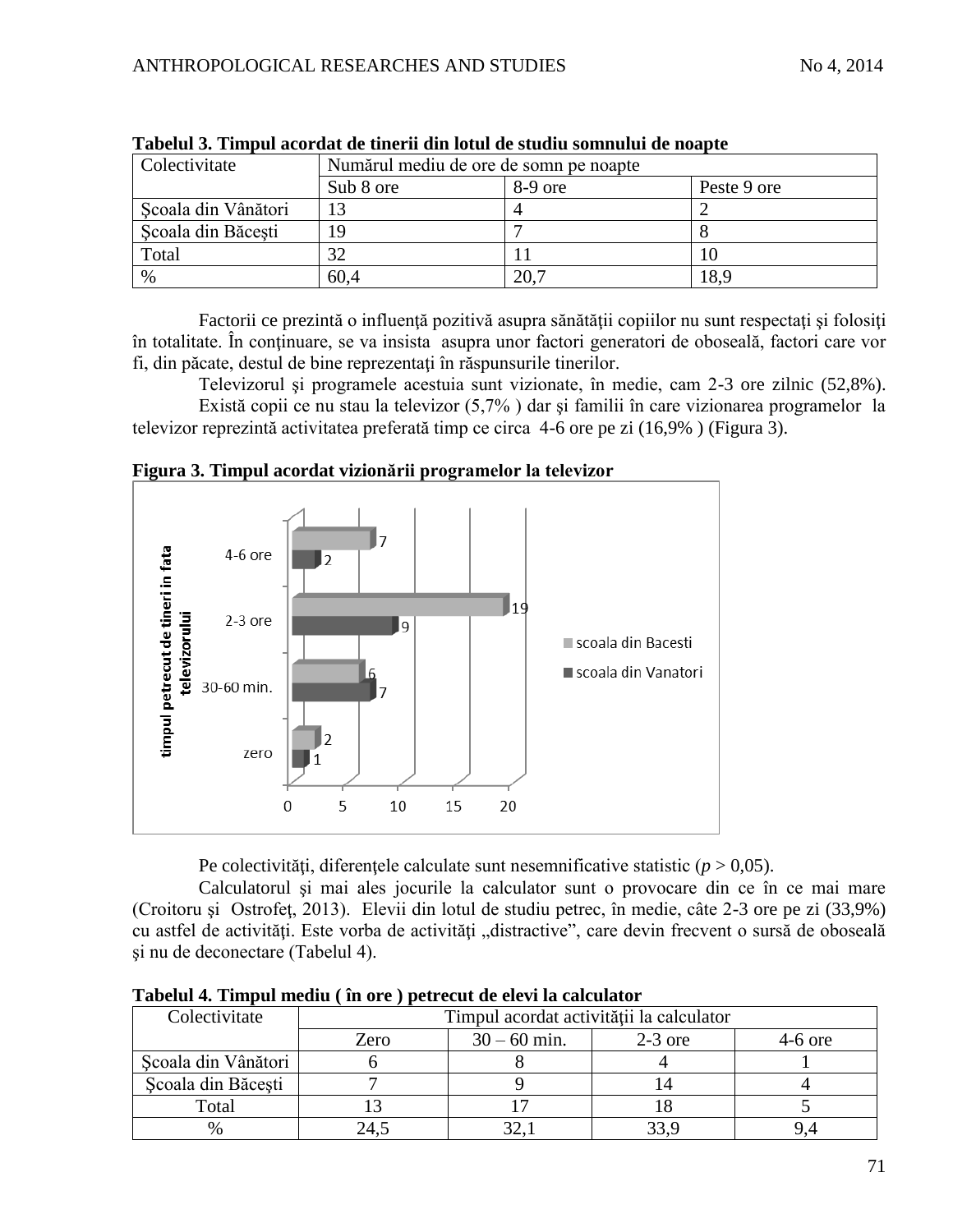Atrag atenţia 24,5% elevi ce nu stau la calculator (probabil nu au calculator nici acasă şi nici la şcoală) dar şi 9,4% tineri ce stau la calculator câte 4-6 ore zilnic. Aceştia nu mai au timp nici de sport, nici de somn. Astfel de situații apar în ambele colectivități, diferențele calculate sunt nesemnificative statistic  $(p > 0.05)$ .

Ultimul factor de stress studiat este reprezentat de distanta mare parcursă de acasă până la scoală. În majoritatea cazurilor (47,2%), distanța este parcursă în mai puțin de 15 minute, ceea ce este un aspect rezonabil. Apar 22,6% din situații în care acest timp este cuprins între 15 și 30 minute ceea ce nu este foarte grav. Îngrijorează însă 20,8% tineri ce parcurg această distanţă în 45- 60 minute şi atrag serios atenţia cei care o parcurg în peste 60 minute (9,4%), diferenţele calculate fiind nesemnificative statistic  $(p > 0.05)$ .

Chiar dacă este vorba doar de un studiu pilot, rezultatele obținute sunt importante deoarece atrag atenţia şi asupra mediului rural, unde factorii generatori de oboseală sunt din ce în ce mai numeroşi.

### **Discuţii**

Există puţine studii legate de apariţia fenomenului de oboseală şcolară în mediul rural, chiar dacă o mare parte din populația de vârstă scolară trăiește în acest mediu.

Studiul s-a realizat pe un lot de 53 elevi din mediul rural, proveniți din două comune din judeţe diferite, fiind practic un studiu pilot ce permite evidenţierea problemelor existente la acest nivel. Pornind de la rezultatele obţinute, se va impune (sau nu) continurea studiului pe un lot mai mare.

Oboseala a fost raportată de aproape 25% din elevii chestionaţi. Somnul insuficient este asociat cu apariția fenomenului de oboseală dimineața la trezire, ceea ce nu este un element pozitiv. Putem spune că 9,4% dintre elevi trebuie atent urmăriți pentru a nu asista neputincioși la apariția fenomenelor de oboseală patologică. Acest risc este mare în mediul rural, unde tinerii de 13-15 ani reprezintă un ajutor de nădejde în gospodărie. Ei se trezesc dimineaţa devreme, hrănesc animalele şi apoi pleacă la şcoală. Frecvent, au de parcurs un drum lung până la şcoală şi înapoi (Mănescu,1986). În acest context este importantă evaluarea oboselii elevilor, chiar dacă măsurile care se pot lua sunt puţine. Ar fi nevoie de bani pentru introducerea unui autobuz şcolar, dar acest aspect depinde de primărie şi nu de cadrele didactice sau de medic.

Oboseala fiziologică apare la sfârșitul săptămânii, fenomen raportat de mai puțin de 50% din tineri. Îngrijorează răspunsurile a 20,7% tineri, care sunt obosiţi la începutul săptămânii, după un week-end plin de activități.

Studiul continuă cu aprecierea unor factori cu rol benefic (care favorizează relaxarea organismului) sau negativ (ce accentuează oboseala). Există o odihnă pasivă, reprezentată de somn, şi una activă, reprezentată de diferite activităţi ce ar trebui să relaxeze (Braconnier, 1999). Dacă aceste activităţi sunt reprezentate de vizionarea programelor de televiziune sau de jocurile pe calculator, nu se mai poate vorbi de o adevărată odihnă, ci de o oboseală şi mai mare (Buzdugan, 2009; Croitoru şi Ostrofeţ, 2013).

Necesarul de somn pe noapte este în medie de 9 ore, dar majoritatea elevilor nu respectă aceste recomandări, deoarece nu au suficient timp. Activitatea sportivă nu face parte dintre preocupările de bază ale elevilor chestionaţi, identificându-se că aproape 50% din tineri fac sport sub 30 minute pe zi.

În categoria factorilor generatori de oboseală se includ şi vizionarea programelor de televiziune sau jocurile la calculator. În medie, copiii alocă acestor activități câte 2-3 ore zilnic,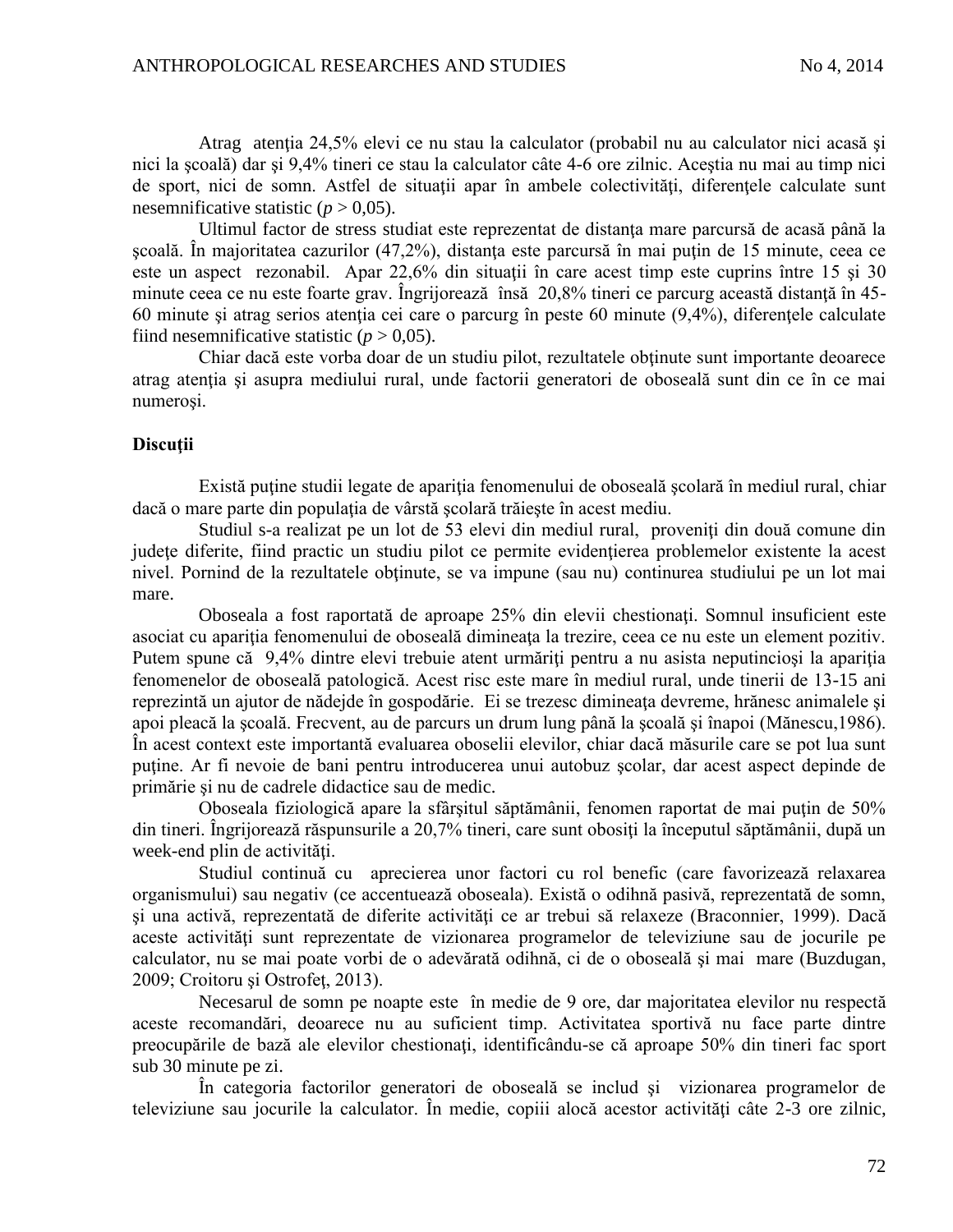context în care nu mai putem vorbi de odihnă activă ci de oboseală, chiar accentuată (Rombaldi şi colab., 2012).

Se ajunge la un rezultat paradoxal în care elevul nu are timp suficient pentru somn sau exercitii fizice, dar are timp de stat la calculator sau la televizor. Este o situatie ce tine foarte mult de modul în care se implică părinţii în organizarea timpului liber al copilului (Guilbert şi colab., 2004).

### **Concluzii**

Acest studiul pilot a permis evidentierea existenței unor factori generatori de oboseală în şcolile din mediul rural investigate. Somnul de noapte şi odihna prin sport nu sunt în topul preferințelor elevilor chestionați, iar distracția preferată a acestora este reprezentată de urmărirea îndelungată a emisiulilor de televiziune sau de jocurile pe calculator, care sunt activități generatoare de oboseală.

Chiar dacă lotul de studiu este mic, rezultatele obtinute sunt importante, deoarece reprezintă un semnal de alarmă legat de situaţia copiilor din mediul rural. Aici, nu există un medic şcolar specializat, iar cadrele didactice navetiste au prea putin timp să se ocupe și de aceste aspecte legate de viaţa de zi cu zi a copiilor.

# **Bibliografie**

- 1. Alexander, R., 2010. *Children, their world, their education*, London and New York: Ed. Routledge.
- 2. Bardov, V.G., 2009. *Hygiene and ecology*, Vinnytsya: Nova Knyha publishers.
- 3. Braconnier, A., 1999. *Copilul tău de la 10 ani până la 25 ani*, Bucureşti : Ed.Teora.
- 4. Buzdugan, T., 2009. *Avertismentele adolescenţei*, Bucureşti: Ed. Didactică şi Pedagogică.
- 5. Cosmovici, A. şi Iacob, L., 2008. *Psihologie şcolară*, Iaşi: Ed. Polirom.
- 6. Croitoru, C. şi Ostrofeţ, G., 2013. Parametrii mediului de instruire la computer, *Buletinul Academiei de Ştiinţe* a Moldovei, 5(41), pp.56-59.
- 7. Gavăt, V., Albu, A. şi Petrariu, F.D., 2006. *Alimentaţia şi mediul de viaţă în relaţie cu dezvoltarea copiilor şi tinerilor*, Iaşi: Ed."Gr.T.Popa".
- 8. Guilbert, P., Gautier, A., Baudier, F. şi Trugeon, A., 2004. *Baromètre santé 2000, Les comportements des 12-25 ans*, Paris: Éditions INPES.
- 9. Last, J. şi Wallace, R., 1992. *Public health and preventive medicine*, New Jersey: Prentice-Hall International Inc. Englewood Cliffs.
- 10. Maillet, J., 1997. *La psychiatrie de l'enfant et d'adolescent expliquée aux parents*, Paris: Ed. Desclée de Brouwer.
- 11. Mănescu, S., 1986. *Tratat de igienă*, vol.III, Bucureşti: Ed.Medicală.
- 12. Papalia, D. şi Olds, S., 1990. *A child's world*, New York, Toronto: McGraw Hill Publishing Company.
- 13. Rombaldi, A., Clark, V., Reichert, F., Araújo, C., Assunção, M., Menezes, A., Horta, B. şi Hallal, P., 2012. Incidence of School Failure According to Baseline Leisure-Time Physical ctivity Practice: Prospective Study. *Journal of Adolescent Health*, 51(6), pp.S22-S26.
- 14. Vidalin, H., 1999. Fatigue, stress, entrainement comment s'evaluer. *Cinésiologie*, 187, pp.161-165.
- 15. \*\*\* Ordinul MS nr.1955/1995 privind *Norme de igienă privind unităţile pentru ocrotirea, educarea şi instruirea copiilor şi tinerilor*, modificat prin Ordinul MS nr.1033/2003.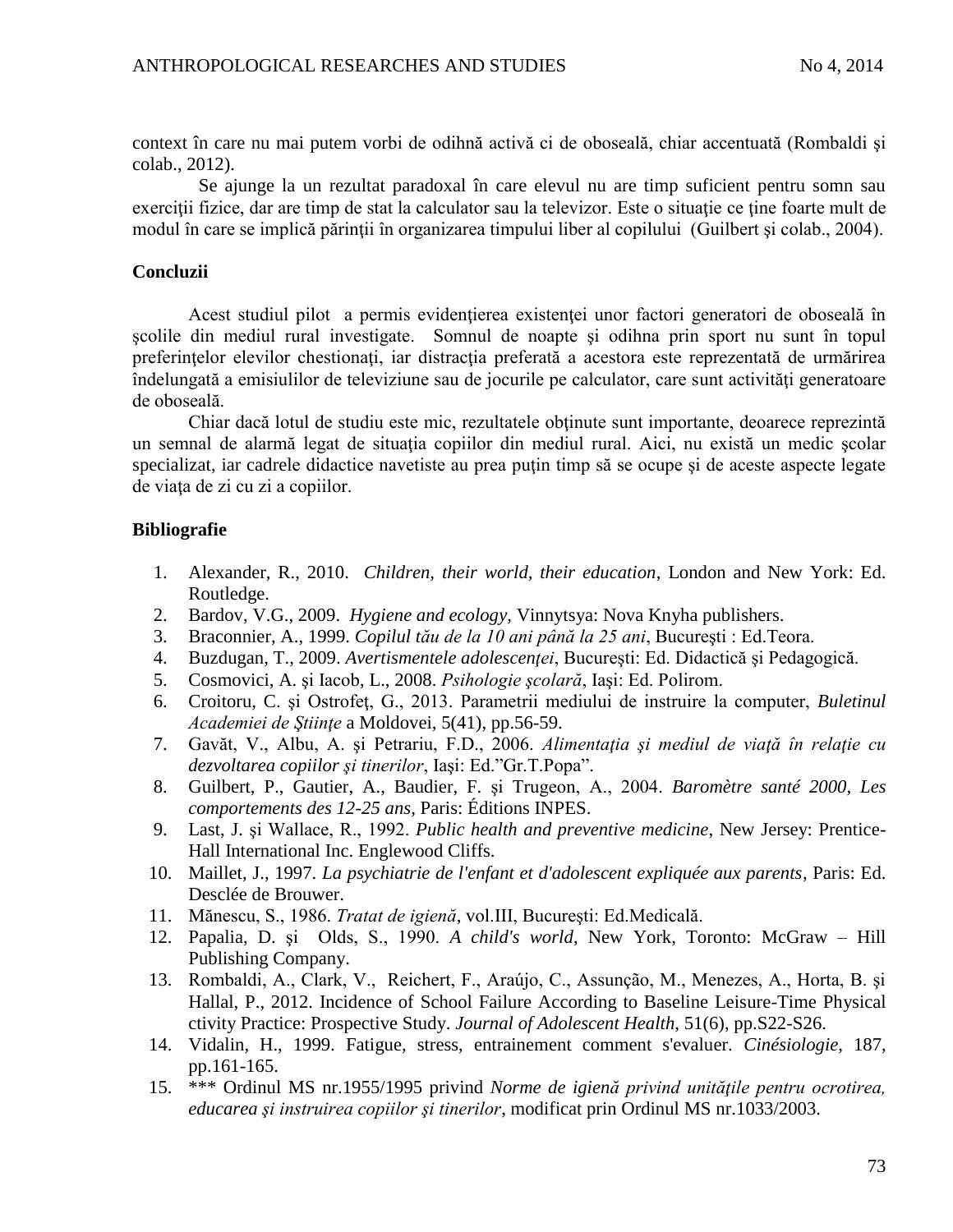# **Social policy for the protection of children in difficulty / Politica socială de protecţie a copilului aflat în dificultate**

#### Gabriela Boangiu

C.S. Nicolaescu-Plopsor Institute for Studies in Social Sciences and Humanities, Department of Ethnography, Romanian Academy

Address correspondence to: Gabriela Boangiu, C.S. Nicolaescu-Plopsor Institute for Studies in Social Sciences and Humanities, Department of Ethnography, Romanian Academy, Calea Unirii, Nr.68, Cod 200345, Craiova, Dolj, Romania. Ph:. +40723511216; E-mail : boangiu\_g@yahoo.com

### **Abstract**

**Objectives.** The main goal of the research was to highlight some aspects concerning the reforming elements in the protection system of the child in difficulty. A series of different indicators was considered: protection assured in the specific institutions, protection assured through alternative issues, such as new families protections, support for families in difficulty, intervention of the professionals in the protection of children, promotion and respect of children rights, prevention and reduction of the number of instituionalized children.

**Material and Methods.** Several methods were used within the research: documentation regarding the protection of child; case studies; semi-structured interviews, questionnairs. The research was developed in Craiova, regarding the public perception of protection strategy concerning the child in difficulty. The research consisted in the application of a questionnaire to a number of 140 people working in different public sectors.

**Results.** The reform was considered incipient by 17% of the NGOs respondents, 25 % of the mass media professionals, 12% of the public administration employees, and 14 % of those working within Child Protection Services in Craiova. The positive change regarding the intervention of professionals into the child protection was acknowledged by 44% of the NGOs members, 29% of the mass media professionals, 56% of the public administration servants and 42% of the functionaries operating within Child Protection Services in Craiova. Many other items will be analyzed on categories.

**Conclusions.** Although the reform is not closed yet, the interviewed people appreciate positively most of the aspects presented in the questionnaires. In general, there is a positive image at the level of opinion leaders. Looking to the child protection system, big steps were being made since 1989 in the direction of improving it.

**Key words**: social politics, child protection, prevention of abandon, social welfare.

### **Introducere**

Articolul reprezinta rezultatele unei cercetări mai amplu prezentate în cadrul cărții "Protecția socială a copilului aflat în dificultate", autor Gabriela Boangiu, publicată la Editura Alma, Craiova, în anul 2010.

Articolul își propune să sublinieze importanța unei politici sociale coerente de protecție a copilului aflat în dificultate, precum și detaliile unei cercetări de teren în acest sens.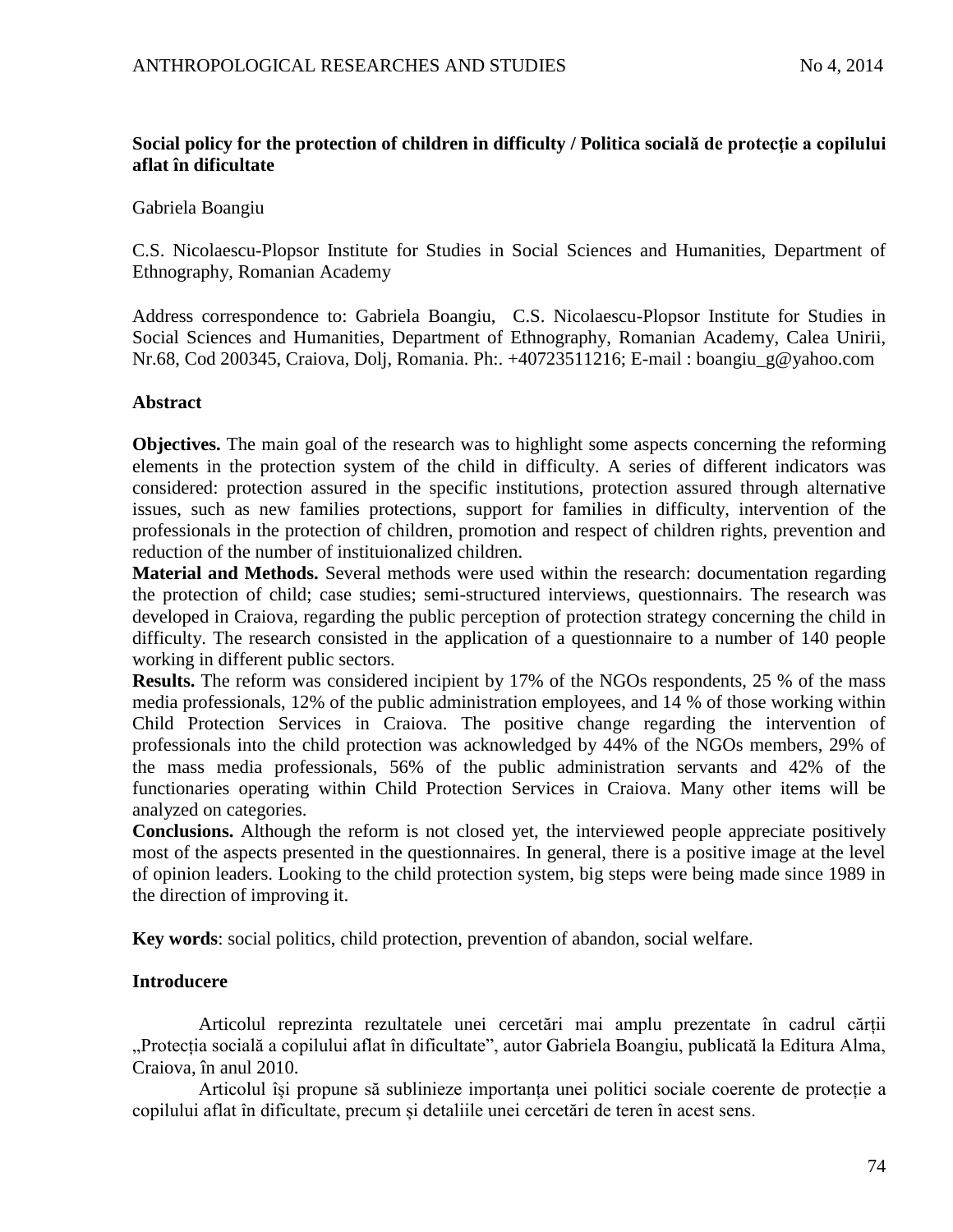Statul dezvoltă o serie de activități în diferite sfere: economică, educațională, culturală, de sănătate, a populației și familiei, a *copilului*, a handicapaților, a minorităților naționale, a mediului înconjurător etc., în scopul creării unor mecanisme proprii capabile să asigure egalizarea oportunităților pentru membrii unei colectivități (Tognetti, 2001). Se urmărește astfel rezolvarea unor probleme sociale, creându-se condiții de dezvoltare a indivizilor la nivelul unui mod decent de viată, acceptat de către comunitate la un moment dat (Preda, 2002).

Astfel, într-un sens foarte larg, conceptul de politică socială se referă la o sferă largă de activităţi ale statului care au ca obiectiv modificarea într-un sens specificat a caracteristicilor vieţii sociale ale unei colectivități (Zamfir și Zamfir, 1995, p.14).

Conform unei definiții destul de generale, prin politică socială înțelegem: "intervenția statului în configurația proceselor sociale caracteristice unei anumite colectivități, în scopul modificării lor într-o direcție considerată de către actorii politici a fi dezirabilă. Se încearcă astfel, prin mecanisme proprii de distribuire şi redistribuire a resurselor existente în comunitate la un moment dat, realizarea unei bunăstari colective" (Zamfir şi Zamfir, 1995, p.15).

Unii teoreticieni includ în sfera conceptului de politică socială şi programele, activităţile organizaţiilor non-guvernamentale, voluntare şi private care au însă un obiectiv similar: modificarea într-un anumit sens a realităţii sociale pe linia dezirabilităţii colective (Pașa, 2003). Politicile sociale s-au bucurat de un interes special din partea cercetătorilor, realizându-se consultații între factorii de decizie și liniile de cercetare specifice comunității științifice (Mihuț, Lauritzen, 1999).

Modelele de politici sociale sau de stat al bunăstării pot fi considerate prototipuri, dar și tipuri ideale sau, cu alte cuvinde, sunt și abstractizări ale unor realități sociale diverse (politicile sociale din diferite țări, dar și construcțiile intelectuale complexe pe baza cărora au fost modelate, ajustate, sisteme de protecție socială ale unor state) (Mărginean, 2000). Pe de altă parte, apare întrebarea dacă economia de piață reușește, doar prin mecanismele sale, să producă o bunăstare colectivă echilibrată, dacă nu chiar optimală. Răspunsul pe care majoritatea analiștilor îl dau este negativ. Deși economia de piață reprezintă cel mai bun mecanism economic cunoscut, el este departe de a fi perfect. Economica de piață produce o serie de distorsiuni sistematice în bunăstarea pe care o produce, astfel este nevoie de introducerea unor corecții prin mecanisme exterioare economiei (Mărginean, 1994).

Politica socială de protecție a copilului aflat în dificultate a cunoscut o amplă dezvoltare în România după decembrie 1989. La începutul secolului al XX-lea s-a manifestat un interes deosebit pentru protecția copilului (Spânu, 1999). Aproape în toate țările industrializate au fost promulgate legi în domeniul protecţiei copilului.

Ca prim document care se referă la drepturile copilului este considerat "Declarația de la Geneva" din 1924(\*\*\*Declaration of Geneva, 1924)*.* Eglantyne Jebb, fondatoarea Organizaţiei "Salvați Copiii", a sintetizat, în 1923, drepturile copilului într-o declarație în cinci puncte, numită "Declarația Drepturilor Copilului", declarație adoptată în 1924 de Liga Națiunilor, devenită apoi cunoscută sub numele de "Declaraţia de la Geneva". Documentul dorea să ofere protecţie copiilor care, în urma Primului Război Mondial, se aflau în situații deosebit de tragice și conținea următoarele prevederi:

1. *Copilului trebuie să i se asigure mijloacele necesare pentru dezvoltarea sa normală din punct de vedere fizic şi spiritual;*

2. *Copilul care este înfometat trebuie hrănit, copilul care este bolnav trebuie ajutat, copilul care prezintă retard în dezvoltare trebuie susţiunt, copilul delincvent trebuie recuperat, iar copilului orfan sau fără adăpost trebuie să i se ofere adăpost şi ajutor;*

3. *Copilul trebuie să fie primul beneficiar al ajutorului în momentele dificile*;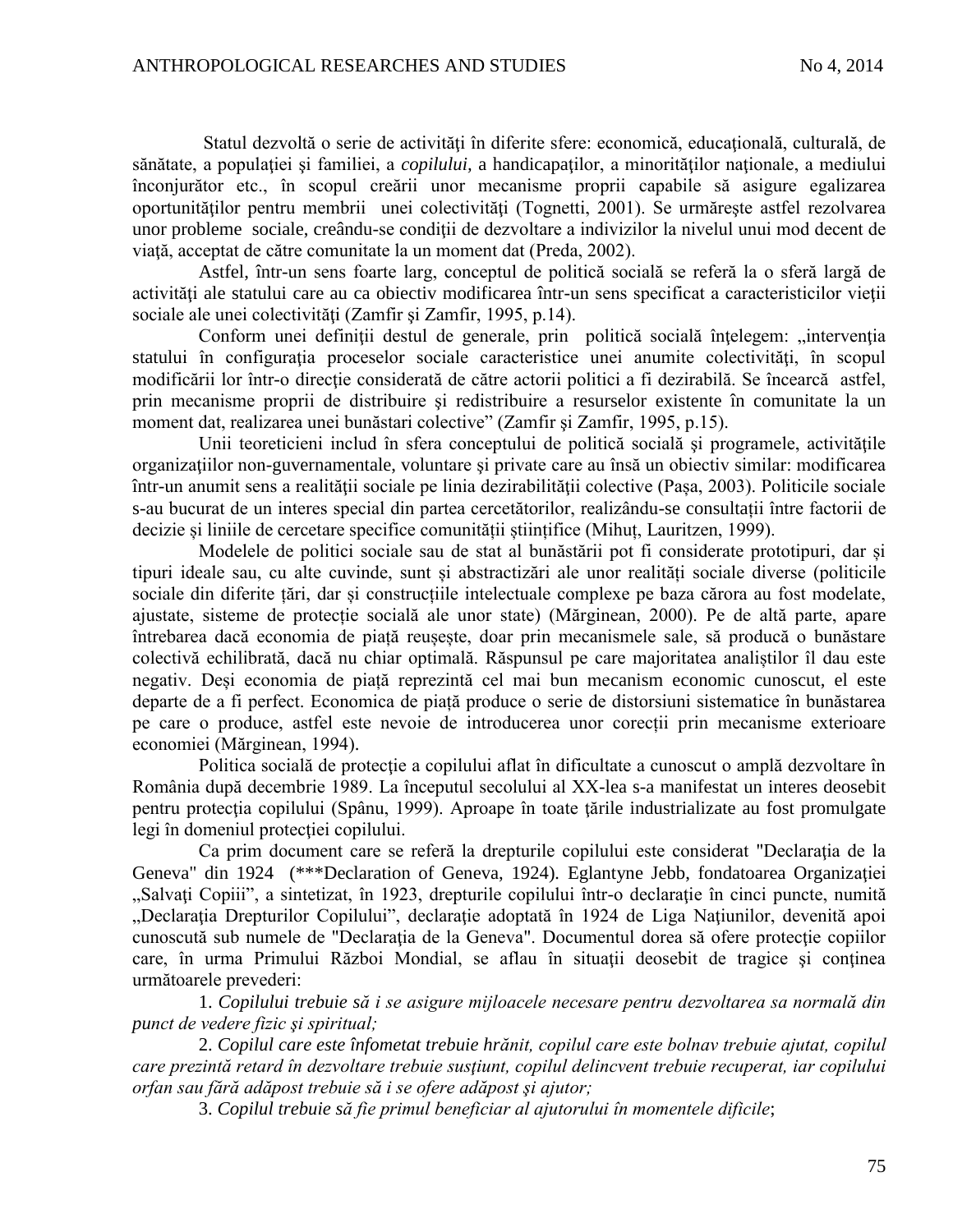4. *Copilul trebuie spijinit să-şi câştige existenţa şi trebuie protejat împotriva oricărei forme de exploatare;* 

5. *Copilul trebuie crescut în spiritul utilizării propriilor abilităţi pentru ajutarea oamenilor.*

Conținutul "Declarației Drepturilor Copilului" din 1959 (\*\*\*Declarația Drepturilor Copilului, 1959) este mult mai precis, prevederile acesteia au fost considerate extinse, în comparatie cu Declaraţia de la Geneva. A fost luată în considerare *nevoia copilului de afecţiune şi înţelegere*; se pune accent deosebit pe *unitatea familiei*, pe *nevoia de îngrijire pre şi postnatală a mamei şi copilului*, *pe dreptul la un nume şi o naţionalitate.* De asemenea, este inclus *principiul obligativităţii şi gratuităţii învăţământului.* Se pune accent pe *dreptul copilului de a fi protejat împotriva exploatării*, *neglijării şi relelor tratamente*. Totodată se cer măsuri legislative pentru a *proteja copilul împotriva implicării lui în activităţi lucrative înainte de o anumită vârstă.*

Prin această Declaraţie, se recunoaşte şi *dreptul copilului la timp liber, recreere şi joacă.* De o deosebită importanță este faptul că societatea, autoritățile centrale și locale sunt chemate să recunoască aceste drepturi şi să asigure implementarea lor.

Declarația din 1959 a însemnat primul pas către recunoașterea copilului ca persoană cu propriile sale drepturi. Este primul document care face referire la drepturile copilului, dar cuprinde aproape în exclusivitate drepturi protective.

La 20 noiembrie 1989, Adunarea Generală a Naţiunilor Unite a adoptat Convenţia Drepturilor Copilului (\*\*\*Convenția Drepturilor Copilului, 1989). Ea a devenit o lege internațională după ratificarea de către 20 de state şi a intrat în vigoare la 2 septembrie 1990. România a ratificat Conventia ONU cu privire la Drepturile Copilului, existând Legea nr.18 din 28 septembrie 1990.

Constituția României (art. 11, al.2) stipulează faptul că toate tratatele internaționale ratificate de țara noastră sunt parte integrantă în sistemul legislativ național. Semnarea Convenției reprezintă, atât recunoaşterea din partea statului român a principiilor şi drepturilor promovate de Convenție, cât și asumarea explicită a obligației de a asigura transpunerea acestora în practică.

Sistemul de protecție a copilului aflat în dificultate a cunoscut multiple dezvoltări în România începând cu decembrie 1989.

## **Material și metode**

În municipiul Craiova s-a realizat un sondaj de opinie asupra imaginii publice referitoare la strategia de protecție a copilului aflat în dificultate. Sondajul s-a realizat prin aplicarea unui chestionar şi a avut urmatoarele caracteristici:

- au răspuns un număr de 140 persoane, lucrând în diferite sectoare (ONG-uri, administratie publică, din cadrul Direcţiei Judeţului Dolj de Protecţie a Drepturilor Copilului (DJPDC), massmedia etc.)
- publicul tintă a fost selectionat din categoriile considerate a reprezenta lideri de opinie (persoane a căror opinie contribuie în mod hotărâtor la formarea imaginii publice a sistemului de protectie a copilului).
- s-a considerat că imaginea existentă la nivelul acestor categorii de persoane este şi imaginea care se propagă către publicul larg.

Prezentăm aici câteva date relevante despre populaţia care a participat la sondaj:

- Sex: masculin (42%); feminin (58%);
- Profesiile celor care au răspuns au fost următoarele: cadre didactice (24), asistenți sociali (25), ziarişti (15), cadre medicale (27), jurişti (15), funcţionari (25), psihologi (2) sociologi (2), preoţi  $(5);$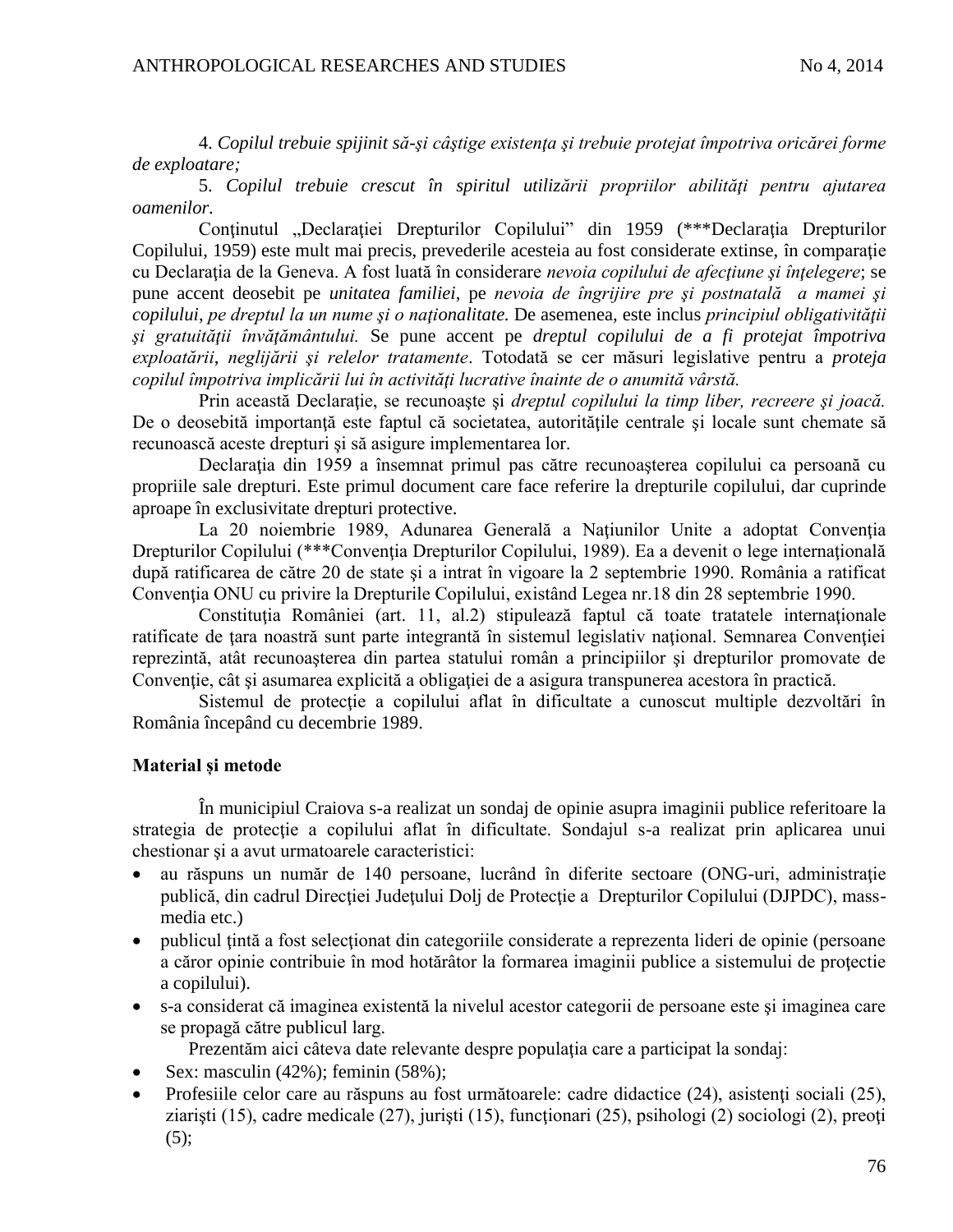Structura pe vârste a fost următoarea : sub 30 de ani : 32.0 %; 30 – 40: 23,1%; 41 – 50: 30,3 %; 51 –60: 11,9 %; peste 60: 2,7%.

S-a încercat redarea imaginii generale asupra sistemului de protecție a copilului aflat în dificultate din județul Dolj, print-o cercetare de teren – sondaj, chestionare, interviuri semistructurate. Sondajul s-a focalizat mai ales asupra imaginii elementelor noi propuse prin reforma sistemului de protectie a copilului aflat în dificultate, care se exprima în nouă indicatori: stadiul actual al reformei în sistemul de protecție a copilului; imaginea publică a sistemului de protecție a copilului; protecția asigurată în instituții de tip rezidențial; protecția prin alternative de tip familial; sprijinirea familiilor în dificultate; intervenția profesioniștilor în protecția copiilor; promovarea și respectarea drepturilor copilului; diversificarea serviciilor de protecție cu accent pe cele de prevenire; reducerea numărului de copii instituționalizați.

### **Rezultate**

Interpretarea rezultatelor a făcut vizibile următoarele opinii: deşi nu consideră reforma ca fiind încheiată (ea este apreciată ca fiind mai aproape de stadiul incipient decât de cel final), lotul investigat apreciază pozitiv cele mai multe aspecte selectate pentru a reprezenta starea actuală a oportunităţilor şi facilităţilor de protecţie a copilului în dificultate.

În general se constată o imagine preponderent pozitivă/favorabilă la nivelul lotului de ,,lideri de opinie" investigat.

De notat că unul din elementele fundamentale ale reformei - asigurarea protecției copiilor în dificultate prin măsuri alternative de tip familial - obţine cel mai favorabil nivel de apreciere.

Dintre toate sectoarele de activitate, presa exprimă imaginea cea mai puțin favorabilă a sistemului de protecție a copilului aflat în dificultate. Chiar am putea considera că imaginea sistemului de protectie a copilului aflat în dificultate, existentă la nivelul reprezentanților presei, este usor negativă. Imaginea sistemului de protecție a copilului aflat în dificultate promovată de ceilalți respondenți are, într-o măsură mai mare sau mai mică, sens pozițiv. La nivelul administrației locale şi la cel al cadrelor din DJPDC, imaginea sistemului de protecție a copilului aflat în dificultate este puternic pozitivă. Aprecieri favorabile exprimă reprezentanții ONG-urilor.

Tabelul 1 pune în evidenţă şi mai clar diferenţa de opinie şi de imagine asupra sistemului de protecție a copilului aflat în dificultate, la nivelul reprezentanţilor presei, pe de o parte şi ai administraţiei locale şi a DJPDC, pe de altă parte.

În timp ce reprezentanții presei apreciază stadiul reformei ca fiind incipient în proporție de 25 %, angajaţii DJPDC o fac numai în proporţie de 14%, considerând că reforma a depășit faza incipientă.

Un procent de 53% dintre oamenii de presă spun că imaginea publică a reformei este mai degraba nefavorabilă, în timp ce angajații DJPDC recunosc acest lucru numai în proporție de 31%.

O schimbare pozitivă în ce priveşte sprijinul acordat familiilor în dificultate este sesizată numai de 24 % dintre oamenii de presă, în timp ce la nivelul DJPDC acest fapt este afirmat de 42 % din respondenți, iar la Administrație în proporție de 65%.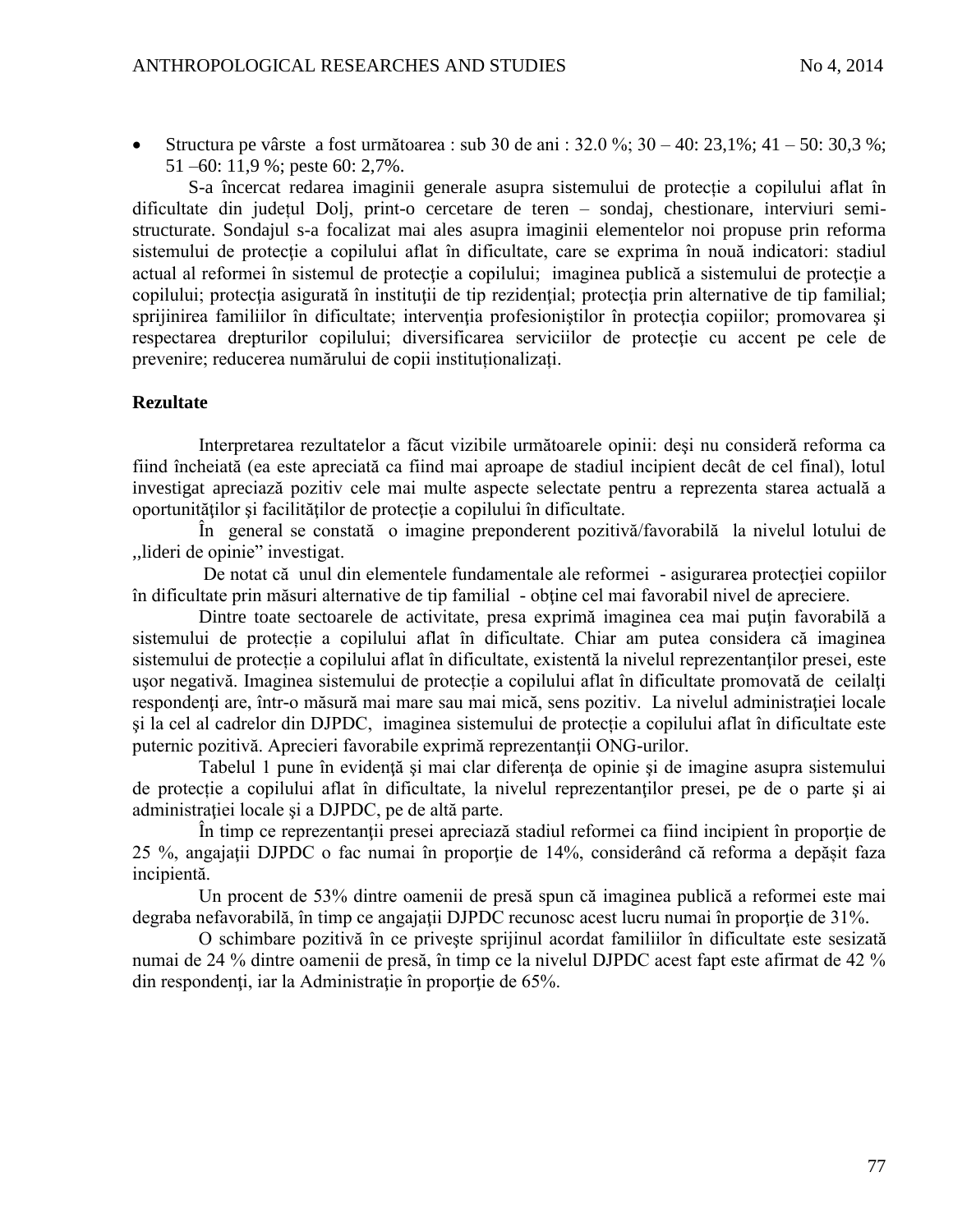|                                                                     | <b>ONG-URI %</b> | <b>MASS-MEDIA</b><br>% | <b>ADMINISTRAȚIA</b><br><b>PUBLICĂ</b><br>$\%$ | <b>DJPDC</b><br>$\%$ |
|---------------------------------------------------------------------|------------------|------------------------|------------------------------------------------|----------------------|
| Aprecierea reformei ca<br>incipientă                                | 17               | 25                     | 12                                             | 14                   |
| imaginii<br>Aprecierea<br>publice a reformei ca<br>nefavorabilă     | 21               | 53                     | 21                                             | 31                   |
| Schimbare pozitivă în<br>instituțiile rezidențiale                  | 32               | 27                     | 42                                             | 35                   |
| Schimbare pozitivă în<br>oferirea de alternative<br>de tip familial | 45               | 23                     | 53                                             | 48                   |
| Schimbare pozitivă în<br>sprijinirea familiilor în<br>dificultate   | 27               | 24                     | 65                                             | 42                   |
| Schimbare pozitivă în<br>intervenția<br>profesionistilor            | 44               | 29                     | 56                                             | 52                   |
| Schimbare pozitivă în<br>atitudinea comunității                     | 27               | 21                     | 31                                             | 25                   |
| Schimbare pozitivă în<br>circulația informației                     | 29               | 56                     | 38                                             | 26                   |

|                                 | Tabelul 1. Ponderea unor aprecieri la nivelul reprezentanților diferitelor sectoare de activitate |
|---------------------------------|---------------------------------------------------------------------------------------------------|
| din cadrul protecției copilului |                                                                                                   |

Tabelul 2 prezintă ierarhia obstacolelor şi piedicilor ce stau în calea finalizării reformei sectorului protecției copilului, așa cum o văd participanții la anchetă.

Pe primul loc se află insuficiența fondurilor urmată la distanță destul de mare de "rezistența" la schimbare" și a "cadrului normativ". Mult mai puțin frecvent sunt amintiți factori cum ar fi calitatea slabă a managementului, corupția sau slaba pregătire a personalului. Aceste obstacole sunt văzute diferit de către diferitele categorii profesionale. Pentru uşurarea expunerii, ne vom referi numai la comparaţia între opinia reprezentanţilor presei şi cea a reprezentanţilor DJPDC.

**Tabelul 2. Procentul de menţionare a factorilor care influenţeaza negativ reforma sistemului de protecţie a copilului** 

| Obstacole în calea sectorului protecției copilului | <b>MASS-MEDIA %</b> | DJPD % |
|----------------------------------------------------|---------------------|--------|
| Lipsă cadru normativ                               | 31, 17              | 12,73  |
| Slaba pregătire a personalului                     | 7, 25               | 5,04   |
| Corupția locală                                    | 25, 43              | 9,34   |
| Rezistența la schimbare                            | 9,23                | 35,56  |
| Calitatea slabă a conducerii                       | 16, 21              | 12,32  |
| Lipsa unei metodologii de aplicare a reformei      | 27, 25              | 10,31  |
| Insuficiența fonduri                               | 29,75               | 42, 21 |
| Deficiențe de comunicare                           | 12,05               | 24, 35 |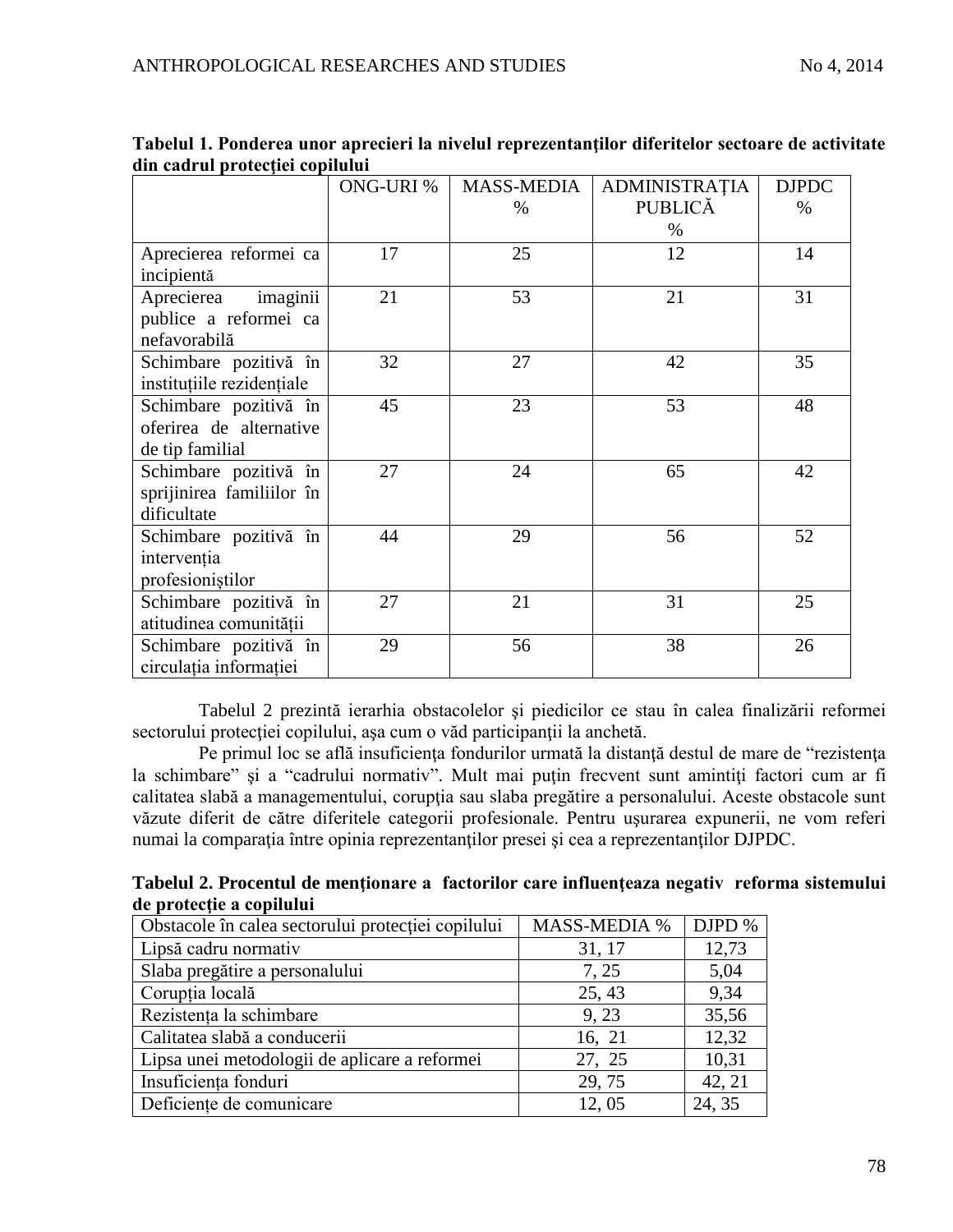Diferentele cele mai mari apar în ce priveste rolul coruptiei locale și al deficientelor cadrului normativ. Ziariștii sunt de părere că aceste două obstacole au o importanță mai mare decât consideră cei care lucrează în sistem. În schimb, ei se referă în mai mică măsură la rezistenţa la schimbare pe care o invocă mai mult cei care lucrează în sistem.

- Se apreciază că cele mai interesate de problematica protecţiei copilului ar fi posturile de televiziune naționale, care sunt considerate a fi cele mai obiective în prezentare.
- Urmează îndeaproape posturile naţionale de radio. Cotidianele naţionale şi locale se găsesc la mijlocul scalei.
- Posturile de radio locale sunt cel mai puţin interesate şi totodata cel mai puţin obiective.

În opinia lotului investigat, gradul de obiectivitate apare ca direct proporţional cu manifestarea interesului pentru domeniul protecţiei copilului. Cu alte cuvinte, un canal de comunicare este cu atât mai obiectiv în legătură cu un domeniu sau sector de activitate, cu cât îi acordă acestuia mai multă atenţie (Tabelul 3).

**Tabelul 3. Aprecieri asupra influenţei mijloacelor de comunicare asupra problematicii protecţiei copilului**

| Mijlocul de comunicare | ridicată<br>Frecventa<br>a | Grad înalt de objectivitate % |
|------------------------|----------------------------|-------------------------------|
|                        | informatiilor din domeniul |                               |
|                        | protecției copilului %     |                               |
| TV naționale           | 35                         | 65                            |
| Radio nationale        | 27                         | 52                            |
| Cotidiane naționale    | 21                         | 51                            |
| Cotidiane locale       | 15                         | 34                            |
| TV locale              | 19                         | 38                            |
| Radio locale           | 12                         | 32                            |
|                        |                            |                               |

Mass media reprezintă a doua sursă de informație pentru lotul investigat, 31 % dintre respondenți o menționează. Este întrecută numai de informația obținută din surse interne ale sistemului ( 52%).

Celelalte surse de informare cum ar fi centrele de informare, ONG-urile, institutiile din afara sistemului şi Internetul sunt menţionate numai în proporţii sub 17% (Tabelul 4).

| Tabelul 4. Aprecieri privind sursele de informare ale sistemului de protectie a copilului |  |  |
|-------------------------------------------------------------------------------------------|--|--|
|                                                                                           |  |  |

| Sursele de informare ale sistemului de protectie a copilului % |    |  |
|----------------------------------------------------------------|----|--|
| Surse interne                                                  | 52 |  |
| Mass-media                                                     |    |  |
| Centre de informare                                            |    |  |
| ONG-uri                                                        |    |  |
| Instituții din afara sistemului de protecție a copilului       |    |  |
| Internet                                                       |    |  |

## **Discuții**

Imaginea publică a sistemului de protecție a copilului este relativ bună. Deși se consideră că reforma este încă la început, se apreciază că s-au făcut progrese în privinţa a numeroase aspecte şi componente ale sistemului.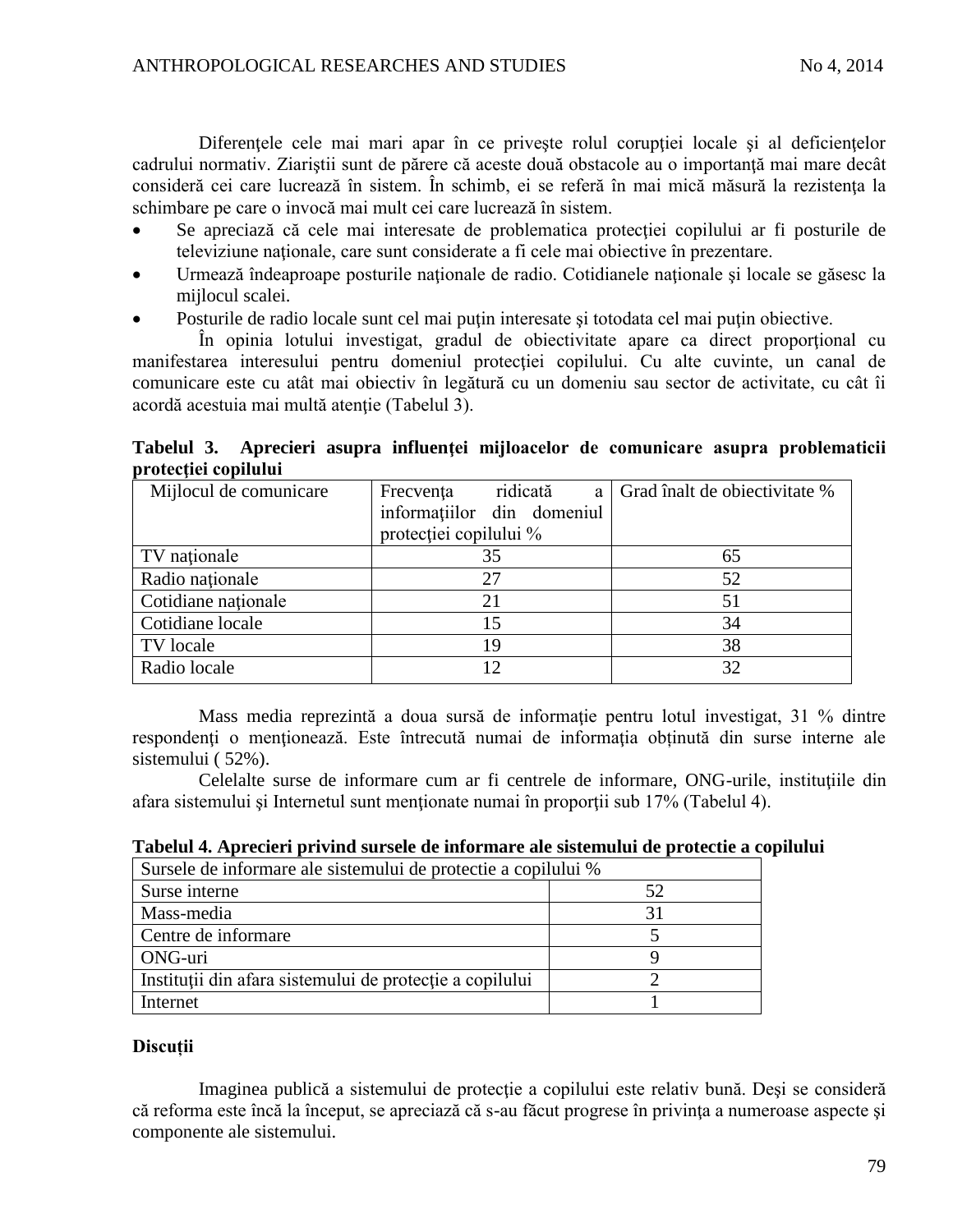În *rândul liderilor de opinie* se remarcă două puncte de vedere: *unul mai favorabil*, susţinut de angajaţii DJPDC, ai administraţiei locale şi ai organizaţiilor neguvernamentale, *unul mai puțin favorabil*, chiar având uneori un sens negativ, susţinut mai ales de reprezentanţii presei.

Cea mai importantă sursă de informație despre sistemul de protecție a copilului o reprezintă institutiile din sistem (Balahur, 2001).

Obiectivitatea mijloacelor de informare este direct proporţională cu interesul acordat unui domeniu. În scopul promovării unei imagini cât mai corecte, ar trebui făcute eforturi mai mari pentru a atrage cât mai mult interesul presei pentru diferitele aspecte ale sistemului.

Ziarele manifestă încă un interes insuficient pentru sistemul de protectie a copilului. Impactul televiziunii se mentine foarte ridicat. Pornind de la imaginea proprie despre sistem, reprezentanții presei vor fi tentați să accentueze mai mult pe impactul corupției și al insuficienței legislatiei.

Vor trebui făcute eforturi pentru apropierea imaginilor existente la nivelul diferitelor categorii de lideri de opinie şi în primul rând pentru apropierea imaginii pe care o au oamenii de presă de imaginea pe care o au lucrătorii din sistem.

### **Concluzii**

Privind în ansamblu sistemul de protecție a copilului de după 1989, se poate spune că, datorită eforturilor mari depuse de statul român s-au facut pași importanți în direcția îmbunătățirii acestuia. Există totuşi o serie de probleme care nu au putut fi rezolvate datorită, în primul rând, situatiei economice în care se află tara noastră.

Cu toate că statul român a pus accentul pe prevenirea abandonului şi a instituţionalizării, pe îmbunătățirea condițiilor din instituțiile de ocrotire pentru copii și reorientarea protecției copilului de la ocrotirea de tip rezidențial către ocrotirea de tip familial, până în prezent aceste obiective au putut fi realizate parțial, iar îmbunătățiri mai pot exista. În situațiile de abandon, autoritățile tutelare sau organismele de intervenţie pot face prea puţin în astfel de cazuri pentru a putea împiedica abandonul sau internarea copiilor în instituții, deoarece au puține mijloace prin care să sprijine familiile cu probleme. Chiar dacă au fost înfiinţate anumite servicii sociale al căror scop este prevenirea abandonului (serviciul de prevenire a abandonului de copii prin planificare familială, serviciul de monitorizare, asistenţă şi sprijin al femeii gravide predispuse să abandoneze copilul, servicii de consiliere și sprijin pentru părinți etc.), problemele care apar în astfel de familii nu sunt depistate și nu există suportul pentru a se interveni la timp, în mod preventiv.

În urma documentării şi cercetării desfăşurate la nivelul judeţului Dolj, consider că factorii agravanți pentru situația copiilor sunt: procesul de sărăcire și de dezagregare socială în anumite zone ale colectivității, al cărui efect este amplificat de o polarizare socială a natalității (numărul copiilor este mai mare în familiile sărace, decât în cele prospere) şi deficitul de suport social pentru copii cuantumul alocaţiei pentru copii este foarte scăzut, lipsa unui suport social pentru familiile monoparentale, lipsa unor servicii sociale punctuale (de prevenție, intervenție și reabilitare) etc. Ca urmare a acestor factori, următoarele grupuri de copii se află în situaţii accentuat dramatice, în legătură cu care trebuie promovate măsuri energice: copii care se confruntă cu o sărăcie severă, fiind lipsiți de multe dintre bunurile și serviciile care să le asigure o dezvoltare biologică și socială normală; copii abandonați care reprezintă aproape 1,3% din totalul copiilor sub 18 ani; cazurile de copii fără identitate legală (în special copii din populația de rromi) și care, datorită lipsei actelor de identitate, nu pot beneficia de nici o formă de suport/ serviciu social și nu pot fi înscrişi în sistemul scolar; persistența fenomenului copiii străzii; copii neglijați sau chiar abuzați fizic și emoțional în propria familie; tinerii lipsiți de familie care părăsesc instituțiile pentru copii la 18 ani;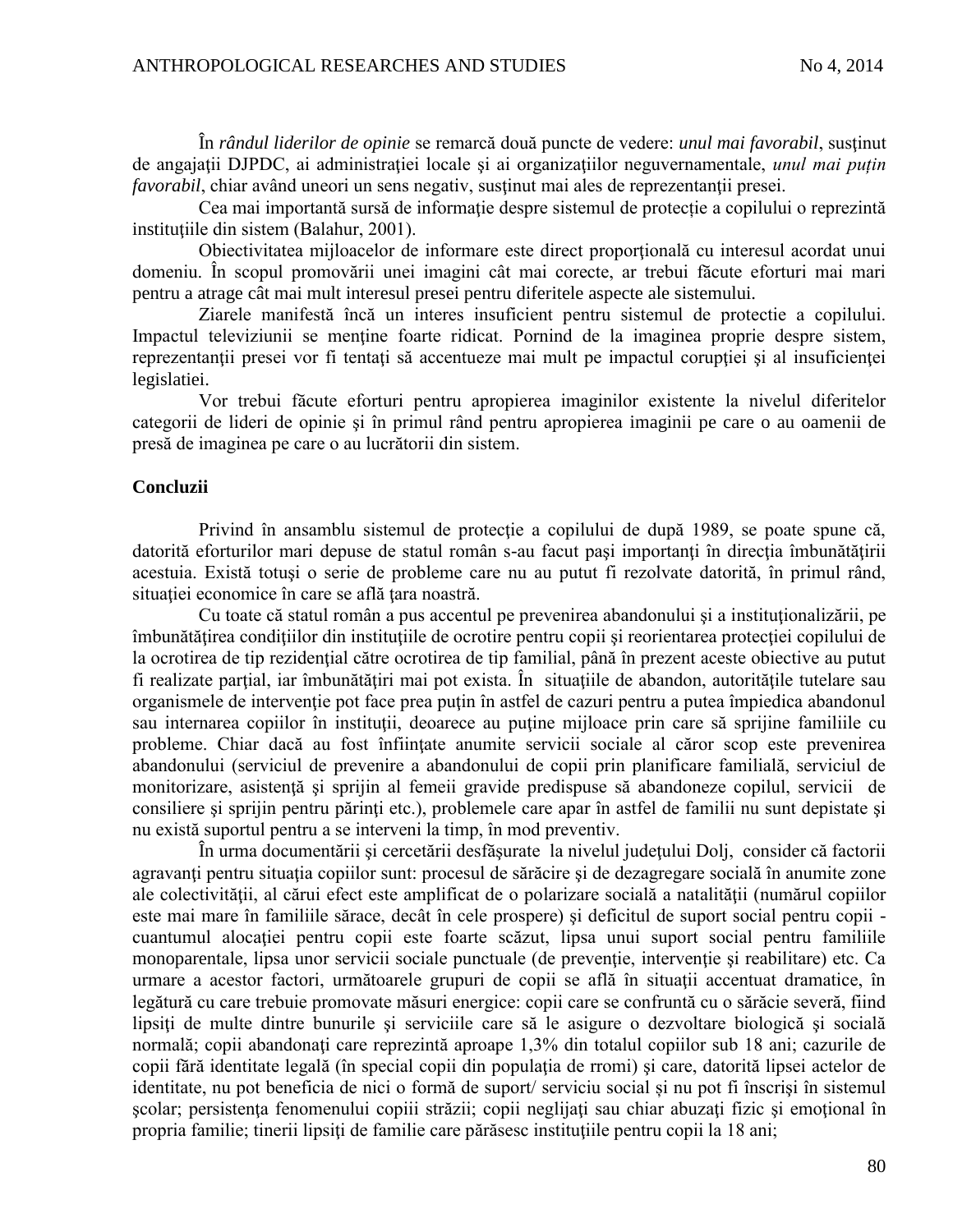Se pune, bineînțeles, problema cheltuielilor statului pentru toate aceste situații, avându-se în vedere faptul că fondurile utilizate în acest sens sunt necontributorii, finanţarea unor astfel de programe fiind o problemă majoră. Reducerea cheltuielilor sociale ale guvernului s-ar putea realiza însă prin transferul responsabilității de la stat către alți furnizori de bunăstare, precum companiile private, ONG-uri etc., implicând astfel şi comunitatea locală în rezolvarea unor situaţii sociale problematice.

# **Bibliografie**

- 1. Balahur, D., 2001. *Protecţia copilului - principiul asistenţei sociale*. Bucureşti: Ed. Juridică.
- 2. Mihuţ L., Lauritzen, B., 1999. *Modele de politici sociale.* Bucureşti: Ed. Didactică şi Pedagogică.
- 3. Mărginean, I., 1994. *Politica socială şi tranziţia la economia de piaţă în România*. Bucuresti: CIDE.
- 4. Mărginean, I., 2000. *Economia politicilor sociale*. Bucureşti: Ars Docendi.
- 5. Paşa, F., 2003. *Cadrul juridic şi organizatoric al asistenţei sociale în România*. Iaşi: Ed. Polirom.
- 6. Preda, M., 2002. *Politica socială românească între sărăcie şi globalizare.* Iaşi: Editura Polirom.
- 7. Spânu, M., 1999. *Introducere în asistenţa socială a familiei şi protecţia copilului.* Iaşi: Ed. Polirom.
- 8. Tognetti, M., 2001. *Lineamenti di politica sociale*. Milano: Editura Franco Angeli.
- 9. Zamfir, C. şi Zamfir, E. (coord.), 1995. *Politici sociale: România în context european*. Bucureşti: Editura "Alternative".
- 10. *\*\*\*Declaration of Geneva.* Disponibil la [<http://www.un-documents.net/gdrc1924.htm>](http://www.un-documents.net/gdrc1924.htm) [Accesat 25 august 2015].
- 11. \*\*\* *Declaraţia Drepturilor Copilului din 1959.* Disponibil la <http://www.unicef.org/malaysia/1959-Declaration-of-the-Rights-of-the-Child.pdf> [Accesat 25 august 2015].
- 12. \*\*\**Convenţia Drepturilor Copilului.* Disponibil la [<http://www.ohchr.org/EN/ProfessionalInterest/Pages/CRC.aspx>](http://www.ohchr.org/EN/ProfessionalInterest/Pages/CRC.aspx) [Accesat 25 august 2015]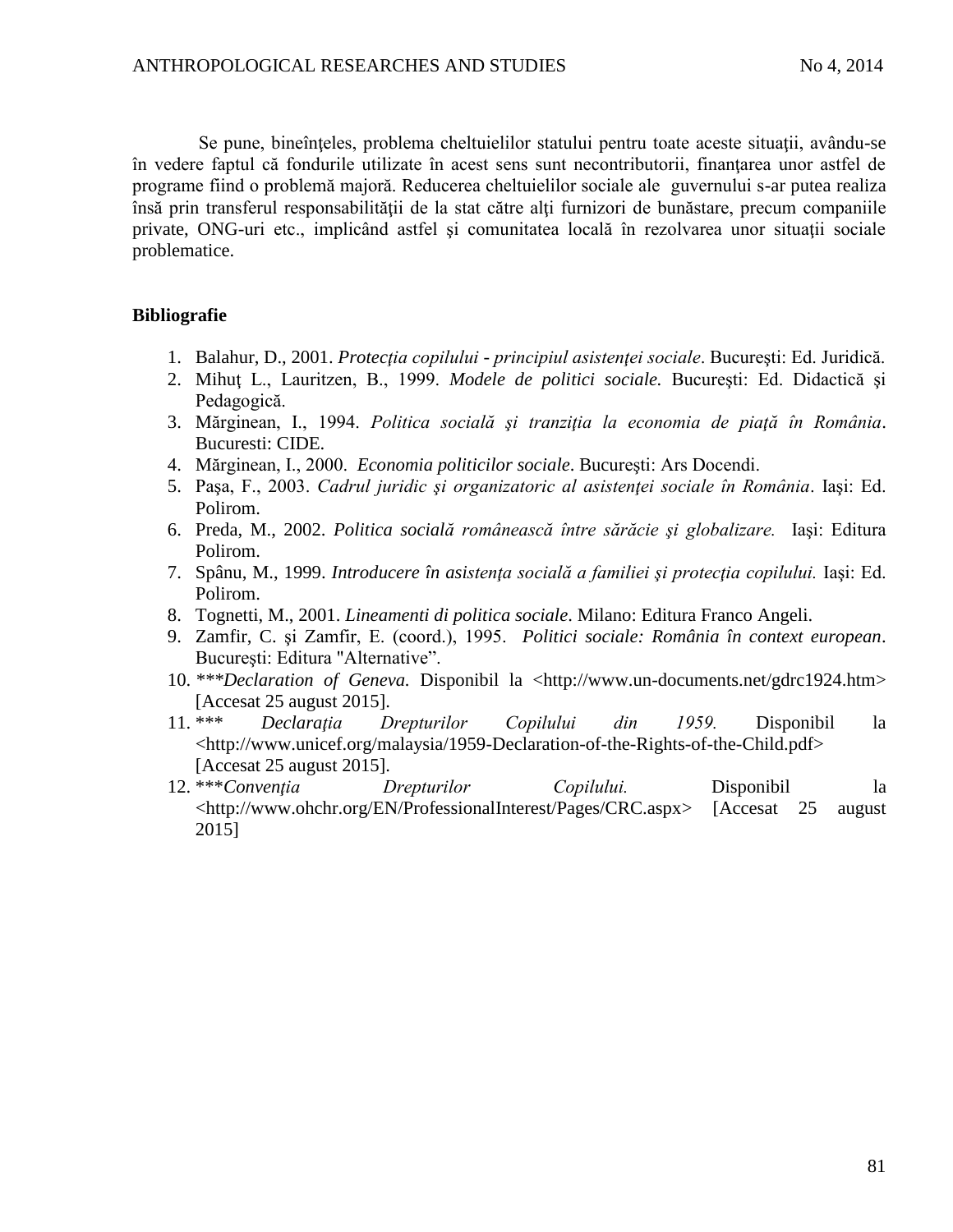## **Equal opportunities and the deconstruction of the contemporary family / Egalitatea de şanse şi destructurarea familiei contemporane**

Corina Bistriceanu Pantelimon

Department of Psychology and Educational Sciences, *Spiru Haret* University

Address correspondence to: Corina Bistriceanu Pantelimon, Department of Psychology and Educational Sciences, *Spiru Haret* University, str. Fabricii, nr. 46G, sector 6, Bucharest, Romania. Ph.: +40756990804; E-mail: corinabistriceanu@yahoo.com

### **Abstract**

Based on social justice theories, sociological studies on equal opportunities have extended to the family area. The division of roles according to the sex and age structure is extremely important in order to render the functional dimension coherent to the structural dimension of the family group. Interactionism, along with conflictualism, redefine the family as a flexible, process-based entity, in which the roles and patterns of interaction are continually redesigned, depending on the interests and abilities of each member. The perspective proposed by the current discourse on equal opportunities has deconstructing consequences on the family division by gender and age, but also over the traditional forms of authority. Thus, changes appear in the distribution of roles and in status attributes with regard to the marital – husband-and-wife – dimension. Traditional forms of authority (such as that of man over woman) and the separation of activity areas have been replaced with egalitarian decision and interaction formulas, but also with the complete or at least partial overlapping of family activities. The generational – parents-and-children – dimension has also been affected. Parents' authority over their children is mitigated by limiting the children's real dependence on their parents and by each family's emotional focusing primarily on its children. The support of these changes is constituted by policies that promote women's and children's rights outside the family framework. The result is the weakening of the family's integrative capacity and, as a consequence, the lessening of its relevance as a fundamental social institution.

**Key words:** family, structure, role, and equal opportunities.

### **Familia, instituţie şi structură**

Familia, ca unitate a rudeniei – unul dintre cele patru domenii ale socialului pe care ştiinţele sociale vest-europene le recomandă drept *"quarta* regală" a gândirii antropologice (Mihăilescu, 2007, p. 138) – este o instituție universală. Ca instituție, familia are un profil sociologic bine determinat. Conform lui Emile Durkheim (1901), instituția se formează din convingeri și moduri de conduită recunoscute în comunitate; în definiţia faptului social, el accentuează operaţional aceste coordonate, manifeste în moduri de acțiune, gândire și sensibilitate exterioare individului și având putere de coercitie asupra indivizilor.

Cele trei instituții pe care Giambattista Vico (1725) le-a observat ca făcând parte din toate culturile şi corespunzând unei predispoziţii spirituale general-umane sunt moartea, religia şi familia. Aceste trei instituţii sunt deopotrivă generatoare de socialitate şi, aşa cum remarca Roger Scruton ([1998] 2011, p. 18), de cultură. Ele contribuie la edificarea şi la refacerea solidarităţii grupului: pe de o parte, legându-i laolaltă pe cei care participă în aceste instituții și care, ca atare, știu ce să simtă,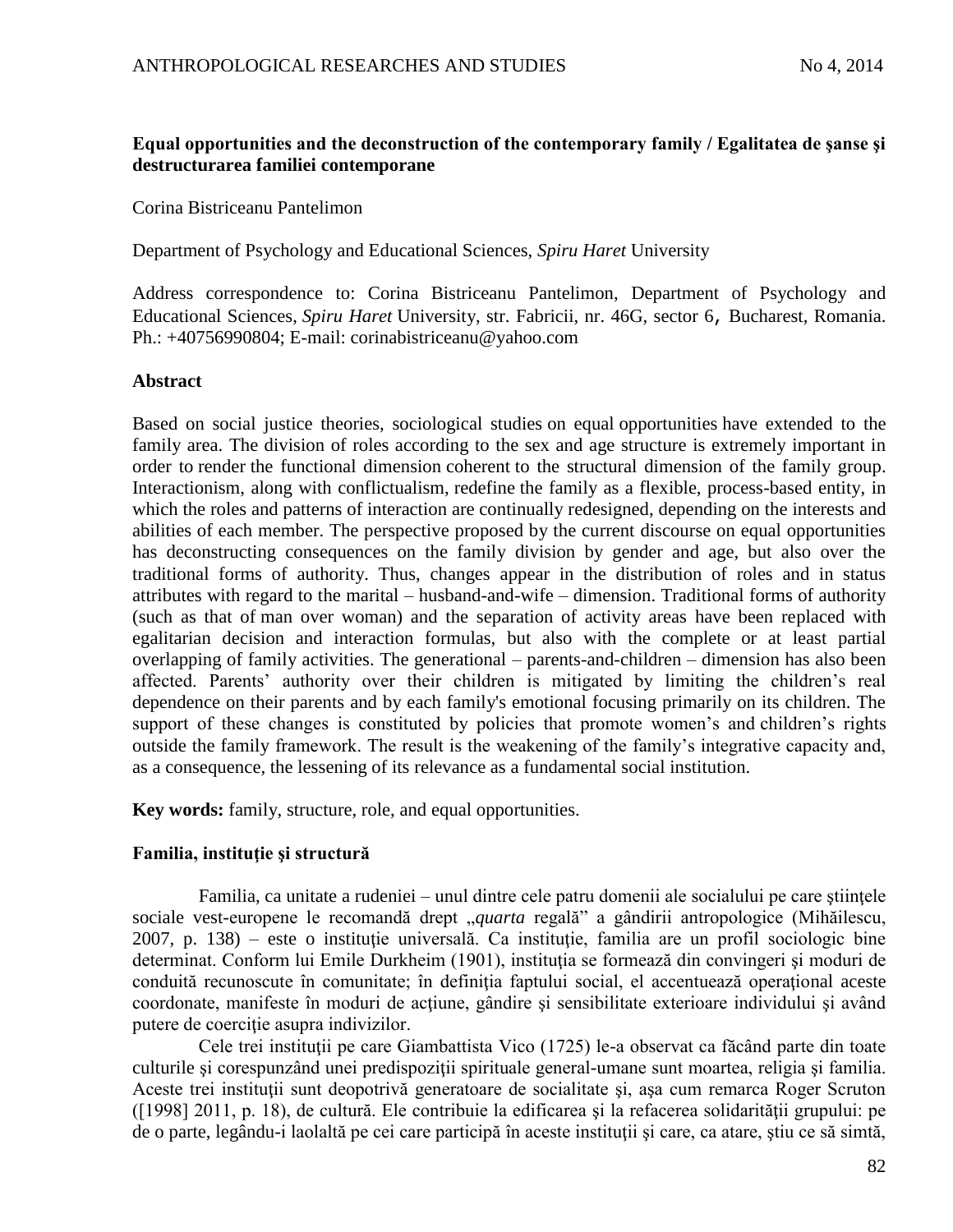cum să simtă şi fac acest lucru împreună; pe de altă parte, reintegrând oamenii, ca persoane (adică indivizi transfigurați de rolurile pe care le au în instituții) în comunitatea istorică, transtemporală, a continuităţii generaţionale în cadrul unei anumite culturi. Printre faptele generatoare de socialitate şi de cultură se numără predilect cele generatoare de o formă de coerciție care, asa cum remarcau Fauconnet şi Mauss (1901), nu adoptă forma expresă a obligaţiei. Ele asimilează norma normalităţii, prin interiorizarea ei, de regulă în timpul educației timpurii. Autorii menționați au sesizat faptul că indivizii regăsesc în instituţii moduri prestabilite de a gândi şi de a acţiona, pe care le preiau automat, ca singurele moduri *normale* de gândire şi acţiune. Din acest punct de vedere, ele pot fi văzute ca sacre. "Sunt sacre acele lucruri în care sălășluiește duhul comunității și în care destinul nostru se află în joc: asa cum e cazul, de pildă, cu sentimentele sexuale, cu atitudinea fată de copii și părinți, cu ritualurile de inițiere ori cu cele legate de calitatea de membru al comunității, în cadrul cărora se formează (...) aşa-zisul *noi*", remarcă Roger Scruton ([1998] 2011, p. 19), în analiza întreprinsă asupra culturii moderne.

În istoria sociologiei, definirea instituțiilor a cunoscut reformulări dese. Între cele care au avut cel mai mare impact euristic trebuie menţionată contribuţia lui Talcott Parsons (1951, 1954). Pentru acesta, instituția este un mod de organizare a intereselor personale, o structură de roluri care se opune antitetic ideii de anomie sau o interfață în cadrul distincției cultură-societate. Familia este, conform acestei abordări, o instituție de tip relațional, având o structură de roluri care precizează conduitele şi aşteptările reciproce ale indivizilor.

O perspectivă mai nuanţată asupra instituţiilor este deschisă recent de Peter Berger şi Thomas Luckmann ([1966] 2008), bucurându-se de consensul autorilor contemporani. Conform acestor autori, originea instituţionalizării este una pur umană: obişnuinţa, deprinderea sau habitudinea duc la coagularea unor tipizări reciproce ale acțiunilor și ale actorilor implicați. Trăsăturile principale ale instituţiilor sunt a) istoricitatea şi b) controlul asupra comportamentului uman. În opinia autorilor, instituţiile implică istoricitatea, deoarece tipizările reciproce ale acţiunilor apar în decursul unei istorii comune. Totodată însă, îndrăznim să adăugăm, prin configurarea structurală a unor modele (moduri de simțire, gândire și acțiune), ele implică și transindividualitatea. De asemenea, având capacitatea de a controla comportamentul uman, instituțiile impun inerența și implacabilitatea unui anumit tip de control prin formare (spre deosebire de controlul prin conformare) ce vizează nu numai comportamentul, ci şi felul de a fi al persoanelor: acest lucru este vizibil mai ales în cazul instituțiilor tradiționale, care, spre deosebire de cele raționale, controlează indivizii formându-i conform modelelor lor. Ei sunt astfel într-un anumit fel, deoarece au fost formați într-o anumită instituție sau cultură (familială, etnică, locală, religioasă etc.); controlul se exercită, așadar, în afara conștiinței individuale, din interior. Astfel, modul de a fi membru al unei familii (de a deţine unul dintre rolurile constitutive ale structurii familiale) nu este mereu conștientizat de indivizii care îl reprezintă; el îi condiționează însă în comportamente, atitudini, credinţe etc., mai puternic decât orice formă de control exterior. El este, de asemenea, asumat ca identitate de către purtătorii săi şi nu poate fi niciodată abandonat. Spre deosebire, controlul prin conformare, cel în care norma nu a devenit normal, este cel exercitat de la exterior: forma nu este interiorizată într-o cultură instituțională (căci există numeroase instituții fără o cultură asociată), nu există modele de a fi, identități, ci numai obligativități cu rost funcțional-pragmatic. Acest lucru este evident în cadrul instituţiilor raţionale. Membrii unei companii, ai unui club sau grup civic se conformează unor norme exterioare de comportament, pe care nu numai că le conştientizează în permanență, dar le și perfecționează, prin anumiți exponenți, lideri sau reprezentanți. Există astfel un circuit al controlului, de la generatorii de norme la corpusul normativ şi de la acest corpus la membrii institutiei (rolurile de membri sau de generatori de norme sau lideri pot coincide sau pot fi îndeplinite de membri diferiți). În acest circuit, luciditatea și voința actorilor sunt permanent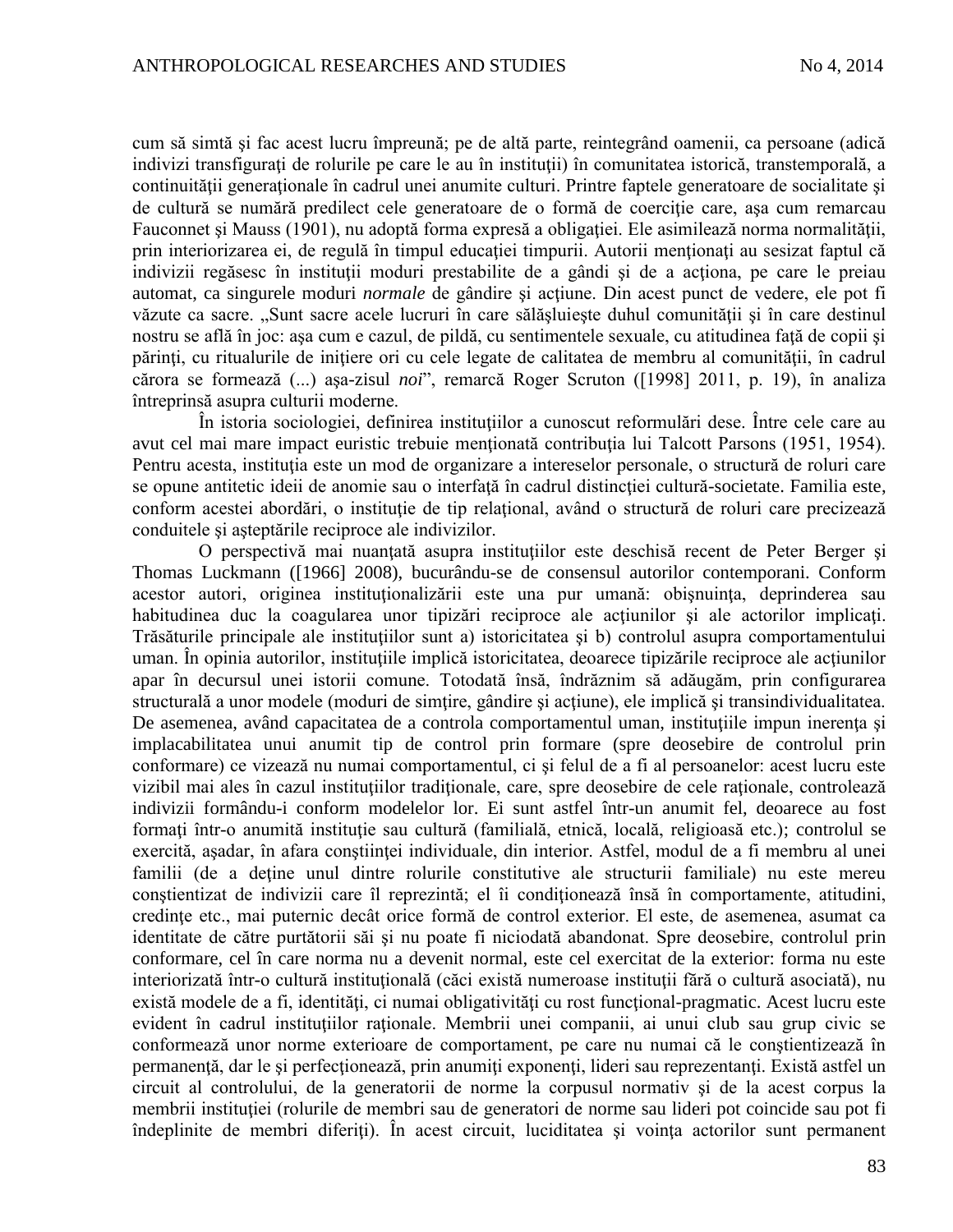prezente, căci altfel normele nu ar putea fi nici create şi nici adoptate. Ele însă nu sunt niciodată asimilate în structura organică a identității celor pe care îi "con-formează" –respectăm riguros normele de conduită de la locul de muncă, la club sau într-un grup de acţiune civică, dar le abandonăm imediat ce părăsim instituţiile respective.

În institutionalizare rezidă caracterul obiectiv al societății: această obiectivitate presupune, sustin autorii mentionati, exterioritatea fundamentală a institutiilor în fata demersului de cunoastere al indivizilor. Constituirea socialului se face în cadrul unui proces dialectic aflat în perpetuă desfăşurare, ce presupune **exteriorizarea** (manifestarea umană în instituţii), **obiectivarea** (perceperea instituţiilor ca realităţi în sine) şi **interiorizarea** (reproiectarea lumii sociale în constiință, prin socializare). "*Societatea este un produs uman. Societatea este o realizare obiectivă*. *Omul este un produs social*" (Berger şi Luckman, [1966] 2008, p. 89). Instituţii precum familia induc și presupun totodată o viziune etică (omul este obiect al judecății, având responsabilitate pe termen lung) și siguranța emoțională pe care o garantează practicarea virtuții. Virtutea este a ști ce să simți și cum să exprimi, iar această învățătură este condensată în moduri de conduită, de gândire și de sensibilitate aparţinând culturii comune. "Cultura comună îi spune (omului) cum şi ce să simtă, iar făcând asta îi ridică viata pe planul etic, unde gândul judecății sălășluiește în tot ce face" (Scruton, [1998] 2011, p. 28).

Familia este una dintre cele mai răspândite instituţii, şi acest lucru devine evident din punct de vedere antropologic mai ales în virtutea înţelegerii sale ca unitate a rudeniei. În înţelegerea ei ca instituție, este evident acum că trebuie să accentuăm conținutul său obiectiv și caracterul său de exterioritate față de indivizi. Aceste trăsături sunt evidențiate în capacitatea sa de a reproduce structuri: de roluri, de status-uri și de vârste, definite după criteriul diferențierii. Caracteristicile procesului de structurare constă în asamblarea elementelor diferenţiate într-o ordine coerentă (...?). În familie, individualitatea se construieşte prin delimitare, iar identificarea persoanei se face prin apartenenţă: X este fiul/soţul/fratele lui Y. Există, în această capacitate a familiei de a delimita persoanele şi de a le integra totodată, un aparent paradox recunoscut şi subliniat în sociologie de Georg Simmel. În general, individualitatea (specificul individual al personalităţii) tinde să crească pe măsura extinderii mediului social al individului, aşa cum a demonstrat Louis Dumont într-un studiu ([1983] 1996) rămas referențial pentru problema individualismului modern. Integrarea în formele solidarității organice (bazată pe diferențiere), participarea la schimbul generalizat, concurența și specializarea sunt fenomene care favorizează diferențiarea indivizilor și separarea lor. Nevoia de recunoaştere, general umană, argumentată ca atare de Tzvetan Todorov în eseul *Viaţa comună* ([1995] 2009), devine din ce în ce mai acută pe măsură ce indivizii, tot mai uşor de cunoscut (având o identitate personală din ce în ce mai precisă), sunt din ce în ce mai greu de recunoscut (nu deţin identitate culturală sau socială). După cum remarcă Simmel, există o variaţie invers proportională între identitatea socială sau culturală (dată de apartenența la un ansamblu social cu un grad mare de specificitate) şi identitatea individuală. Singurul grup care poate favoriza tendința spre individualizare este tocmai familia, așezată în antinomie cu societatea: "Individul este dezarmat în fata societății întregi; doar acordând o parte a Sinelui său absolut altora și legându-se de ei își mai poate salva sentimentul individualității (...)"(Simmel, 1999, p. 694). Paradoxal, familia este adăpostul în care individul îşi afirmă mai puternic individualitatea personală, şi totodată grupul care îl integrează cel mai strâns. Acest dublu rol al familiei (extensia personalităţii individului, dar şi precizarea, definirea ei specifică în deosebire cu personalitățile celorlalți) determină "ambiguitatea sociologică a familiei": ea poate fi interpretată atât ca unitate, cât şi ca grup.

Sintetizând cele spuse până acum, familia are durabilitate atestată ca instituție socială universală. Ea reproduce structuri definite pe criteriul diferențierii. Membrii familiei rămân în această calitate câtă vreme se integrează acestor structuri care îi precizează şi, prin aceasta, îi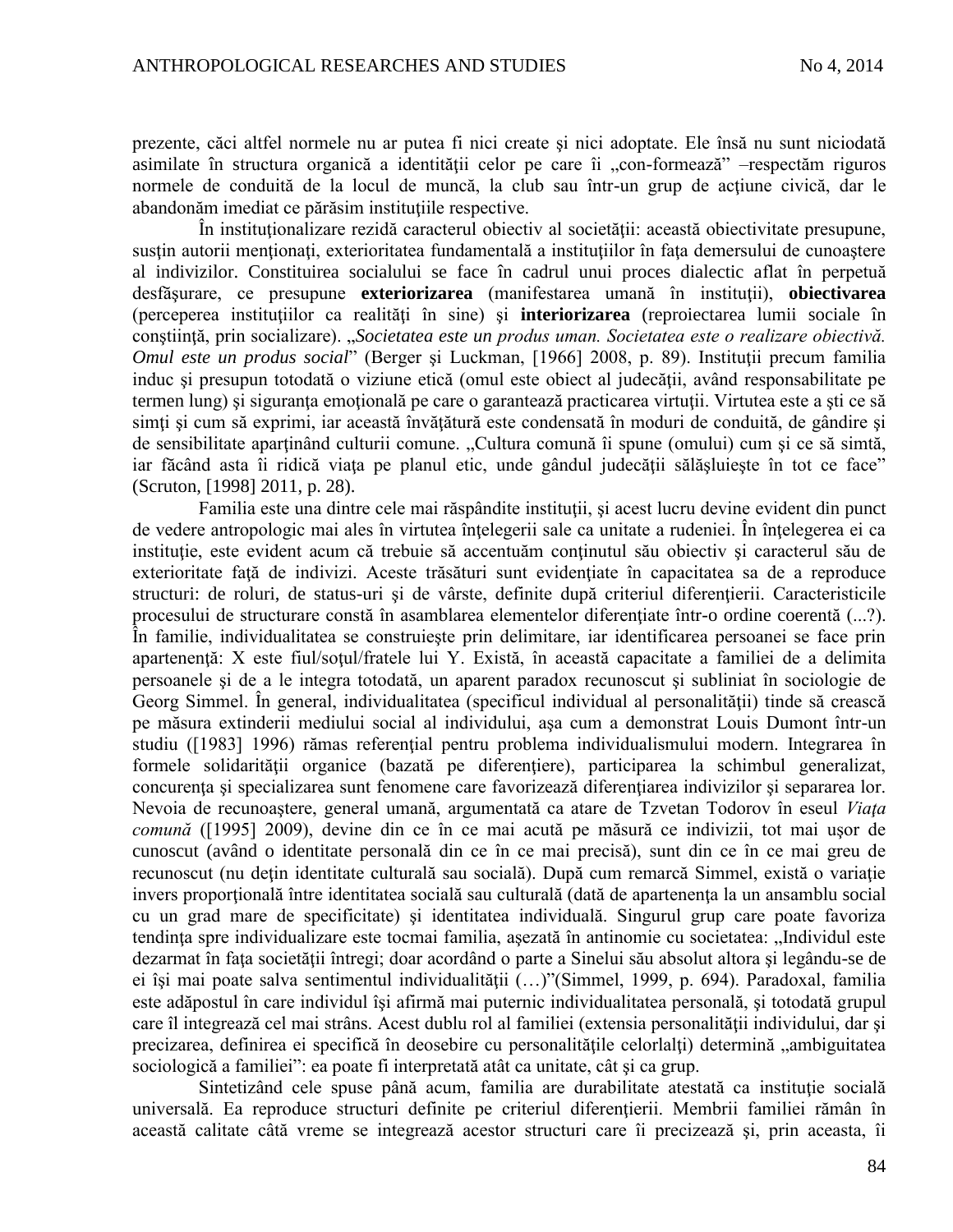diferentiază nu numai de ceilalți oameni, dar și între ei, în interiorul familiei. Individualitatea personală se constituie prin asimilarea rolului familial (de sot, părinte, fiu, frate). Relațiile care generează cele mai importante structuri familiale, a căror eficienţă socializatoare a constituit modelul multor alte instituții sociale sunt: relația soț-soție (care are la bază delimitarea rolurilor pe criteriul sexului), relatia părinte-fiu (care se bazează pe delimitarea rolurilor pe criteriul vârstei) și relatia fraternă (derivată din cele anterioare, aceasta este singura care consacră egalitatea condițiilor de precizare a individualităţii personale).

#### **Egalitatea de şanse**

Ca program social-politic, egalizarea şanselor diferitelor categorii sociale are la origine valorificarea egalității ca atare. Sursa acestei valorificări este de regăsit în drept și în teoriile dreptății sociale. Preocupările pentru refacerea structurilor sociale și pentru reducerea diferențelor date de apartenența la diferite categorii sociale au apărut în societățile europene odată cu Iluminismul şi cu manifestarea conştiinţei primatului raţiunii umane (acceaşi în toţi oamenii, indiferent de apartenența lor) față de orice inegalitate a identităților sociale. Egalitatea ca valoare a uniformizat, de la început, condiţiile identitare ale oamenilor, diversitatea fiind, prin aceasta, înglobată în unitatea unui gen. Acest proces este baza pe care au fost edificate precepte precum "toate rasele sunt egale" (adică nu există diversitate între rase, toate fiind integrabile unui singur gen, toți oamenii aparținând aceleiași rase); "toți cetățenii sunt egali" (adică toți aparțin aceleiași Republici, având aceleaşi drepturi şi îndatoriri). Mai cu seamă principiul egalităţii civile – în faţa legii, a statului – este unul dintre cele care stau la baza pactului republican şi se bazează pe ideea de unitate. Unitatea, în statele şi societăţile moderne, nu mai este rezumarea ierarhiilor sociale, ci uniformizarea stărilor; ea nu mai provine din dispunerea organică a stărilor sociale, ci dintr-un proiect social, manifestându-se într-un proces social de construire a noii ordini egalitare.

După secolul al XIX-lea, când raportul egalitate/inegalitate a fost disputat în teoriile lui Adam Smith, Auguste Comte, Marx şi Engels, Alexis de Tocqueville, Frederic Le Play, John Stuart Mill, Artur de Gobineau sau Galton (cei din urmă susţinători ai caracterului ereditar şi natural al inegalităţii), secolul XX se caracterizează prin preocuparea aproape obsedantă pentru edificarea egalităţii sociale. În ştiinţele sociale are loc o adevărată explozie de cercetări de teren asupra condițiilor concrete, cel mai adesea materiale, de manifestare a inegalității sociale. Ele susțin propuneri de legi și proiecte de politici publice de înlăturarea sau de atenuare a diferențelor de condiții materiale sau a modalității de manifestare a condițiilor materiale în edificarea unei identități sociale şi personale. Între cele două războaie mondiale, în Statele Unite, apar cercetări concetrate pe problemele inegalităţii dintre minorităţile religioase sau etnice, ale inegalităţii şanselor de a studia (Warner, Hanighurst și Loeb, 1944). Teoriile funcționaliste abordează – și acceptă – inegalitatea economică și socială (cu excepția abuzurilor), considerând drept normale diferențele de moduri de viaţă şi de gândire izvorâte din acestea. Teoriile conflictului cercetează inegalitatea indusă de dominația claselor conducătoare, direct interesate în menținerea inegalității și primele responsabile pentru existenta acesteia. Preocupările inițiate în cadrul unor curente teoretice precum interactionismul simbolic sustin capacitatea indivizilor de construire a unei identități – sine social – în mod independent de apartenenţele la instituţiile tradiţionale, numai pe baza demersurilor proprii de înfăţişare (în mod explicit şi subliniat exterioară) în societate, adică în public.

În a doua jumătate a secoluli XX, mai ales în perioada 1960-1980, au avut loc analize care au arătat că influența originii sociale asupra carierei educaționale și cea a celor două variabile asupra inegalității dintre adulți, deși importante, nu au un rol determinant. Ca urmare, au fost propuse abordări foarte diverse ale inegalității sociale, fără ambiția, din partea sociologilor sau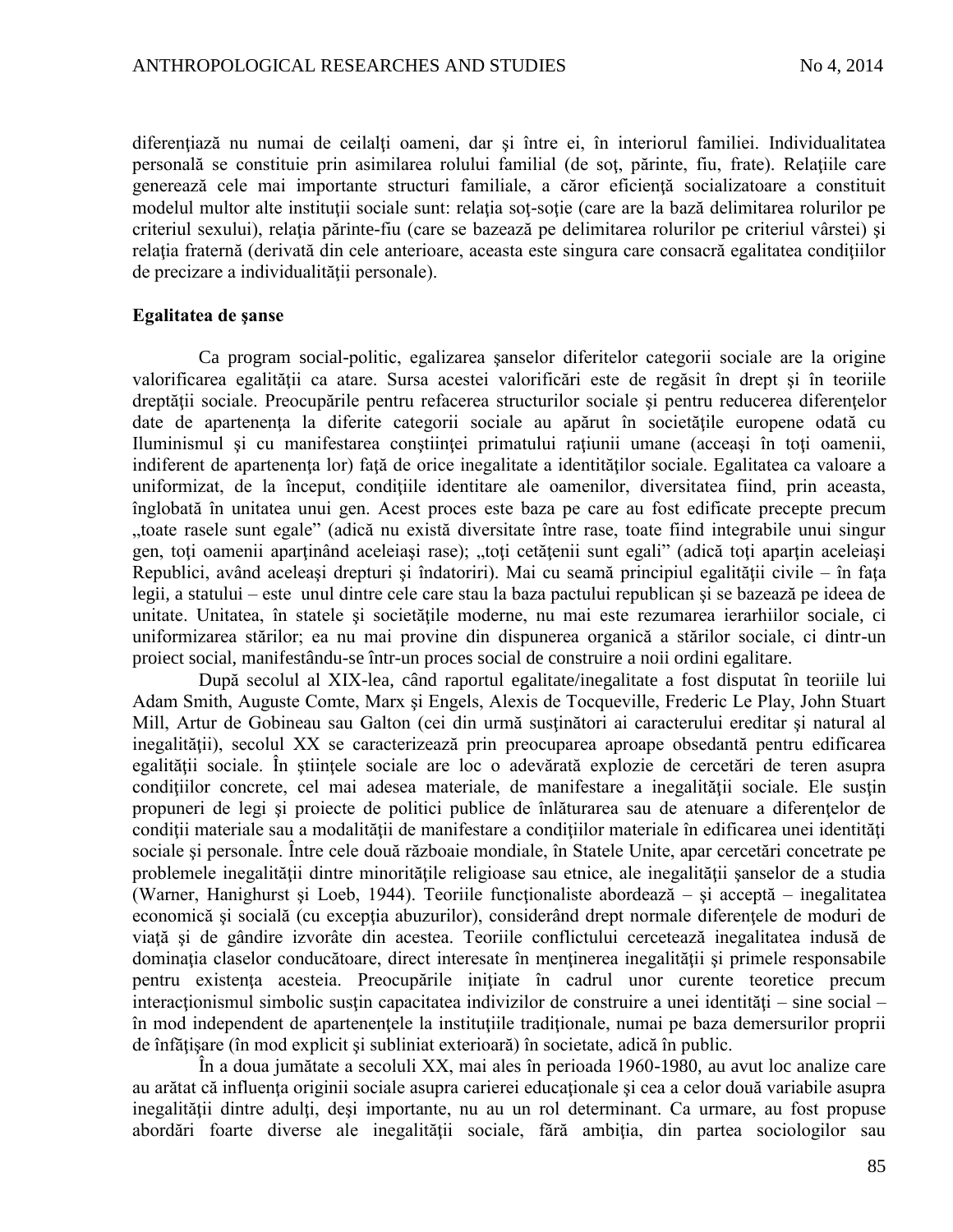antropologilor, de a putea explica sau depăşi acest fenomen. Sunt studiate sărăcia, dar şi aşanumitele bunuri pentru corp și spirit: sănătatea, cunoștințele, capacitatea intelectuală, stresul, sansele de studiu, integrarea/discriminarea (în funcție de rasă, sex, religie, mod de viață etc.), participarea la puterea politică, timpul liber, conținutul muncii, practicile culturale etc. În rândul claselor politice, însă, nu s-a renunţat la ambiţia egalităţii sociale. Tendinţa actuală este depăşirea proiectului egalităţii ca uniformizare. În teoria lui John Rawls (1971), inegalitățile nu sunt justificate de merite. Ele sunt permise numai în două cazuri, anume 1) dacă sunt în avantajul celor defavorizaţi sau 2) dacă sunt legate de poziții accesibile oricui (ideea de bază a egalității de șanse). Efortul asumat al societăților europene contemporane este de a gândi egalitatea pe baza complementarizării diferenţelor. Ideea de dreptate socială în societățile capitaliste pare a fi inerentă înclinației omului modern de a se pune mereu în locul celuilalt, de a se verifica în permanenţă sub privirea celuilalt. Cât de valabilă şi de eficientă este această înclinație în instituția familială, rămâne de stabilit în urma analizei.

#### **Egalitatea în familie**

Proiectele publice si politice au transformat modul de functionare al instituțiilor raționale (sau publice) şi au intervenit cu presiuni importante asupra instituţiilor tradiţionale (familia, vecinătatea, grupul de prieteni). Primele manifestări ale egalizării rolurilor în familie au venit în opoziţie cu unele dintre cele mai puternice forme de manifestare sau funcţii familiale. Membrii familiei capătă identitatea publică personală (nu mai sunt percepuți prin identitatea lor familială, construită mai ales prin subordonarea faţă de tată, capul de familie). Copiii devin persoane sociale, iar pe seama controlului educatiei lor începe bătălia între mediul familial și acela al asa-numitelor "servicii sociale". Ei sunt miza progresului, iar societatea care se construiește perpetuu trebuie croită pe măsura lor. De fapt, ei sunt cei care trebuie să răspundă "imperativelor" noii ordini, de la care ataşamentul exagerat pentru valorile familiale i-ar putea abate. Ei nu mai aparţin doar familiei, căci reprezintă viitorul societății; ei sunt producătorii, cetățenii și soldații de mâine. Într-un asemenea context de idei, încă în timpul Revoluției franceze, Danton spunea că toți copiii "aparțin Republicii înainte de a aparține părinților lor", iar Bonaparte va insista ca "legea să ia copilul încă de la naștere sub oblăduirea ei, să participe la educația sa, să-l pregătească pentru o profesie, să reglementeze cum şi în ce condiţii va putea să se căsătorească, să călătorească, să-şi aleagă o carieră" (Duby, Aries [1985/1987] 1994/1997, p.127). În secolul al XIX-lea, Tocqueville observă, în America, metamorfoza familiei dintr-o instituție aristocratică, într-una democratică. Conform lui Tocqueville, prăbuşirea stărilor familiale (a diferenţelor structurale, a identităţilor de apartenenţă), care se manifestă însoțită de individualism social, trădează legătura politicului cu socialul și cu familialul. Legătura tată-fiu pierde conotația politică, tatăl exercitând o autoritate domestică pe care numai slăbiciunea şi interesul fiilor o fac posibilă în perioada primilor ani de copilărie. Odată cu apropierea copiilor de tinerețe, relația tată-fiu se apropie de finalul formalității sentimentale: "aceleași obiceiuri, aceleaşi principii care-l îndeamnă pe unul să-şi capete independenţa îl impulsionează pe celălalt să considere utilizarea ei un drept incontestabil" (Tocqueville, [1835/1840] 2005, p. 559).

Egalizarea se manifestă mai întâi acolo unde o anumită formă a sa era deja existentă: dintre cele trei tipuri de relaţii familiale care generează structura familiale (parentală, conjugală şi fraternă), relaţia dintre fraţi era cea mai egalitară, în sensul împărtăşirii aceloraşi valori, datorită originii și socializării comune. Cu toate acestea, frații nu vor avea "șanse egale", fiind diferențiați de ordinea naşterii (în familia aristocratică mediteraneană numai primul născut avea drept de moştenire) şi de sex (în aceeaşi cultură familială, fetele nu aveau drept de moştenire a domeniului familial). Introducerea egalității de sanse a însemnat, în primul rând, dispariția dreptului primului născut şi a discriminării succesionale a fetelor. Apoi, restul relaţiilor familiale sunt afectate: cea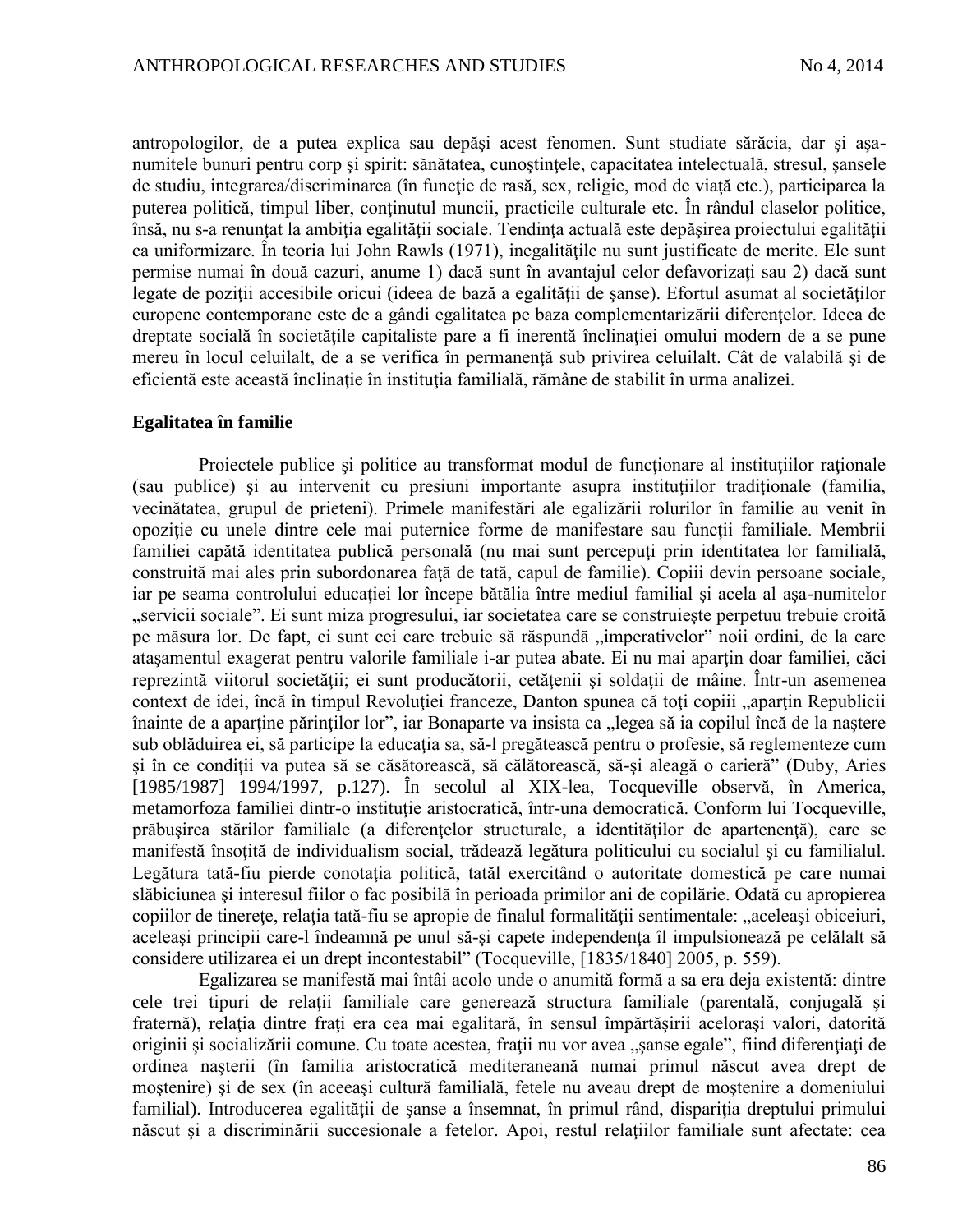dintre părinți și copii prin emanciparea tinerilor de tutela paternă, dar și a părinților de moștenitori. Copiii nu mai trebuie să merite moștenirea prin demonstrarea devotamentul față de familie și a supunerii față de părinți, iar părinții nu mai sunt apăsați de misiunea transmiterii unui domeniu către cei mai merituoşi dintre urmaşi. Ca deţinători ai averii familiale, ei au responsabilitatea individuală în administrarea ei, putând să o înstrăineze fără a avea de întâmpinat oprobiul grupului de apartenență. În sfârșit, relația conjugală suportă cel mai usor infuzia de egalitarism, de vreme ce relația conjugală era una cu baze contractuale, în care clauzele sunt relativ ușor de schimbat, mai ales atunci când căsătoria nu mai are greutatea unei decizii dinastice (de întemeiere sau de continuare a unei descendenței legitime). Și aici, emanciparea este a ambelor părți, femeile și bărbații devenind individual responsabili, asadar discreționar gestionari ai tuturor capacităților lor (biologic-reproductive, material-economice, moral-afective, intelectual-educative). Emanciparea şi egalizarea nu au fost usor de acceptat, de vreme ce presupuneau renuntarea la singurele forme de statut real garant al prestigiului social (statutul de soţ-soţie, de mamă-tată, puternic valorizate de societate până în urmă cu mai puțin de un secol). Presiunea publică a fost sprijinită de programele politice de democratizare socială. Astfel, Engels dezagregă structura de roluri şi statusuri prin substituirea lor cu altele, definite politic, căci în familie, bărbatul este burghezul, iar femeia, proletarul. Infuzia politică de egalitate în familie a avut ca unul din efectele aşteptate creşterea mobilității sociale: "fiecare poate să pretindă să fie tratat pe picior de egalitate cu toți ceilalți în raporturile cu puterea publică. Niciun destin, niciun decret de ordin superior nu mai pot să mențină vreodată un individ în vârful sau la baza scării sociale. Nicio legătură de dependenţă personală nu poate să se interpună între individ şi autoritatea politică din care s-a ridicat. Acest tip de societate favorizează individualismul: orice destin individual poate face obiectul unor sperante legitime" (Coenen-Huther, 1997, p. 83, apud Segalen [1981] 2011, p. 17).

Presiunea politică continuă spre desăvârșirea egalității de rol și statut în familie. În 1970, în Marea Britanie este promulgată Legea Oportunităţilor Egale. De asemenea, în Suedia sunt acordate, prin lege, ajutoare pentru creşterea copiilor de până la 12 ani şi este oferită posibilitatea alegerii – între mamă şi tată – a celui care va întrerupe munca pentru creşterea copilului.

### **Destructurarea familiei**

Cele două trăsături distinctive ale instituției enunțate de Berger și Thomas sunt în curs de a fi blocate în interiorul familiei. Istoricitatea, care, după cum am menţionat, se referă la faptul că tipizările reciproce sau aşteptările de rol, se edifică în cadrul unei istorii comune, este împiedicată de permanentele redefiniri de rol. În interacţionismul simbolic, curent sociologic de explicare a lumii sociale edificat în Statele Unite și menționat deja ca una dintre cele mai eficace soluții euristice de edificare a individualismului, familia este înteleasă ca o entitate dinamică, în care persoanele îsi modelează continuu existenţa şi îşi definesc relaţiile. Căsătoria, chiar şi naşterea copiilor, implică, în virtutea egalității de statut social și familial al soților, modelarea unor noi definiții; procesul este cu atât mai complicat cu cât acestea trebuie să construiască o sub-lume, un fel de seră în care soţii, două persoane cu biografii diferite și separate se poată coexista și interactiona. Cea de a doua condiție, anume controlul asupra comportamentului uman, prin care indivizii iau cunoștință despre exterioritatea şi totodată obiectivitatea instituţiilor, este de asemenea îngreunată în cadrul familiei contemporane prin inversarea formală a controlului. Astfel, nu instituţia familiei este cea care se impune cu obiectivitate membrilor ei, controlându-le şi impunându-le conduitele asociate rolurilor care le revin, ci indivizii au capacitatea crescândă de a controla instituția familială, optând pentru una dintre multiplele forme care i se conced astăzi: structuri familiale complete (sau familia parentală), structuri familiale neparentale sau grandparentale, menaje de o singură persoană (celibat